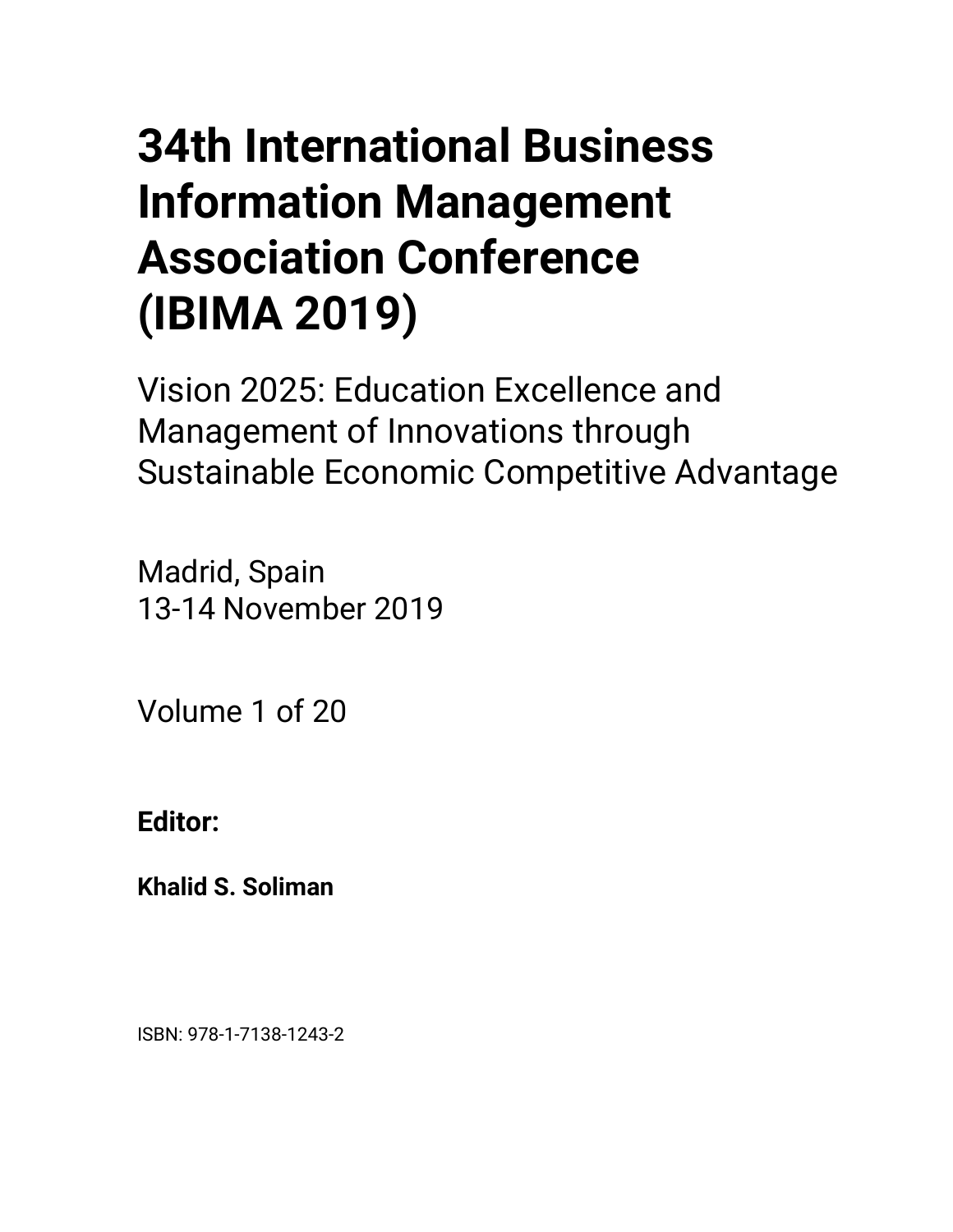**Printed from e-media with permission by:**

Curran Associates, Inc. 57 Morehouse Lane Red Hook, NY 12571



**Some format issues inherent in the e-media version may also appear in this print version.**

Copyright© (2019) by International Business Information Management Association (IBIMA) All rights reserved.

Printed with permission by Curran Associates, Inc. (2021)

For permission requests, please contact International Business Information Management Association (IBIMA) at the address below.

International Business Information Management Association (IBIMA)

www.ibima.org

## **Additional copies of this publication are available from:**

Curran Associates, Inc. 57 Morehouse Lane Red Hook, NY 12571 USA Phone: 845-758-0400 Fax: 845-758-2633 Email: curran@proceedings.com Web: www.proceedings.com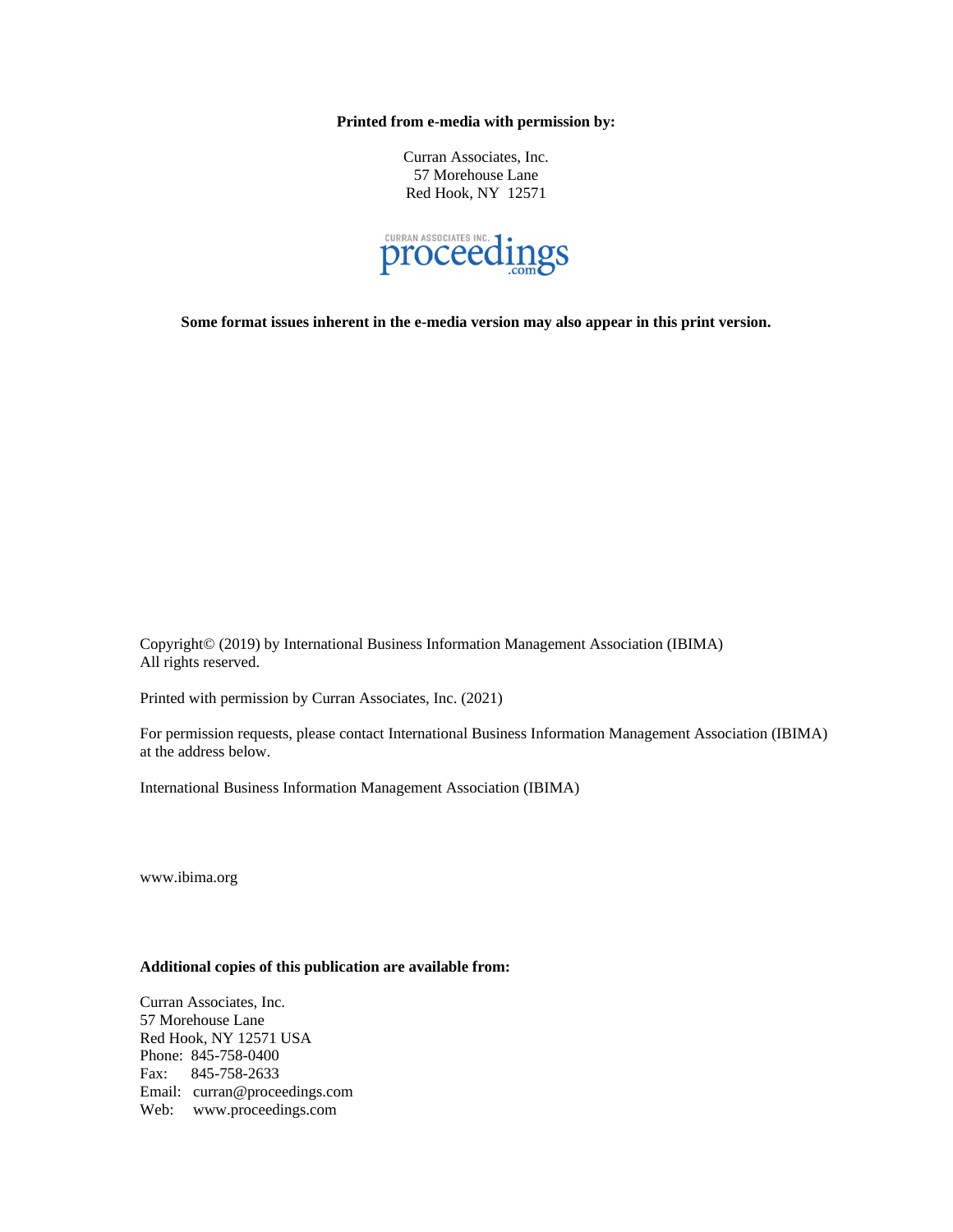## **Table of Content**

| Essay to a Centred Human Factors Strategy. Challenging a New Model of Occupational Health Maturity<br>Latifa FERTAT and Abdelghani CHERKAOUI                                                                                | $\mathbf{1}$ |
|-----------------------------------------------------------------------------------------------------------------------------------------------------------------------------------------------------------------------------|--------------|
| Entrepreneurial Self-Efficacy in Portugal: a Cross-Sectional Study in Higher Education Students<br>Maria I. B. RIBEIRO, Isabel M. LOPES, António J. G. FERNANDES and Francisco J. L. S. DINIZ                               | 11           |
| Designing of a Framework for Electronic Voting Systems using Blockchain Technology<br>Raya Nasr H ALABRI, Abdul K SHAIKH, Leon G SMITH and Ali ALBADI                                                                       | 24           |
| Achievement of Competitive Advantages in Micro, Small and Medium-Sized Enterprises through Cost<br>Sanja BROZ TOMINAC and Andrea Ivana RUDOLF                                                                               | 31           |
| Normalising the Influence of Knowledge Internalisation on Market Offerings of Professional and<br>Anthonia A. ADENIJI, Rowland E. WORLU, Tolulope M. ATOLAGBE, Adebimpe F. UMOREN, Odunayo<br>P. SALAU and Abisola O. OSOKO | 42           |
| Modelo De Competencias Basado En Los Procesos Misionales De La Cadena De Valor En Una Empresa<br>Laura MARTÍNEZ-BUELVAS, Olga JARAMILLO-NARANJO, Carmenza LUNA-AMAYA, Carmenza<br>BERDUGO-CORREA and Ricardo De La Hoz-Lara | 53           |
| Dragos DIANU, Darie GAVRILUT, Daniel BADULESCU, Ramona SIMUT and Anamaria Diana HERTE                                                                                                                                       | 67           |
| Darie GAVRILUT, Dragos DIANU, Daniel BADULESCU and Alina BADULESCU                                                                                                                                                          | 77           |
| Talent Conceptualization and Talent Management Within the Banking Sector in Southern Vietnam<br>Nhan DANG, Quynh NGUYEN and Raymund HABARADAS                                                                               | 87           |
| Noranita ABDAMIA, Patmawati IBRAHIM, Rohana SHAM and Nik Mastura NIK MOHAMMAD                                                                                                                                               | 98           |
| The Role of Compensation Strategy in Achieving Firm Performance Outcomes: A Managerial Perspective<br>Ivana NAČINOVIĆ BRAJE and Lovorka GALETIĆ                                                                             | 116          |
| Future trends and challenges in Healthcare Tourism in Tunisia: A Foresight Study<br>Raouf JAZIRI and Mohammad MIRALAM                                                                                                       | 126          |
| Implementation of National Projects in Russia: Approaches, Organization, Management Control<br>Nosachevskiy Konstantin, Nosachevskaya Ekaterina and Afanasjeva Lubov                                                        | 150          |
| The Relation between Competition and the Savings Achieved within the Medical Equipments and<br>Cezar-Petre SIMION and Ionel PREDA                                                                                           | 156          |
| Impact of Worker Motivation and Work Environment on Job Happiness: Case Study of An Organization                                                                                                                            | 178          |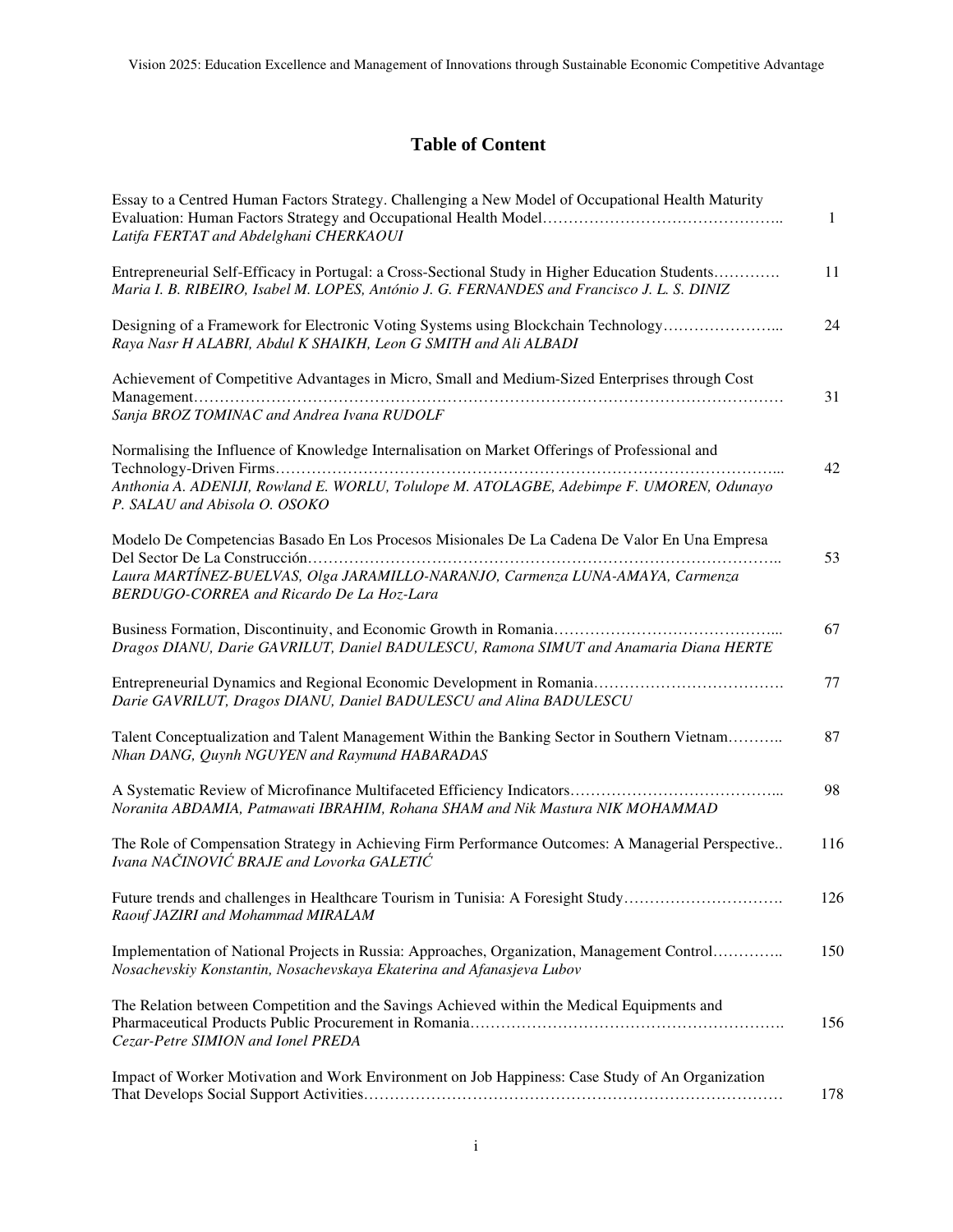*Maria I. B. RIBEIRO, Isabel M. LOPES, António J. G. FERNANDES and Francisco J. L. S. DINIZ* 

| New Approach of Regional Development: Innovation through Green Economy and Artificial Intelligence<br>Narcisa Roxana MOŞTEANU                                                                                                                               | 188 |
|-------------------------------------------------------------------------------------------------------------------------------------------------------------------------------------------------------------------------------------------------------------|-----|
| Inventario de impuestos, tasas y cargos relacionados con el turismo en Sud América y su impacto en el<br>Shirley Consuelo HONAJZROVÁ BANÚS                                                                                                                  | 205 |
| Nadira LAMMARI, Véronique LEGRAND, Gloria. E. JARAMILLO ROJAS and Olfa ATIG                                                                                                                                                                                 | 215 |
| Leveraging High-Tech Users' Behavior via Virtual Conversational Agents: The Recruitment Chatbot<br>Andrei POPESCU, Maria-Iuliana DASCALU, Iulia Cristina STANICA, Constanta Nicoleta BODEA,<br>Alexandru GHEORGHIU, Lenuta DASCALU and Dan-Alexandru MITREA | 226 |
| Occupational Stress among Management Faculty of Private and Public B-Schools in India: A Research<br>Sandhir SHARMA                                                                                                                                         | 234 |
| Alexey V. Bataev                                                                                                                                                                                                                                            | 248 |
| Industry 4.0: Evaluation of Changes in Product Volumes and Costs in Industrial Production<br>Alexey V. Bataev, Alexander A. Gorovoy and Dmitrii V. Ovsyanko                                                                                                 | 256 |
| Digitalization of the Economy: Analysis of Changes in the Number of Jobs when Introducing Industrial<br>Alexey V. Bataev, Olga V. Zaborovskaia and Vladislav G. Maruta                                                                                      | 267 |
| Digital Transformation of Industry: A Model of Economic Efficiency of Introduction of Industrial Robots<br>Alexey V. Bataev, Angela B. Mottaeva and Elena Y. Vasilyeva                                                                                      | 277 |
| Alexey V. Bataev and Natalia Dedyukhina                                                                                                                                                                                                                     | 288 |
| The Image of An Industrial City in the Context of Modern Environmental Discourse<br>Irina Lychagina, Anna Cherednyakova and Yana Dobrynina                                                                                                                  | 298 |
| Entrepreneurial Performance Assessment: The Perspective of Polish Enterprises<br>Helena KOŚCIELNIAK                                                                                                                                                         | 307 |
| Daria E. JAREMEN and Cezary KWIATKOWSKI                                                                                                                                                                                                                     | 321 |
| Ljubica MILANOVIĆ GLAVAN                                                                                                                                                                                                                                    | 336 |
| Sayed Sayeed AHMAD, Anwar M.A., Rabia Saeed MALIK and Mohammad A. U. KHAN                                                                                                                                                                                   | 344 |
| Innovation and Investment Potential of Regions as a Vector for their Development in the 21st Century<br>Ekaterina KOLMAKOVA, Evgenia KOLMAKOVA and Irina KOLMAKOVA                                                                                          | 351 |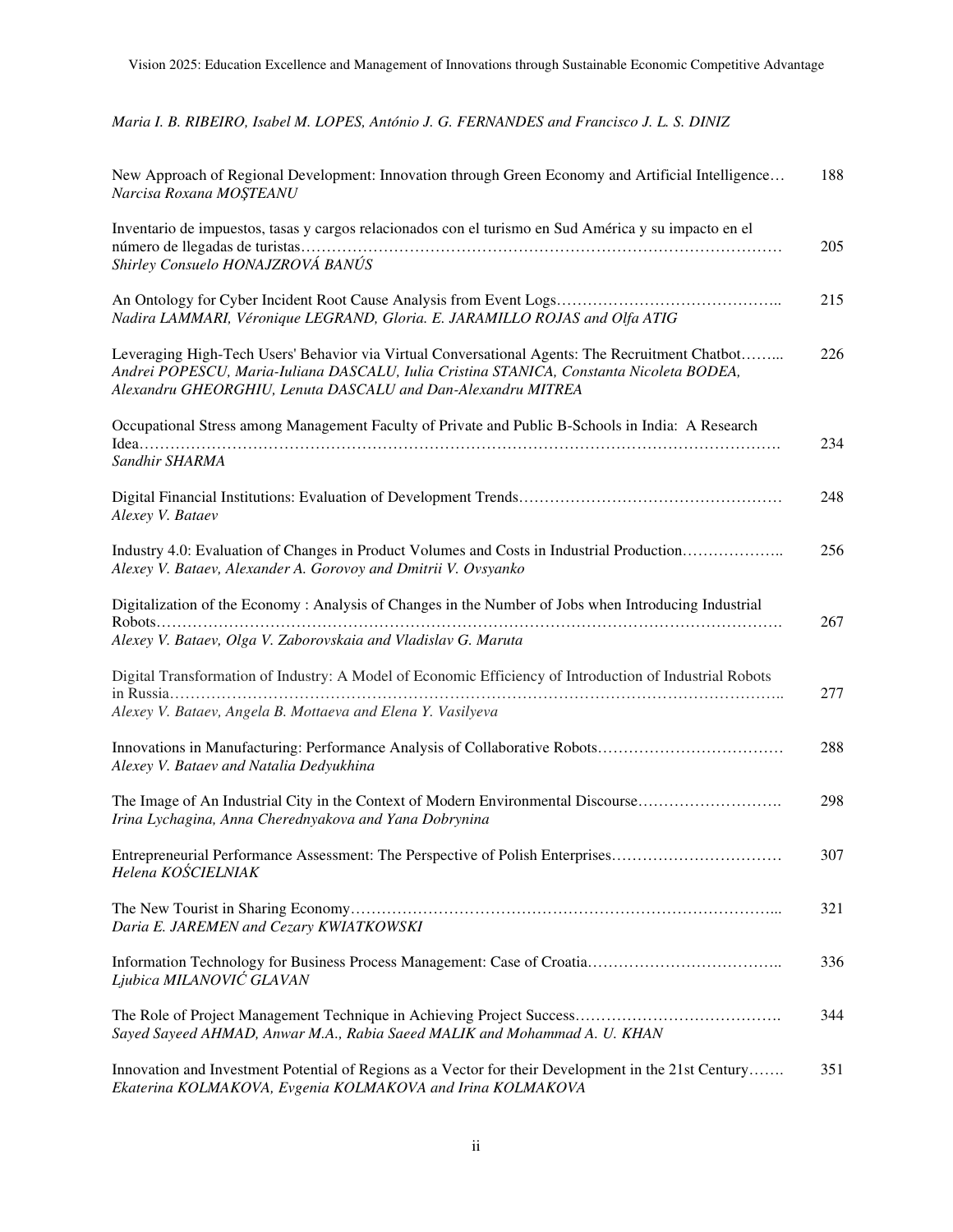| Investigating into the Factors that Affect Knowledge Management in Selected University in Malaysia<br>Abdoulrahman ALJOUNAIDI, Puteri Aina Megat Ameir Noordin, Sana Arz BHUTTO and Mohammad<br>Mahmoud Saleem Alzubi | 360 |
|-----------------------------------------------------------------------------------------------------------------------------------------------------------------------------------------------------------------------|-----|
| Enhancer's Factors for The Development of The Entrepreneur: A Case Study in Higher Education<br>Jorge SIMÕES, Ana PACHECO, Ruben LOUREIRO, Sílvio SILVA and Bruno SANTOS                                              | 372 |
| The Opportunities and Challenges of Legal Metrology in The New Era of Indonesian Decentralization Based<br>Dine EVANTARA and Irfan Ridwan MAKSUM                                                                      | 383 |
| Cristian-Aurelian POPESCU, Cristina Petronela SIMION, Ana Maria POPESCU and Ana-Maria<br><b>POPESCU</b>                                                                                                               | 394 |
| Applicability of the Big Data Solution to Support Decision-Making in Slovak Enterprises<br>Gabriel KOMAN, Milan KUBINA and Martin HOLUBCIK                                                                            | 402 |
| Application of Village Financial System: A Case Study in Sukmajaya Village, Ragajaya Village and<br>Arif RIVAN and Irfan Ridwan MAKSUM                                                                                | 411 |
| Alla GUTOROVA                                                                                                                                                                                                         | 423 |
| Evaluation of Smart Specialisation Influence Indicators in The Riga Planning Region (Latvia)<br>Ligita AZENA, Daina VASILEVSKA and Baiba RIVZA                                                                        | 427 |
| The Evaluation of Life Cycle Cost within Green Public Procurement of Sedans in Romania<br>Ionel PREDA and Cezar-Petre SIMION                                                                                          | 437 |
| The Impediment of Applying E-Commerce in Travel and Tourism Companies in Jordan<br>Omar JAWABREH, Eman MALKAWI, Mohammad N. ALSARAYREH and Ranea M. QADDHAT                                                           | 448 |
| Afra ALAQEEL, Maysoon ALGHAMDI and Mohammed ALKHATHAMI                                                                                                                                                                | 465 |
| The Impact of Safety Climate Dimensions on Safety Compliance and Safety Participation among Ramp<br>Meinyda FACHRANI and Fanny MARTDIANTY                                                                             | 479 |
| Calendar Effects in Soft Commodity Markets: A Further Investigation of Weak-Form Efficiency<br>Monika KRAWIEC and Anna GÓRSKA                                                                                         | 489 |
| Post-Industrial Development of The City of Kharkiv (Ukraine): Backgrounds and Realities<br>Liudmyla NIEMETS, Olha SUPTELO, Maryna LOHVYNOVA, Kateryna SEHIDA and Liudmyla<br><b>KLIUCHKO</b>                          | 500 |
| Liudmyla NIEMETS, Ievgeniia TELEBIENIEVA, Kateryna SEHIDA, Oleksii KRAINIUKOV, Hanna<br>KUCHERIAVA and Taras POHREBSKYI                                                                                               | 509 |
| Liudmyla NIEMETS, Maryna LOHVYNOVA, Kateryna SEHIDA, Nataliia HUSIEVA and Kateryna<br><b>KRAVCHENKO</b>                                                                                                               | 516 |

iii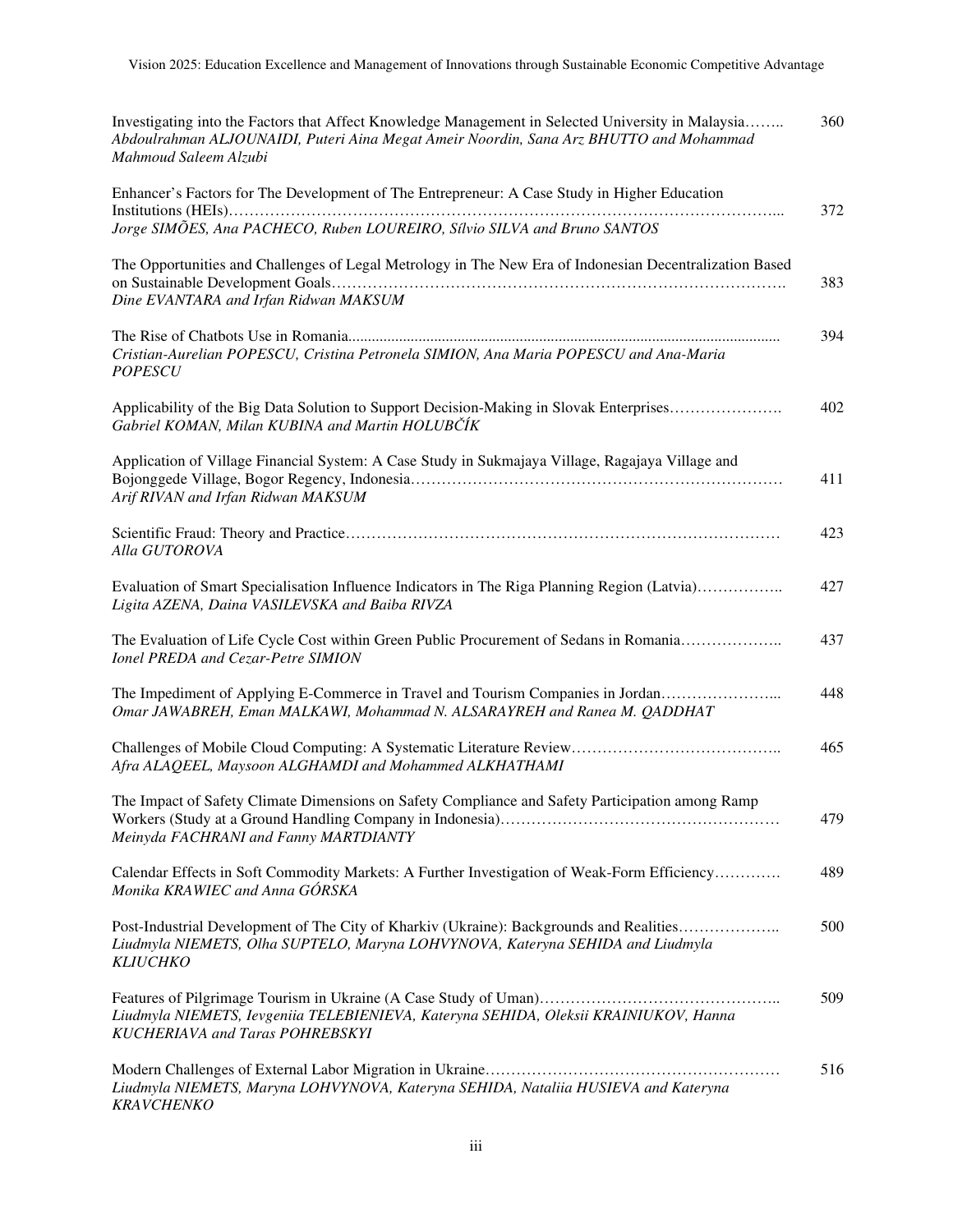| Regional Development: Features, Disproportions, Pespectives (A Case of Kharkiv Region, Ukraine)<br>Kostiantyn NIEMETS, Kateryna KRAVCHENKO, Oleksii KRAINIUKOV, Liudmyla NIEMETS and<br>Ievgeniia TELEBIENIEVA           | 528 |
|--------------------------------------------------------------------------------------------------------------------------------------------------------------------------------------------------------------------------|-----|
| The Key Features of The Ukrainian Foreign Commerce in The Recent Geopolitical Realities<br>Liudmyla NIEMETS, Serhii KOSTRIKOV, Nataliia HUSIEVA, Yurii KANDYBA, Kostiantyn NIEMETS and<br>Pavlo KOBYLIN                  | 535 |
| The Role of Residents' Knowledge on the Quality of Life in Destination Sustainability Process in<br>Gulnara MAMIRKULOVA, Jianing MI, Syed Asad Ali SHAH, Pwint Kay KHINE, Adnan Muhammad<br>SHAH and David Mathu NJUGUNA | 553 |
| Elena BOGAN, Cristi FRENȚ, Tamara SIMON, Dana Maria (Oprea) CONSTANTIN, Elena GRIGORE,<br>Ana-Maria ROANGHEȘ-MUREANU, Florina TATU and Irina-Adriana CHIURCIU                                                            | 563 |
| Dima JAWAD, Claudette EL HAJJ and Joseph MATAR                                                                                                                                                                           | 575 |
| Viktoriia Anatolievna DEGTEREVA, Oleg Emilevich KICHIGIN, Andrey Aleksandrovich ZAYTSEV and<br>Alexander Leonidovich ZHUKOV                                                                                              | 591 |
| Sayed Sayeed AHMAD, Mohammad A. U. KHAN., Akila SARIRETE and Rabia Saeed MALIK                                                                                                                                           | 600 |
| Rahma SUFIANI and Ataina HUDAYATI                                                                                                                                                                                        | 607 |
| Anime - The Animation for All Ages. The Adults Perception About the Anime Related Products<br>Niculae V. MIHAITA and Adrian Nicolae A.M. CAZACU                                                                          | 617 |
| The Marine Industry Complex in The Caspian Region of The Russian Federation: Development in The<br>Nikolay W. GONTAR                                                                                                     | 635 |
| Self-Regulation in Construction Industry as A Resource of Regional Modernization (On the Example of<br>Nikolay W. GONTAR and Olesya GUZENKO                                                                              | 641 |
| Modernization Strategies of Big Business in The South Russia (On the Example of The MNC «Novoe<br>Nikolay W. GONTAR and Anna SAPOZHNIKOVA                                                                                | 647 |
| Andrei DUMITRESCU and Alexandra Elena CRĂCIUN                                                                                                                                                                            | 653 |
| Ljubica MILANOVIĆ GLAVAN                                                                                                                                                                                                 | 665 |
|                                                                                                                                                                                                                          | 674 |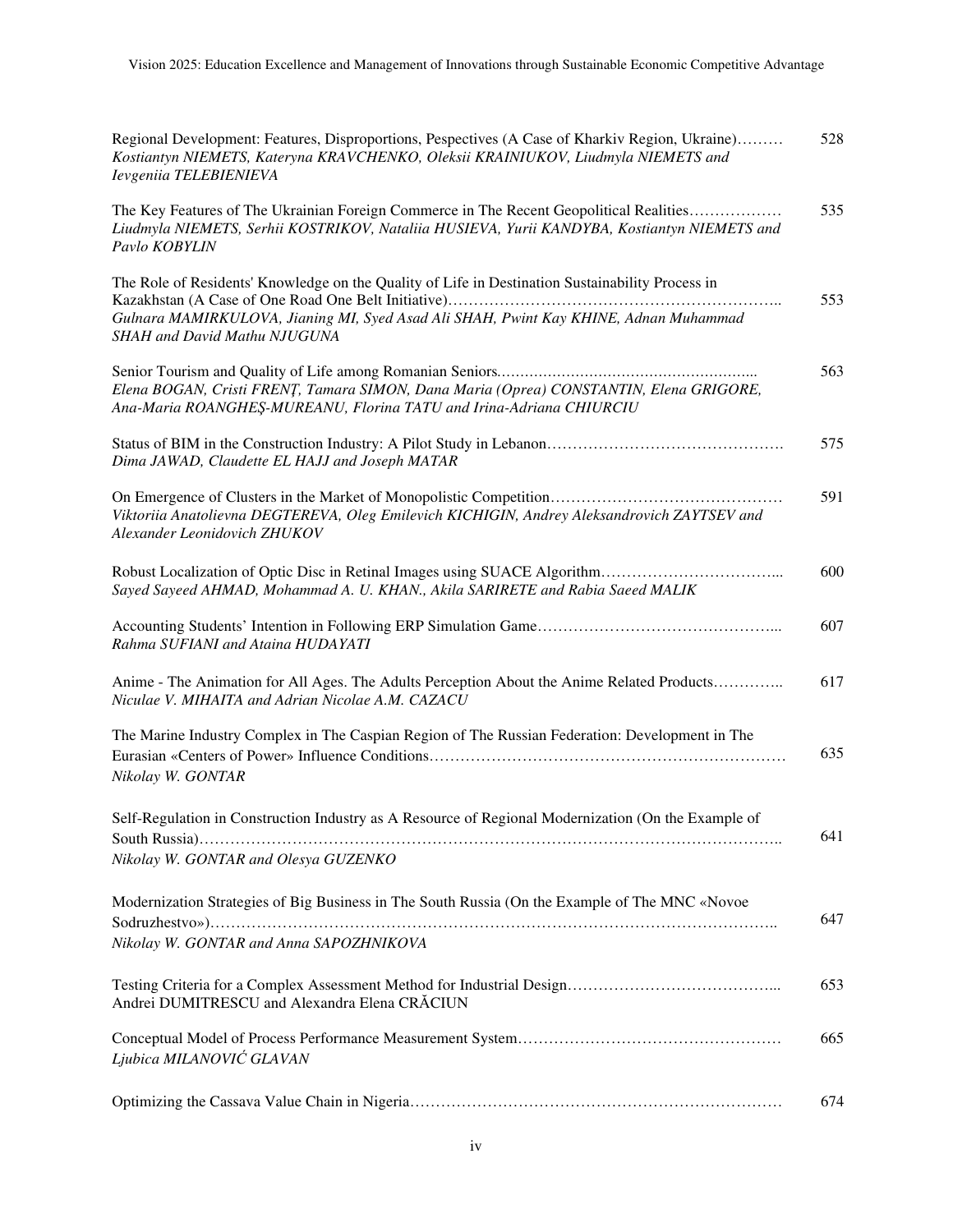*LAWAL Adedoyin Isola, BABAJIDE Abiola Ayoopo, ASALEYE Abiola John, LAWAL-ADEDOYIN Bukola, AREMU Charity O., ISEOLORUNKANMI Joseph, INEGBEDION Henry, LUKMAN Adewale Folaranmi and OJEKA Dean John* 

| Influence of the Consumption of Ecological Products and Services upon the Quality of Life in the Context<br>Ruxandra-Gabriela ALBU and Lidia MANDRU                                                                                                 | 684 |
|-----------------------------------------------------------------------------------------------------------------------------------------------------------------------------------------------------------------------------------------------------|-----|
| Bogdan ANASTASIEI and Nicoleta DOSPINESCU                                                                                                                                                                                                           | 693 |
| The Mediating Role of Absorptive Capacity and Training in the Relationship among the Dimensions of<br>Human Capital and Organizational Performance: Empirical Evidence from the Textile Sector of Pakistan<br>Sana Arz BHUTTO and Humam bin MOHAMED | 702 |
| Production and Sector Multipliers in Peru: Comparison with other Latin American Countries<br>Jorge TORRES-ZORRILLA                                                                                                                                  | 720 |
| José Alberto LENCASTRE, Marco BENTO, Paulina SPANU and Gülden İLIN                                                                                                                                                                                  | 734 |
| An Econometric Model of Financial Companies from Romanian Stock Exchange<br>Octavian DOSPINESCU                                                                                                                                                     | 747 |
| Katarzyna TWOREK                                                                                                                                                                                                                                    | 753 |
| Daiva ŽOSTAUTIENĖ, Dalia SUSNIENĖ and Jurgita LIBERIENĖ                                                                                                                                                                                             | 760 |
| Integrity in Management Sciences: More Than Particular Justice but Less Than Morality<br>Philippe JACQUINOT                                                                                                                                         | 772 |
| The Penetration and Impact of BIM Implementation in The Construction Industry in Lebanon<br>Dima JAWAD, Claudette EL HAJJ and Joseph MATAR                                                                                                          | 775 |
| National Audit Authorities: Comparative Study on Financial Communication in Albania and Romania<br>Nensi XHANI, Marioara AVRAM and Costin D. AVRAM                                                                                                  | 789 |
| Andrei Yu. ALEKSANDROV, Olga A. IVANOVA, Svetlana B. VERESHCHAK and Inna B. GETSKINA                                                                                                                                                                | 801 |
| The Impact of Environmental Concerns on The Intention to Reduce Food Leftovers<br>Astri Diani PRISMANINGRUM and Sri Rahayu Hijrah HATI                                                                                                              | 809 |
| Narcisa Roxana Moșteanu                                                                                                                                                                                                                             | 818 |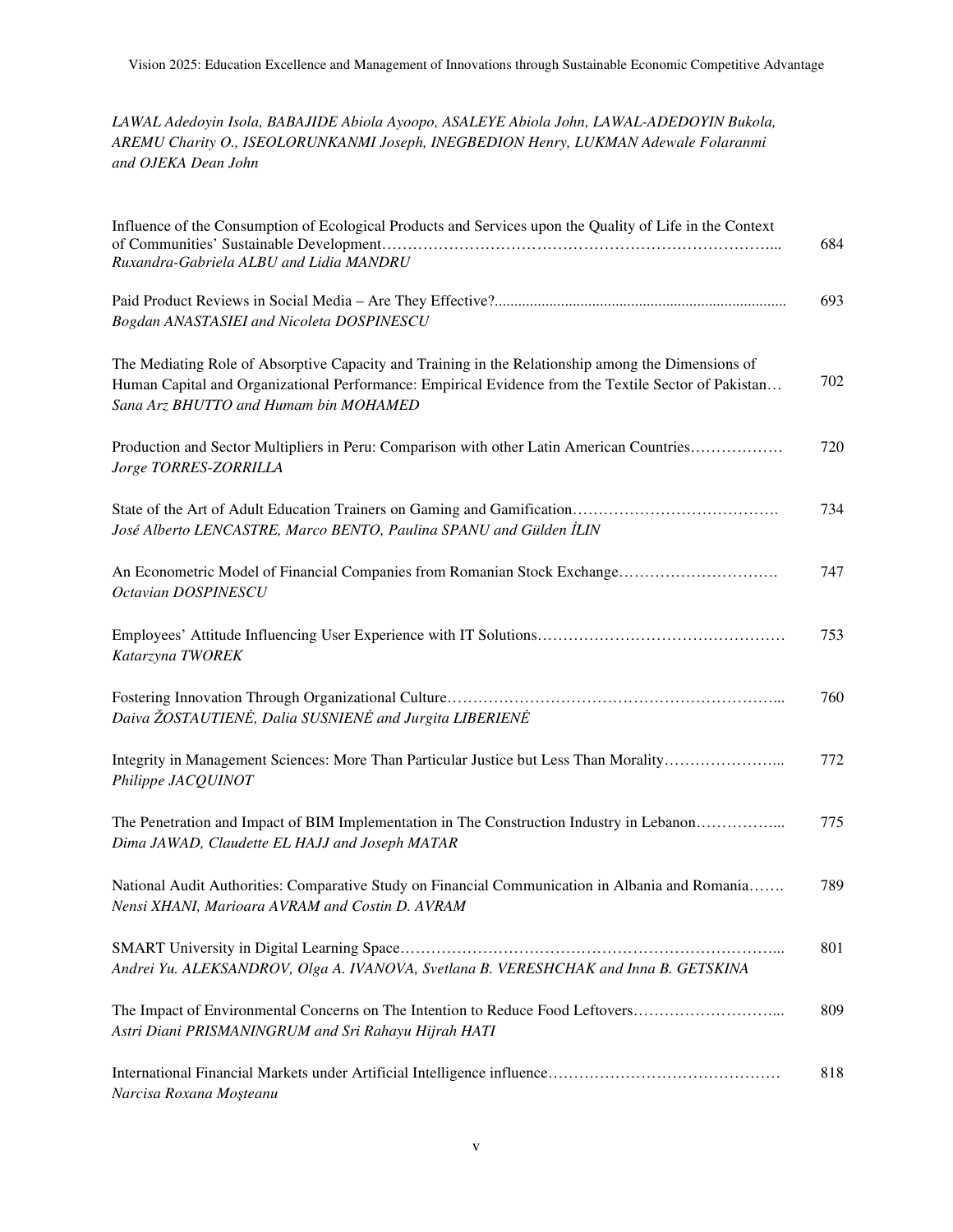| The Effect of Transformational leadership on Job Satisfaction among Academic Staff | 828 |
|------------------------------------------------------------------------------------|-----|
| Alaa S. JAMEEL and Abd Rahman Ahmad                                                |     |

| The Interaction of Financial Intermediation and Commerce with Social Networks: Problems and                                                                                                             | 839 |
|---------------------------------------------------------------------------------------------------------------------------------------------------------------------------------------------------------|-----|
| Igor K. KLIOUTCHNIKOV, Oleg. I. KLIUCHNIKOV and Olga A. MOLCHANOVA                                                                                                                                      |     |
| Andrei N. VASHCHEKIN and Irina V. VASHCHEKINA                                                                                                                                                           | 852 |
| The Experience and Prospective Use of Alternative Energy Sources for the Development of the Remote<br>Vera SAMARINA, Tatiana SKUFINA, Aleksandr SAMARIN and Maria TERESHINA                             | 858 |
| International Management in the Focus of the Cultural Framework and Diversity Management<br>Stefan-Markus SCHOEFER                                                                                      | 865 |
| Tax Sanctions of Russia And China in The Context of International Economic Integration<br>Elena G. SHABLOVA, Elena I. DUMANSKAYA, Natalia V. GORODNOVA, Anastasiya A. PESHKOVA and<br>Natalia V. BREARY | 869 |
| Improving the Standard of Living of the Population under the Modern Economic Conditions<br>Nadezhda A. SAMARSKAYA, Natalia V. GORODNOVA, Dmitry L. SKIPIN and Anastasiya A. PESHKOVA                    | 881 |
| Contemporary Civilization Challenges in the Light of the Security Challenges of European Countries on the<br>Katarzyna ŚWIERSZCZ                                                                        | 898 |
| The Function of Neural Networks in Strategic Management of Restaurant Business<br>Mikhail Vladimirovich KHACHATURYAN and Evgeniia Valeryevna KLICHEVA                                                   | 909 |
| Mandy CEN and Peter BUSCH                                                                                                                                                                               | 916 |
| Analysis of The Impact of Digital Marketing Tools on Consumers (The Case of St. Petersburg, Russian<br>Nikolay N. MOLCHANOV, Oksana S. MURAVEVA and Maria S. MAKAROVA                                   | 930 |
| Gennadiy SHEPTALIN, Larisa SHEPTALINA, Natalia MELIHOVA and Svetlana TIMAEVA                                                                                                                            | 942 |
| Gonzalo PASTOR                                                                                                                                                                                          | 956 |
| Natalia V. GORODNOVA, Elena G. SHABLOVA, Anastasiya A. PESHKOVA and Ivan S. ROZHENTSOV                                                                                                                  | 986 |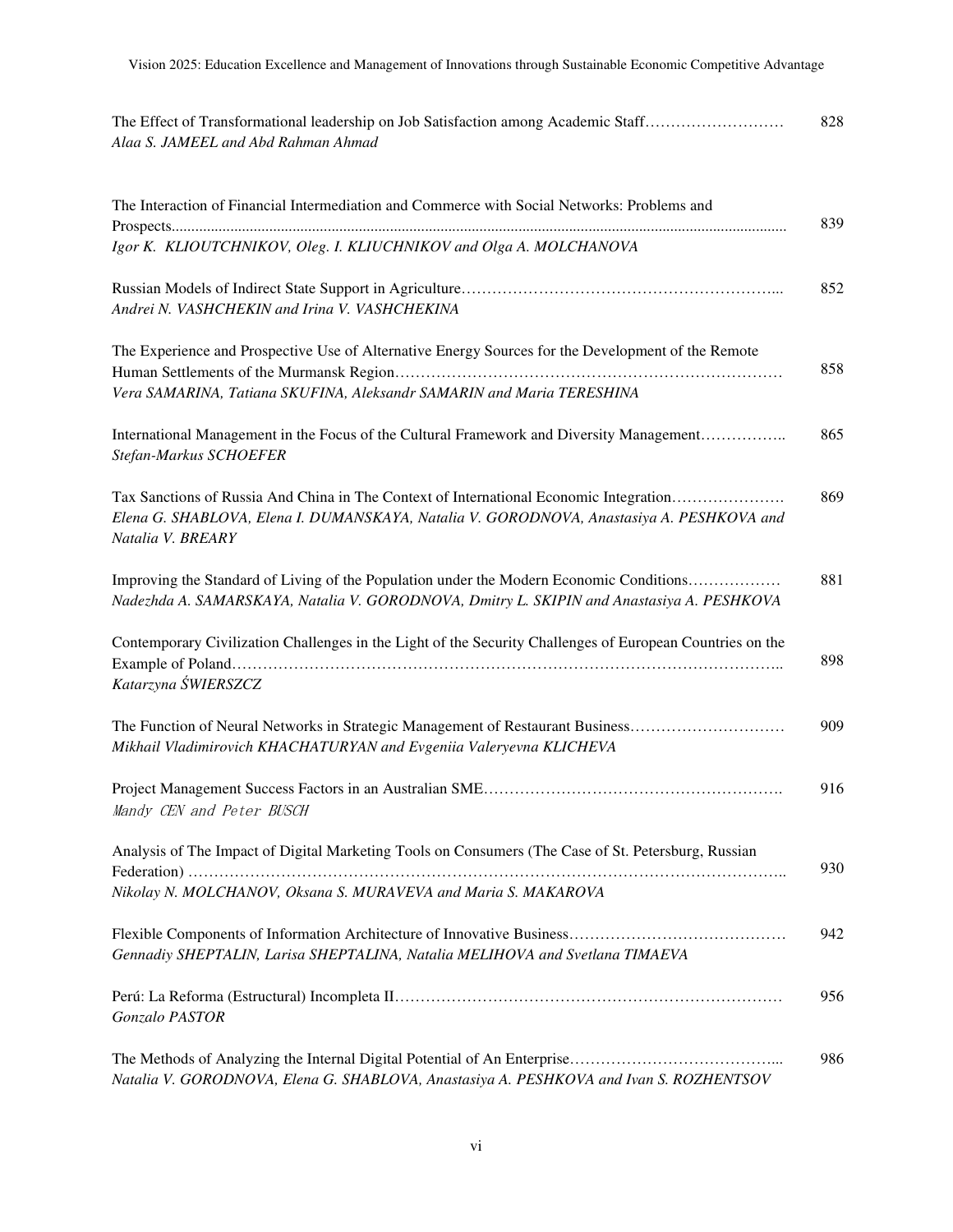| Formation of Innovative Development Level of the Industrial Enterprise for Industry 4.0 | 999 |
|-----------------------------------------------------------------------------------------|-----|
| Mikhail KUVSHINOV, Marina BAZHANOVA, Taya DENISOVA and Ekaterina SHEVELEVA              |     |

| Analysis of the Activities of the Educational Organization Through the Prism of the "Hidden Curriculum":<br>"Advantages" of the University Before School (Search for Solutions on the Example of the Direction of<br>Ekaterina Uskova and Elena Gasparovich                  | 1011 |
|------------------------------------------------------------------------------------------------------------------------------------------------------------------------------------------------------------------------------------------------------------------------------|------|
| The Impact of Financial Risks on the Cost of the Accounting Outsourcing Services<br>Anatoliy SHEVELEV, Ekaterina SHEVELEVA, Elena SHEVELEVA and Marina BAZHANOVA                                                                                                             | 1021 |
| Supplementing the Lean Tools Downtime And 5S With A Further S for Security, To Reduce Operational<br><b>Ralf STAHLBERG</b>                                                                                                                                                   | 1031 |
| The Problem of Restraining Labour Productivity in Russia in Modern Economic Conditions<br>Liudmila A. SHIRSHIKOVA, Victoria V. SHEVYAKOVA, Elena I. MELNIKOVA and Maria I. LAVROVA                                                                                           | 1036 |
| Valentina Viktorovna KOMAROVA, Vitaly Vladimirovich GOSHULYAK, Gleb Vladimirovich SINTSOV<br>and Danil Evgenievich FEOKTISTOV                                                                                                                                                | 1044 |
| Knowledge Management Practices: Perspectives from an Australian Service Company<br>Patrick HERNANDEZ, Peter BUSCH and Gustavo GUZMAN                                                                                                                                         | 1048 |
| Rural Sustainable Development Model with Environmental Economic Community Perspective<br>YUDHISTIRA and Athor SUBROTO                                                                                                                                                        | 1062 |
| Michael WENZEL                                                                                                                                                                                                                                                               | 1078 |
| Julia ASTASHOVA, Alexander DEMCHENKO, Antonina UKHOVA and Yuliya KUZMENKO                                                                                                                                                                                                    | 1083 |
| Marek POTKÁNY, Paula KAMODYOVÁ and Miloš GEJDOŠ                                                                                                                                                                                                                              | 1089 |
| Exploring the Traditional and Attitudinal Factors Challenging the Attainment of Sustainable Development                                                                                                                                                                      | 1100 |
| Dare O. OMONIJO, Paul. UWAJEH and Michael C. ANYAEGBUNAM<br>Trends in The Residential and Commercial Property Rental Values in Ikeja Metropolis of Lagos State,<br>Caleb Abiodun AYEDUN, Dare Ojo OMONIJO, Omolade Adedoyin AKINJARE and Dare Samuel<br><b>OLORUNNISHOLA</b> | 1111 |
| An Empirical Investigation of The Housing Quality in Alimosho Local Government Area of Lagos State;                                                                                                                                                                          | 1120 |
| Caleb Abiodun AYEDUN, Dare Ojo OMONIJO, Olufemi Daniel DURODOLA, Omolade Adedoyin<br>AKINJARE and Kehinde Oluwatoyin AKANNNI                                                                                                                                                 |      |
| The Mediating Role of Absorptive Capacity in the Relationship between the Dimensions of Human Capital<br>and Organizational Performance: A Conceptual Framework for the Textile Sector of Pakistan<br>Sana Arz BHUTTO and Humam bin MOHAMED                                  | 1130 |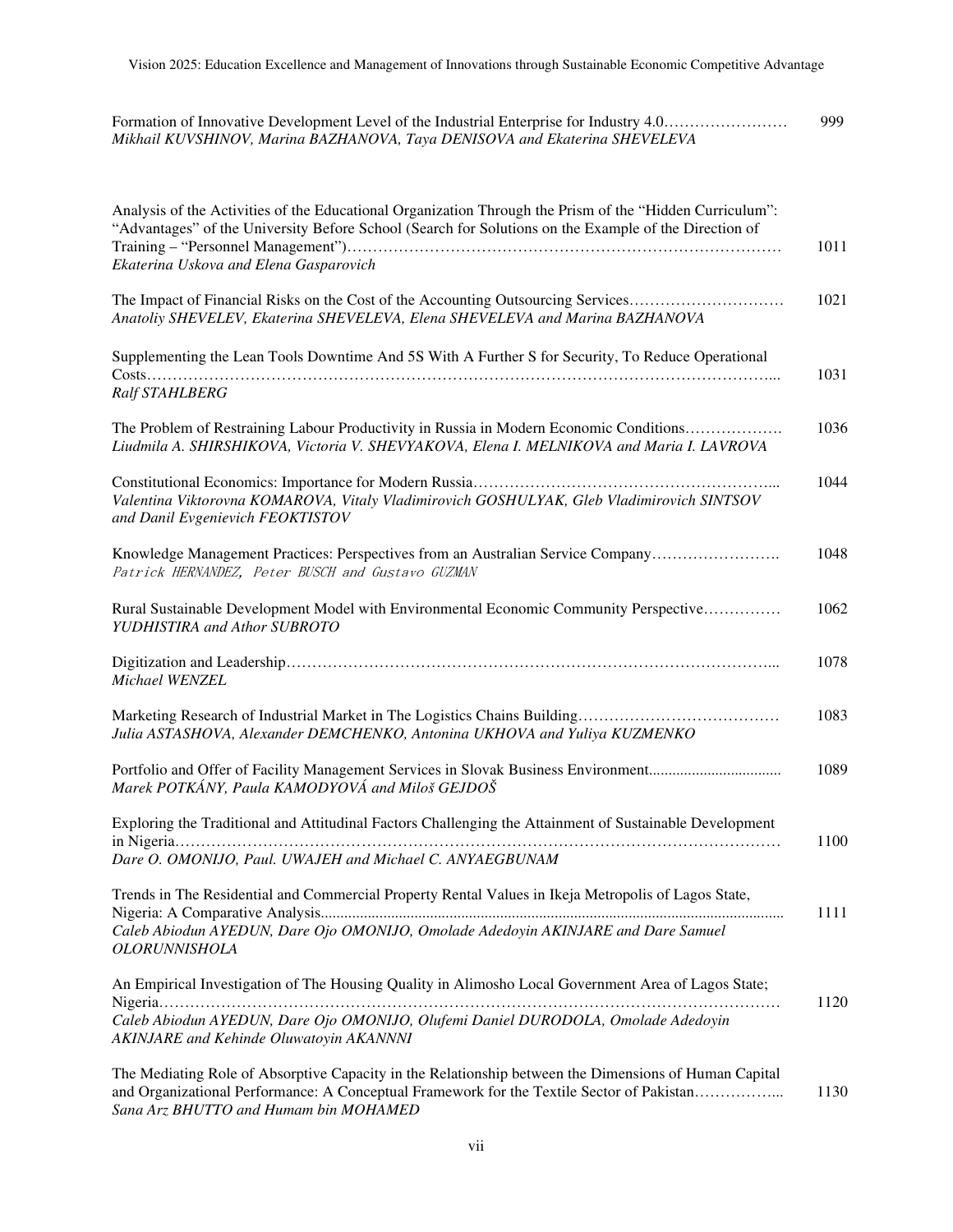| Factores Subyacentes De La Marca Personal A La Luz De Las Teorías Motivacionales<br>Olga - JARAMILLO NARANJO, Domingo - MARTINEZ DIAZ and David JULIAO                                                                                      | 1141 |
|---------------------------------------------------------------------------------------------------------------------------------------------------------------------------------------------------------------------------------------------|------|
| Identifying Opportunities to Sustain Environmental Compatibility for Construction Projects<br>Andreea-Terezia MIRCEA and Sorina-Anamaria CIPLEA                                                                                             | 1154 |
| Mohammd ABUHASHESH, Mohammad SUMADI and Raed WISHAH                                                                                                                                                                                         | 1162 |
| Enrique DELAHOZ-DOMINGUEZ, Tomás FONTALVO-HERRERA and Hoolyana OJEDA-DELAHOZ                                                                                                                                                                | 1171 |
| Government Expenditure, GDP, Money Supply, And Foreign Exchange Rate on the Economic Growth of                                                                                                                                              |      |
| Abd RAHMAN Ahmad, Amina @ Ganama MOUSTAPHA GUEME, Khalil Abakar MOUSSA KAYA, Ng<br>Kim Soon, Hairul Rizad Md Sapry and Anuar Shah Bali MAHOMED                                                                                              | 1177 |
| Information Overload, Fear of Missing Out, and Privacy Concern as Factors Influencing Social Networking<br>Services Fatigue and Discontinuous Intention: Evidence from Indonesian Instagram Users<br>Valensia and Agung NUGROHO             | 1193 |
| Relationship between Large Smart Cities and Innovation Activities of Firms: A Case of the Czech                                                                                                                                             |      |
| Marek VOKOUN and František STELLNER                                                                                                                                                                                                         | 1207 |
| Machine Learning for Evaluation and Prediction of Financial Profiles in the Subsidized Regime in                                                                                                                                            |      |
| Tomás FONTALVO-HERRERA, Enrique DELAHOZ-DOMINGUEZ and Orianna FONTALVO-ECHAVEZ                                                                                                                                                              | 1214 |
| Analysis of The Connection between Investment Indicators and Ecology (Case of The North-Western                                                                                                                                             |      |
| Elena A. BORKOVA, Timofei N. KOCHKIN, Elena A. MUTAREVA and Aleksandr E. KARTAVCHENKO                                                                                                                                                       | 1224 |
| Features of Employees' Perception of Toxic Factors of the Workplace Depending on the Degree of their                                                                                                                                        |      |
| Olga KOROPETS and Ilona POLENTS                                                                                                                                                                                                             | 1231 |
| International Environment for Business : Economic Growth, Sustainable Development, Competitiveness<br>and the Power of Intellectual Capital - Focus on Romanian Business Environment<br>Cristina Raluca GH. POPESCU and Gheorghe N. POPESCU | 1239 |
| About Decisions: International Environment for Business and Perspectives before and after the Financial<br>Crisis - Roles played by Corporate Governance, Knowledge Asymmetry and Intellectual Capital in the                               | 1264 |
| Cristina Raluca GH. POPESCU and Mihail DUMITRESCU                                                                                                                                                                                           |      |
| Lilia O. MAKAREVICH and Andrey V. ULEZ'KO                                                                                                                                                                                                   | 1287 |
| Public Policies in The Field of Employment of Young People in The Labor Market<br>Carmen Valentina RADULESCU                                                                                                                                | 1293 |
| Carmen Georgiana BADEA, Carmen Valentina RADULESCU, Mihaela Diana OANCEA NEGESCU,<br>Florina BRAN and Marcela Antoneta MITRIȚĂ                                                                                                              | 1299 |

viii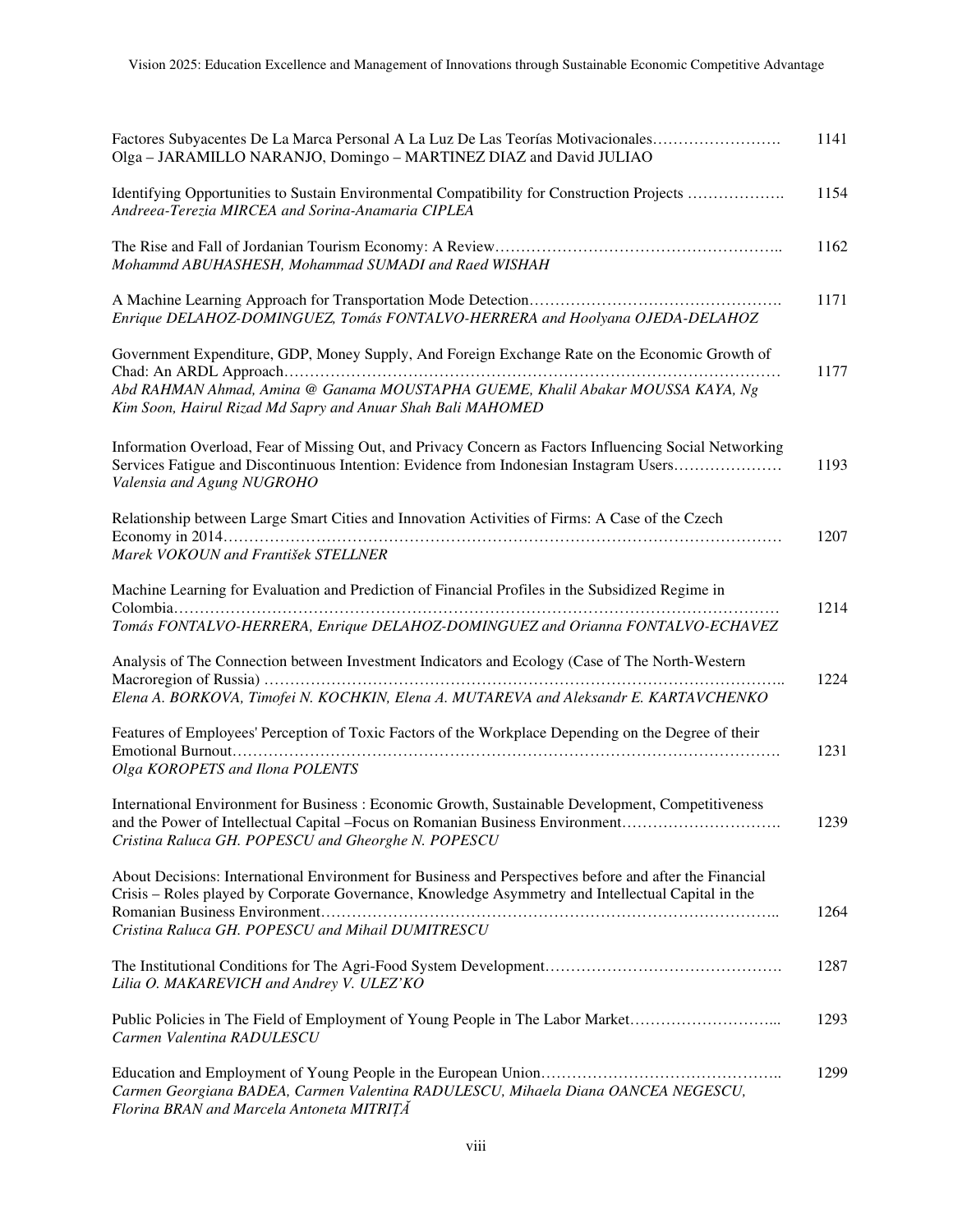| Transparency and Visibility in The Administrative Process at Local Level and The Decision-Making<br>Sorin BURLACU                                                                                                  | 1312 |
|--------------------------------------------------------------------------------------------------------------------------------------------------------------------------------------------------------------------|------|
| Sorin Petrică ANGHELUȚA, Marcela MITRIȚA, Sorin BURLACU, Iulian GOLE and Carmen Georgiana<br><b>BADEA</b>                                                                                                          | 1324 |
| Daniel MOISE                                                                                                                                                                                                       | 1337 |
| Raluca Florentina CRETU, Amelia DIACONU, Daniel MOISE, Victor DUMITRACHE and Elena Velicu<br><b>RUSALCA</b>                                                                                                        | 1342 |
| Challenges in the Online Marketing of Vocational High School Products in Indonesia<br>Punang AMARIPUJA, Gita DANUPRANATA, Muhammad Miftahun NADZIR, Arif Budi RAHARJO, Sigit<br><b>WIDADI</b> and Ketut Ima ISMARA | 1348 |
| La Complejidad De Las Smart Cities, Un Paradigma En Las Ciudades Del Futuro<br>María Lucelly Urrego Marín                                                                                                          | 1357 |
| Kristýna MACHOVÁ and Petra TAUŠL PROCHÁZKOVÁ                                                                                                                                                                       | 1369 |
| Mike Krey                                                                                                                                                                                                          | 1380 |
| The Digital Transformation in Swiss Hospitals: A Reference Modelling Approach<br>Mike Krey                                                                                                                         | 1399 |
| A Recommendation System for Traditional Shopping based on Customer's Membership Card<br>Ruba AlSAKAKER, Meznah AJUMAH and Manal ALGHIETH                                                                           | 1413 |
| La Prise De Décision D'octroi De Crédit Dans Un Environnement Incertain: Cas Des Filiales Des Banques<br>Aboubakre HAJI, Toufik MAJDI and Issam IZZA                                                               | 1425 |
| Millennials' Value Perception, Behavioral Intent, and Trust toward Online-Ride-Sharing<br>Shinta SUHARTONO and Agung NUGROHO                                                                                       | 1434 |
| The Influence of Financial Literacy and Financial Inclusion on Financial Decision Making (Investment) in<br>Cindy Oktria IRWAN and Rahmat Aryo BASKORO                                                             | 1448 |
| Larisa I. EGOROVA, Nadezhda Y. GLUBOKOVA and Marina V. LVOVA                                                                                                                                                       | 1460 |
| Features of the organization of work accounting for the implementation of the state order<br>Larisa I. EGOROVA, Alla V. TROFIMOVSKAYA and Maksim V. FATIN                                                          | 1466 |
| Resource-Based Approach to Analysing Critical Connexion between Availability of Internal Resources and<br>Abubakar Yusuf DUTSE, Mohammed Musa BAYERO and Abubakar TIJJANI                                          | 1471 |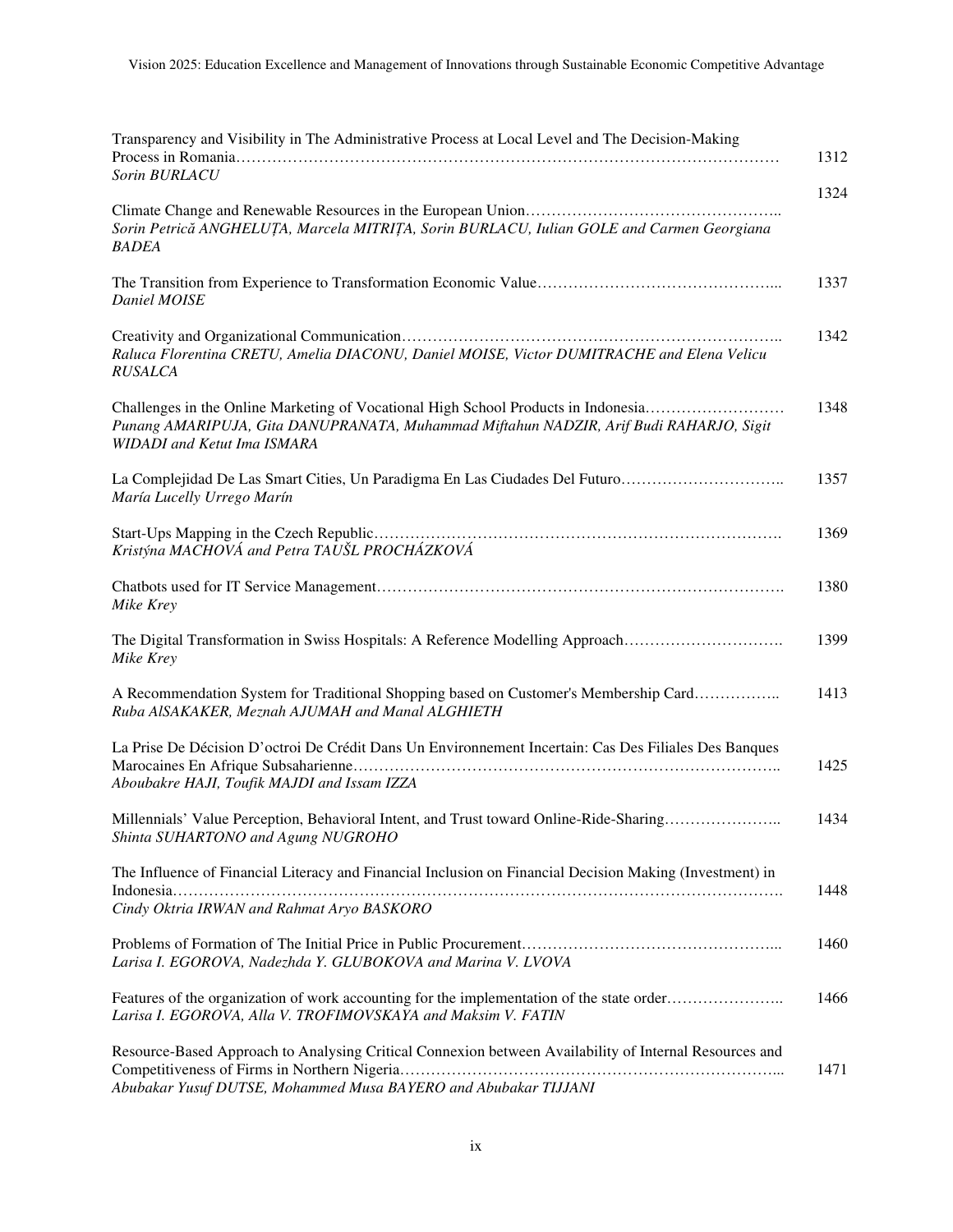| Knowledge Management Practices: Perspectives from an Australian Service Company<br>Patrick Hernandez, Peter Busch and Gustavo Guzman                                                                                  | 1483 |
|-----------------------------------------------------------------------------------------------------------------------------------------------------------------------------------------------------------------------|------|
| The Influence of Human Resource Management Practices to Service Behaviors: Mediating Role of Work<br>Rikda RINDIANTIKA and Fanny MARTDIANTY                                                                           | 1498 |
| Alexandru BOICEA, Ciprian-Octavian TRUICĂ, Florin RĂDULESCU, Daniel-Călin POPEANGĂ, Iulia<br>Maria RADULESCU and Cristina COSTEA                                                                                      | 1509 |
| Anggraeni RESPITAWULAN and Amy YS RAHAYU                                                                                                                                                                              | 1518 |
| Analysis of The Correlation of The Gross Regional Product and The Economic Indicators of The Region by<br>Elena A. BORKOVA, Timofei N. KOCHKIN, Oleg N. PETRUSHENKO, Aleksandr E. KARTAVCHENKO<br>and Lina V. VATLINA | 1527 |
| Oana M. NEAGU                                                                                                                                                                                                         | 1537 |
| The Impact of the Sanctions Policy on Agriculture and the Processes of Integration within the EEU<br>Victor KOVALEV, Svetlana KRYLLO and Alexander SEMIN                                                              | 1543 |
| Service Quality and Price Perception of Service: Influence on Customer Satisfaction and Behavioral<br>Bilgis SAFIRA and Yeshika ALVERSIA                                                                              | 1557 |
| Enhancing Competitiveness Among Small Medium Enterprises (SMEs) In Yogyakarta Special Region<br>Muhammad Miftahun NADZIR and Taufik AKHBAR                                                                            | 1571 |
| Evolution of Media Trends and Influencers' Involvement in Brand Promotion Strategies<br>Maria-Alexandra CALINOIU                                                                                                      | 1579 |
| Elena MUDROVA and Nelly MURAWIOWA                                                                                                                                                                                     | 1588 |
| Calculation of the Risk of Investment in Southeast European Countries by Applying the CAPM Model<br>Dragana PETROVIĆ, Milena ILIĆ, Marko RANKOVIĆ and Milutin DOBRILOVIĆ                                              | 1600 |
| The Current Situation and Development of Neuromarketing and the Application of Neuro-technologies in<br>Nikolay N. MOLCHANOV and Jianfei YANG                                                                         | 1610 |
| Motivaciones de los Gerentes para la Implementación de Prácticas de Responsabilidad Social: Estudio con<br>Carla GABRIEL and Pedro FERREIRA                                                                           | 1624 |
| The Role of The State Audit in Improving the Economy, Efficiency and Effectiveness of Regional Budget<br>Tatyana Yu. FEOFILOVA, Julia A. ALEKSEEVA, Vadim S. LOPATNIKOV and Evgeny V. RADYGIN                         | 1634 |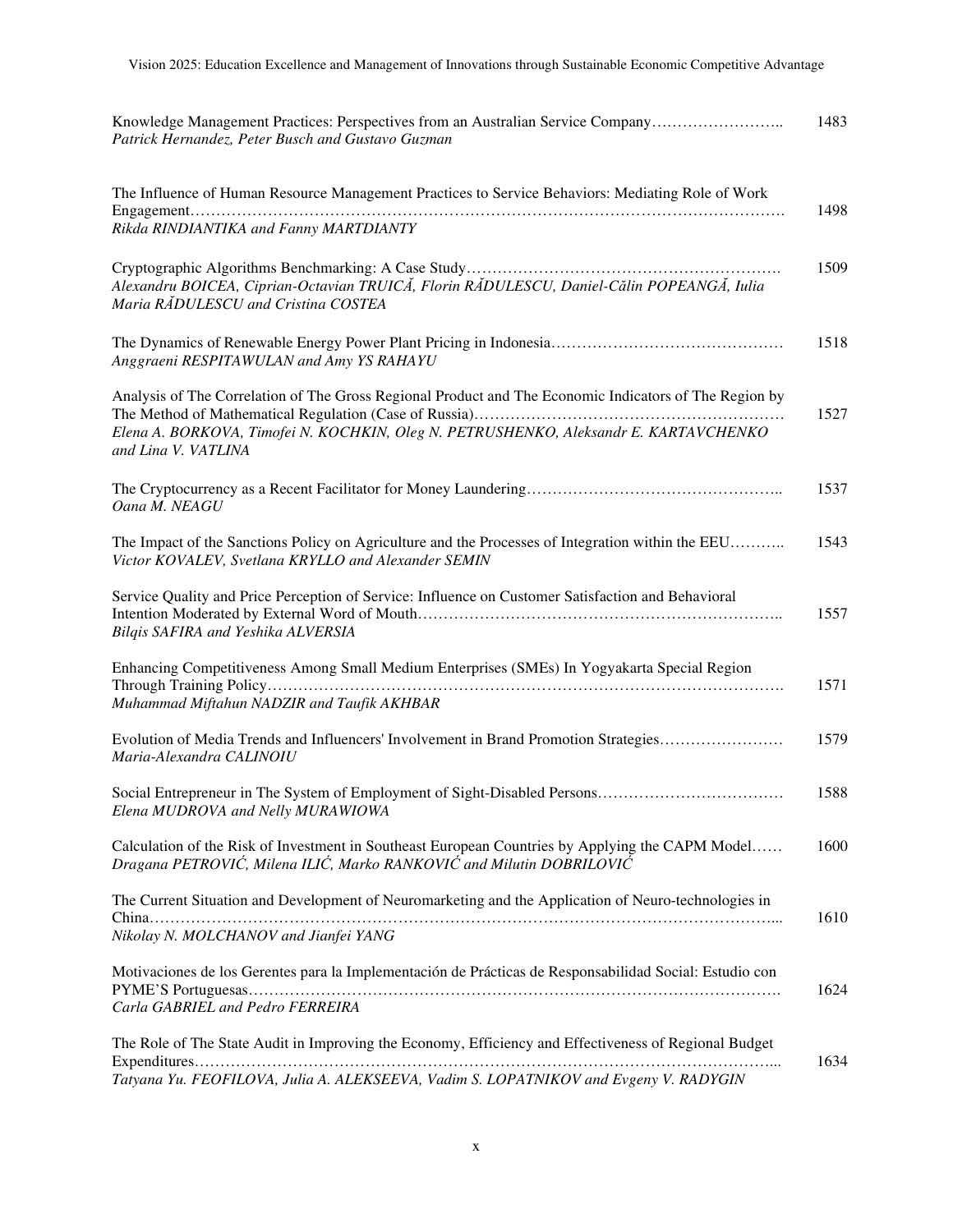| Rosita ZVIRGZDINA, Helena SKADINA, Olegs CERNISEVS and Iveta LININA                                                                                                                                                    | 1646 |
|------------------------------------------------------------------------------------------------------------------------------------------------------------------------------------------------------------------------|------|
| Neville Quinn JAMES, Aslina BAHARUM, Wan Nooraishya WAN AHMAD, Zaidatol Haslinda<br>ABDULLAH SANI, Ahmad Rizal AHMAD RODZUAN, Carolyn SALIMUN and Rayner ALFRED                                                        | 1654 |
| Using Kort Scale in Identifying User Experience of Children's Mobile Learning Application<br>Magrizef Gasah, Aslina Baharum, Nurul Hidayah Mat Zain, Nadia Hanin Nazlan and Noorsidi Aizuddin<br>Mat Noor              | 1661 |
| The Impact of Customer Relationship Management on Customer Loyalty: The Role of Creating Values as a<br>Hani AL-DMOUR, Hassan Khalid HAYAT and Ra'ed MASA'DEH                                                          | 1667 |
| The Mediating Role of Customer Satisfaction on the Impact of Customer Relationship Management upon<br>Ra'ed MASA'DEH, Hassan Khalid HAYAT and Hani AL-DMOUR                                                            | 1686 |
| A System Dynamics Model of Sustainable Development: Rural Socioeconomic Perspective<br>Fikri ARRASYADI and Athor SUBROTO                                                                                               | 1704 |
| Ekaterina V. PLOTNIKOVA and Marina O. EFREMOVA                                                                                                                                                                         | 1722 |
| Promotion - The Most Decisive Element for An Organization to Get Their Message Transmitted to The<br>Maria Loredana POPESCU                                                                                            | 1730 |
| Communication and The Marketing Mix, The Instruments Put into Practice, In Order to Determine the<br>Mihaela Diana OANCEA NEGESCU, Maria Loredana POPESCU, Iulian GOLE, Victor Adrian TROACA<br>and Oana Matilda SABIE | 1737 |
| Vladimir PLOTNIKOV, Yulia VERTAKOVA and Inga VSELENSKAYA                                                                                                                                                               | 1748 |
| The Main Indicators of Fundamental Value in Managing the Commercial Enterprise Development<br>Oksana PIROGOVA, Vladimir PLOTNIKOV and Irina MALTSEVA                                                                   | 1759 |
| Constructing A Regression Model to Determine the Target Audience for The Online Course<br>Ekaterina V. PLOTNIKOVA and Anna N. KURATOVA                                                                                 | 1766 |
| The Students' Satisfaction with Their Studies and The Start of a Career in Engineering<br>Maria Magdalena ROȘU, Manuela-Roxana DIJMĂRESCU and Mihaela BADEA                                                            | 1780 |
| Organizational Learning Capability as A Framework for Business Sustainability<br>Anna ZGRZYWA-ZIEMAK                                                                                                                   | 1791 |
| The Mirage of the Euro Adoption for the New Member States from Central and Eastern Europe<br>Dumitru MIRON and Ana-Maria HOLOBIUC                                                                                      | 1802 |
| Intan Nurbaizura Zainuddin, Noor Faraliza Samsudin, Nor Hidayu Md Yatim, Mohsinin Mohsin, Mohd<br>Nor Azam Md. Salleh, Faddliza Mohd Zaki, Jashira Jamin, Nurhidayah Nasharudin and Mohd Hafiz<br>Kasirun              | 1811 |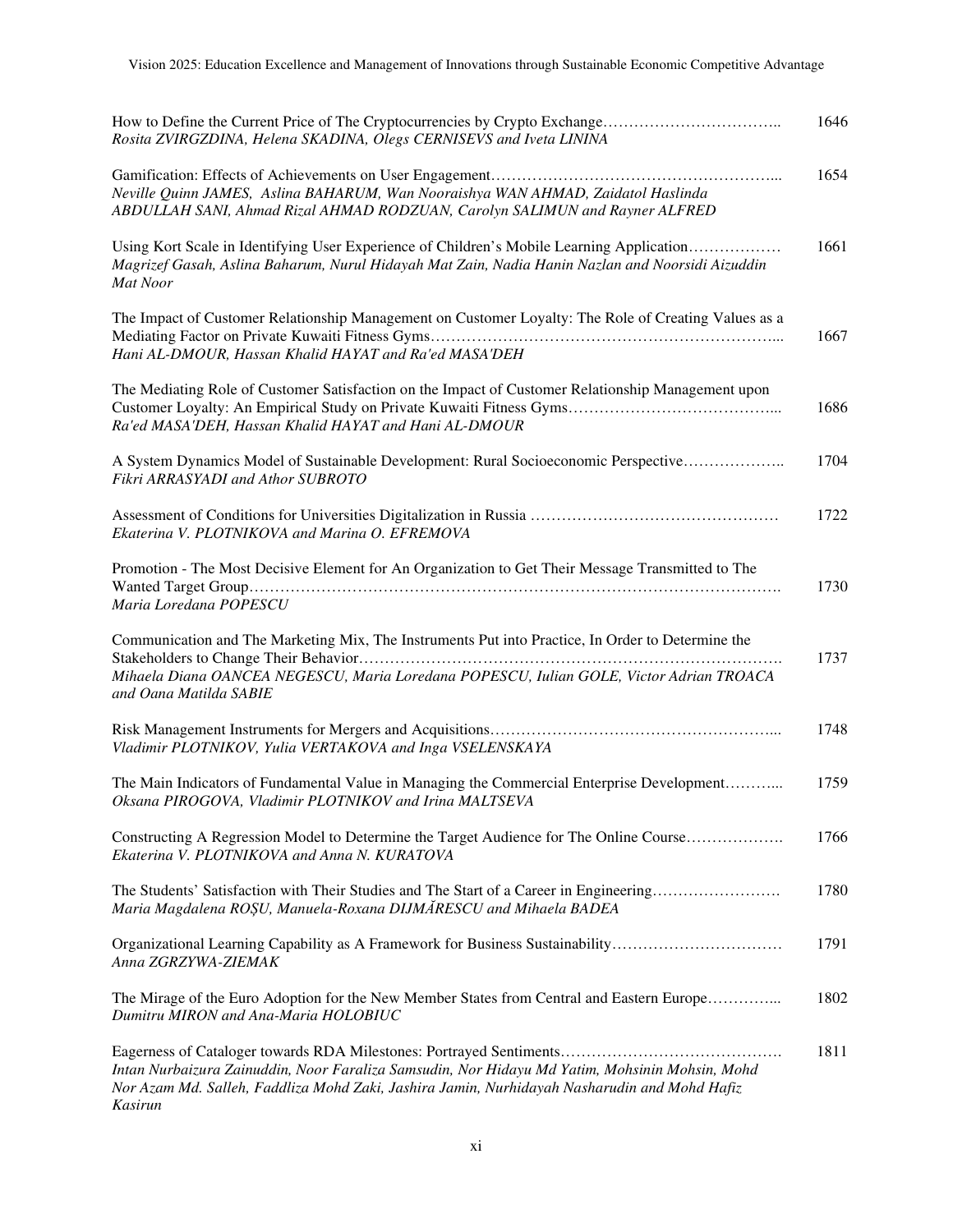| Exploring Factors Influencing Social Media Content Marketing Communication on Customers' Brand |      |
|------------------------------------------------------------------------------------------------|------|
|                                                                                                | 1815 |
| Zulhamri ABDULLAH and LIU Xiaocui                                                              |      |

| Jiri KOLENAK, David ULLRICH, Eva AMBROZOVA and Vratislav POKORNY                                                                                                                                               | 1826 |
|----------------------------------------------------------------------------------------------------------------------------------------------------------------------------------------------------------------|------|
| Zeineb OUNI, Bernard PROSPER and Michel PLAISENT                                                                                                                                                               | 1837 |
| Irina V. MINAKOVA, Tatyana N. BUKREEVA, Anastasia V. POPOVA and Marina A. PARKHOMCHUK                                                                                                                          | 1847 |
| The Readiness of using Enterprise Resource Planning (ERP) System in Higher Education: A case study of<br>Ahmad ALTHUNIBAT and Thamer A ALRAWASHDEH                                                             | 1854 |
| Modern Vectors of Development of the Agricultural Insurance System in Ukraine<br>Olena PROKOPCHUK, Olena NEPOCHATENKO, Yulia ULYANYCH and Mykola KOROTIEIEV                                                    | 1863 |
| Factors Related to Brand Equity in Volunteer Recruitment and Retention for An Educational NGO in Peru<br>Rossana SOTO GONZALES                                                                                 | 1873 |
| Formation of Fiscal Relations on The Basis of The Balance of Interests of Economic Entities: Theoretical<br>TKACHEVA TATYANA and GONCHARENKO MICHAIL                                                           | 1885 |
| Economic-Financial Statement and Competitiveness Analysis: A Study on Cruise Tourism<br>Irina Virginia DRĂGULĂNESCU, Mihaela Cornelia SANDU and Ane-Mari ANDRONICEANU                                          | 1890 |
| Substantiation of Innovative Scenario for Regional Development on The Basis of Clustering<br>Dmitry L. NAPOLSKIKH                                                                                              | 1903 |
| Agus BROTOSUSILO, Herdis HERDIANSYAH, Siti Hilya NABILA and Habibulloh Adi NEGORO                                                                                                                              | 1912 |
| Customary Law Regarding Environmental Protection: Case Study Conservation Management in Kampung<br>Donna ASTERIA, Agus BROTOSUSILO, Siti Hilya NABILA, Mochammad Rijaal SOEDRAJAD and Faris<br>Naufal NUGRAHA  | 1917 |
| Classification of Subjects of the Russian Federation by the Level of Socio-Economic Development<br>Vladimir NOSOV, Alexander TCYPIN, Israil ABDULRAGIMOV, Tatiana MAHANOVA and Vyacheslav<br><b>ZHENZHEBIR</b> | 1922 |
| Lenka TURNEROVA, Eva OTTOVA and Jan Chromy                                                                                                                                                                     | 1930 |
| The Analysis of Content Availability for Customers on the Websites of Prague Four-Star Hotels<br>Jan CHROMY, Lenka TURNEROVA and Eva OTTOVA                                                                    | 1937 |
| Relation Study of Selected Engagement Indicators of Brands on The Social Network Facebook<br>Ľudovít NASTIŠIN, Richard FEDORKO, Radovan BAČÍK and Martin RIGELSKÝ                                              | 1945 |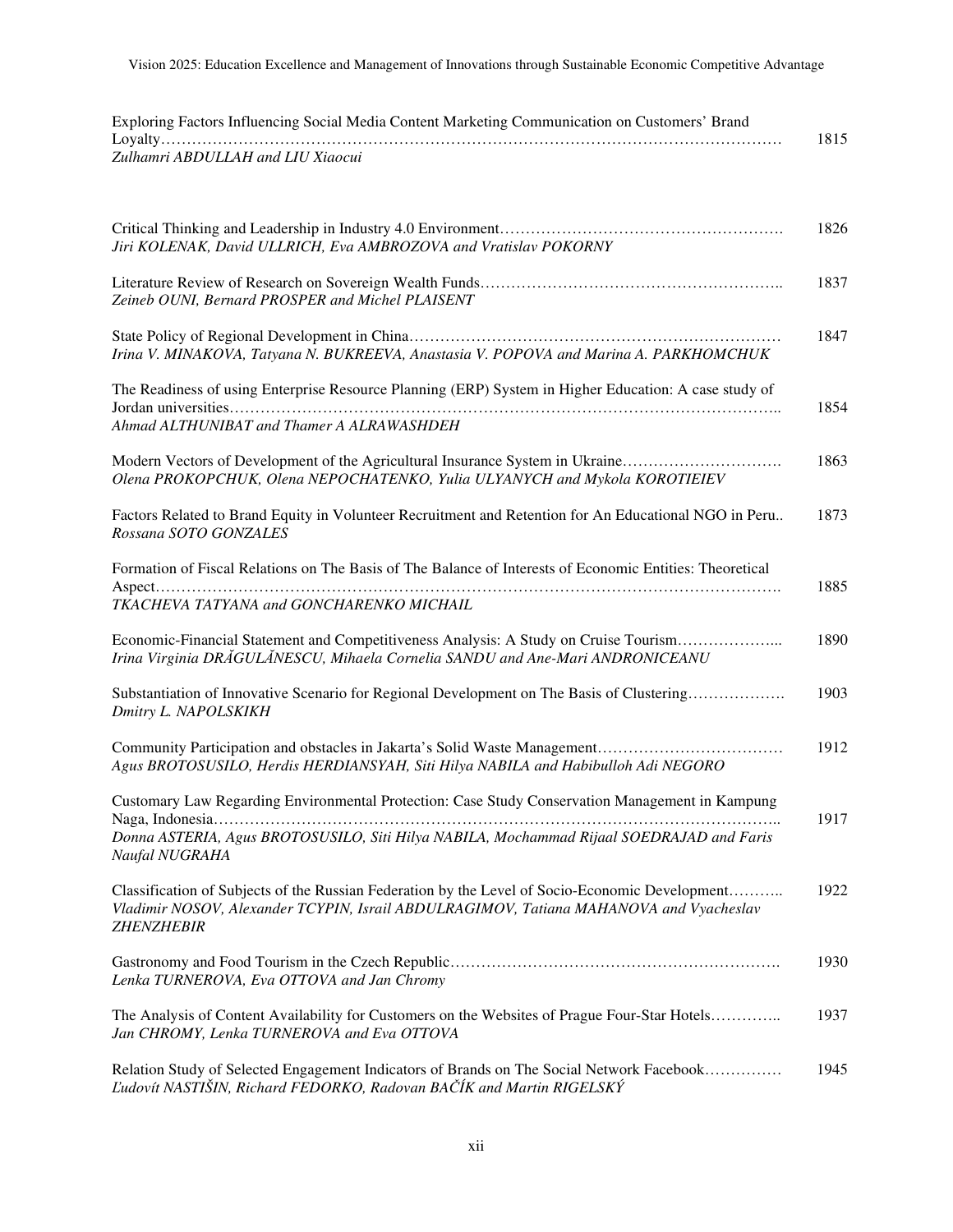| Analysis of Economic Welfare of Countries in period of 2000-2018 Relationship of wages levels and<br>Emil WOJCAK, Miriama MAJTANOVA and Simona MRAZOVA                                                                             | 1954 |
|------------------------------------------------------------------------------------------------------------------------------------------------------------------------------------------------------------------------------------|------|
| Comparative Analysis of Geologic Exploration Effect on Social and Economic Development of the<br>Irina V. SHARF and Alexander A. MIKHALCHUK                                                                                        | 1967 |
| Social Networks as A Tool of Public Relations of Non-Profit Organizations Working with Large Families<br>Svetlana KOSTINA and Galina BANNYKH                                                                                       | 1977 |
| Maria Andreevna SHIROKOVA, Victoria Borisovna MALITSKAYA, Maria Borisovna CHIRKOVA,<br>Vladimir Grigorievich SHIROBOKOV and Irina Vladimirovna KUZNETSOVA                                                                          | 1985 |
| Dynamics of Higher Education and Social and Economic Indicators Globally in Conditions of<br>Tatiana Andreevna VORONOVA and Ekaterina Sergeevna NOVIKOVA                                                                           | 1992 |
| Patricia QUIROZ-PALMA, M. Carmen PENADÉS and Ana-Gabriela NÚÑEZ                                                                                                                                                                    | 2000 |
| Using DBSCAN Method to Classify European Countries based on Employments Indicators in Technology<br>Cristian MARINOIU                                                                                                              | 2014 |
| Development of Tax Attractiveness of Russia's Special Administrative Areas with Fair Tax Competition<br>Ekaterina Vladimirovna GOLUBTSOVA and Anna Olegovna ZVEREVA                                                                | 2023 |
| Simulating Humanitarian Logistics: A Case Study on The Indonesian Red Cross Water Distribution<br>Alif A. TAUFIK and Ratih D. KUSUMASTUTI                                                                                          | 2029 |
| Financial Engineering as A Tool for Regional Credit Risk Management of Groups of Industrial Enterprises<br>(Clusters) in Order to Ensure Global Competitiveness<br>Gryzunova N. V., Gromova E. I. and Keri I. T. and Pyatanova V.I | 2040 |
| Tetyana CALINESCU, Ganna LIKHONOSOVA and Olena ZELENKO                                                                                                                                                                             | 2051 |
| Herlitah, Muhammad Fawaiq, Yucky Anggun Anggrainy and Saparuddin Mukhtar                                                                                                                                                           | 2062 |
| Saad ALAKLABI and Kyeong KANG                                                                                                                                                                                                      | 2070 |
| Economic and Statistical Description and Forecasting of Grain Production Dynamics<br>Ivan GENERALOV, Sergey SUSLOV, Ruslan BAZHENOV, Alexey SIBIRYAEV, Sergey ZAVIVAEV and<br>Olga DOLMATOVA                                       | 2079 |
| Towards A New Model of Social Settlement for The Elderly in Russia: A Case Study of The Republic of<br>Ilnur F. GAREEV, Natalia V. GORODNOVA, Elena A. TSYGALNITSKY and Anastasiya A. PESHKOVA                                     | 2086 |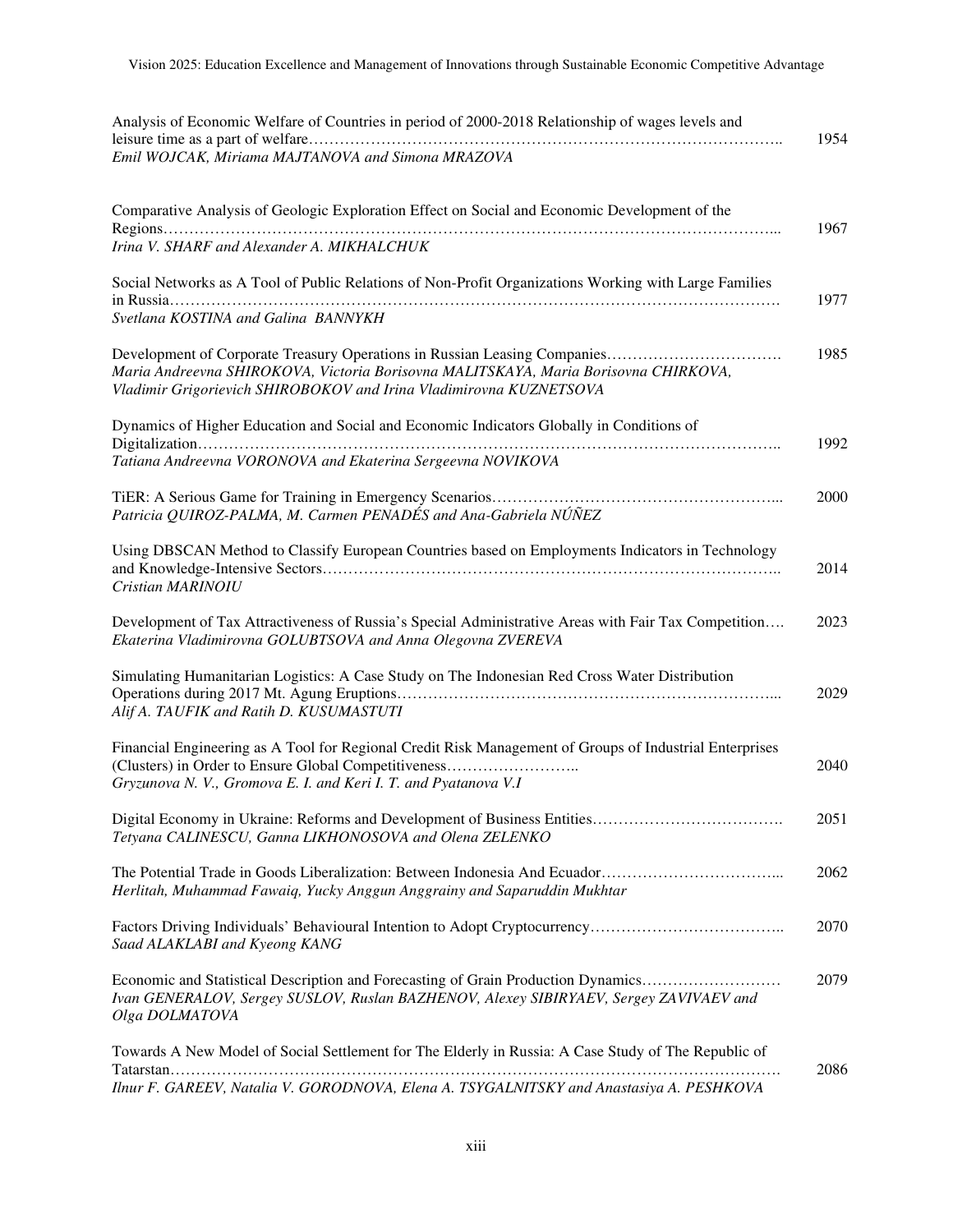| Ștefan Cătălin POPA and Cătălina Florentina ALBU                                                                                                                                                                                                                                                                        | 2099 |
|-------------------------------------------------------------------------------------------------------------------------------------------------------------------------------------------------------------------------------------------------------------------------------------------------------------------------|------|
| The Recommender Systems in The Financial Sector: A Review of Challenges and Solutions<br>Igor K. KLIOUTCHNIKOV, Oleg. I. KLIUCHNIKOV and Olga A. MOLCHANOVA                                                                                                                                                             | 2112 |
| Analysis of the Relation of Investments to The Performance of the Population and Socio-Economic<br>Indicators of the Region by the Method of the Ensemble of Decision Trees (Case of Russia)<br>.<br>Elena A. BORKOVA, Aleksandr N. LITVINENKO, Timofei N. KOCHKIN, Aleksandr E. KARTAVCHENKO<br>and Anton V. PLOTNIKOV | 2124 |
| HRM Solutions Influence on Relation between Controlling Use and Job Performance of Employees<br>Agnieszka BIEŃKOWSKA                                                                                                                                                                                                    | 2134 |
| Identification of the Non-financial Indicators of the Organization's Quality<br>Stanislava SIMONOVA and Kristyna VRABCOVA                                                                                                                                                                                               | 2147 |
| Factors Affecting Continuance Usage of Youtube and Information Sharing Intention Among Travelers<br>Tiara MAULIDA and Hapsari SETYOWARDHANI S.E., M.M.                                                                                                                                                                  | 2156 |
| The Competitiveness of Romanian Farms Through the Implementation of European Projects<br>Laura Maria SIMESCU, Maria Magdalena TUREK RAHOVEANU and Stefan Nicolae SIMESCU                                                                                                                                                | 2167 |
| Implementation Analysis of E-Voting And E-Proxy in Indonesia Capital Market<br>Hesti SETYO RINI and Maria ULPAH                                                                                                                                                                                                         | 2175 |
| Personality Traits and Prosocial Behaviour: The Moderating Effects of Altruism and Empathy<br>Erne S. KASSIM and Raishah MD YUNUS                                                                                                                                                                                       | 2186 |
| Alexandra ROCHA and Susana SILVA                                                                                                                                                                                                                                                                                        | 2197 |
| A Superior Relational of Marketing Model to Improve Small and Medium Enterprise (SMEs) Marketing<br>Performance<br>Naili Farida and Sri Suryoko                                                                                                                                                                         | 2205 |
| Analysis of The Factors Affecting the Efficiency of The Smart City Concept Project Management System<br>Natalia V. GORODNOVA, Elena G. SHABLOVA, Vitaly V. KLEVTSOV, Artem Iu. ZAMLELYI and<br>Anastasiya A. PESHKOVA                                                                                                   | 2224 |
| Corporate Citizenship: The Mediating Role of Ethical and Discretionary Citizenship on the Relationship<br>Luis J. CAMACHO and Cristian SALAZAR-CONCHA                                                                                                                                                                   | 2236 |
| Sustainable Development Strategies: Past and Near Future. Case Study on Romania's SDG 11<br>Nicoleta PETRICĂ and Stefanija BIROVA                                                                                                                                                                                       | 2249 |
| The Mediation Role of Organization's Mission on Transformational Leadership Behaviour and Employee's<br>Aishah AL DHANHANI and Nor Hazana ABDULLAH                                                                                                                                                                      | 2271 |
| Financial Situation of Micro and Small Enterprises in the Latvian Aquaculture Sector<br><b>Inese BIUKŠĀNE</b>                                                                                                                                                                                                           | 2286 |
| Methods to Improve the Effectiveness of Training Engineers for the Digital Economy<br>Irina REZANOVICH, Evgenii REZANOVICH, Valeriia KONKINA and Svetlana NESTERTSOVA                                                                                                                                                   | 2293 |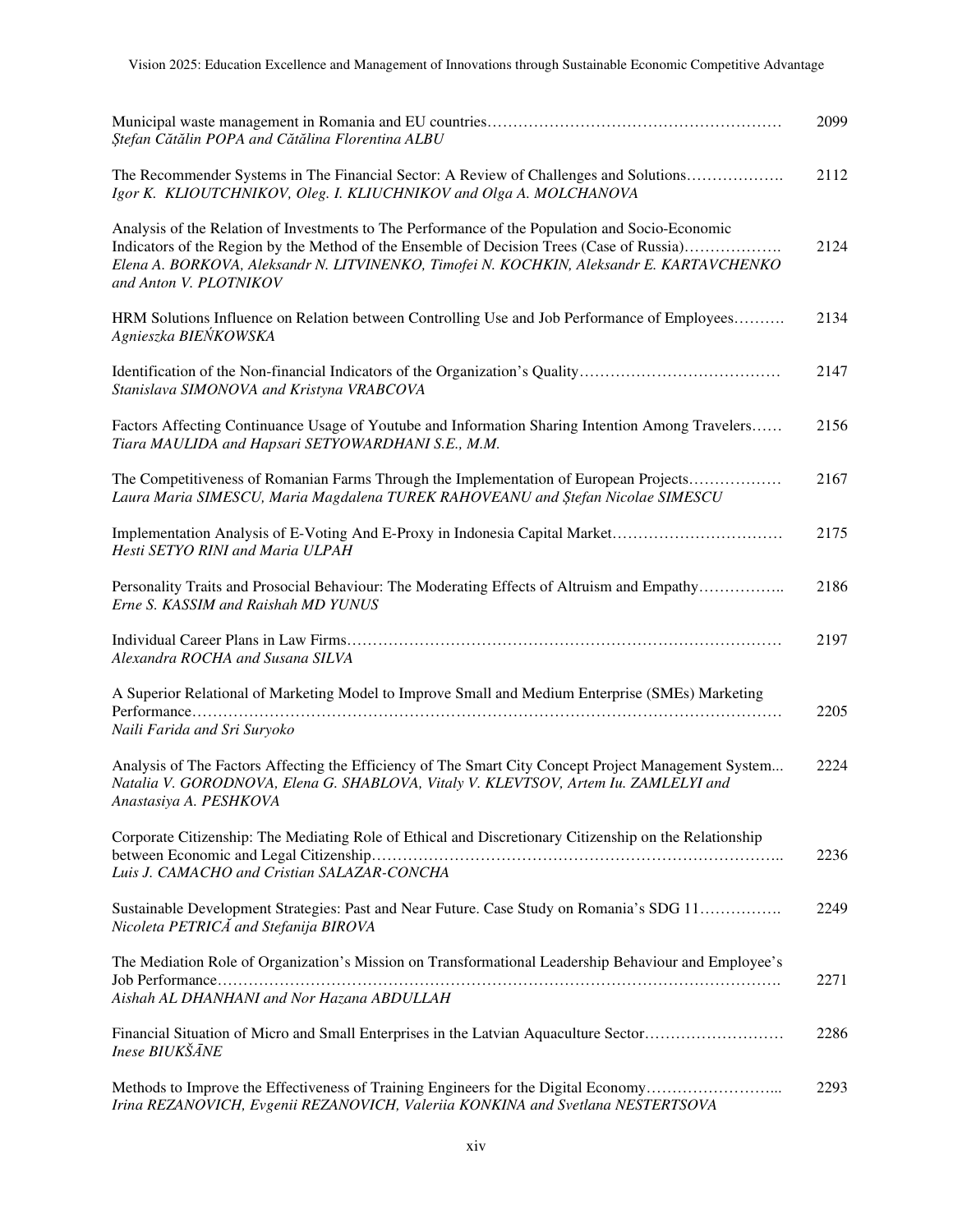| Using the Quality Deployment Function to Improve the Romanian Healthcare System<br>Cosmin DOBRIN and Ruxandra DINULESCU                                                  | 2300 |
|--------------------------------------------------------------------------------------------------------------------------------------------------------------------------|------|
| The Meaning of Organizational Culture and University Social Responsibility in Teaching Students with<br>Elena GASPAROVICH and Ekaterina USKOVA                           | 2308 |
| The Influence of the Theory of Cyclical Endogenous Activity of the Earth on the Prospects for Oil<br>Vera SAMARINA, Peter SKUF'IN, Tatiana SKUFINA and Aleksandr SAMARIN | 2315 |
| The Effect of Financial Literacy in Retirement Planning, Precautionary Saving and Insurance Planning<br>Muhammad Alif NAUFALDI and Rahmat Aryo BASKORO                   | 2323 |
| The Effect of Financial Literacy and Financial Inclusion on Retirement Planning in Jakarta, Indonesia<br>Rensi Aulia and Rahmat Aryo Baskoro                             | 2334 |
| Sri Fatiany ABDUL KADER JAILANI, Lili Marziana ABDULLAH, Mira KARTIWI and Husnayati HUSSIN                                                                               | 2343 |
| Ekaterina SALIMONENKO, Kirill KARDAPOLTSEV, Viktoria FROLOVA and Alena KARDAPOLTSEVA                                                                                     | 2349 |
| Institutionalizing Corporate Social Responsibility within Corporate Communications: Evidence from<br>Zulhamri ABDULLAH and Yuhanis ABDUL AZIZ                            | 2363 |
| Irina DANILOVA, Natalya PRAVDINA, Natalya DZENZELIUK and Lyudmila KOCHEGAROVA                                                                                            | 2376 |
| The Development of International Retail Chains in China on Example Walmart And Carrefour<br>Mavlit AKHTYAMOV, Natalia ZAVYALOVA and Valery LIKHOLETOV                    | 2391 |
| Svetlana V. KALMYKOVA, Elena M. RAZINKINA, Tamara N. SELENTYEVA and Maxim V. IVANOV                                                                                      | 2402 |
| The Influence of Entrepreneurial Leadership Towards Agility and its Impact on Performance: A Survey of<br>Ramitha Janira CINDI and Putri Mega DESIANA                    | 2410 |
| Evgeniy STEPANOV, Kseniia POSTAUSHKINA, Irina KILINA and Ekaterina FEDINA                                                                                                | 2420 |
| Participatory Budgeting in the Czech Republic: An Instrument Turned into an Ornament<br>Pavol MINARIK                                                                    | 2432 |
| Decision to Visit Beach: Push and Pull Motives Redefined (The Case of Bangka Island)<br>Agung Wahyu HANDARU, Saparuddin MUKHTAR, Marsellisa NINDITO and Umi MARDIYATI    | 2440 |
| Improving the Financial Literacy of The Low-Income Population Layers: Evaluating the Efficiency of<br>Nina ZHDANOVA, Yulia BUTRINA, Valentina TISHINA and Petr TISHIN    | 2454 |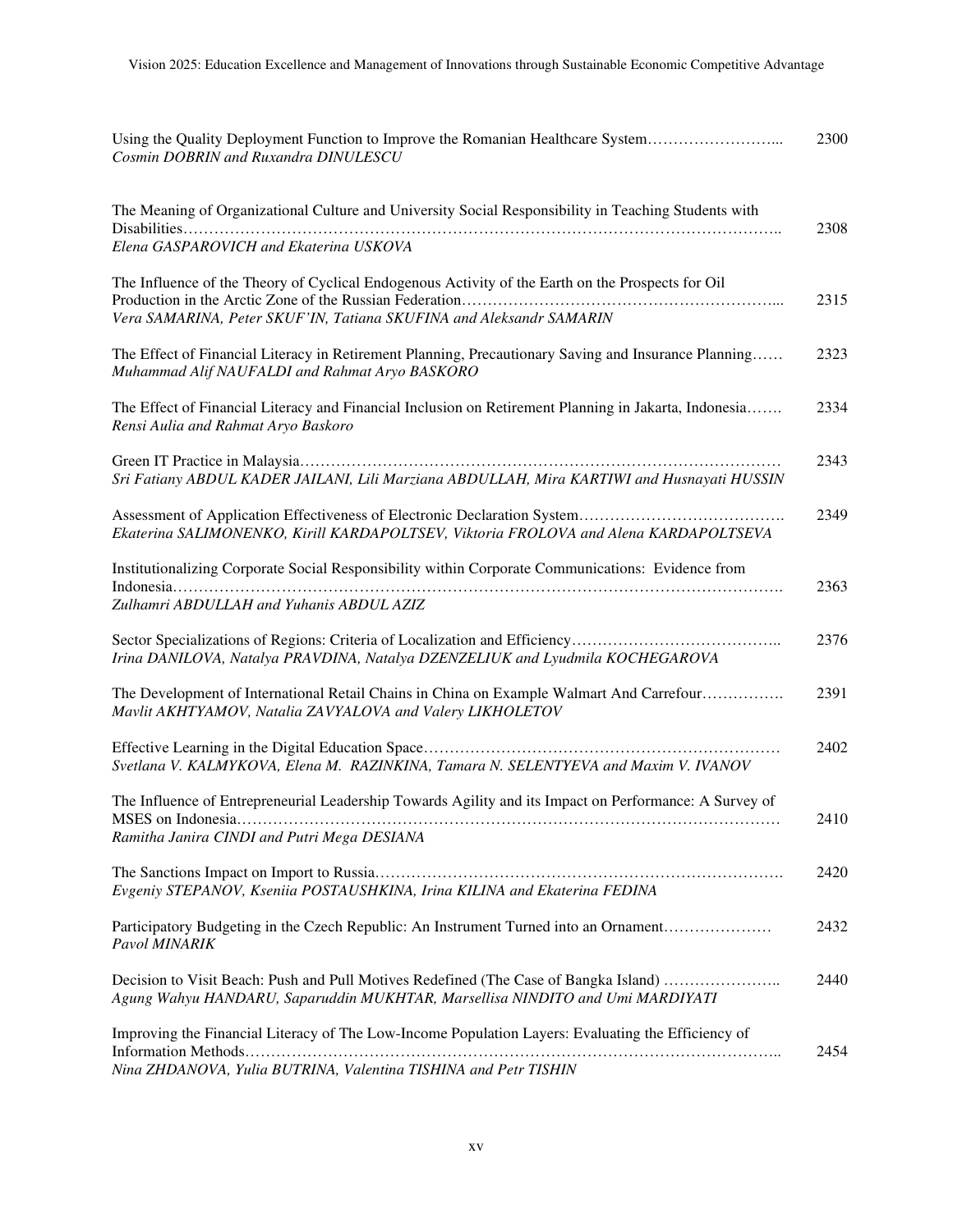| A Conceptual Model of Innovation Orientation and Business Innovation Performance: The Moderating<br>Haslinda MD HASHIM and Nik Mohd Hazrul NIK HASHIM                    | 2465 |
|--------------------------------------------------------------------------------------------------------------------------------------------------------------------------|------|
| Adoption of Bio-Pesticides Products for Treatment of Vegetables Crops in South -East Development                                                                         | 2471 |
| Gheorghe Adrian ZUGRAVU, Stefan-Mihai PETREA, Camelia FASOLA (LUNGEANU) and Constanta<br>Laura AUGUSTIN (ZUGRAVU)                                                        |      |
| Importance and Recommendations for Trainers' Use of Online Social Media as A Soft Skill to Positively                                                                    | 2477 |
| Yash CHAWLA, Grzegorz CHODAK and Kamila LUDWIKOWSKA                                                                                                                      |      |
| Small Business-Community Partnership to Foster Sustainable Economic Development in Rural Area<br>Muhammad Gema Bayu IBRAHIM and Athor SUBROTO                            | 2488 |
| Study on Emerging Sub-cultures Based on Seniority within Public Administration Organization in                                                                           | 2502 |
| Iustin IVLEV, Sabina IRIMIE and Luise ZEININGER                                                                                                                          |      |
| The Leader-Follower Relationship and Their Participation in the Strategic Management of a Company –                                                                      |      |
| Svetlana JOKIĆ, Milena ILIĆ, Marko RANKOVIĆ and Svetlana ANĐELIĆ                                                                                                         | 2516 |
| Sven MUES                                                                                                                                                                | 2535 |
| Differentiation of Territories and Regions According to The Practicality Degree of Implementation of<br>Anatoliy DZYUBA, Irina SOLOVYEVA, Igor BAEV and Nadezhda KUZMINA | 2543 |
| Pesco – A New Way of Looking at The Defence Capabilities of The European Union                                                                                           | 2559 |
| Antonín NOVOTNÝ                                                                                                                                                          |      |
| Official Attitudes and Political Evaluation of International Migration in the Czech Republic<br>Libor FRANK, Antonín NOVOTNÝ and Jakub FUČÍK                             | 2569 |
| The Mediation Role of Behaviour Intention on Performance Expectancy and Actual Use of E-learning: A<br>Saeed ALBLOOSHI and Nor Aziati Binti ABDUL HAMID                  | 2576 |
| Development of Insurance Services in the Agrarian Sector of Ukraine in the Context of Globalization                                                                      |      |
| Olena PROKOPCHUK, Bohdan GUZAR, Nataliia KOMISARENKO and Kateryna MELNYK                                                                                                 | 2588 |
| Russian Consumer Credit Market & Perspective Forms of Consumer Cooperatives<br>Alexander STRYKANOV and Diana STEPANOVA                                                   | 2605 |
| Modeling of The Relationship Between the Tax Burden and The Results of Innovation Activity<br>Ludmila M. OSINEVICH and Tatyana V. FEOKTISTOVA                            | 2618 |
| Adriana REVEIU                                                                                                                                                           | 2630 |
| Seisembay JUMAMBAYEV                                                                                                                                                     | 2641 |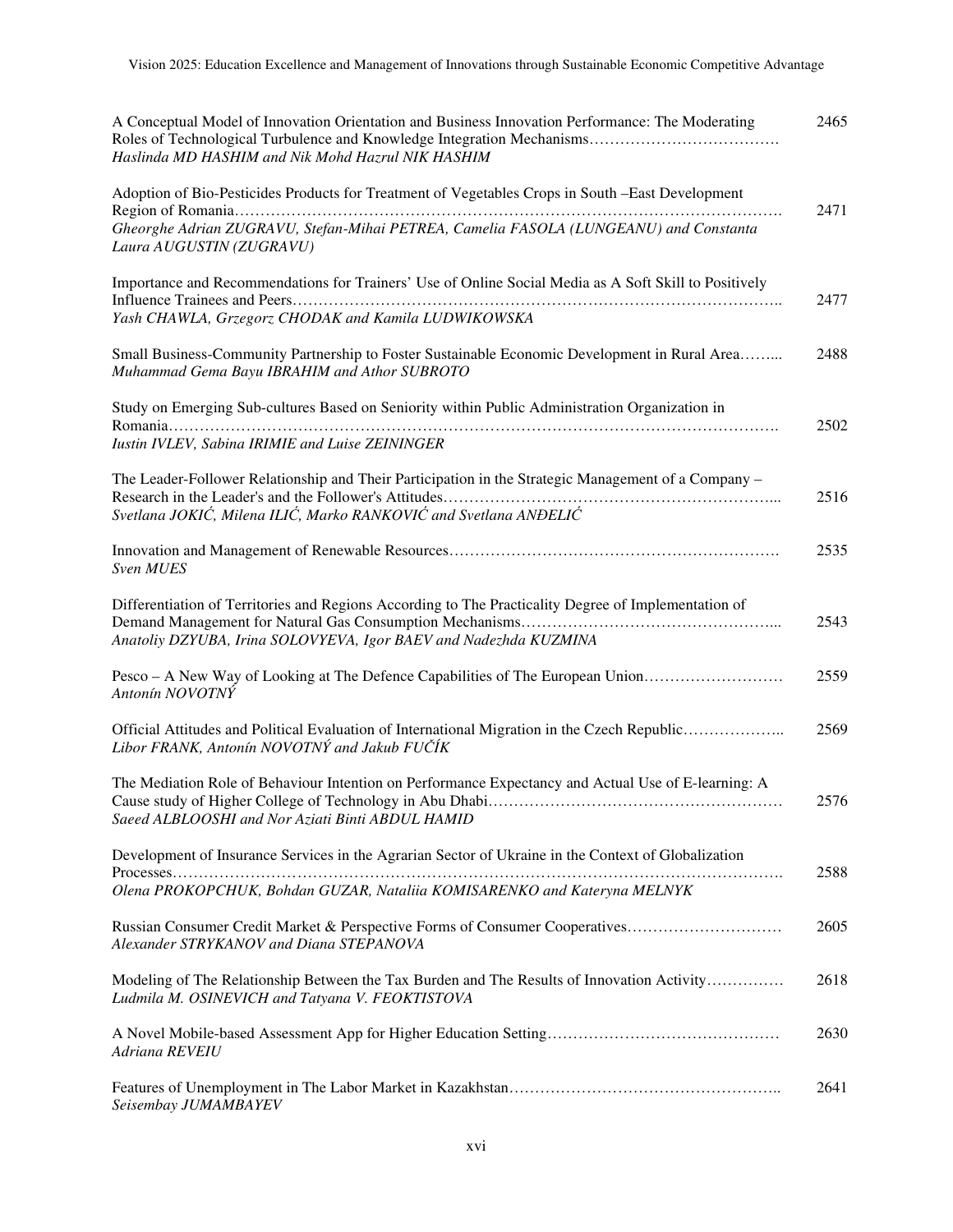| Seisembay JUMAMBAYEV and Assel KOZHAKHMETOVA                                                                                                                                                                     | 2646 |
|------------------------------------------------------------------------------------------------------------------------------------------------------------------------------------------------------------------|------|
| Level of Passengers' Satisfaction with the Transport Service Quality in the Moscow-City Underground<br>Anastasia LUKINA, Irina SKOROBOGATYKH, Roman SIDORCHUK, Sergey MKHITARYAN and Vasiliy<br><b>KUZNETSOV</b> | 2651 |
| Influence of Brand Self-congruity on Brand Loyalty toward Sportswear Products: Evidence from<br>Iman Pramudita ANDYANTO and Sri Rahayu Hijrah HATI                                                               | 2657 |
| Formation and Evolution of Models of Financial Systems and Financial Markets in National Economies<br>Yuliia KOVALENKO, Olena SYDOROVYCH, Valentyna LEVCHENKO, Raisa KVASNYTSKA, Alina<br>PINCHUK and Olena ZHUK | 2669 |
| Assessment of the Economic Need for Efficient Customer Communication for Small and Medium-Sized<br>Christian ENZ                                                                                                 | 2682 |
| The Determinant of Tourist's Destination Loyalty in Indonesia: The Case of Indonesian Heritage Site<br>Retno Widowati Purnama ASRI, Adhianty NURJANAH and Muhammad Miftahun NADZIR                               | 2701 |
| Airlines Efficiency and Fleet Acquisition Strategy: A study of International Airlines<br>Arini SYAHRADZI and Ruslan PRIJADI                                                                                      | 2711 |
| Perceived Self-Efficacy and Desirability of Self-Employment on A Sample of Croatian Young Adults<br>Ivana BILIĆ, Jerko MARKOVINA and Marina LOVRINČEVIĆ                                                          | 2725 |
| The Influence of Organizational Culture and Transformational Leadership Style on The Employee's Job<br>Aishah AL DHANHANI and Nor Hazana ABDULLAH                                                                | 2735 |
| Toward Education 4.0: Emerging Trends, Challenges and Innovative Approaches for the Next<br>Michel PLAISENT, Filomena DAYAGBIL, Angeline POGOY and Prosper BERNARD                                               | 2750 |
| Modélisation Du Processus De La Cocréation De Valeur Dans Un Environnement Multi-Canal. Modeling<br>Moez BELLAAJ and Lili ZHENG                                                                                  | 2760 |
| Valery V. SMIRNOV, Anna N. ZAKHAROVA, Tamara V. TALANOVA, Nina G. GUBANOVA, Vladislav L.<br>SEMENOV, Nadezhda V. SEMENOVA and Anastasiya N. Shikanova                                                            | 2772 |
| Valery V. SMIRNOV, Anna N. ZAKHAROVA, Tamara V. TALANOVA, Galina S. DULINA, Nina G.<br>GUBANOVA, Svetlana A. PETUNOVA and Tatyana A. DZIUBA                                                                      | 2784 |
| Como Impacta La Gestión Del Conocimiento Las Pymes Del Sector Calzado En Bogotá, Colombia<br>Claudia Liliana SERRANO-JUNCO, María Lucelly URREGO-MARÍN and Jesús SALCEDO-MOJICA                                  | 2802 |
| Morkovina S.S.Voronezh, Bryndina L.V, Sukhova V.E and Ivanova A.V.                                                                                                                                               | 2811 |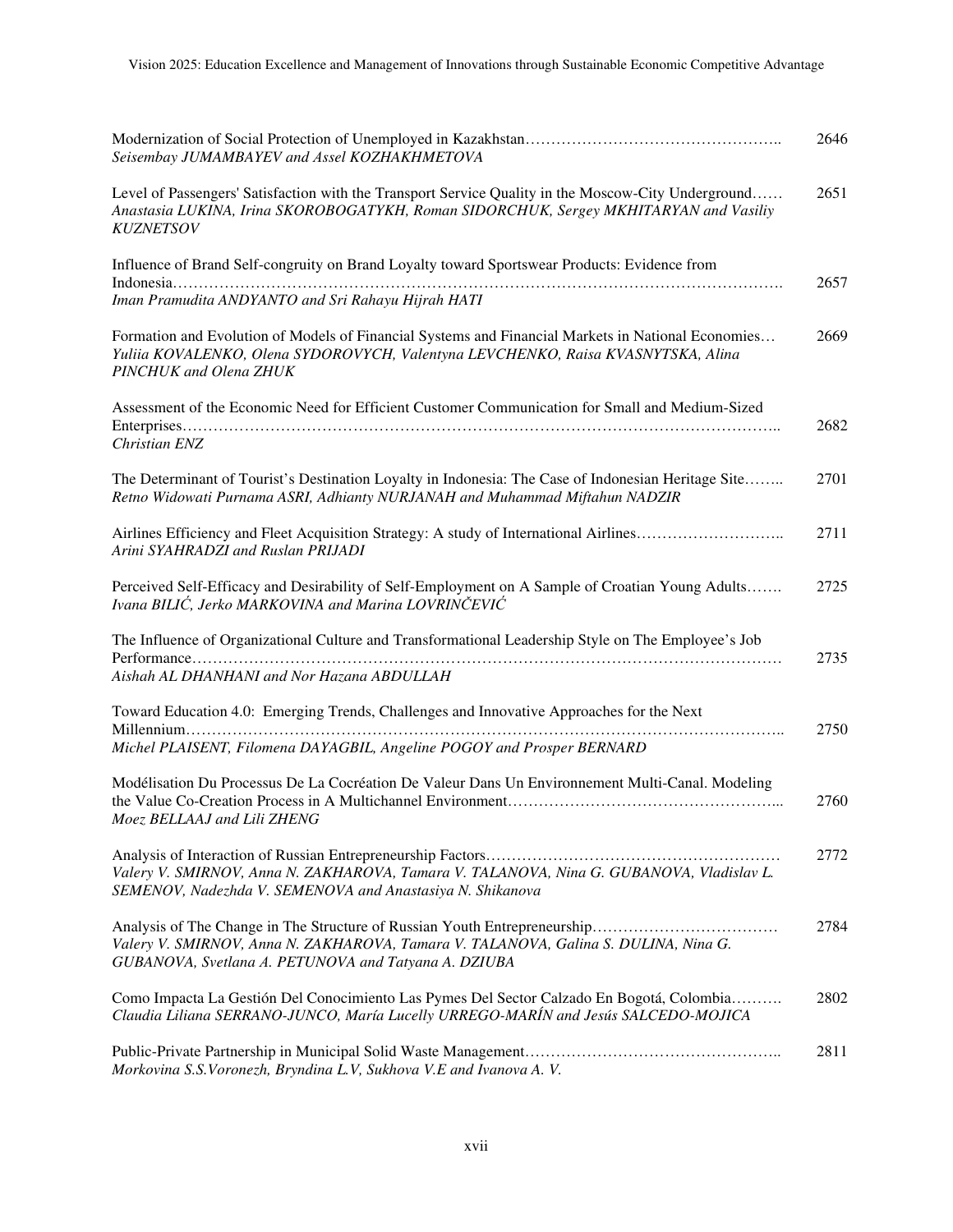| How to Make Cost Reduction in A Company Using Advanced Planning and Scheduling<br>Gina PRODAN                                                             | 2822 |
|-----------------------------------------------------------------------------------------------------------------------------------------------------------|------|
| L'enseignement Supérieur en Algérie: Entre les Faits 2000 -2018 et les Défis<br>Allal MOKEDDEM and Lise BESSETTE                                          | 2836 |
| The Potential of Islamic Film in The Film Industry: The Effect of Word of Mouth, Product and Promotion<br>Dian Laksana FITRAH and Sri DARYANTI            | 2842 |
| The Role of Brand Credibility and Religious Orientation in Building Customer Loyalty of Cosmetics with<br>Fenny Zulfiyah MAYANG and Sri DARYANTI          | 2854 |
| Analysis of Factors That Influence Intention to Patronage Foreign Japanese and Korean Halal Restaurant in<br>Hilman Fadli SUPRIADI, Sri DARYANTI          | 2865 |
| Svetlana ERMOLAEVA, Yurii VISHNEVSKII and Ekaterina SYCHEVA                                                                                               | 2876 |
| Using Mathematical Models for Analysis and Prediction of Payment Systems Behaviour<br>Victor DOSTOV, Pavel SHOUST and Elizaveta POPOVA                    | 2884 |
| Ingo Lothar HAASE                                                                                                                                         | 2896 |
| State Regulation of The Heat Power Generation to Ensure Its Sustainable Development<br>Ksenia V. OSIPOVA, Tatiana L. KHARLAMOVA and Andrey V. KHARLAMOV   | 2900 |
| Building a Tunisian Dialect into Arabic Language Parallel Corpus for a Phrase-based Machine<br>Mohamed Ali Sghaier and Mounir ZRIGUI                      | 2910 |
| Yurii VISHNEVSKII, Svetlana ERMOLAEVA and Anzhelika NIKONOROWA                                                                                            | 2922 |
| Mikhail A. RODIONOV, Irina V. AKIMOVA, Olga M. GUBANOVA, Elena I. TITOVA and Dmitry M.<br><b>RODIONOV</b>                                                 | 2931 |
| Public Accounting Firm and Supreme Audit Agency: Comparison of Audit Efficiency<br>Imam Ulil AMRI and Dyah SETYANINGRUM                                   | 2937 |
| New Development Formats of Integration Cooperation: Effects and Factors of Partnership (The Case of the<br>Alla PRANEVICH and Olga BORISIK                | 2950 |
| Ionut-Marius DRAGULIN, Ionut Catalin NICA and Elena IANCU (VISAN)                                                                                         | 2960 |
| Remote Employment Patterns and Typically «Female» Occupations in The Conditions of Global Labour<br>Anastasiya PESHA, Natalia TONKIKH and Tatiana MARKOVA | 2972 |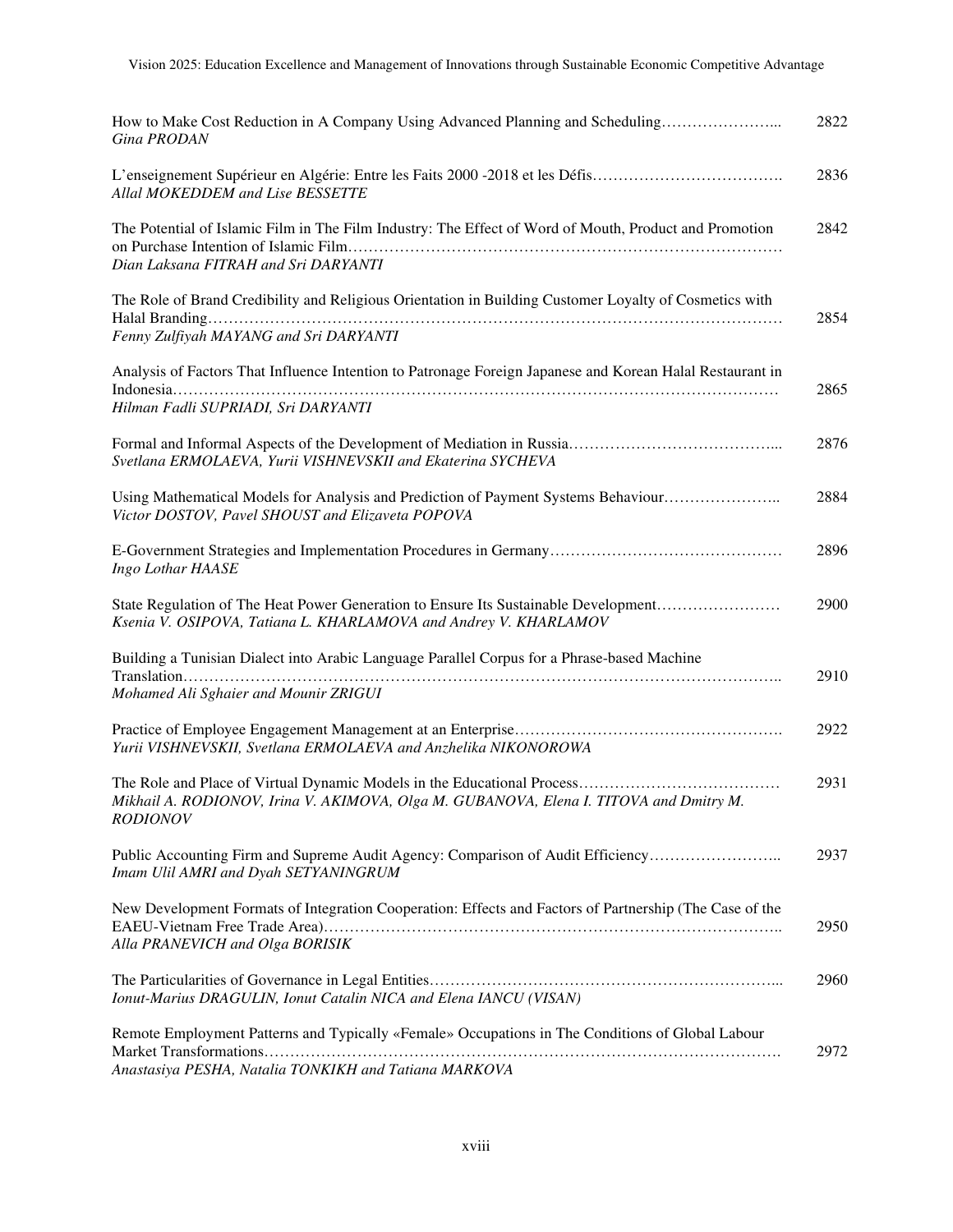| A Model for Managing the Process of Creating Innovative Products in Forestry in Russia<br>Morkovina S.S., Matveev S.M., Kolesnichenko E.A and Ivanova A.V.                                                                                                 | 2983 |
|------------------------------------------------------------------------------------------------------------------------------------------------------------------------------------------------------------------------------------------------------------|------|
| Brief Critical Analysis of the Main Corporate Governance Traits within Romanian Banks Listed on<br>Delia DELIU                                                                                                                                             | 2989 |
| Issue of Neuromarketing Development in Russia in the Context of Business Opinion<br>Natalia I. GALAY and Nikolay N. MOLCHANOV                                                                                                                              | 2998 |
| Retention Strategies, Employee Satisfaction and Employee Engagement in A Nigeria Private University<br>Joshua O. AKANDE, Adewale O. OSIBANJO, Oluwasanmi O. ADEDOKUN, Israel A. ALABI, Oluwaseun<br>J. OLABAMIJI, Tolulope J. FABUNMI and Omotola T. ALADE | 3009 |
| Khalifany Ash SHIDIQI, Faiza Husnayeni NAHAR, Susilo Nur Aji Cokro DARSONO and Siham<br><b>MADIHAH</b>                                                                                                                                                     | 3026 |
| Feature Selection Techniques. Churn Prediction in the Telecom Industry: A Quest for Interpretability<br>Andreea DUMITRACHE, Alexandra A. M. NASTU and Stelian STANCU                                                                                       | 3036 |
| Olga Alekseevna BYKANOVA and Ravil Gabdullaevich AKHMADEEV                                                                                                                                                                                                 | 3046 |
| The Influence of Pay for Individual Performance on Intrinsic Motivation: Evidence from Human Resource<br>Sara CABANAS, Teresa PROENÇA and Mauro CAROZZO-TODARO                                                                                             | 3052 |
| Comparative Studies of Economic Development Strategizing for the Regions of Russia and the European<br>Irina DANILOVA, Anastasiya LAPO, Irina SAVELYEVA and Anzhelika KARPUSHKINA                                                                          | 3056 |
| Yury Yu. KOCHINEV, Elena R. ANTYSHEVA and Natalia G. VIKTOROVA                                                                                                                                                                                             | 3070 |
| Dmitry KOCHERGIN, Victor DOSTOV, Alsu YANGIROVA and Pavel SHUST                                                                                                                                                                                            | 3083 |
| Increasing Motivation of the Human Resources in an Educational Organization<br>Petruța MIHAI, Oana VLĂDUȚ and Mihaela-Florentina DUȚU                                                                                                                      | 3094 |
| Special Aspects of Transformation of Traditional Labor Market Models of The Leading Countries of Asia<br>Tatyana Mikhailovna SHPILINA, Petr Viktorovich SOLODUKHA and Margarita Vitalievna SAVINA                                                          | 3100 |
| Mioara DUCA, Narcisa VALTER, Iulian DUCA and Ane-Mari ANDRONICEANU                                                                                                                                                                                         | 3107 |
| Martin POTANČOK                                                                                                                                                                                                                                            | 3115 |
| Examining Push-Pull Motivation and Travel Intention: The Moderating Role of Islamic Norms and<br>Najla SALSABILA and Yeshika ALVERSIA                                                                                                                      | 3120 |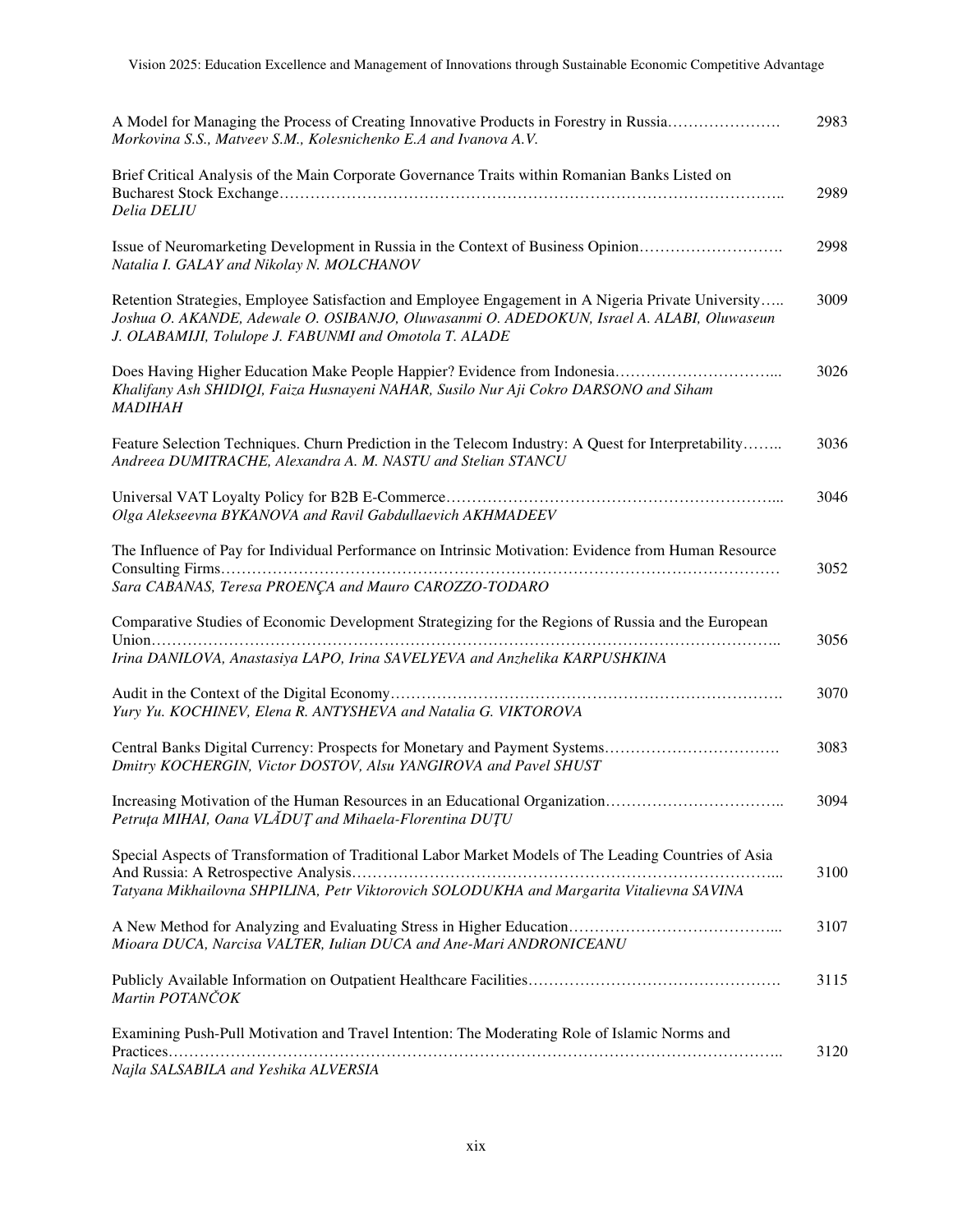| Perceived Employer Attractiveness: The Opportunity to Engage in Corporate Volunteering Programs<br>Miguel OLIVEIRA, Teresa PROENÇA and Marisa FERREIRA                                                                                                                          | 3140 |
|---------------------------------------------------------------------------------------------------------------------------------------------------------------------------------------------------------------------------------------------------------------------------------|------|
| Evolution of the National Payment Card System in Russia: Stages of Formation and Prospects of                                                                                                                                                                                   | 3154 |
| Dmitry KOCHERGIN, Victor DOSTOV and Alsu YANGIROVA                                                                                                                                                                                                                              |      |
| Integrating the Sustainable Development's Requirements into The Accounting Model of The Companies<br>with Majority State Capital in Romania: Case study for NCEET TRANSELECTRICA J.S.C<br>Maria Mădălina BOGEANU POPA and Mariana MAN                                           | 3165 |
| Research of Tendencies of Introduction of Digital Technologies in Telecommunication Branch on the Basis<br>Aleksandr V. BABKIN, Tatyana P. NEKRASOVA, Natalia S. ALEKSEEVA and Ivan A. BABKIN                                                                                   | 3176 |
| The Influence of Product Innovation and E-Commerce Adoption on Marketing Performance at the Culinary                                                                                                                                                                            | 3186 |
| Saparuddin Mukhtar, Mudrika Adriana, Herlitah, Tirta Nugraha Mursitama, Mochammad Faizal Karim,<br>Nugoho Juli Setiadi, Nurlina and Zaafri Ananta Husodo                                                                                                                        |      |
| Analysis of Culinary Subsector Revenue Income Small Medium Enterprises in DKI Jakarta Seen from the<br>Saparuddin Mukhtar, Sri Indah Nikensari, Alifah Kusumaningrum, Tirta Nugraha Mursitama,<br>Mochammad Faizal Karim, Nugoho Juli Setiadi, Nurlina and Zaafri Ananta Husodo | 3191 |
| An Exploratory Factor Analysis (EFA) in Determining Dimension of Technological System Quality for<br>Naffisah Mohd HASSAN and Siti Noorsuriani MAON                                                                                                                             | 3199 |
| Development of a new Biomedical MEMS for T Lymphocytes Determination<br>Roxana MARINESCU, Marioara AVRAM, Corneliu VOITINCU, Mihaela SAVIN, Carmen MIHAILESCU<br>and Daniel GHICULESCU                                                                                          | 3206 |
| Natália LETKOVÁ, Sergej VOJTOVIČ and Júlia KOSTROVÁ                                                                                                                                                                                                                             | 3221 |
| Nelly SEDOVA, Viktor SEDOV, Ruslan BAZHENOV, Sergey BAKHVALOV, Vasilii MASYAGIN and<br>Alexander DIMITRIEV                                                                                                                                                                      | 3231 |
| Tax Burden and Index of Fiscal Freedom of the State: Calculation and Interrelation<br>Natalia G. VIKTOROVA, Yevgeniy N. YEVSTIGNEEV, Elena R. ANTYSHEVA and Natalia V.<br>VALEBNIKOVA                                                                                           | 3239 |
| Analysis of CSR Disclosure Determinants of Indonesia Green Stock Index (SRI KEHATI)<br>Gatot Nazir AHMAD, Fikri DARMAWAN and M. Edo S. SIREGAR                                                                                                                                  | 3248 |
| Elena RYABOVA, Lilyana SOSUNOVA and Albina RAHMATULLINA                                                                                                                                                                                                                         | 3258 |
| Social Bots as Vehicles of Spreading Disinformation. Implications for State Security<br>Dorota DOMALEWSKA and Radosław BIELAWSKI                                                                                                                                                | 3263 |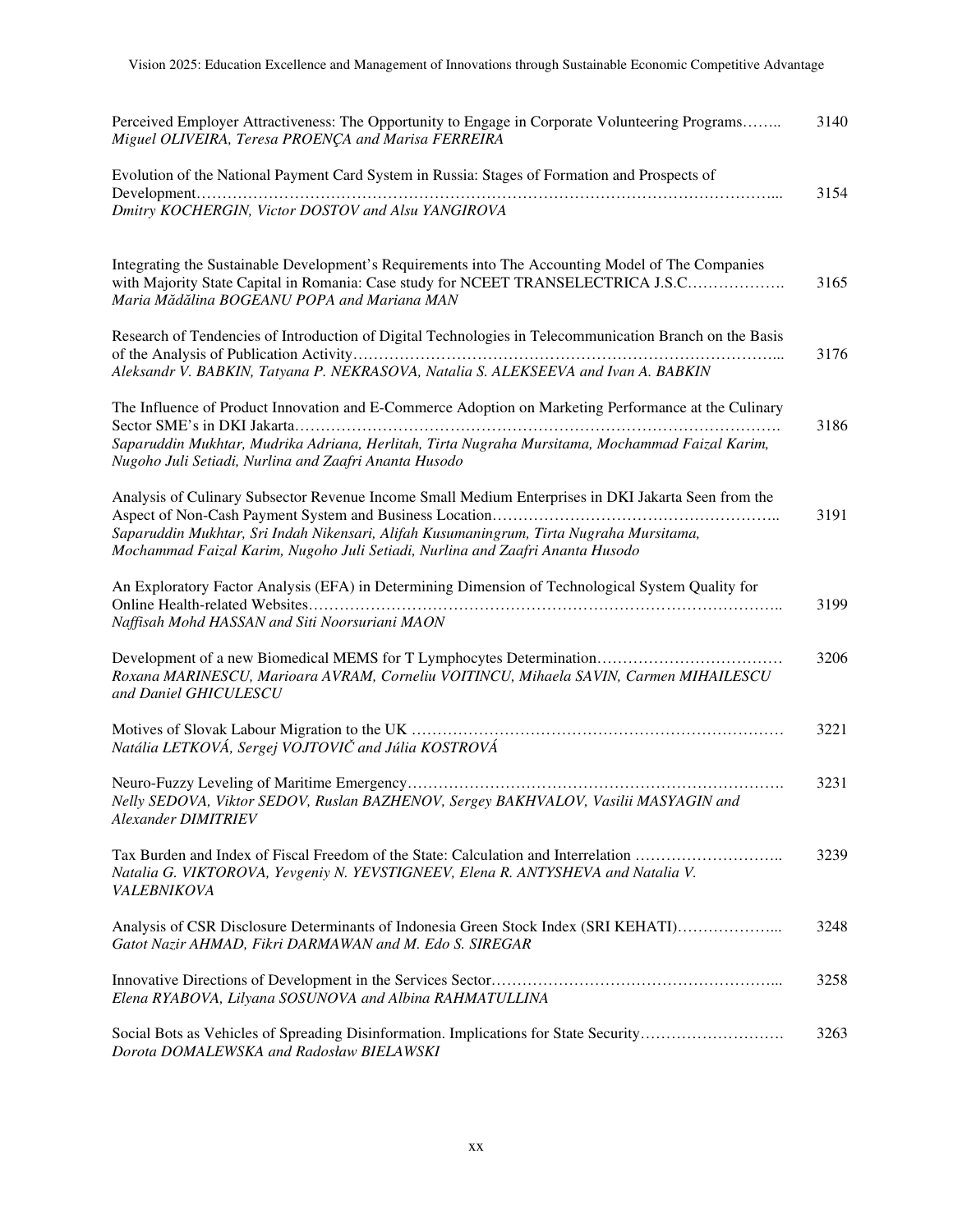| Improvement of Statistical Indicators for Integrated Analysis of Meat and Dairy Production<br>Liliia MATRAEVA, Olga BASHINA, Yuri TSAREGORODCEV, Valeriya KOSOLAPOVA and Alexey<br><b>BELYAK</b>                                                                                                                                                         | 3271         |
|----------------------------------------------------------------------------------------------------------------------------------------------------------------------------------------------------------------------------------------------------------------------------------------------------------------------------------------------------------|--------------|
| Ekaterina VASIUTINA, Nataliya KOROLKOVA and Alexey BELYAK                                                                                                                                                                                                                                                                                                | 3278         |
| Analysis of Dairy and Meat Products Markets in the Russian Federation within the Framework of the<br>Liliia MATRAEVA, Olga BASHINA, Yuri TSAREGORODCEV, Julia SUNAEVA and Alexey BELYAK<br>Regulatory and Institutional Factors in Digital Financial Inclusion: A Comparative Study<br>Victor DOSTOV, Pavel SHUST, Anna LEONOVA and Svetlana KRIVORUCHKO | 3288<br>3293 |
| Analysis of The Main Trends and Directions of Services Development in the IT Sphere in The Russian<br>Irina Y. OKOLNISHNIKOVA, Antonina I. UKHOVA, Yulia G. KUZMENKO and Viktor M. KATOCHKOV                                                                                                                                                             | 3307         |
| Investment Policy in the Economy of the South of Russia: Assessment of Potential and Risks<br>Larisa AGUZAROVA and Fatima AGUZAROVA                                                                                                                                                                                                                      | 3314         |
| Blue Ocean Strategy Development for FMCG Company: Russian Confectionary Factory Case-Study<br>Elena V. KOLGANOVA, Dmitry I. BABIY and Ekaterina V. PAVLOVA                                                                                                                                                                                               | 3324         |
| Economic and Legal Aspects of Increasing the Efficiency of Intellectual Property Management in The<br>Saniyat AGAMAGOMEDOVA, Leyla GAMIDULLAEVA and Svetlana TAKTAROVA                                                                                                                                                                                   | 3334         |
| Elena A. MURZINA and Tatiana V. YALYALIEVA                                                                                                                                                                                                                                                                                                               | 3347         |
| Abir S. AL-HARRASI, Ali H. AL-BADI and Shaikh A KHALIQUE                                                                                                                                                                                                                                                                                                 | 3351         |
| Behavioral Intention for Adopting Blockchain in Supply Chain Management: Case Study of an Omani<br>Khalid M. AL-FARSI, Ali H. AL-BADI and Shaikh A KHALIQUE                                                                                                                                                                                              | 3358         |
| Consumer Responses to Multiple Celebrity Endorsement Advertising: A Self-Schema Matching Approach<br>Tugba ORTEN TUGRUL, Jaewon JANG and Fatma Nur AVCI                                                                                                                                                                                                  | 3371         |
| Are Female CEOs Improve Both Organizational Practices and Innovation in Large International<br>Dorota LESZCZYNSKA and Maryline THENOT                                                                                                                                                                                                                    | 3377         |
| Study on Career's Equality among Disabled Workers in Indonesia: The Effect on Affective Commitment<br>Heru Kurnianto TJAHJONO, Majang PALUPI and FAUZIYAH                                                                                                                                                                                                | 3391         |
| Valentina V. KOMLEVA, Elena S. TSEPILOVA and Olga I. BELYAEVA                                                                                                                                                                                                                                                                                            | 3400         |
| Naoual CHAOUNI BENABDELLAH                                                                                                                                                                                                                                                                                                                               | 3410         |
| Marcela GÖTTLICHOVÁ and Tomáš ŠULA                                                                                                                                                                                                                                                                                                                       | 3419         |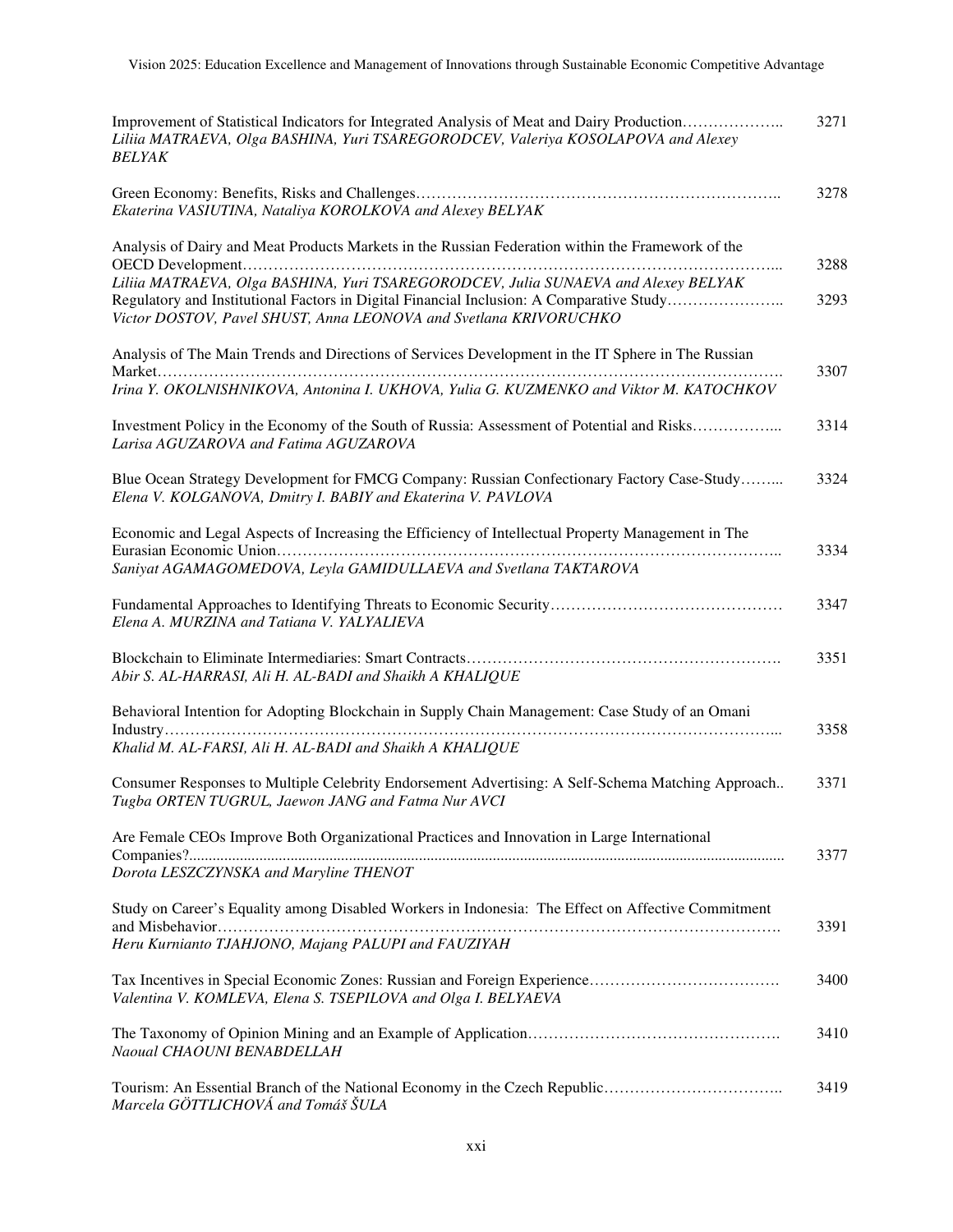| Factors in Health and Well-Being in the Workplace: A Comparative Analysis of Employee Survey Results<br>Alena FEDOROVA, Zuzana DVORAKOVA, Ilze KACANE, Himayatullah KHAN and Valeria<br><b>BADAMBAEVA</b>                | 3429 |
|--------------------------------------------------------------------------------------------------------------------------------------------------------------------------------------------------------------------------|------|
| Kanan KARIMLI and Tugba ORTEN TUGRUL                                                                                                                                                                                     | 3440 |
| "Proposing a Three-Component Method for Mapping the Activated Public opinion: A Big Data Applied<br>Dimitrios VAGIANOS and Kostas ZAFIROPOULOS                                                                           | 3450 |
| Warehouse Management: Centralization and Decentralization in The Pharmaceutical Sector - Case Study<br>Ruben LOUREIRO, Jorge SIMÕES, Jorge CARTAXO, Ana PACHECO, Sílvio SILVA and Bruno SANTOS                           | 3465 |
| Learning Approach: Participation in Real Projects Using Google Services in Framework of The Discipline<br>Ekaterina P. MOCHALINA, Galina V. IVANKOVA and Oleg V. TATARNIKOV                                              | 3470 |
| The Implications of Knowledge Management in Changing Organizations: Case of Bahrain<br>Adel Ismail AL-ALAWI, Nehal F. ELNAGGAR and Esam Ismaeel ALALAWI                                                                  | 3475 |
| Workforce Capacity and Innovation Support of Agricultural Enterprises' Competitiveness<br>Svitlana PTASHNYK, Nataliia BUTKO, Olena MAKARYNSKA and Kateryna MELNYK                                                        | 3492 |
| Yury DANILCHENKO, Marina DMITRIEVA, Vera DULEPOVA, Ekaterina KASHINA and Marina<br><b>SAVELYEVA</b>                                                                                                                      | 3504 |
| Alexei DOLZHENKO, Irina SHPOLIANSKAYA, Sergei GLUSHENKO and Tatyana SEREDKINA                                                                                                                                            | 3511 |
| Irina SHPOLIANSKAYA, Alexei DOLZHENKO, Tatyana SEREDKINA and Sergei GLUSHENKO                                                                                                                                            | 3520 |
| Application of the Game-Theoretic Method in the Development of An Investment Behavior Strategy<br>Viktoriia DEGTEREVA, Andrey ZAYTSEV, Oleg KICHIGIN and Nikolay DMITRIEV                                                | 3532 |
| Strategic Goals of Interregional Cooperation in Russia In the Context of Increasing Intensification of<br>Nikolay Maratovich MEZHEVICH, Alexsandr Markovich MALININ, Darya Andreyevna ANDREYEVA and<br>Olga S. NADEZHINA | 3541 |
| The Impact of Teleworking on the Quality of Women's Parental Labour and Fertility Behaviour: Russian<br>Natalia TONKIKH, Anastasiya PESHA and Tatiana MARKOVA                                                            | 3549 |
| Kornelia Polek-Duraj                                                                                                                                                                                                     | 3560 |
| Lidia V. KLYMENKO, Nataliia O. VERNIUK, Oleksandr O. SHKOLNYI, Maryna O. GOMENIUK, Nina Y.<br>PITEL and Oksana ZAGORODNIUK                                                                                               | 3567 |
| Textbook as a Means of Teaching a Foreign Language for Professional Purposes<br>Svetlana A. KAPSARGINA and Julia A. OLENTSOVA                                                                                            | 3573 |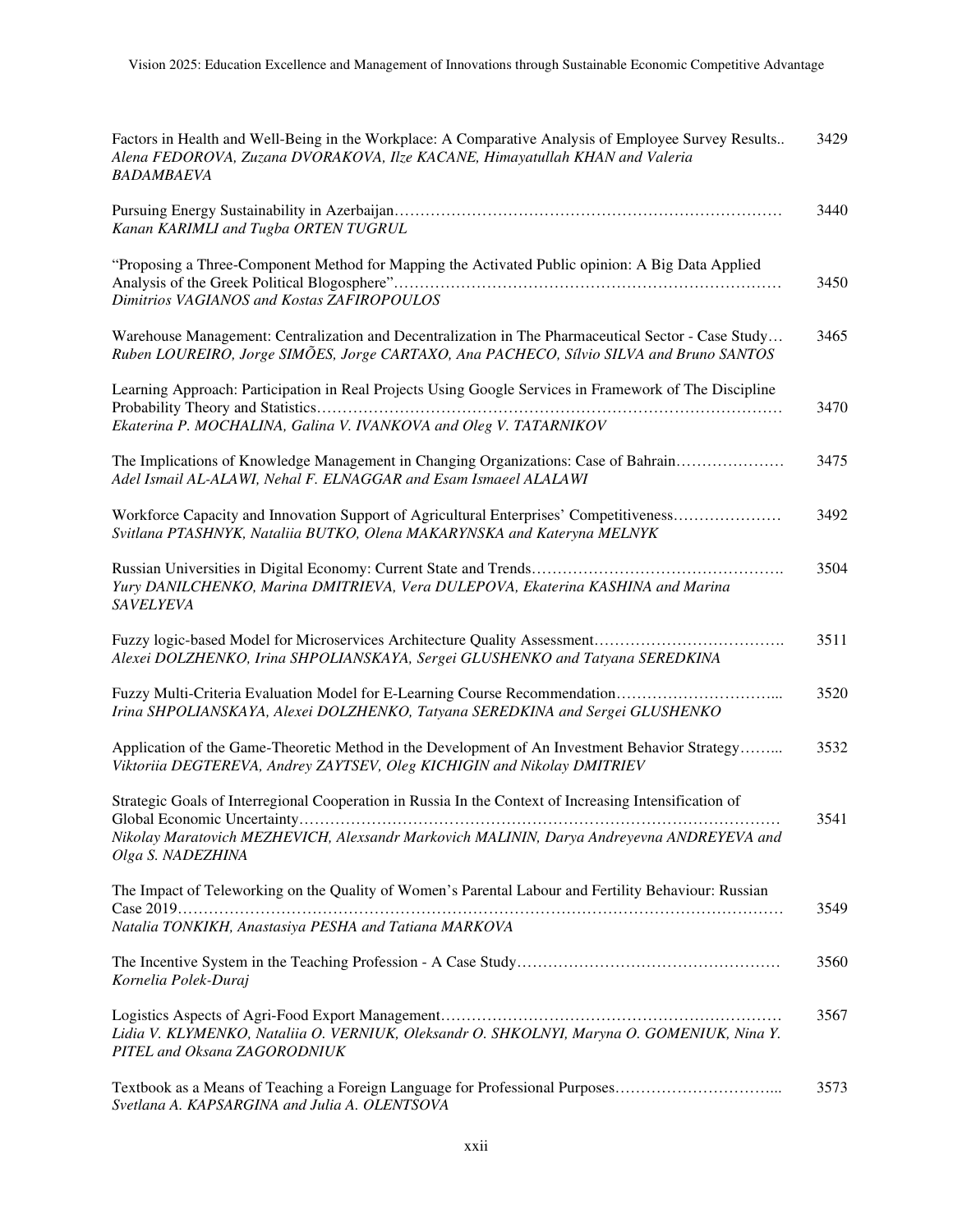| Production of Hybrid Maize Seeds in Braila County: Characteristics and Evolution in The Period 2007-                                                                                                                       | 3579 |
|----------------------------------------------------------------------------------------------------------------------------------------------------------------------------------------------------------------------------|------|
| Cristina STOICA (DINCĂ), Iuliana Manuela DUMITRIU (ION), Marius NICULA, Andrei Mirel FLOREA,<br>Alexandru Daniel DINCA and Silvius STANCIU                                                                                 |      |
| Liviana N. TUDOR                                                                                                                                                                                                           | 3588 |
| Management Control Systems and Entrepreneurial Orientation: A Balance Between Efficiency and                                                                                                                               | 3595 |
| Maria-Céu ALVES, Anabela DINIS and Júlio MARTINS                                                                                                                                                                           |      |
| Critical Barriers to Export and Appropriateness of Government Support and Policies<br>Mohammad FALAHAT, Yan Yin LEE, Shyue Chuan CHONG and Melissa W. MIGIN                                                                | 3605 |
| Factors influencing the quality of healthcare: A healthcare workers' perspective<br>Ana Alexandra GORA, Simona Cătălina ȘTEFAN, Ștefan Cătălin POPA and Cristina MORĂRESCU                                                 | 3616 |
| Nadezda BULATOVA, Dmitrii Rodionov and A. V. Alexeev                                                                                                                                                                       | 3627 |
| Explanatory Analysis of the Safety Leadership and Safety Climate at Power Plant<br>RITA AMBARWATI, DEDY and MUDJI ASTUTI                                                                                                   | 3636 |
| Bulat MUKHAMEDIYEV, Lazat SPANKULOVA and Azamat KERIMBAYEV                                                                                                                                                                 | 3643 |
| Elena Rytova and Svetlana Gutman                                                                                                                                                                                           | 3651 |
| History of Formation and Development of Regional Financial Control in Russia<br>Igor LAGUTIN, Oleg BREZHNEV, Evgeny VORONOV and Evgeny YACHNY                                                                              | 3659 |
| Regional Taxation: Theory and Practice of Legal Organization in the Russian Federation<br>Igor LAGUTIN, Oleg BREZHNEV, Evgeny VORONOV and Evgeny YACHNY                                                                    | 3666 |
| Managing Major Structural Repairs of Housing Stock in Russia And Other Countries<br>Elena MASLIKHOVA, Svetlana DANILOVA and Natalia ZIABLITCKAIA                                                                           | 3671 |
| From Digital Development of Economy to Society 5.0: Why We Should Remember about Security Risks?<br>Evgeniya K. KARPUNINA, Ekaterina V. KHARCHENKO, Alexander M. MIKHAILOV, Elena S.<br>NEDOREZOVA AND Alexander I. KHOREV | 3678 |
| Evgeniya K. KARPUNINA, Maria E. KONOVALOVA, Konstantin N. ERMOLAEV, Elena A. OKUNKOVA<br>AND Elena A. YAKOVLEVA                                                                                                            | 3688 |
| "Conversation Economy" as a Determinant of Digital Development: New Opportunities and Latent<br>Evgeniya K. KARPUNINA, Elena A. YURINA, Tatiana N. CHEREMISINA, Maryna V. ANDRYIASHKA<br>and Olga Y. KUZMINA               | 3697 |
| The Role of Electronic Media in Promoting Effective Teaching Strategies in the College of Law: (An<br>Ouarda Belkacem Layachi                                                                                              | 3708 |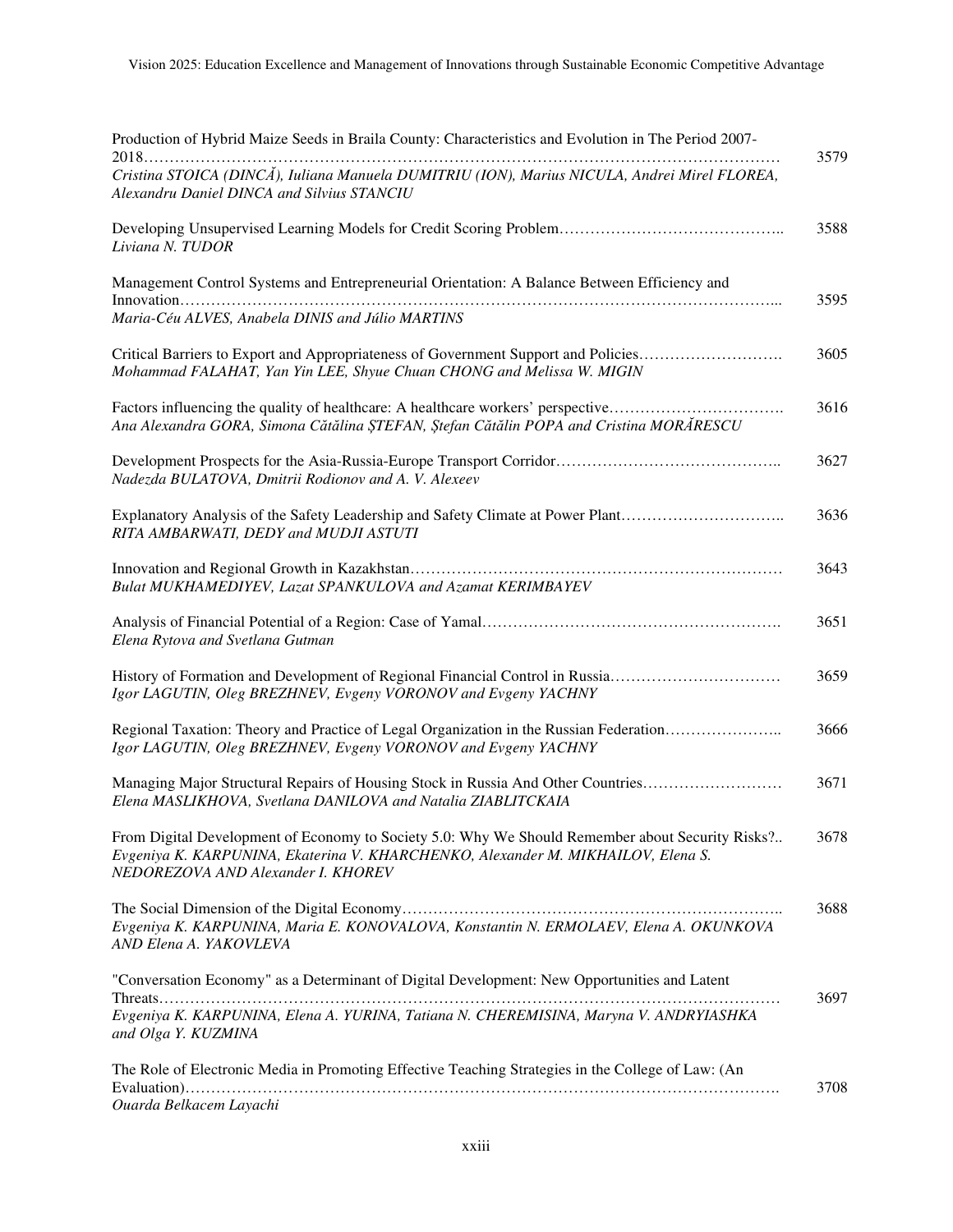| New Bio-Inspired Approach for Intrusion Detection System: Sentinel Lymph Node Biopsy Technique                                                                                |      |
|-------------------------------------------------------------------------------------------------------------------------------------------------------------------------------|------|
| Shaha AL-OTAIBI                                                                                                                                                               | 3730 |
| The Use of Real Options for Investment Project Evaluation Amid Uncertainty of Endogenous and                                                                                  | 3737 |
| Galina S. ZHURAVSKAIA and Irina V. SOKOLNIKOVA                                                                                                                                |      |
| Disaster Management in The Innovative Smart City: A Bibliometric Analysis of Hospital Indoor Air                                                                              | 3744 |
| Ezra GANESHA, Irma NOVALIA and Herdis HERDIANSYAH                                                                                                                             |      |
| The Dynamics of Household Savings in Foreign Currency in the Russian Border Regions under the                                                                                 | 3752 |
| Natalia ROSLYAKOVA, Egor PROKOPYEV and Anna KURILO                                                                                                                            |      |
| Some Reflections on the Correlation Between the Entrepreneurship Education and the Economic                                                                                   | 3762 |
| Cristina Mariana ENE and Cosmin VIZINIUC                                                                                                                                      |      |
| Olga KOROPETS, Zuzana DVORAKOVA and Alexander OVCHINNIKOV                                                                                                                     | 3770 |
| Livia SANGEORZAN, Nicoleta ENACHE-DAVID, Claudiu Mihai NEDELCU and Claudia-Georgeta<br><b>CARSTEA</b>                                                                         | 3775 |
| Dimensions of Customer-Based Assistive Technology Innovation: Exploring Marketing Strategy Through<br>Vlad GHEORGHIȚĂ, Cătălin GHEORGHIȚĂ and Ana-Elena MAIORU                | 3791 |
| The Positive Effects of Social Presence and Perceived Competence on Interactions Facilitated by Artificial                                                                    | 3799 |
| Diana-Cezara TOADER, Grațiela BOCA, Corina RĂDULESCU, Rita TOADER, Diana IGHIAN and<br>Cezar TOADER                                                                           |      |
| Organizational Culture of Use of Comments in The Textual Structure of Criminal Legislation<br>Gennady NAZARENKO, Alexandra SITNIKOVA, Andrey BAYBARIN and Alexander GREBENKOV | 3810 |
| Organizational Behavior of Criminals Committing A Crime Together: Limits of The Exercise of Freedom                                                                           | 3816 |
| Svetlana SHEVELEVA, Anton BAUMSTEIN, Mikhail ZHELUDKOV and Andrey BAYBARIN                                                                                                    |      |
| Practical Application of the Theory of Constraints in the Economic Security of Enterprises on the Example                                                                     | 3820 |
| Dmitriy R. SERGEEV, Evgeniya K. KARPUNINA, Olga V. SAVVATEEVA, Natalia V. CHEREMISINA and<br>Olga V. SHUGAEVA                                                                 |      |
| Current View of Legislative Measures Implemented in The Past for The Export of Some Strategic Products                                                                        | 3829 |
| Mária SREBALOVÁ, Boris MUCHA, Martin LACUŠKA and Tomáš PERÁČEK                                                                                                                |      |
| Richard HELIGMAN, Ľubomíra STRÁŽOVSKÁ, Patrícia BRESTOVANSKÁ and Tomáš PERÁČEK                                                                                                | 3838 |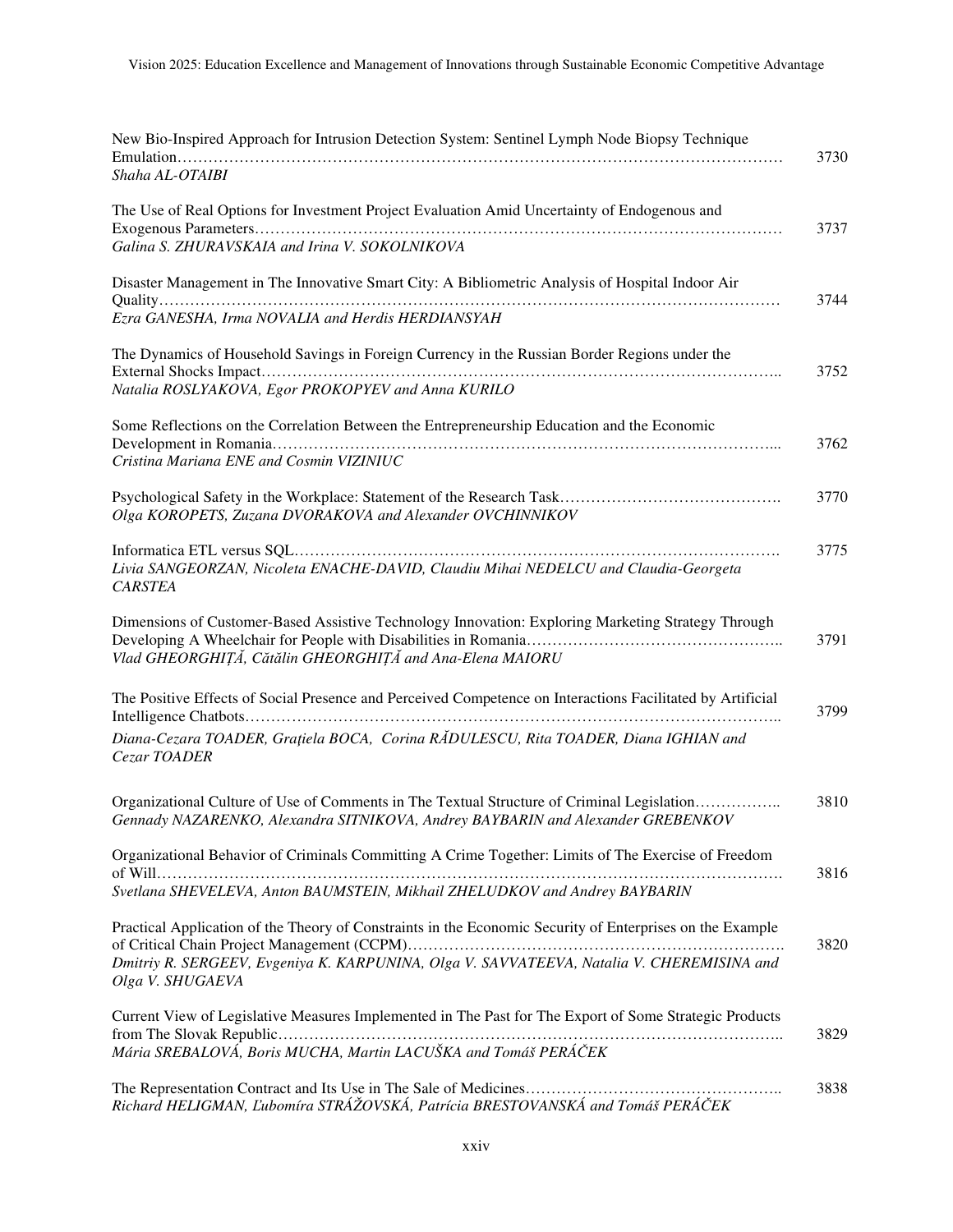| Patrícia BRESTOVANSKÁ, Boris MUCHA, Jaroslav VOJTECHOVSKÝ and Tomáš PERÁČEK                                                                                             | 3849 |
|-------------------------------------------------------------------------------------------------------------------------------------------------------------------------|------|
| Elena RYABOVA, Lilyana SOSUNOVA and Dana CHERNOVA                                                                                                                       | 3859 |
| Remote Identification of the Customers in EU-Countries: Framework for the Cross-Border Business Model<br>Rosita ZVIRGZDINA, Helena SKADINA, Alida VANE and Iveta LININA | 3864 |
| Andrei Yu. ALEKSANDROV, Olga A. IVANOVA and Svetlana B. VERESHCHAK                                                                                                      | 3873 |
| Alexandra-Maria GALAN (DANILET)                                                                                                                                         | 3880 |
| The Role of Energy Sector in the Sustainable Development of The Regional Economy<br>Ksenia V. OSIPOVA and Tatiana L. KHARLAMOVA                                         | 3890 |
| Elderly Person Return Migration Indonesia: Their Motivation and Financial Aspects<br>Nur Amalia RAMADHANI and Omas Bulan SAMOSIR                                        | 3900 |
| Carsharing and its Potential to Alleviate Pressure on Urban Transportation Infrastructure in Yekaterinburg<br>Yulia LEONTYEVA and Igor MAYBUROV                         | 3913 |
| A Fuzzy-Approximation Approach to Explainable Information Quality Assessment<br>Corinna CICHY and Stefan RASS                                                           | 3919 |
| Accounting of Intangible Assets as a Results of R & D in Oil and Gas Companies<br>Marina GREBNEVA and Olga OVCHINNIKOVA                                                 | 3932 |
| Tatyana Mikhailovna SHPILINA, Galina Ivanovna ANDRYUSHCHENKO and Ekaterina Sergeevna<br><b>VASYUTINA</b>                                                                | 3943 |
| Sergei GOLOVIKHIN, Elena NEZHIVENKO and Grigory NEZHIVENKO                                                                                                              | 3951 |
| Aspects Regarding the Binomial Social Accounting - Social Performance within Social Responsibility of<br>Carmen Florentina PAUNESCU (PETRE) and Mariana MAN             | 3966 |
| Elena Kolesnichenko, Yuliia Sokolinskaya, Natalia Safonova and Larisa Bakulevskaya                                                                                      | 3979 |
| Elena Kolesnichenko, Galina Belyaeva, Anna Ivanova and Valentina Sukhova                                                                                                | 3986 |
| Management of Accounts Receivable of The Companies in The Conditions of Modern Model of Economic<br>Anatasia Andreevna SOFINA                                           | 3995 |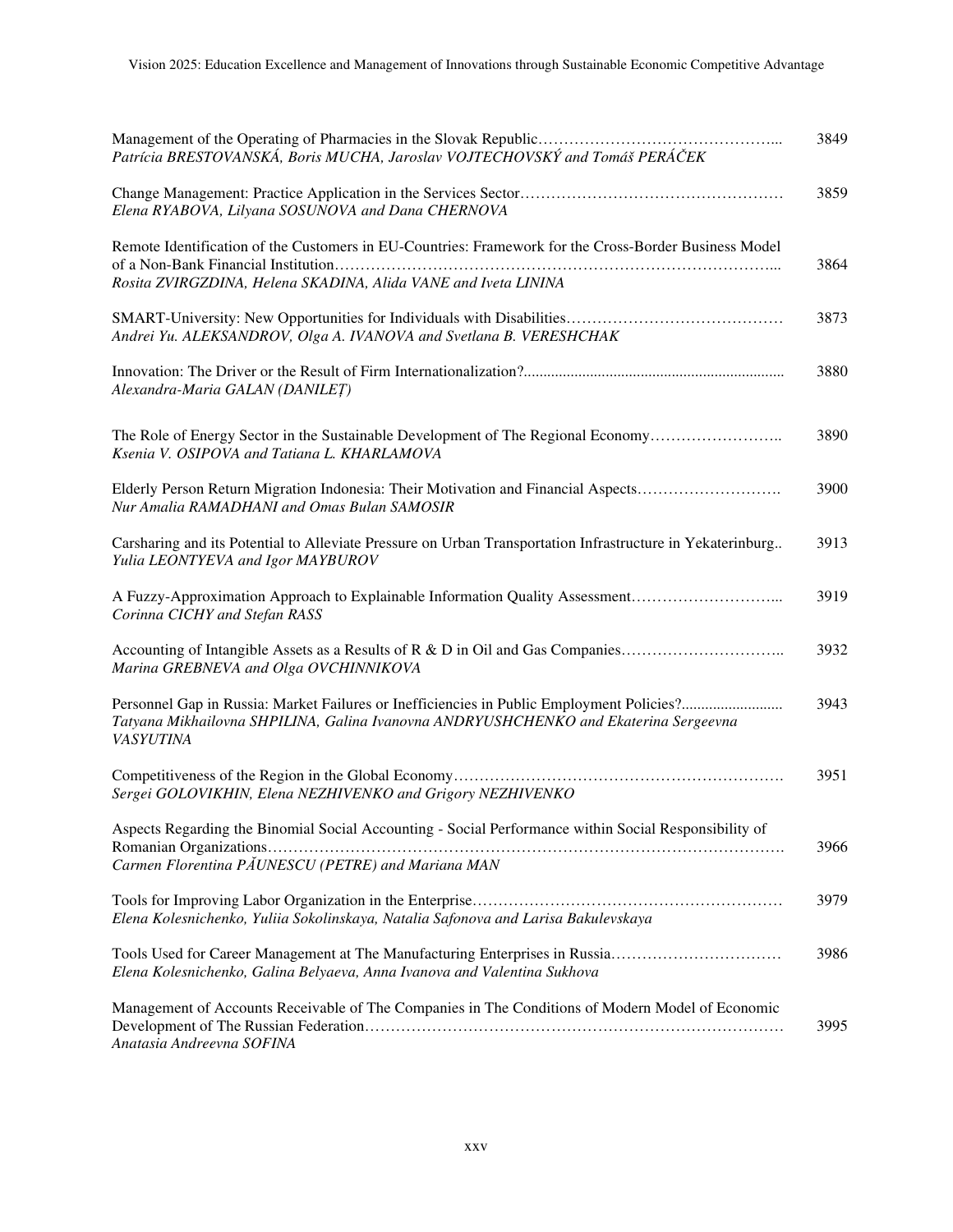| Integrated Holistic Model to Explane Online Purchasing Intention in E-Commerce: A Conceptual                                                                                                                                                                   | 4004         |
|----------------------------------------------------------------------------------------------------------------------------------------------------------------------------------------------------------------------------------------------------------------|--------------|
| G.P.H. KANDAMBI and W.M.J.I. WIJAYANAYAKA                                                                                                                                                                                                                      |              |
| G.P.H. KANDAMBI and W.M.J.I. WIJAYANAYAKA                                                                                                                                                                                                                      | 4028         |
| Paul Ciprian PATIC and Ryad ZEMOURI<br>Impact Des Prix À L'exportation Sur Le Développement Du Commerce International                                                                                                                                          | 4045<br>4055 |
| Yury A. SAVINOV, Evgeniya V. TARANOVSKAYA, Galina A. ORLOVA and Alexander N. ZELENUK                                                                                                                                                                           |              |
| Maria MENSHIKOVA, Alena FEDOROVA and Mauro GATTI                                                                                                                                                                                                               | 4063         |
| Abdelraheem ABUALBASAL                                                                                                                                                                                                                                         | 4071         |
| History of Human Resource Management in Soviet State: Theoretical and Legal Research of The<br>Deprivation of Voting Rights of Certain Categories of The Population in the 1920s<br>Andrey BAYBARIN, Natalia PETRISHCHEVA, Elena SHATANKOVA and Maria SINYAEVA | 4076         |
| Transnational Organized Crime and Drug Trafficking as A Challenge to Regional Economic Integration<br>Andrey BAYBARIN, Natalia PETRISHCHEVA, Elena SHATANKOVA and Maria SINYAEVA                                                                               | 4081         |
| Social Orientation of the Digital Economy: a Critical Analysis of Information Development Concepts<br>Evgeniya K. KARPUNINA, Elena A. DERKACHEVA, Ekaterina V. LISOVA, Natalia P. NAZARCHUK and<br>Alexander A. ABALAKIN                                       | 4090         |
| Irina G. ERSHOVA, Kristina N. KARAKULINA, Evgeny A. Grivachev and Liliy N. Guselnikova                                                                                                                                                                         | 4099         |
| Irina G. ERSHOVA, Elizaveta Yu. Yakimova, Anton Yu. Karakulin and Elena A. OKUNKOVA                                                                                                                                                                            | 4106         |
| Current Possibilities of Contractual Securing the Obligations by Creating Lien on Securities<br>Tomáš PERÁČEK, Mária SREBALOVÁ, Patrícia BRESTOVANSKÁ and Boris MUCHA                                                                                          | 4114         |
| Law and Its Special Importance in Teaching at Universities After the Year 2020<br>Mária SREBALOVÁ, Tomáš PERÁČEK, Boris MUCHA and Martin LACUŠKA                                                                                                               | 4123         |
| Bogdan CWIK                                                                                                                                                                                                                                                    | 4133         |
| Development of the Budgeting Process in the Management System of Integrated Structures of the                                                                                                                                                                  |              |
| Natalya Lytneva, Natalya Parushina, Elena Bobrova, Konstantin Thorny, Alina Plakina and Andrey<br>Polyanin                                                                                                                                                     | 4145         |
| The emergence and development of the concept of Public Private Partnerships through the territory<br>Chorouk DRISSI EL BOUZAIDI and Jihad JAMÏ                                                                                                                 | 4156         |
| Sustainable Development of Regions: Creation of A Future Settlement by Means of Unification of<br>Territorial Communities and Implementation of Innovative Initiatives by Agents of Change<br>Oleksii SATOV, Valery PAVLIUK and Olena AKILINA                  | 4166         |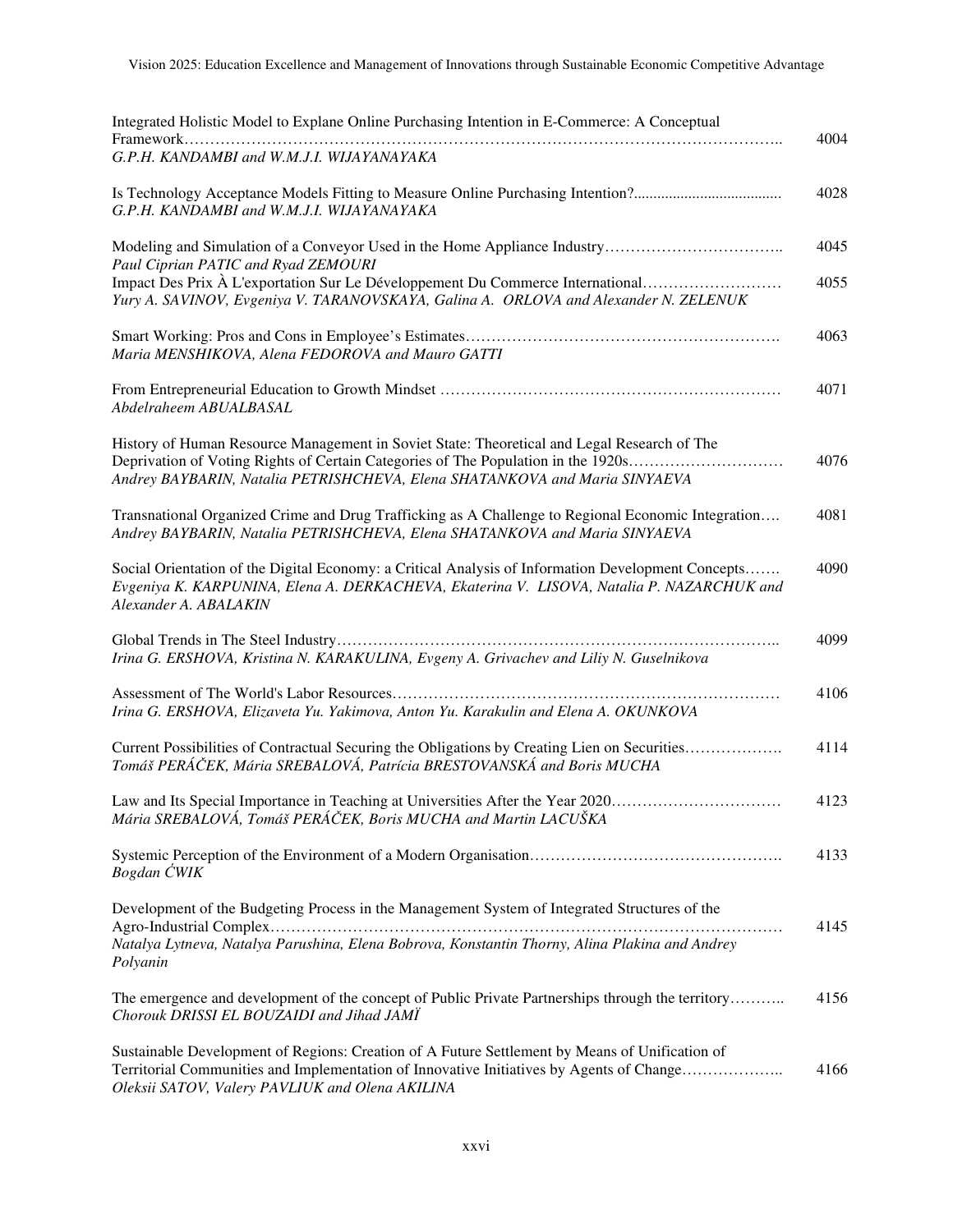| Safety of the Entity's Functioning in the Context of The Implemented Quality Management System in<br>Organization and Ensuring the Safety of Organizations Knowledge Accordance with ISO 9001:2015<br>Małgorzata DĄBROWSKA-ŚWIDER | 4179 |
|-----------------------------------------------------------------------------------------------------------------------------------------------------------------------------------------------------------------------------------|------|
| Analysis of the State Policy of the Russian Federation in the Context of Stimulation of Regional<br>Vladimir V. KOVARDA and Roman A. LAPTEV                                                                                       | 4186 |
| Analysis of the Evolution of Formation of City Industry in Russia at the End of the XIX and the Beginning<br>Vladimir V. KOVARDA and Roman A. LAPTEV                                                                              | 4190 |
| Diana STEPANOVA and Eva JANCIKOVA                                                                                                                                                                                                 | 4194 |
| Panait Mihai Vlad and Adrian Turek Rahoveanu                                                                                                                                                                                      | 4201 |
| Emna CHIKHAOUI and Saghir MAHER                                                                                                                                                                                                   | 4205 |
| Functional-Cost Analysis: Application of The Technique in The Production of Forest Seedlings in Vitro<br>Svetlana S. MORKOVINA, Ekaterina A. PANYAVINA, Igor. Yu. ISAKOV, Lyudmila ALTUNINA                                       | 4214 |
| Procrastination is Minor or Dangerous Phenomenon of the 21st Century: Case of Students<br>Anna SHEVYAKOVA, Elena PETRENKO, Yelena VECHKINZOVA and Ekaterina BERKETOVA                                                             | 4225 |
| Small Business: Problems and their Solutions in The Regions of the Russian Federation<br>Tikhonova V. Natalya, Ugarova L. Galina, Khudyakova A. Tatyana and Pishchulina S. Ekaterina                                              | 4239 |
| Mihaela MATEESCU, Raluca Elisabeta BOZGA, Mihai Sabin MUSCALU, Daniela BALEANU                                                                                                                                                    | 4256 |
| Eva Petiz LOUSÃ, Ana Cláudia RODRIGUES and Eulália Matos PINTO                                                                                                                                                                    | 4267 |
| Razvan Cristian IONESCU, Marieta OLARU and Kerem SARGUT                                                                                                                                                                           | 4279 |
| Russia and China in the Global Digital Space: Opportunities for Cooperation<br>Natalya N. MASYUK, Marina A. BUSHUEVA, Alexey E. KIRYANOV and Chen ZHAO                                                                            | 4288 |
| Management Software for Improving the Relation between a Medical Office and its Customers<br>Petronela Cristina SIMION, Mirona Ana Maria POPESCU, Cezar SCARLAT and Iustina COSTEA<br><b>MARCU</b>                                | 4298 |
| The Problems of Legislative Regulation of Hydraulic Fracturing: Nature-Protection Aspect<br>Maria P. IVANOVA, Tatiana O. TAGAEVA and Tatyana S. GLYZINA                                                                           | 4304 |
| Vladimir NOSOV, Nadezhda KISELEVA, Olga TRETYAKOVA, Halin AYDINOV and Marina<br><b>MIRGORODSKAYA</b>                                                                                                                              | 4310 |
| Nafaa HAFFAR, Emna HKIRI and Mounir ZRIGUI                                                                                                                                                                                        | 4316 |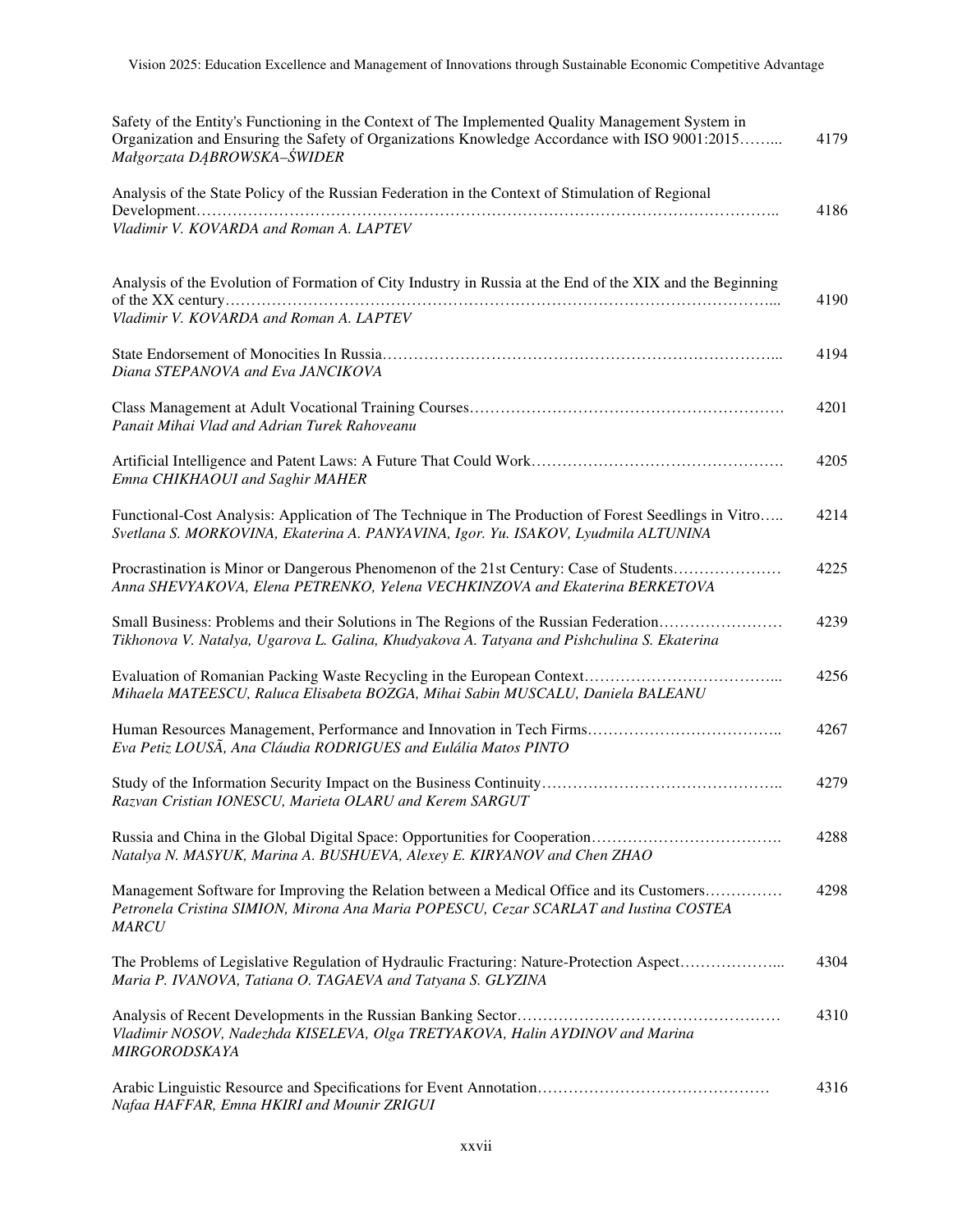| Georges AOUN and Leonel MATAR                                                                                                                                                                                                    | 4328 |
|----------------------------------------------------------------------------------------------------------------------------------------------------------------------------------------------------------------------------------|------|
| Gaming as a Way of the Young Students Activation: On the Issue of the Beginner Foreign Students'<br>Ekaterina A. PLOTNIKOVA, Maria N. PIROGOVA, Ekaterina N. BOBYKINA and Anna Yu. SMIRNOVA                                      | 4332 |
| Handling Students' Destructive behavior from The Perspective of Child-Friendly School (CFS)<br>Amirah DINIATY, Akhmad MUJAHIDIN and Salfen HASRI                                                                                 | 4338 |
| Branding Efficiency for Providing the Competitiveness of Agricultural Enterprises<br>Yuriy I. DANKO, Kseniia V. BLIUMSKA-DANKO, Valery M. ZHMAYLOV, Anhelyna V. HALYNSKA and<br>Vadim M. PETROV                                  | 4348 |
| Priority Areas of Strengthening Ukraine's Competitive Positions in The European and World Markets<br>Yuriy I. DANKO, Svitlana G. TURCHINA, Liudmila O. DASHUTINA, Valentina V. NECHIPORENKO and<br>Leonid M. POTEMKIN            | 4359 |
| Management Efficiency of Agricultural Investment Projects with Long-Term Cooperation<br>Yuriy I. DANKO, Volodymy M. OREL, Oleksandr KORNIETSKIY, Anna OREL and Svitlana<br>PLOTNYTSKA                                            | 4368 |
| Evaluation of the Investment Potential of the Northern Sea Route as a Transport Corridor Between Europe                                                                                                                          | 4374 |
| Viktoriia A. KORETSKAIA-GARMASH and Elena V. IADRENNIKOVA                                                                                                                                                                        |      |
| Viktoriia A. KORETSKAIA-GARMASH                                                                                                                                                                                                  | 4387 |
| Application of the Institutional Performance Accountability System in the Central Government of<br>Indonesia: A Case Study of the Ministry of State-Owned Enterprises (Kemen-BUMN) in 2015-2016<br>Dini IZZATI and Vishnu JUWONO | 4399 |
| Development of Motivational Management on the Basis of a Multi-Agent Approach<br>Irina AVDEEVA, Andrey BARUSHEV, Yulia VERTAKOVA, Tatyana GOLOVINA and Andrey POLYANIN                                                           | 4411 |
| Rating of the Global Differentiation Level of Socio-Economic Development of Countries<br>Yulia VERTAKOVA, Maria KLEVTSOVA and Yulia POLOZHENTSEVA                                                                                | 4421 |
| The Main Causes of Intellectual Migration: Differentiation of Specialists' Wages and Social Inequality<br>Yulia VERTAKOVA, Maria KLEVTSOVA, Yulia POLOZHENTSEVA, Boris BESPARTOCHNYI and<br>Ekaterina PANYAVINA                  | 4431 |
| Management Potential of an International Trade Network Based on Cointegration Analysis<br>Natalia Anatolyevna NAVROTSKAIA, Natalya Yurievna SOPILKO and Ekaterina Vladimirovna<br><b>BOGOMAZ</b>                                 | 4440 |
| Narcisa VALTER, Irina-Virginia DRAGULANESCU, Ane-Mari ANDRONICEANU and Mihaela Cornelia<br><b>SANDU</b>                                                                                                                          | 4448 |
| S. Hallman, L. Massoud and D. Tomiuk                                                                                                                                                                                             | 4458 |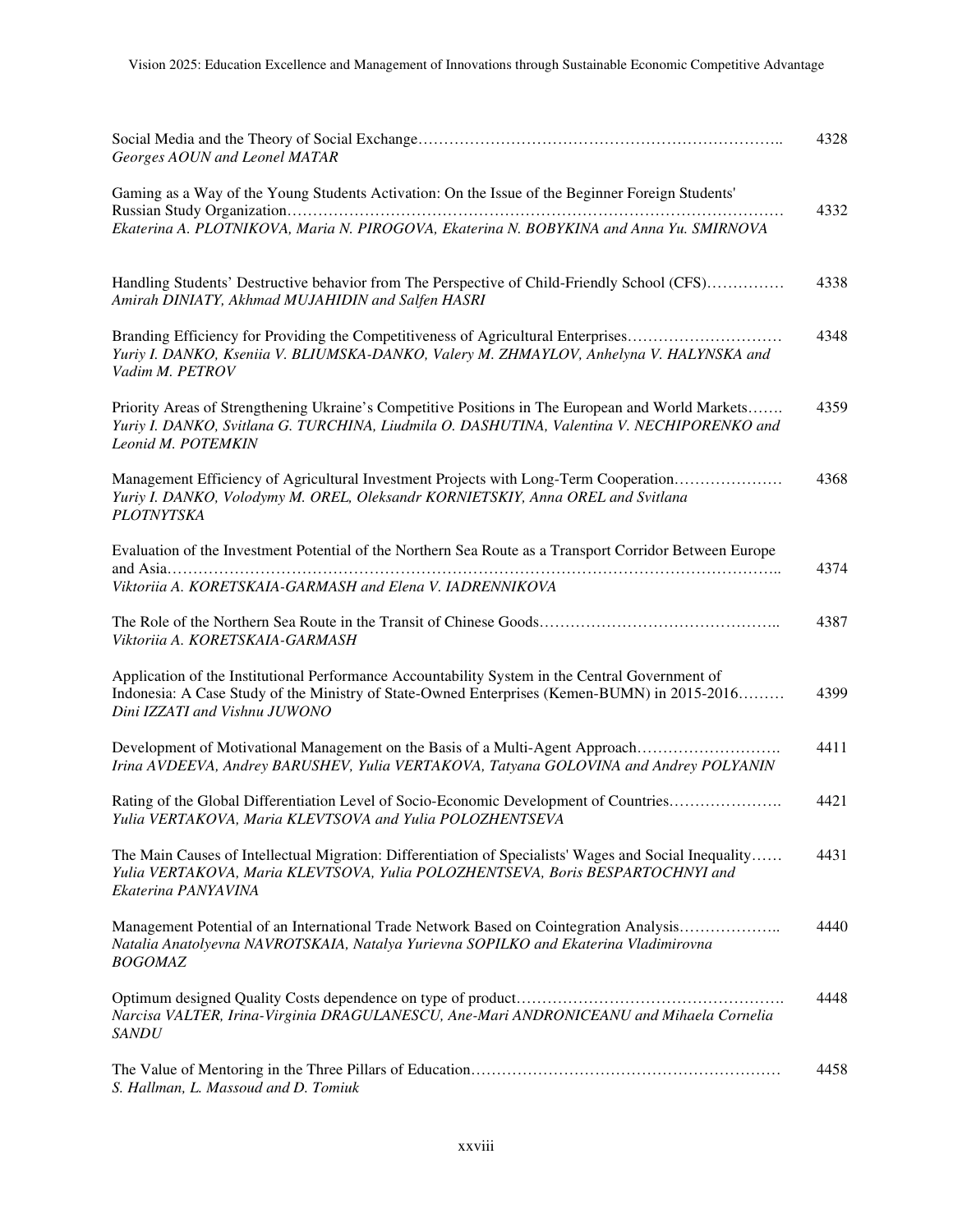| Igor V. BALYNIN and Alla G. MIKHAYLOVA and Yulia V. ATANASOVSKA                                                                                                                                                                                                            | 4466 |
|----------------------------------------------------------------------------------------------------------------------------------------------------------------------------------------------------------------------------------------------------------------------------|------|
| Future Economists' Socio-Psychological Competence Formation in The Context of The Transformation of<br>Igor V. BALYNIN, Alla G. MIKHAYLOVA and Natalia N. NIZHNEVA                                                                                                         | 4477 |
| Relación De Los Cinco Grandes Con La Satisfacción Laboral En Funcionarios Universitarios<br>Horacio SANHUEZA-BURGOS, Leonardo PACHECO-CARO, Tomás VERA-MARQUEZ, Gabriela JARA-<br>VALLEJOS and Cristian SALAZAR-CONCHA                                                     | 4491 |
| Alexey V. CHERNOV and Victoria A. CHERNOVA                                                                                                                                                                                                                                 | 4495 |
| The Russian Universities Educational Services For IT-Specialists Training: Supply and Demand Analysis<br>Irina Y. OKOLNISHNIKOVA, Antonina I. UKHOVA, Yulia G. KUZMENKO and Viktor M. KATOCHKOV                                                                            | 4505 |
| Olga Nikolaevna KALACHEVA                                                                                                                                                                                                                                                  | 4515 |
| Erwin SCHLÖGL and Markus MAU                                                                                                                                                                                                                                               | 4523 |
| Shari'ah Audit and Governance Guide towards Better Shari'ah Compliance in the Practices of Takaful<br>Rusni HASSAN, Syed Ahmed SALMAN and Adnan YUSOFF                                                                                                                     | 4535 |
| Enhancing Good Governance Practices of WAQF Institutions: Learning from SHARIAH Governance<br>Rusni HASSAN and Adnan YUSOFF                                                                                                                                                | 4543 |
| Ari Melo MARIANO, Munir AZAR, Isabella TAVARES, Lucas dos Santos ALTHOF and Tiago Eny RELIM                                                                                                                                                                                | 4551 |
| Ari Melo MARIANO, Lucas Fonseca GONÇALEZ, Brenda B. GEWEHR, Lucas dos Santos ALTHOF and<br>Tiago Eny RELIM                                                                                                                                                                 | 4560 |
| On the Experience of the Pedagogical Management Based on Data Mining of Pedagogical Monitoring<br>Larisa YU. OVSYANITSKAYA, Yulia V. LYSENKO, Elena YU. NIKITINA, Natalia V. BUTENKO, Marina<br>V. Zhukova, Maxim V. LYSENKO, Alexey D. OVSYANITSKIY and Yuri V. Belokonov | 4575 |
| Modeling the Birth Rate of Single-Industry Towns on the Basis of Indicators of Business Demography<br>Yuliya M. SOKOLINSKAYA, Elena V. SIBIRSKAYA, Lyudmila V. OVESHNIKOVA and Innara R. LYAPINA                                                                           | 4587 |
| Entrepreneurial Intentions Among Stem and Non-Stem Undergraduates of a Private University in Nigeria:<br>Elizabeth I. Olowookere, Precious C. Emuchay, Sunday S. Babalola, Dare Ojo Omonijo, Olujide A.<br>Adekeye, Benedict C. Agoha                                      | 4594 |
| The Ethics of Care and Potential Gaps to be Fulfilled by Islamic Business Ethics Theory<br>Desi ADHARIANI                                                                                                                                                                  | 4602 |
| Classification and Trends in Developing Digital Services in Russian Federation                                                                                                                                                                                             | 4608 |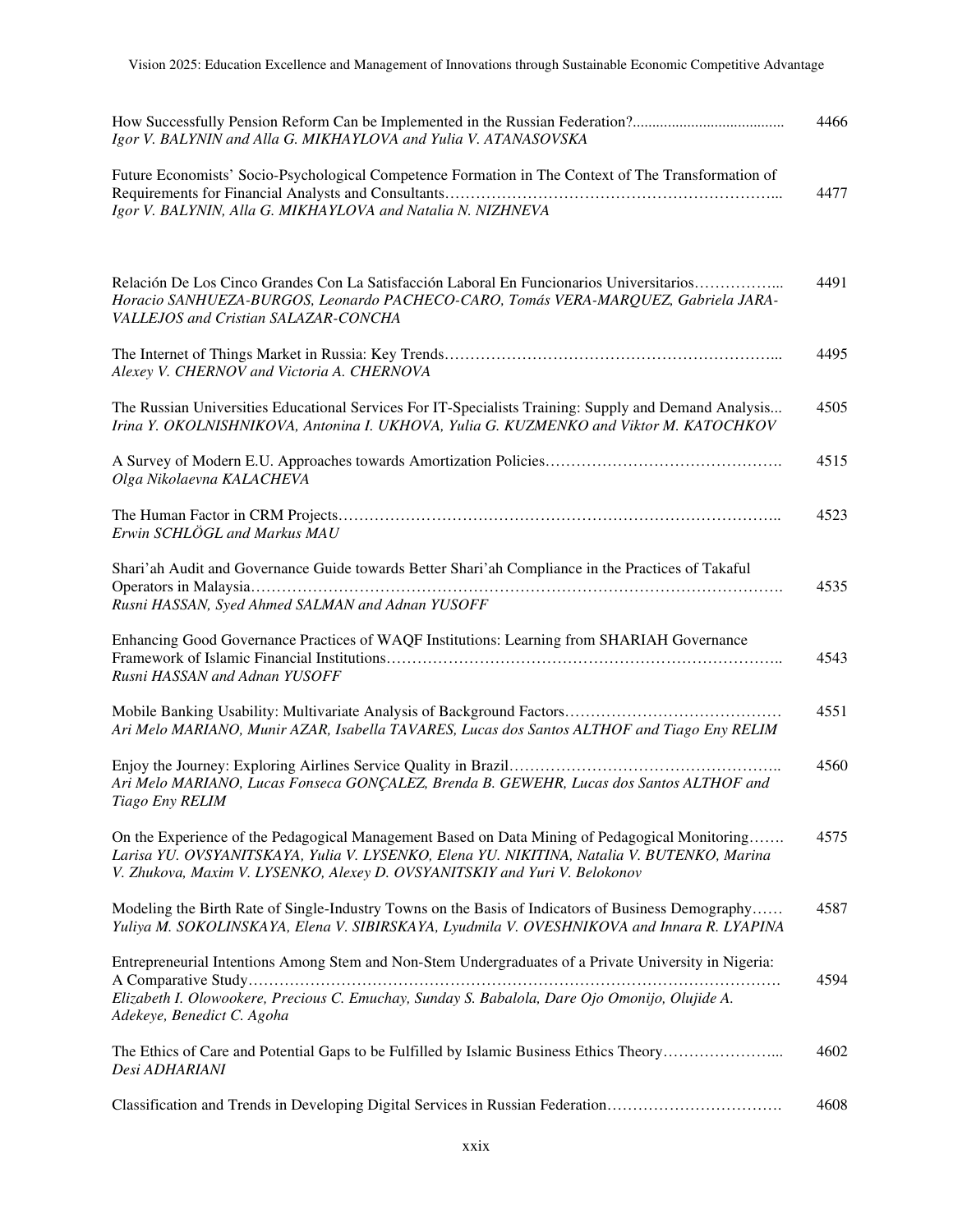*Yury DANILCHENKO, Natalya FEDOROVA, Liudmila IUSHKOVA, Evgenia KOREPANOVA and Marina SAVELYEVA* 

| Tourists' Behaviour in Purchasing Traditional Textiles in a Textile-Based Tourism Destination<br>Usep SUHUD, Ernita MAULIDA, Tarma TARMA, Ika FEBRILIA and Tri Septa Raula Putri KARLINA                   | 4616 |
|------------------------------------------------------------------------------------------------------------------------------------------------------------------------------------------------------------|------|
| Management of Forecasting the Development of the Metallurgical Industry in the World<br>Irina G. ERSHOVA, Elizaveta Yu. YAKIMOVA, Kristina N. KARAKULINA and Inna A. LITVINOVA                             | 4629 |
| Irina G. ERSHOVA, Elizaveta Yu. YAKIMOVA, Liliy N. GUSELNIKOVA and Anton Yu. KARAKULIN                                                                                                                     | 4636 |
| Influence de la Culture Nationale sur le Partage d'Information dans les Chaînes Logistiques<br>My. Abdelouhab SALAHDDINE and Morjana M. MABCHOUR                                                           | 4644 |
| Spatio-Temporal Analysis of the Development of the Transport System: Russian and Foreign Experience<br>Lyudmila V. OVESHNIKOVA, Elena V. SIBIRSKAYA, Galina D. SLEPNEVA and Olga G.<br><b>LEBEDINSKAYA</b> | 4654 |
| Model of Business Management in Construction Within the Context of Formation of Digital Economy<br>Timur ABLYAZOV                                                                                          | 4666 |
| Mechanism of Competitive Advantages Formation in Construction Within the Framework of Digital<br>Timur ABLYAZOV and Ivan PETROV                                                                            | 4678 |
| Sergey G. EROKHIN, Marina V. KOVSHOVA and Elena A. BRYZGALOVA                                                                                                                                              | 4689 |
| Analysis and Ways of Improving Alcohol Excise Tax Policy in the Russian Federation<br>Elena IADRENNIKOVA and Viktoriia KORETSKAIA-GARMASH                                                                  | 4696 |
| Determining User Perceived Service Quality of Information for Health-Related Websites<br>Siti Noorsuriani MAON and Naffisah Mohd HASSAN                                                                    | 4707 |
| Irina V. MINAKOVA, Tatyana N. BUKREEVA, Denis V. ERMOLAEV and Olga I. SOLODUKHINA                                                                                                                          | 4715 |
| Practical Aspects of Useful Life Calculation for Fixed Assets in IFRS Reports<br>Tatyana Viktorovna MOROZOVA                                                                                               | 4722 |
| Structure of Voluntary Pension Programs for Certain Categories of Public Employees in Russia<br>Yulia Y. FINOGENOVA                                                                                        | 4730 |
| Business Entity Security Management by the Method of Subconsciousness Cultural Forecasting<br>Marcin GÓRNIKIEWICZ                                                                                          | 4740 |
| Kateřina PŘÍHODOVÁ                                                                                                                                                                                         | 4744 |
| Khalid Mohammad JABER, Mohammad Azmi AL-BETAR and Mohammed A. AWADALLAH                                                                                                                                    | 4751 |
| The Worldwide System and Transfer Pricing Practices in Asian Developing Countries<br>Dahlia SARI, Sidharta UTAMA, Ning RAHAYU and Fitriany                                                                 | 4760 |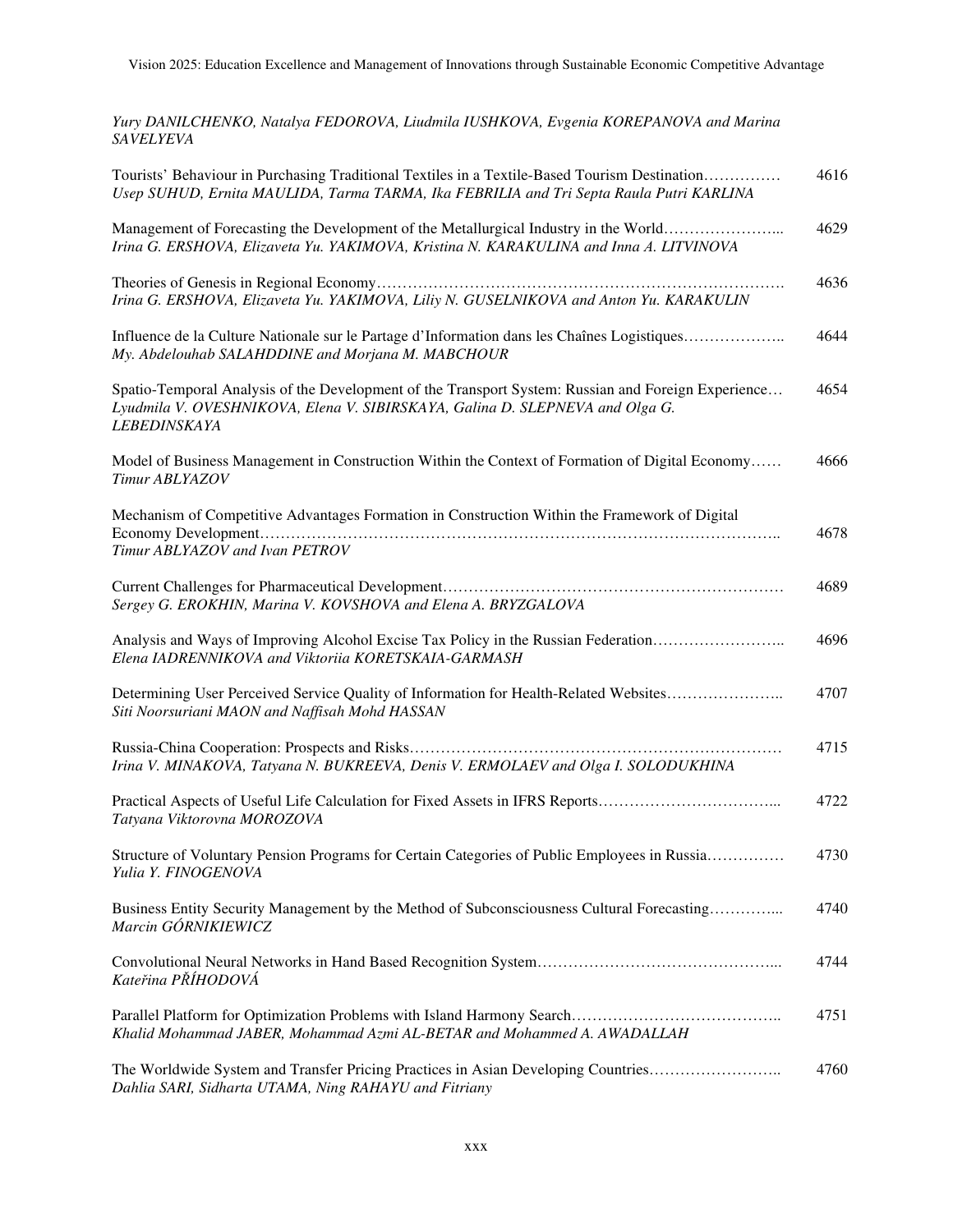| (Un) Willingness of Indonesian Consumers to Purchase Indonesian Traditional Textile Made in China: The<br>Usep SUHUD, Tarma TARMA, Ernita MAULIDA, Setyo Ferry WIBOWO and Mely AMBARWATI                                                                                                              | 4778         |
|-------------------------------------------------------------------------------------------------------------------------------------------------------------------------------------------------------------------------------------------------------------------------------------------------------|--------------|
| New Product Development Project Management Practices Improvement in a Textile Company<br>Adriana FERNANDES, Anabela TERESO and Manuel Lopes NUNES                                                                                                                                                     | 4791         |
| Approaching the Corruption Phenomenon from the Perspective of Civil Society<br>Diana Mihaela PLOSCARU (MORARU), Marius Cătălin BRAN and Costin Alexandru PANAIT<br>Strengthening Vocational Education Through Revitalization of Local Training Center in Indonesia<br>Vanda NINGRUM and Athor SUBROTO | 4805<br>4815 |
| The Genesis of the Modern Business Trends, From Volunteering to Social Entrepreneurship<br>Yulia VERTAKOVA, Irina MALTSEVA, Olga KRYZHANOVSKAYA and Aleksandr NEMTSEV                                                                                                                                 | 4823         |
| Instagram as an Effective Marketing Communication Tool of Higher Education Institution<br>Petra HOLLÁ BACHANOVÁ and Miriam GARBÁROVÁ                                                                                                                                                                  | 4830         |
| The Role of Individuals and Social Awareness in Adopting Mobile Health Applications in Saudi Arabia:<br>Nasser ALJOHANI and Daniel CHANDRAN                                                                                                                                                           | 4841         |
| A Generic Framework for the Definition and Enactment of E-Participation Processes<br>Alex SANTAMARÍA-PHILCO, José H. CANÓS CERDÁ and M. Carmén PENADÉS GRAMAJE                                                                                                                                        | 4847         |
| Petr ŠIMEK                                                                                                                                                                                                                                                                                            | 4863         |
| Capital Structure in the Companies of Baltic and Nordic States: Comparison Approach<br>Aija PILVERE-JAVORSKA                                                                                                                                                                                          | 4875         |
| Analysis of the Enterprises Location with an Increased Risk of Technological Disaster<br>Anna BRIZITSKAYA, Yuliya DYACHENKO, Olga SOBOLEVA and Alla KRAVCHENKO                                                                                                                                        | 4887         |
| Actual Aspects of Formation of Accounting Policies for Taxation Purposes of Commercial Organizations<br>Tatiana Borisovna TURISHCHEVA and Sofia Alekseevna SHUGUROVA                                                                                                                                  | 4893         |
| Jayanty KUPPUSAMY, Ajitha ANGUSAMY and YONG Siew Ling                                                                                                                                                                                                                                                 | 4899         |
| Ajitha ANGUSAMY, Jayanty KUPPUSAMY and CHENG Pei Pei                                                                                                                                                                                                                                                  | 4907         |
| Sergey BODRUNOV and Vladimir PLOTNIKOV                                                                                                                                                                                                                                                                | 4916         |
| Assessment of Maturity Level and Development of Risk Management Framework for Fraud Risk in<br>Wininda N. APRIYANTI and Kurnia I. RAIS                                                                                                                                                                | 4923         |
| Anna N. ZAKHAROVA, Tamara V. TALANOVA, Anna S. Gromova, Galina S. DULINA, Svetlana B.<br>KHARITONOVA, Nataliya V. RUSSOVA and Mikhail Yu. KHARITONOV                                                                                                                                                  | 4937         |
| Safety and Security Criterion as the Primary of Future User-Supplier Relations (Research in Progress)<br>Monika SZYŁKOWSKA                                                                                                                                                                            | 4949         |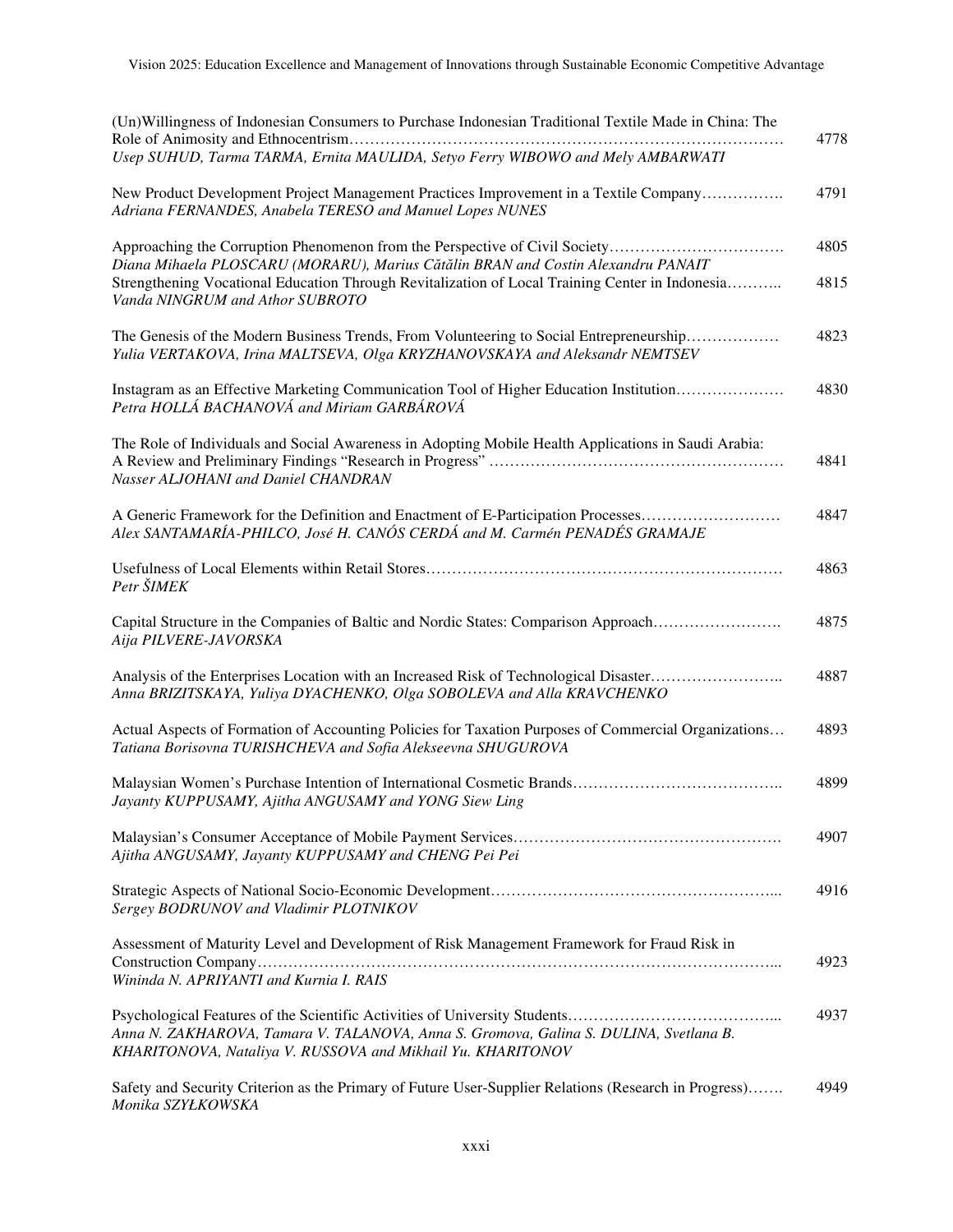| Júlia KOSTROVÁ, Emília KRAJŇÁKOVÁ and Natália LETKOVÁ                                                                                                                                   | 4955 |
|-----------------------------------------------------------------------------------------------------------------------------------------------------------------------------------------|------|
| Innovative Aspects of Managing the Development of Territories in the Russian Federation: Conceptual<br>Oksana BABICH, Inna IGOLNIKOVA, Lyudmila MITYUCHENKO, Irina MITYUCHENKO and Olga | 4967 |
| MIKHALEVA                                                                                                                                                                               |      |
| The Impact of Digital Technology on Shaping the Needs of Smart Cities Residents<br>Vadim KOSCHEYEV, Yuriy TSVETKOV and Yuriy PANIBRATOV                                                 | 4978 |
| Oksana BABICH, Inna IGOLNIKOVA, Arthur LEVIN, Lyudmila MITYUCHENKO and Irina<br><b>CHERNYSHOVA</b>                                                                                      | 4987 |
| Iulian Cristian COSTACHE, Alexandru-Ilie BUZATU, Adrian IORDACHE and Dragos TOHANEAN                                                                                                    | 4997 |
| El Comportamiento Intraemprendedor E Innovador Y Su Impacto En El Compromiso Laboral: Análisis De                                                                                       | 5009 |
| Mario César DAVILA AGUIRRE, Jesús Armando ORTEGA RODRÍGUEZ, Esteban ESQUIVEL<br>NAVARRETE, Hector Alejandro GARZA MONTEMAYOR and Luis Miguel GARCÍA ISAAC                               |      |
| Theory of Planned Behaviour in Medical Tourism. International Comparison in the Young Consumer                                                                                          | 5023 |
| Monika BOGUSZEWICZ-KREFT, Sylwia KUCZAMER-KŁOPOTOWSKA, Arkadiusz KOZŁOWSKI, Ali<br>AYCI and Mohammd ABUHASHESH                                                                          |      |
| How Professional Accountants Will Face the Future: Drivers of Change and Challenges<br>Lavinia M. CRISTEA                                                                               | 5025 |
| The Challenges of Small Medium Enterprises in Global Market Learn from Small Medium Enterprises in<br>Taufik AKHBAR, Rizal YAYA and Muhammad Miftahun NADZIR                            | 5030 |
| Tatiana LORINCOVÁ and Jaroslava GBUROVÁ                                                                                                                                                 | 5038 |
| Possibilities of Using Public Relations in The Field of Higher Education Organization<br>Tatiana LORINCOVÁ and Jaroslava GBUROVÁ                                                        | 5044 |
| Aspects on Acknowledgement and Assessment of Forestry Biological Assets in Accounting<br>Oana LUPOAE, Riana Iren RADU, Andrei-Mirel FLOREA and Silvius STANCIU                          | 5051 |
| Implementation of an Organizational Development Strategy Based on Financial Parameters<br>Valery MASLENNIKOV, Irina KALININA, Yuri LYANDAU and Nikolay MROCHKOVSKY                      | 5061 |
| Perspectives of Mayors Direct Elections in European Union States - Comparison of the Czech Republic,<br>Jan FUKA, Dominika MIKESKOVA, Jana JANDEROVA and Michal ZITKO                   | 5068 |
| Yuliya V. KARPOVICH, Natalya P. PAZDNIKOVA and Tatiana G. SHESHUKOVA                                                                                                                    | 5078 |
| Efficiency of Stimulating Preferences for Public Development of Socio-Economic Systems                                                                                                  | 5083 |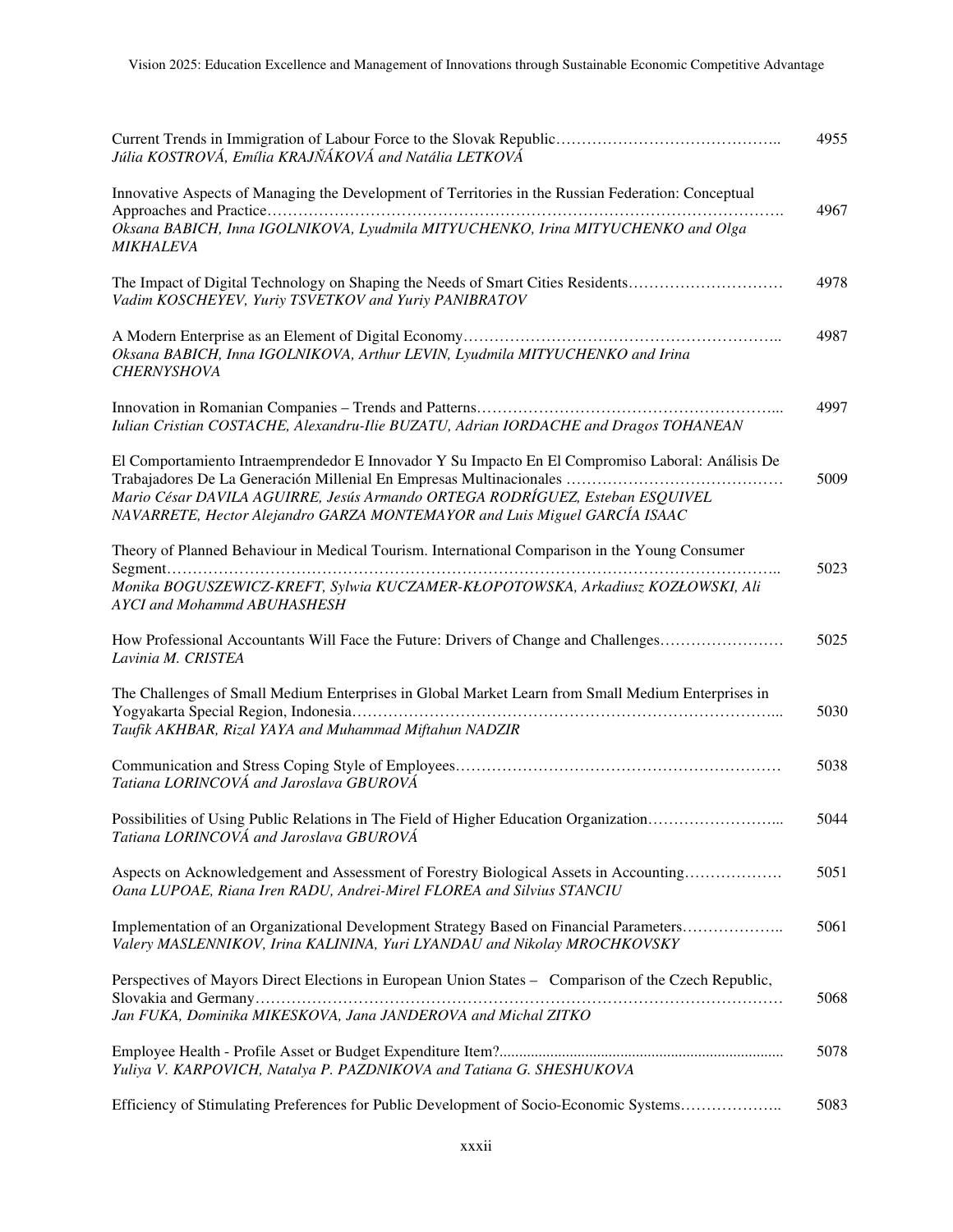## *Yuliya V. KARPOVICH, Natalya P. PAZDNIKOVA and Aleksandr V. BOBKOV*

| A Qualitative Assessment of the Investor Relations and Corporate Governance for Bucharest Stock                                                                    | 5091 |
|--------------------------------------------------------------------------------------------------------------------------------------------------------------------|------|
| Cosmina Adela STĂNILĂ                                                                                                                                              |      |
| Evaluation of Indonesia Sustainable Palm Oil Certification Using Green SCOR<br>Fitra LESTARI, Jaya OMPUSUNGGU, Dewi DINIATY and SILVIA                             | 5101 |
| Tomas CHLOPCIK                                                                                                                                                     | 5110 |
| Liana-Eugenia MEȘTER, Nicoleta-Georgeta BUGNAR and Monica-Ariana SIM                                                                                               | 5118 |
| Managing the Foreign Language Needs of Multinational Corporations in Romania<br>Anamaria -Mirabela POP and Monica-Ariana SIM                                       | 5127 |
| The Evolution of Cartel Cases at EU and Romanian Level in the Period 2004-2018<br>Andreea-Florina FOR A, Liana-Eugenia MEȘTER and Nicoleta-Georgeta BUGNAR         | 5138 |
| Sergey VASIN, Leyla GAMIDULLAEVA, Galina SUROVITSKAYA, Evgeniya YAGOVA, Lubov<br>SEMERKOVA, Olga LUZGINA and Andrey TARASOV                                        | 5146 |
| Education Programs for Technological Entrepreneurship as an example of Science-Business-Education<br>Elena KOROSTYSHEVSKAYA, Svetlana RUMYANTSEVA and Ivan SAMYLOV | 5160 |
| Oana Mihaela VĂCARU, Cristina Teodora BĂLĂCEANU, Mihaela GRUIESCU and Oana Camelia<br><b>IACOB</b>                                                                 | 5174 |
| Danimir GULIN, Mirjana HLADIKA and Ivana BERNAT                                                                                                                    | 5186 |
| Comparing Approaches for Combining Data Sampling and Stacked Autoencoder to address Bankruptcy                                                                     | 5195 |
| Salima SMITI, Makram SOUI, Ridha EJBALI and Khaled GHEDIRA                                                                                                         |      |
| Nicoleta Luminița POPESCU, Corina FRĂSINEANU, Magdalena ANTON and Elena GROZA                                                                                      | 5206 |
| Olga STOIANOVA, Victoriia IVANOVA and Tatiana LEZINA                                                                                                               | 5215 |
| Curriculum Development for an Intensive Summer School Programme in Smart Product Development<br>Mihaela-Elena ULMEANU, Cristian-Vasile DOICIN and ROȘCA Liviu      | 5222 |
| Mihaela-Elena ULMEANU, Cristian-Vasile DOICIN, Roman MURZAC, Cristin ZAHARIA, Gabriela ENE<br>and Kursat H. CELIK                                                  | 5231 |
| Ghea Reidinta PERMANA and Fitriany FITRIANY                                                                                                                        | 5243 |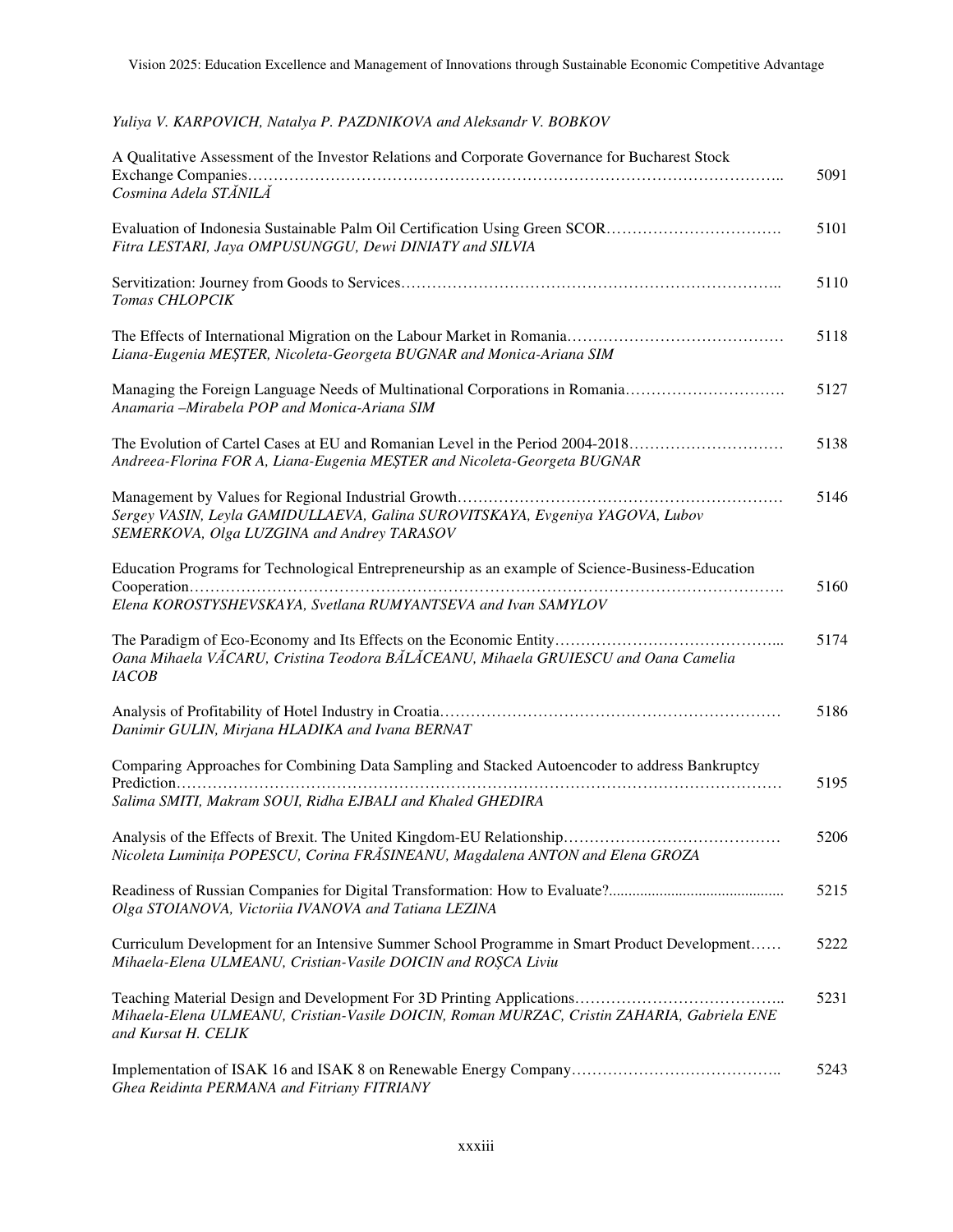| Fake News: Possibility of Identification in Post-Truth Media Ecology System<br>Jan KREFT and Monika HAPEK                                                                                                                                                                                                         | 5252 |
|-------------------------------------------------------------------------------------------------------------------------------------------------------------------------------------------------------------------------------------------------------------------------------------------------------------------|------|
| Ivana MARIĆ, Vinko BELAK and Jelena KOVAČ                                                                                                                                                                                                                                                                         | 5253 |
| Sharing Economy (Sh.E.) vs. Economy of Communion (EoC) -Similar in Diversity-<br>Ivana MARIĆ, Kosjenka DUMANČIĆ and Jelena KOVAČ                                                                                                                                                                                  | 5259 |
| Sabina IRIMIE, Iustin IVLEV and Luise ZEININGER                                                                                                                                                                                                                                                                   | 5267 |
| The Current Areas of Primary Use of Coal in Romania: Premises for Setting Strategic Objectives in The<br>Cornelia NEAGU                                                                                                                                                                                           | 5281 |
| Understanding Health Professionals' Perceptions of Radio Frequency Identification Adoption Application<br>of a Technology Organization Environment Framework Mohammed VI Hospital in Marrakech (Morocco)<br>Mohamed Laarbi Sidmou, Youness.Lafraxo, Mohamed Ait Benzaiter, Oumaima Hafide and<br>Wissam.Akhezzane | 5288 |
| The Dynamics of Reed Total Phosphorus and Nitrogen Compounds Concentration in Two IMTA Pond<br>Alina MOGODAN, Isabelle METAXA, Stefan-Mihai PETREA, Ira-Adeline SIMIONOV and Victor<br><b>CRISTEA</b>                                                                                                             | 5301 |
| The Kinetics of Chlorophyll" a" And Chyanophyta Algae in Two Cyprinids Polyculture Pond Systems<br>Alina MOGODAN, Isabelle METAXA, Stefan-Mihai PETREA, Ira-Adeline SIMIONOV and Victor<br><b>CRISTEA</b>                                                                                                         | 5314 |
| Ana Pinto Borges, Elvira Vieira and Sofia Gomes                                                                                                                                                                                                                                                                   | 5328 |
| Elvira Vieira, Sofia Gomes and Ana Pinto Borges                                                                                                                                                                                                                                                                   | 5330 |
| Corporate Social Responsibility and Loyalty Formation Mechanisms in Retailing<br>Iveta LININA, Velga VEVERE and Rosita ZVIRGZDINA                                                                                                                                                                                 | 5333 |
| Study Regarding Perception of Romanian Professionals about Transfer Pricing Issues<br>Iuliana Oana MIHAI, Andrei-Mirel FLOREA, Simona (Ivan) BĂLAN and Riana Iren RADU                                                                                                                                            | 5344 |
| Developing of the Regional Financial Capacity Assessing: Theory and Practice<br>Svetlana V. Zenchenko, Alexsey G. Zaytsev, Kirill V. Loshakov and Yana Yu. Radyukova                                                                                                                                              | 5358 |
| Improving the Performance of the Lexical Approach for Sentiment Analysis by Introducing Polarity<br>Sarsabene HAMMI, Souha M. HAMMAMI and Lamia H. BLEGUITH                                                                                                                                                       | 5363 |
| Social Responsibility through Micro-Donations: Implications on Donor's Perspective to Contribute for<br>Henryk Julian SEEGER                                                                                                                                                                                      | 5374 |
| Spillover Effects of Labor Migration on the Labor Market of Home and Host Countries<br>Valeriya KOSOLAPOVA, Marina EFIMOVA, Sergey EROHIN and Liliia MATRAEVA                                                                                                                                                     | 5386 |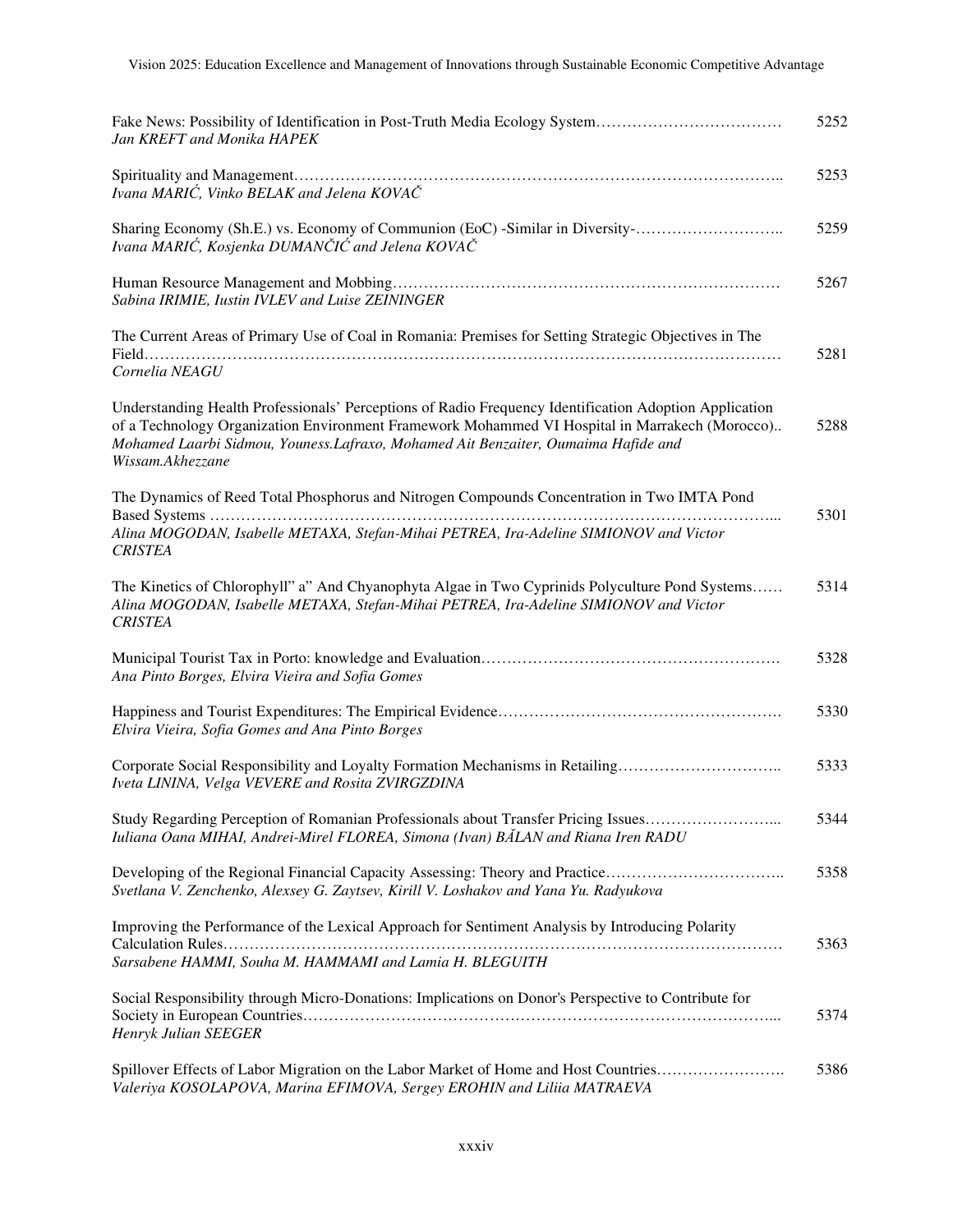| The Influence of Return on Assets and Firm Size to Sukuk Rating, Evidence from Indonesia and Malaysia                                                                                            | 5395 |
|--------------------------------------------------------------------------------------------------------------------------------------------------------------------------------------------------|------|
| Achmad FAUZI, Sisca SARTIKA and Erika TAKIDAH                                                                                                                                                    |      |
| The Happiness of the Elderly Population at One-Person Household (OPH) in Indonesia<br>Arwan NUGROHO and Omas Bulan SAMOSIR                                                                       | 5404 |
| Pavel PETERKA and Radek SOBEHART                                                                                                                                                                 | 5416 |
| Water Industry in the Czech Republic: Financial Efficiency of Water Distributors - Verification of<br>Michael FANTA and Radek SOBĚHART                                                           | 5425 |
| Inna Valentinovna KRAKOVETSKAYA, Anastasia Andreevna MISHCHENKO and Anastasiia Igorevna<br><b>DALIBOZHKO</b>                                                                                     | 5432 |
| Modern Universities in a Competitive Environment: Competitiveness, Competitive Potential and                                                                                                     |      |
| Inna Valentinovna KRAKOVETSKAYA, Larisa Borisovna NYURENBERGER and Anastasiia Igorevna<br><b>DALIBOZHKO</b>                                                                                      | 5445 |
| Marius BULEARCĂ, Cornelia NEAGU and Cristian SIMA                                                                                                                                                | 5453 |
| The Effect of Working Capital Management on Firm Performance with Financial Constraint and Non-<br>Fitri RAHMILIA and Maria ULPAH                                                                | 5465 |
| The Effect of Financial Reporting Quality on the Investment Efficiency of the Company In 2007 – 2016<br>Anita Silviana DEWI and Maria ULPAH                                                      | 5476 |
| Une Approche D'analyse De La Gouvernance Financière des Collectivités Territoriales Marocaines A La<br>Fadoua LAGHZAOUI and Réda ZEHOUANI                                                        | 5491 |
| Marcin OCIESZAK and Krzysztof WNUK                                                                                                                                                               | 5502 |
| Features of the Development and Functioning of Digitalization in Kazakhstan: Case of E-government<br>Anna SHEVYAKOVA, ELENA PETRENKO, AIGUL DARIBEKOVA AND VALERY BIRYUKOV                       | 5508 |
| A Novel Approach to the Electromagnetic Field Monitoring System Within the State Environmental<br>Pawel BIENKOWSKI and Bartlomiej ZUBRZAK                                                        | 5518 |
| The Nitrogen Compounds Kinetics in Two Different Types of IMTA Cyprinids Ponds Systems<br>Stefan-Mihai PETREA, Isabelle METAXA, Alina MOGODAN, Ira-Adeline SIMIONOV and Victor<br><b>CRISTEA</b> | 5525 |
| Anna SHEVYAKOVA, Elena PETRENKO, Igor DENISOV, Nikita STOLYAROV and Eleanora                                                                                                                     | 5536 |

*ARSHAKYAN*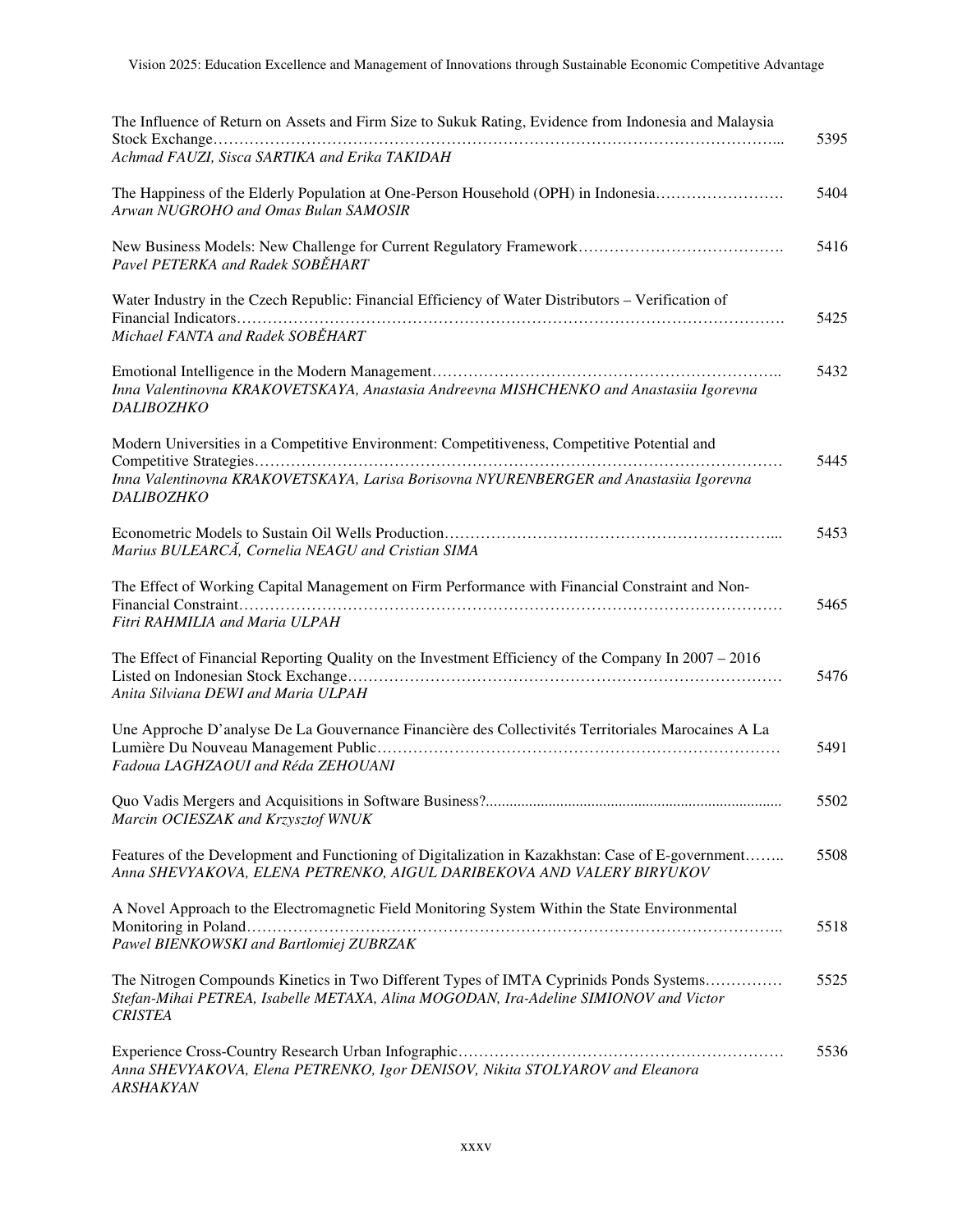| Małgorzata MACUDA, Michał BIERNACKI and Justyna DOBROSZEK                                                                                                                                                                                     | 5550 |
|-----------------------------------------------------------------------------------------------------------------------------------------------------------------------------------------------------------------------------------------------|------|
| Ira SIMIONOV, Victor CRISTEA, Alina MOGODAN, Stefan-Adrian STRUNGARU, Stefan-Mihai PETREA,<br>Camelia Costela FASOLA and Gheorghe Adrian ZUGRAVU                                                                                              | 5556 |
| Modelo De Aprendizaje Mixto Para La Enseñanza De Temas De Calidad En Ingeniería<br>Tamara ALCANTARA-CONCEPCION, Victor LOMAS-BARRIE, Octavio ESTRADA-CASTILLO and Aline<br>A. LOZANO-MOCTEZUMA                                                | 5563 |
| L'identité ; La Quintessence De La Démarche De Marketing Territorial Cas De La Ville De Tanger<br>Yasmine Alaoui                                                                                                                              | 5574 |
| Tiago TRANCOSO and Sofia GOMES                                                                                                                                                                                                                | 5585 |
| Ricardo Fontes CORREIA and Carlos Melo BRITO                                                                                                                                                                                                  | 5598 |
| Diana-Cezara TOADER, Rita TOADER, Grațiela BOCA, Corina RĂDULESCU, Mara MACELARU,<br>Diana IGHIAN and Cezar TOADER                                                                                                                            | 5607 |
| Elena G. KISELEVA and Aleksei M. EFIMOV                                                                                                                                                                                                       | 5619 |
| Marius BULEARCĂ and Cătălin POPESCU                                                                                                                                                                                                           | 5628 |
| Yuslenita MUDA, Wartono WARTONO and Holimina SARAH                                                                                                                                                                                            | 5640 |
| Using PLS Path Modeling to Analyze Acceptation of Online Games in Mobile Devices: An Exploratory<br>Analysis of UTAUT2<br>Williamson Johnny HATZINAKIS Brigido, Paulo Evelton Lemos DE SOUSA, Ari Melo MARIANO and<br>João Carlos Felix SOUZA | 5649 |
| Elena ALEKSEICHEVA, Zhanna KEVORKOVA, Irina KOMISSAROVA and Olga SHINKAREVA                                                                                                                                                                   | 5660 |
| Lev VLASENKO, Viktoria GNEUSHEVA and Halina BUBLEI                                                                                                                                                                                            | 5665 |
| Education for Sustainable Development and Careers with the Use of Social Media<br>Yash CHAWLA                                                                                                                                                 | 5675 |
| Is it Safe to Live in the World of Robots: Current Trends in the Processes of Robotics, Challenges to Future<br>Yuri A. SALIKOV, Evgeniya K. KARPUNINA, Natalia I. KUZMENKO, Lubov N. CHAIKOVSKAYA and<br>Ulyana Yu. ROSHCHEKTAYEVA           | 5685 |
| The Transnationalisation Impact on the Development of the National Economy of Ukraine<br>Lesia PETKOVA, Iryna HONCHARENKO, Olena BEREZINA and Marina LESHCHENKO                                                                               | 5695 |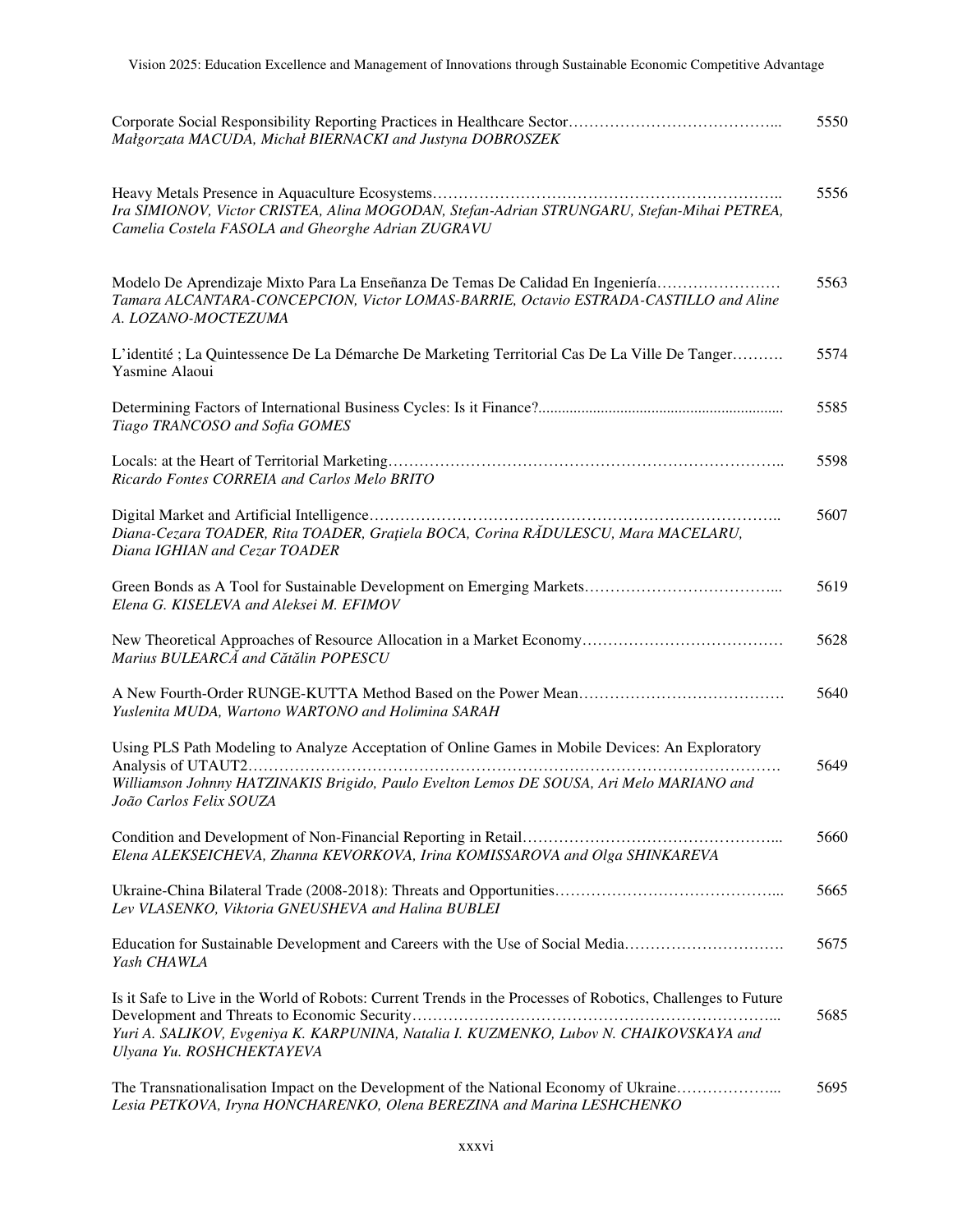| Present State of Knowledge in the Field of Robust Control Charts: Literature Review<br>Izabela D. CZABAK-GÓRSKA, Aneta KUCIŃSKA-LANDWÓJTOWICZ and Marcin LORENC                                                                   | 5712 |
|-----------------------------------------------------------------------------------------------------------------------------------------------------------------------------------------------------------------------------------|------|
| Forms of Involvement of Indonesian Government Support in Improving Athletes' Performance<br>Christian Wiradendi WOLOR, Dedi PURWANA and HERNAWAN                                                                                  | 5728 |
| Specificities of Human Resources Management in Information Technologies on The Example of Small<br>Milena ILIĆ, Marko RANKOVIĆ and Velimir DEDIĆ                                                                                  | 5736 |
| The Role of CFO Gender and IFRS Convergence on the Conservatism of Financial Statements<br>Farhansyah Arditya IDEAWAN and Aria Farah MITA                                                                                         | 5753 |
| Investigating the Factors That Influence the Adoption of Smartwatch Technologies. Evidence from<br>Andreea BARBU, Gheorghe MILITARU and Ionut Catalin SAVU                                                                        | 5765 |
| Internal Marketing – the Bridge between Marketing and Human Resource Management<br>Ana ŽIVKOVIĆ, Ivana FOSIĆ and Ana PAP                                                                                                          | 5777 |
| Adoption of Cloud Storage Services by Individuals: The Importance of Marketing Efforts<br>Tiago Eny RELIM, Rômulo de Medeiros PALMEIRA, Ari Melo MARIANO and João Carlos Félix SOUZA                                              | 5785 |
| Investment Efficiency of Waste Reduction on the Quantity of Municipal Waste in Romania<br>Georgiana R. LÁDARU, Ionut L. PETRE, Maria NICA, Costel CARAMAN and Andreea ANTONEAC                                                    | 5799 |
| External Debt and Private Investment: The Case of Heavily Indebted Poor Countries (HIPCs) in Sub-<br>Sisay Demissew BEYENE and Balázs KOTOSZ                                                                                      | 5806 |
| The Relative Effectiveness of Fiscal and Monetary Policies on Ethiopian Economy: Johansen Cointegration<br>Sisay Demissew BEYENE and Balázs KOTOSZ                                                                                | 5818 |
| Balance of Payments in Slovakia and the Selected Macroeconomical Indicators Linked with the<br>Zuzana STOLIČNÁ and Adam GROŽÁK                                                                                                    | 5831 |
| Examining Behavioral Intention Towards Mobile Augment Reality Apps in Shopping Malls<br>Vaggelis SAPRIKIS, Giorgos AVLOGIARIS, Androniki KATARACHIA and Agapi ALTINI                                                              | 5842 |
| Measurement of Maturity in Process Management in the Brazilian Public Sector: A Multicriteria Approach.<br>Guilherme D. BISPO, Tiago Eny RELIM, Ana Carla B. REIS, Ari Melo MARIANO, Marcelo LADEIRA and<br>André Luiz M. SERRANO | 5855 |
| Bogdan LENT, Sylwia GOSTKOWSKA-DŹWIG and Magdalena MROZIK                                                                                                                                                                         | 5870 |
| Complaint Management as One of the Most Important Pillars in The CRM Process<br>Markus H. NIEDERMAYER                                                                                                                             | 5882 |
| Rôle Des Services Dans La Promotion De L'image Du Maroc: Cas Des Services Bancaires<br>Sarah ENNMER                                                                                                                               | 5893 |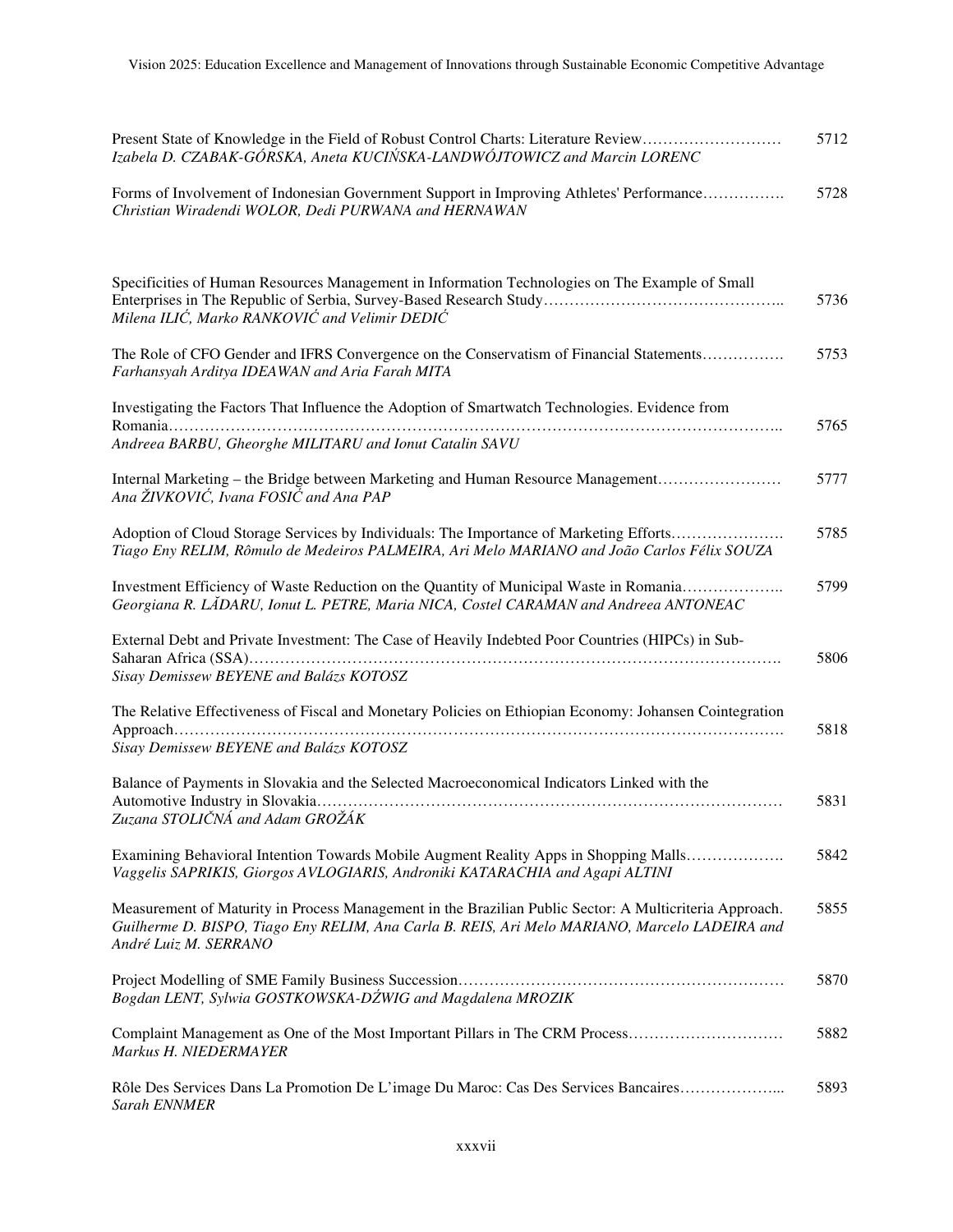| Traian Mihai POPESCU, Alina Mădălina POPESCU, Gabriela PROȘTEAN and Daniela Elena<br><b>POPESCU</b>                                                              | 5909 |
|------------------------------------------------------------------------------------------------------------------------------------------------------------------|------|
| Approaches to The Analysis of Inequality of Innovative Development of Regions of Kazakhstan<br>Lazat SPANKULOVA, Zaure CHULANOVA and Bulat MUKHAMEDIYEV          | 5921 |
| Marta NOSKOVÁ                                                                                                                                                    | 5930 |
| Multidimensional Analysis in the Operational Controlling System: Case Study of a Small Consulting and<br>Arkadiusz JANUSZEWSKI                                   | 5938 |
| Secure Data in Cloud Computing Using Fully Homomorphic Encryption and Public Key Infrastructure<br>Ouadia ZIBOUH, Anouar DALLI and Hilal DRISSI                  | 5950 |
| Shafig AL-HADDAD, Aseel BDRAN, Nour BSHARAT, Yasmeen MADI and Ibrahim AL-HADDAD                                                                                  | 5959 |
| Sylvia Veronica SIREGAR and Bayu TENOYO                                                                                                                          | 5967 |
| The Use of Video-Based Instruction in Higher Education: Impact on Knowledge Gain<br>Anwar M. A., Naseer AHMED and Nishat AHMED                                   | 5979 |
| The Usefulness of Government Financial Statement in Indonesia: Preparer vs Users' Perception<br>Dyah SETYANINGRUM                                                | 5986 |
| Raja MASBAR, ALIASUDDIN and Nanda RAHMI                                                                                                                          | 5997 |
| Jan BRČÁK                                                                                                                                                        | 6006 |
| Maria A. GUREVA and Valentina V. BUTKO                                                                                                                           | 6021 |
| Cătălina Florentina ALBU and Ștefan Cătălin POPA                                                                                                                 | 6032 |
| Sviatoslav KNIAZ, Stepan STASISHYN, Roman RUSYN-HRYNYK, Natalya MYROSHCHENKO, Albina<br>ROZMARINA, Olesya HOLOVINA, Mariana BETS and Nazar HALAYKO               | 6041 |
| Fitra LESTARI, Akram MULIBAT, Irsan N. RIANDIKA and SYAMRUDDIN                                                                                                   | 6049 |
| Experience and Knowledge about Disability as Aspects of Diversity Management in HEI<br>Katarzyna JACH and Anna BORKOWSKA                                         | 6058 |
| Challenges of the 21st Century: Hands-on Learning for Improving STEM Education<br>Veronika BIKSE, Inese LUSENA-EZERA, Una LIBKOVSKA, Baiba RIVZA and Liene ŠMITE | 6068 |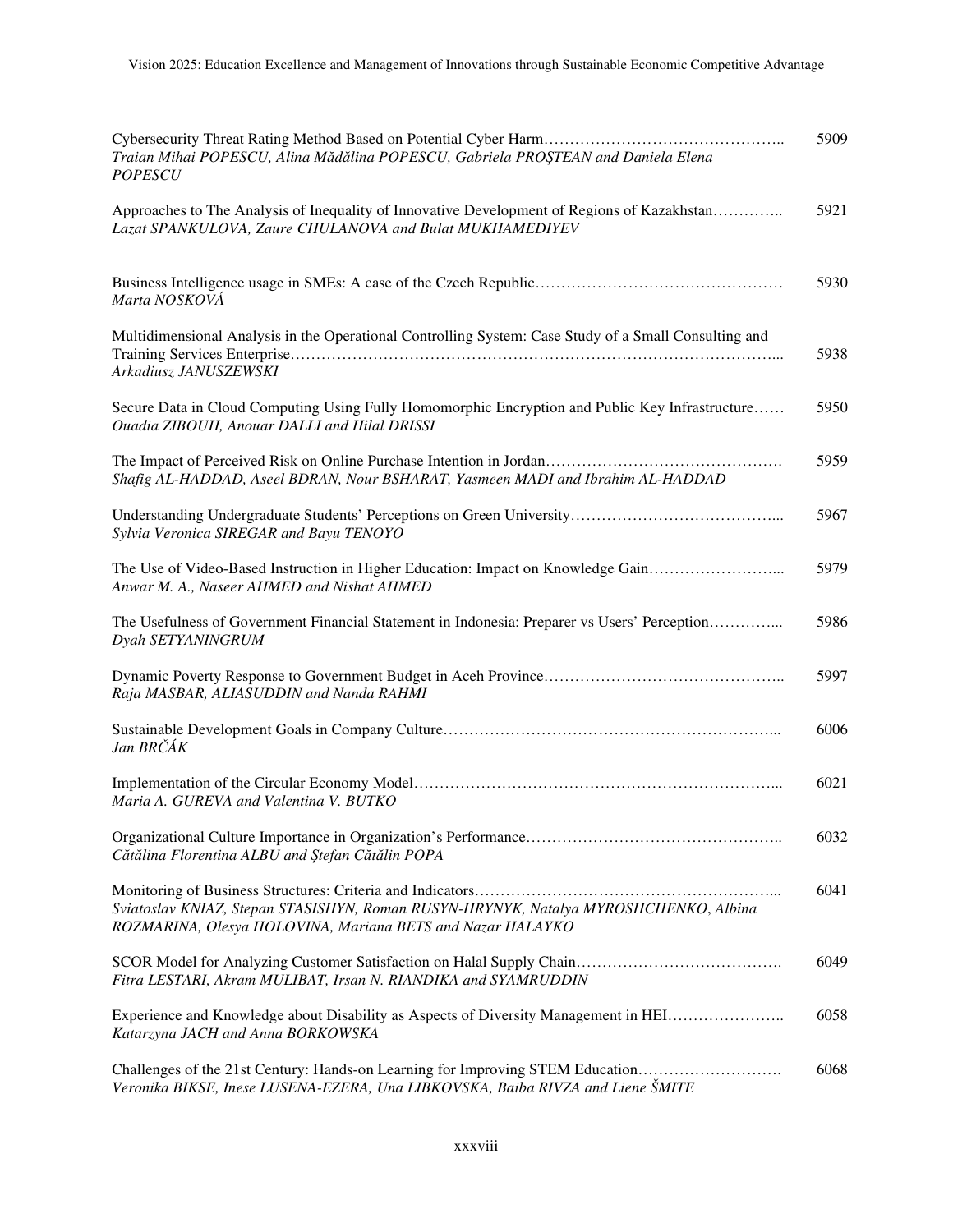| Organizational Digital Transformations and Economy of Cooperative Network Interactions<br>Vasily V. KUIMOV, Eva V. SHCHERBENKO, Liudmila V. IUSHKOVA, Olga G. ALESHINA and Alena S.<br>SPRYZHKOVA | 6080 |
|---------------------------------------------------------------------------------------------------------------------------------------------------------------------------------------------------|------|
| Vasily V. KUIMOV, Liudmila V. IUSHKOVA, Eva V. SHCHERBENKO, Natalia N. TERESHCHENKO and<br>Olga G. ALESHINA                                                                                       | 6088 |
| Sergey BODRUNOV and Vladimir PLOTNIKOV                                                                                                                                                            | 6096 |
| Liudmila V. IUSHKOVA, Vasily V. KUIMOV, Eva V. SHCHERBENKO, Alena A. STUPINA and Svetlana<br>V. TRUSOVA                                                                                           | 6103 |
| An Examination Antecedents of Students' Entrepreneurial Intention: A Study in Indonesia Higher                                                                                                    | 6110 |
| Harif Amali RIVAI, Wahibur ROKHMAN and Puti Sury ALIFAH                                                                                                                                           |      |
| Vojtěch MEIER                                                                                                                                                                                     | 6123 |
| The Application of Selected, Lean Manufacturing Tools in Order to Increase Work Efficiency in Low-<br>Waldemar WOŻNIAK, Michał SĄSIADEK and Roman STRYJSKI                                        | 6132 |
| The Application of the Dependency Structure Matrix in the Planning of Production Processes<br>Michał SĄSIADEK, Roman KIELEC and Waldemar WOŻNIAK                                                  | 6148 |
| Arabela ICHIM, Mihaela NECULITA, Daniela Ancuta SARPE and Raluca VASILE RUSU                                                                                                                      | 6156 |
| Rdouan FAIZI and Sanaa EL FKIHI                                                                                                                                                                   | 6164 |
| Corporate governance, internal audit and profitability: "Evidence from P.I.G.S. countries"<br>Dimitris BALIOS and Theodora ZAROULEA                                                               | 6171 |
| Annisa Meidiana THAHIRA and Aria Farah MITA                                                                                                                                                       | 6188 |
| Fisheries Sector in the Republic of Moldova: History and The Development Potential for Aquaculture<br>Mihaela MUNTEANU PILA, Cristina STOICA (DINCA) and Silvius STANCIU                          | 6195 |
| Riche Cynthia Johan, Yudi Wibisono, Isah Cahyani and Yayu Wulandari                                                                                                                               | 6202 |
| Profiling of Graduates of a Technical University in Accordance with Practice Requirements<br>Jana PLCHOVÁ and Irina BONDAREVA                                                                     | 6215 |
| Millennial Banking Customer Perceptions and its Potential to Switch to Financing Services of Fintech<br>Muhammad Anif AFANDI and Abdul MUTA' ALI                                                  | 6223 |
| Challenges of A Highly Competitive Economy – Social Responsibility and Innovation                                                                                                                 | 6239 |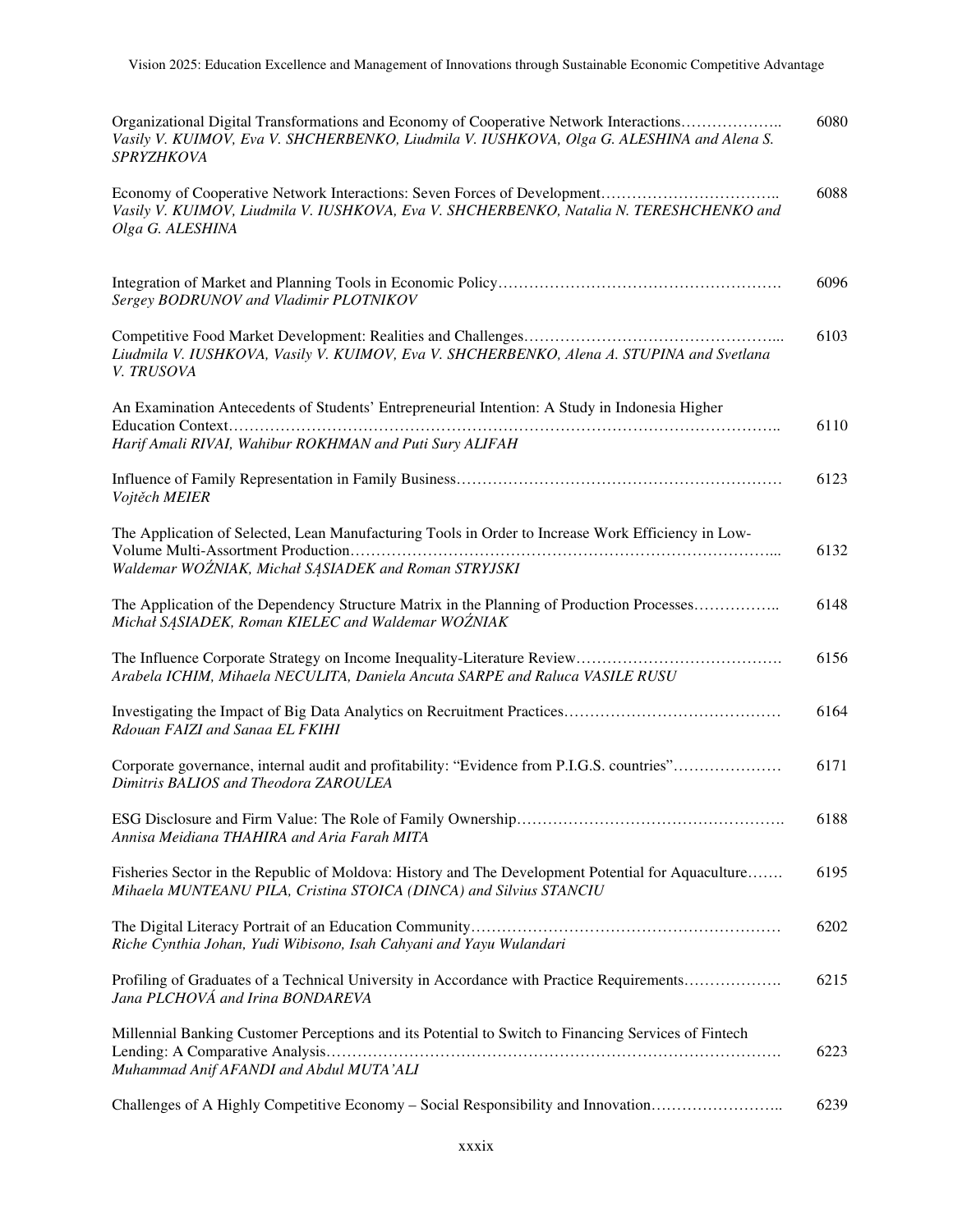*Doina I. POPESCU* 

| Career Decisions and Motivation for Learning - Elements of Interest and Qualitative Analysis for Students<br>Mihaela SUDITU, Cătălin POPESCU and Silvian SUDITU                                 | 6251 |
|-------------------------------------------------------------------------------------------------------------------------------------------------------------------------------------------------|------|
| Elena LACATUS and Paul DAVISON                                                                                                                                                                  | 6259 |
|                                                                                                                                                                                                 |      |
| El Efecto De La Vividness Y La Estética En Instagram: Estudio Del Engagement Del Cliente<br>Sara LAPRESTA-ROMERO and Blanca HERNÁNDEZ-ORTEGA                                                    | 6266 |
| Publicaciones En Negocios Internacionales: Un Estudio Sobre Las Regiones Con Mayor Presencia En                                                                                                 | 6275 |
| Jose Jaime BAENA ROJAS, Duvan GRAJALES RAMÍREZ and Camilo SÁNCHEZ GARCÍA                                                                                                                        |      |
| The Impact of ICT Training on Teachers' Perceptions and Use of the Technology in Education:<br>Anastasia KOLLIA, Vaggelis SAPRIKIS and Georgia CHARITOUDI                                       | 6285 |
| Effect of Tax Preferences Offered in Special Economic Zones on Economic Development of a Primorsky                                                                                              | 6296 |
| Olga SINENKO and Igor MAYBUROV                                                                                                                                                                  |      |
| Evaluation of Organizational Innovations Targeted at the Work Activation of People Aged 50 and Over - A<br>Marcin BUTLEWSKI and Katarzyna JACH                                                  | 6306 |
| Kateřina PŘÍHODOVÁ and Jakub JECH                                                                                                                                                               | 6316 |
| La Contribution De La Démarche Certification Qualité a L'amélioration des Pratiques Ressources<br>Yousra ANDALIB                                                                                | 6323 |
| An Assessment of Prospects for Expanding the List of Excisable Goods in the Russian Federation and the<br>Elena IADRENNIKOVA and Ma JUN                                                         | 6332 |
| Hussam MUSA                                                                                                                                                                                     | 6342 |
| Comparative Study of Word Embedding Methods in Biomedical Named Entities Recognition<br>Houssemeddine DERBEL, Anja HABACHA CHAIBI, Chiraz BENABDELKADER and Henda HAJJAMI<br><b>BEN GHEZALA</b> | 6356 |
| Effects of Islamic Bank Financing on Improving Quality of Life in the Sustainable Development Goals Era:                                                                                        | 6368 |
| Muhammad Anif AFANDI, Indah WAHYUNINGSIH and Abdul MUTA'ALI                                                                                                                                     |      |
| Using Elements of Sustainable Fiscal-Budgetary Policy in the Sustainable Economy<br>Oana Mihaela VĂCARU, Cristina Teodora BĂLĂCEANU, Mihaela GRUIESCU and Cristina<br>COCULESCU                 | 6377 |
| Nicoleta Luminița POPESCU, Oana Camelia IACOB, Elena GROZA and Ana - Maria VOLINTIRU                                                                                                            | 6389 |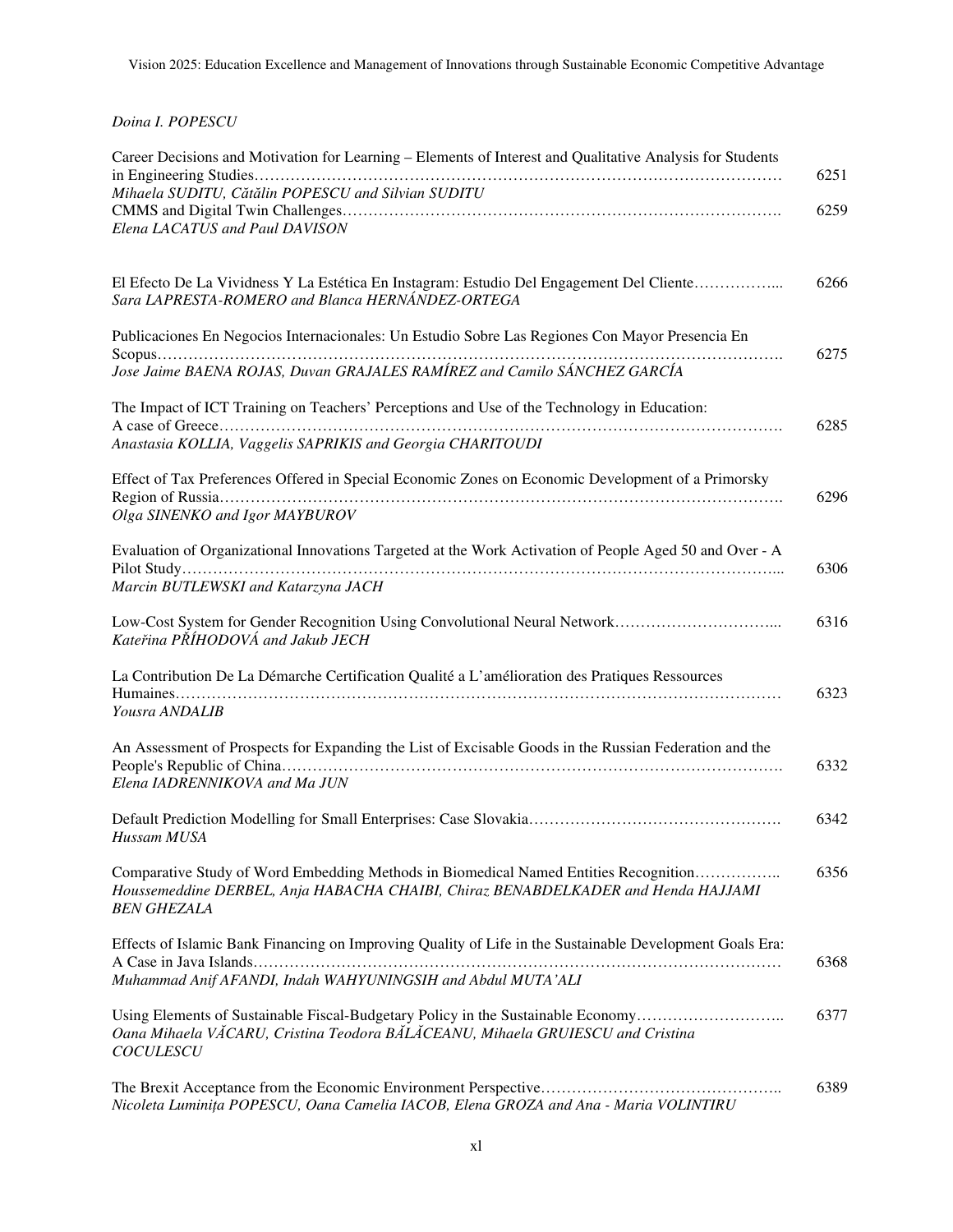| Introducing Blended Learning and Course Design to Adult Learners Hard-to-Reach<br>José Alberto LENCASTRE, Gülden İLIN, José BRONZE, Maryrose FRANCICA and Panos MILIOS        | 6401 |
|-------------------------------------------------------------------------------------------------------------------------------------------------------------------------------|------|
| Mohammad KAMAL KAMEL AFANEH                                                                                                                                                   | 6411 |
| The Role of Organizational Culture in Improving the Performance of Banking Organizations<br>Alina Eliza DABIJA                                                                | 6424 |
| Sónia P. NOGUEIRA and Joana FERNANDES                                                                                                                                         | 6433 |
| Concept of Research of the Competencies of SME Accountants in Providing Management Information<br>Arkadiusz JANUSZEWSKI                                                       | 6444 |
| Rural Digital Hubs: The "Tool" For Revitalization of European Rural Areas through Digitization<br>Liviu-Marian DOBROTĂ, Cristinel FERTU and Maria-Magdalena TUREK - RAHOVEANU | 6450 |
| Preconditions of Successful Implementations of Predictive Analytics Solutions<br>Sanita MEIJERE and Tatjana TAMBOVCEVA                                                        | 6456 |
| Ivana NAČINOVIĆ BRAJE and Darija BABOK                                                                                                                                        | 6466 |
| Nuno Adriano Baptista RIBEIRO, Susana JORGE and Sónia P. NOGUEIRA                                                                                                             | 6475 |
| Fuhid ALANAZI, Valerie GAY and Ryan ALTURKI                                                                                                                                   | 6492 |
| Cooperation as A Key Factor to Increase Local Companies' Competitiveness: A Descriptive Analysis<br>Joana FERNANDES and Sónia P. NOGUEIRA                                     | 6501 |
| Hurian KAMELA and Dyah SETYANINGRUM                                                                                                                                           | 6507 |
| Production competitiveness of SMEs Enterprises in the Latvian Fishery Sector<br><b>Inese BIUKŠĀNE</b>                                                                         | 6515 |
| The Effect of Transformational Leadership on Commitment to Change Mediated by Trust and Employee<br>Sri NURHAYATI and Putri Mega DESIANA                                      | 6522 |
| Food Consumption Trends. May We Speak About Individual Sustainable Consumption?<br>Maria Claudia DIACONEASA, Alina ZAHARIA and Florentina CONSTANTIN                          | 6535 |
| Analysis of Corporate Liquidity Effect and Interest Rate on Corporate Bond Yield Spread in Indonesia<br>Diana Rafika Iman SARI and Rahmat Aryo BASKORO                        | 6545 |
| Investigation of Financial Knowledge and Pension Plan Among Indonesian Government Officers<br>Masyhuri HAMIDI, Fajri ADRIANTO and Laela SUSDIANI                              | 6556 |
| La Consommation Collaborative: Facteurs Motivationnels De L'achat-Vente Des Vêtements De Seconde                                                                              |      |
| Meryem ZOGHLAMI and Khouloud GAMMOUDI                                                                                                                                         | 6562 |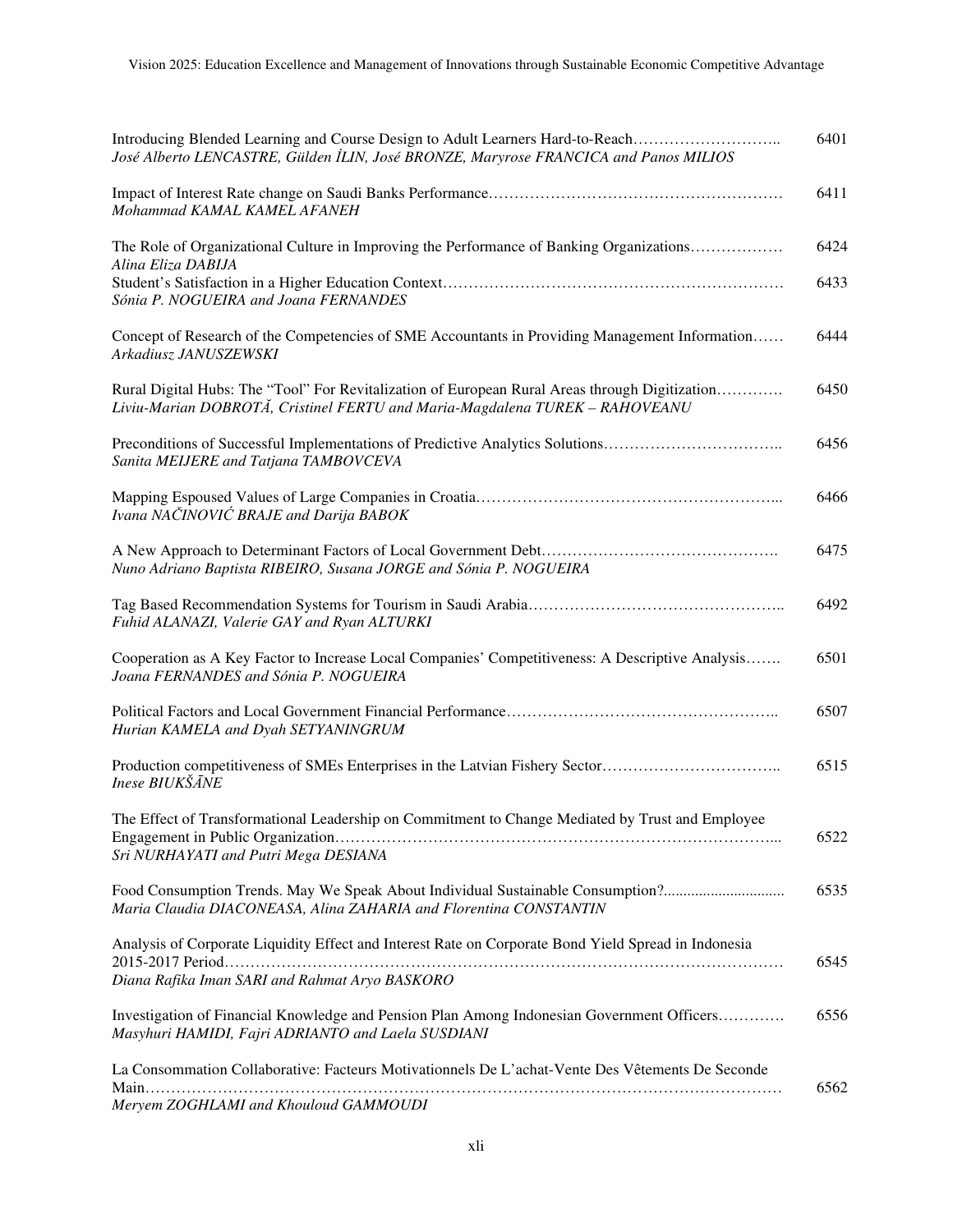| Equal Gender Opportunities in Europe: The Contribution of The GENEUS Project<br>Manuel Salvador Gomes de ARAÚJO, Ana Cláudia RODRIGUES, Ana Isabel COUTO and Ana Luísa<br><b>MARTINHO</b>                                                        | 6576 |
|--------------------------------------------------------------------------------------------------------------------------------------------------------------------------------------------------------------------------------------------------|------|
| Virtual Chemistry Experiment as Pre-Lab Experience to Support the Synthesis of Inorganic Compound<br>Yenni KURNIAWATI, Mas'ud ZEIN and Salfen HASRI                                                                                              | 6577 |
| Cornelia NEAGU, Marius BULEARCĂ and Cristian SIMA                                                                                                                                                                                                | 6584 |
| Zhuonan ZHANG, Ployplearn RAVIVANPONG and Michael BEIGL                                                                                                                                                                                          | 6593 |
| Leveraging Online Customer Reviews to Boost Business Performance and Efficiency<br>Rdouan FAIZI and Sanaa EL FKIHI                                                                                                                               | 6604 |
| Iuliana MARIN and Amel HANOOSH                                                                                                                                                                                                                   | 6610 |
| Exploring the Relationship of Reflective Retail Price Image, Store Patronage and Purchase Intention<br>Jelena FRANJKOVIĆ                                                                                                                         | 6621 |
| Alexey S. MOLCHAN, Evgeniya K. KARPUNINA, Gayane A. KOCHYAN, Igor V. PETROV and Larisa I.<br>VELIKANOVA                                                                                                                                          | 6631 |
| Internationalisation des PME Marocaines: Étude des Effets des Programmes d'Appui sur le Renforcement<br>Zineb BENLBRIKIA                                                                                                                         | 6640 |
| Green Sukuk Potential in Attracting Global and Domestic Investor to Support Sustainable Development in                                                                                                                                           | 6650 |
| Sri Rahayu Hijrah HATI, Elevita YULIATI, Muhammad Budi PRASETYO, Arga HANANTO and Tengku<br>Ezni BALQIAH                                                                                                                                         |      |
| The Effect of Computer Self-Efficacy and Subjective Norm on the Perceived Usefulness, Perceived Ease of<br>Osly Usman M. Bus Mgt, Amelia Septianti, Dewi Susita and Marsofiyati                                                                  | 6662 |
| TPACK (Technological Pedagogical Content Knowledge) Influence on Teacher Self Efficacy, and<br>Perceived Usefulness, Ease of Use and Intention to Use E-Learning Technology<br>Osly USMAN M. Bus Mgt., Vinia AULIYA, Dewi SUSITA and MARSOFIYATI | 6674 |
| La Experiencia Del Consumidor Con Tecnologías Inteligentes: Aplicando Una Perspectiva Interpersonal a<br>Ivani FERREIRA and Blanca HERNANDEZ-ORTEGA                                                                                              | 6686 |
| The Perspectives of Implementing Digitization Technologies for the Insurance Risks Assessment<br>Nadezhda KIRILLOVA and Aleksei DOROZHKIN                                                                                                        | 6698 |
| Digital Transformation of Industries for Development of Regional Socio-Economic Systems: Current<br>Leyla GAMIDULLAEVA, Sergey VASIN, Viktor VOLODIN, Valentina SMAGINA, Irina SERGEEVA,<br>Valentina SKVORTSOVA and Irina AKIMOVA               | 6704 |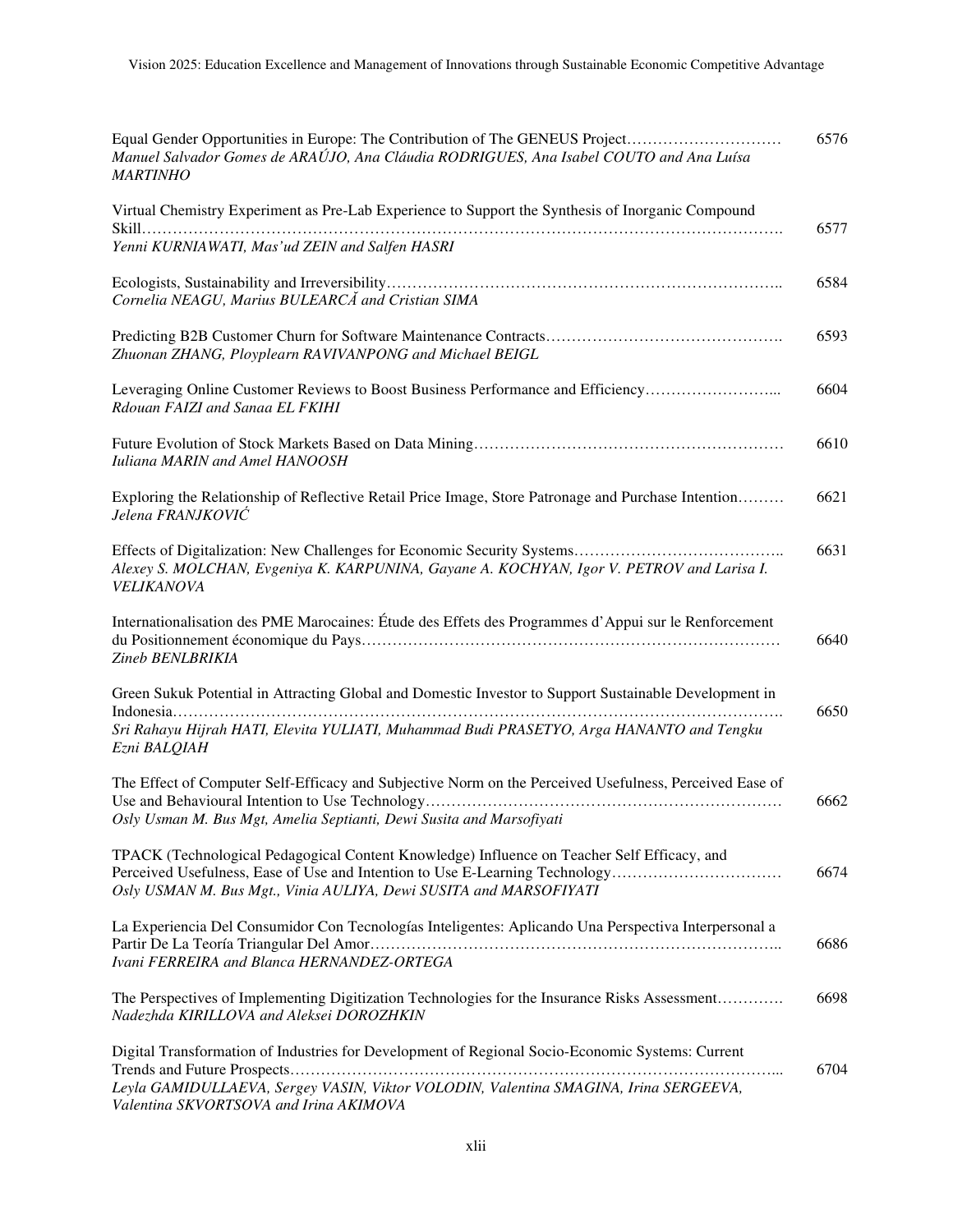| Kateřina KNOROVÁ, Petr PETERA and Jaroslav WAGNER                                                                                                                                                                                                                                                                                                     | 6715         |
|-------------------------------------------------------------------------------------------------------------------------------------------------------------------------------------------------------------------------------------------------------------------------------------------------------------------------------------------------------|--------------|
| Using Mobile Devices Applications for Monitoring and Assist Elder population in Rural Areas<br>Isaías LETRA, Vítor MENDONÇA, Elisabete Paulo MORAIS, Joana FERNANDES and Carlos R. CUNHA                                                                                                                                                              | 6722         |
| The Determinants of Local Government Financial Imbalance: A Preliminary Analysis<br>Nuno Adriano Baptista RIBEIRO, Sónia P. NOGUEIRA and Eva Cláudia Gomes da Costa BASÍLIO<br>The Main Directions of Open and Distance Education Development in the Universities of Western Europe<br>Natalya V. PLAKSINA, Maya V. OVCHINNIKOVA and Viktor A. Ivanov | 6734<br>6748 |
| Students' Information Competence Development Through Indirect Educational Activity<br>Dmitry LUCHANINOV, Ruslan BAZHENOV, Tatiana GORBUNOVA, Irina ALTUKHOVA and Venera<br><b>SABIROVA</b>                                                                                                                                                            | 6756         |
| Anna SVIRINA, Saida KHATUKAJ, Bella KHUTYZ, Aslan TAMOV, Emin BABALYAN and Anzhela<br><b>PSHYZOVA</b>                                                                                                                                                                                                                                                 | 6761         |
| Data Driven Cyber-Security Corporate Systems: Development and Implementation<br>Yulia EFIMOVA, Artem GAVRILOV and Anna SVIRINA                                                                                                                                                                                                                        | 6768         |
| Anna SVIRINA, Liliya ILIKOVA, Liliyana NUGUMANOVA and Natalia APPALONOVA                                                                                                                                                                                                                                                                              | 6776         |
| Digital Transformation in Higher Education: Academic and Administrative Staff Perception<br>Natalja VERINA, Jelena TITKO and Inga SHINA                                                                                                                                                                                                               | 6783         |
| A Comparative Analysis on Perceptions and Attitudes towards GDPR from a Marketing Perspective<br>Teodora-Mihaela TARCZA, Sefora Marcela NEMȚEANU, Adela-Laura POPA and Naiana Nicoleta<br><b>TARCĂ</b>                                                                                                                                                | 6793         |
| Online Communication of Corporate Social Responsibility Actions by Hotels in Romania<br>Olimpia BAN and Adela Laura POPA                                                                                                                                                                                                                              | 6804         |
| <b>Dorin MAIER</b>                                                                                                                                                                                                                                                                                                                                    | 6816         |
| Dorin MAIER and Horea S. DAN                                                                                                                                                                                                                                                                                                                          | 6825         |
| Practical Aspects of Useful Life Calculation for Fixed Assets in Ifrs Reports<br>Tatyana Viktorovna MOROZOVA and Liubov LEHOUX                                                                                                                                                                                                                        | 6833         |
| Market Forecasting by the International Security Cultural Forecasting Method on the Example of One-Man<br>Executive Bodies of the Two Most Important Companies in the Internet Services Industry<br>Marcin GÓRNIKIEWICZ                                                                                                                               | 6841         |
| Development of Land Relations and Mortgage Loaning of Agricultural Enterprises in the Context of                                                                                                                                                                                                                                                      |              |
| Serge KOLOTUKHA, Nataliia GVOZDEJ, Vinnitskaya OKSANA., Liudmyla CHVERTKO and Tetiana<br><b>KORNIIENKO</b>                                                                                                                                                                                                                                            | 6847         |
| Economic Achievements of Romanian Agriculture Related to the Entrepreneurship Level                                                                                                                                                                                                                                                                   | 6857         |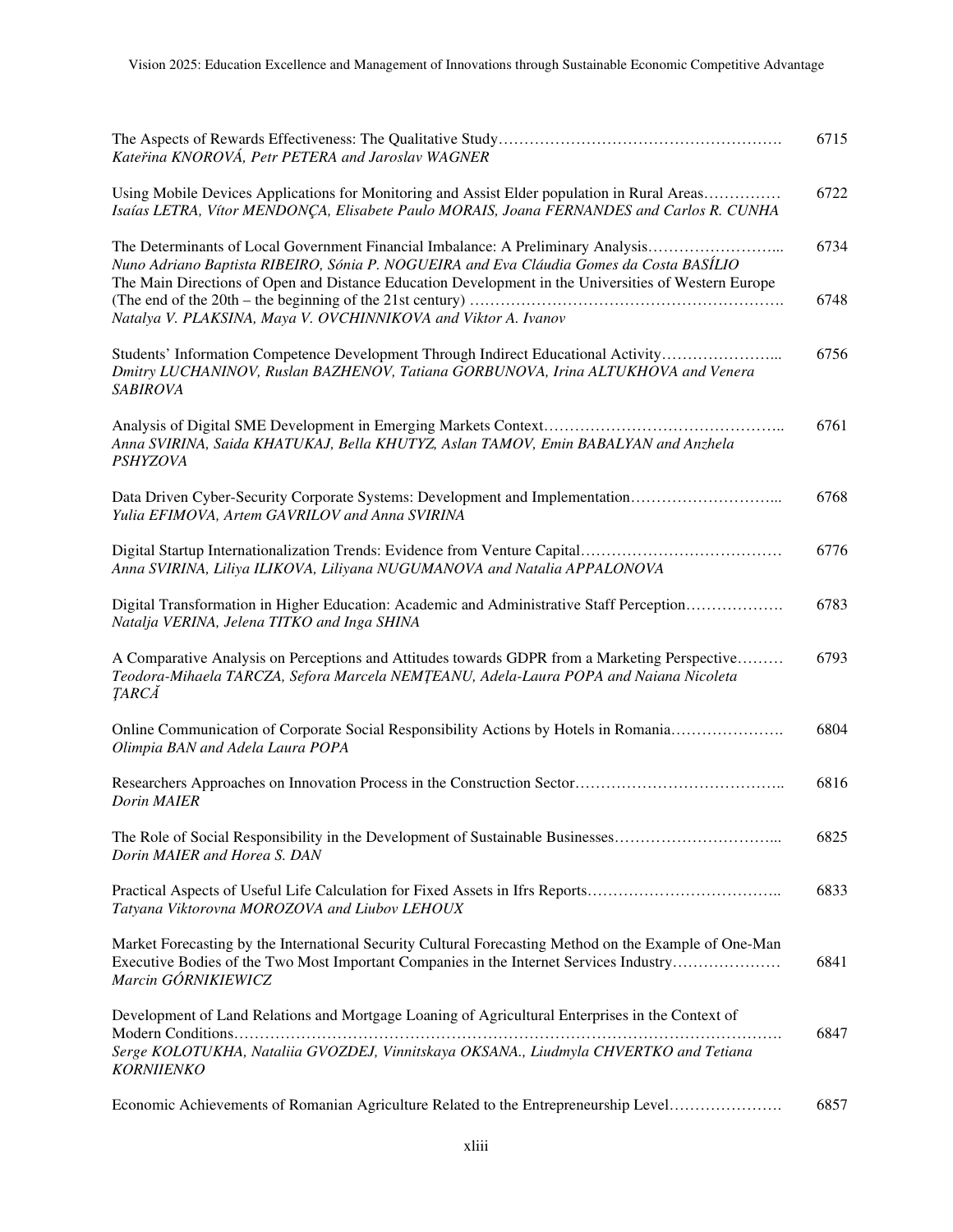*Mihai DINU and Bogdan CHIRIPUCI* 

| The Failure of Poverty Reduction Strategy Implementation in the Republic of Chad: A Review<br>Khalil Abakar MOUSSA KAYA, Abd Rahman AHMAD, Amina @ Ganama MOUSTAPHA GUEME, Ali<br>OROZI SOUGUI, Muhammad FARAZ MUBARAK and Djamal HISSEIN DIDANE | 6861 |
|--------------------------------------------------------------------------------------------------------------------------------------------------------------------------------------------------------------------------------------------------|------|
| Evolution of Students' Motivation Regarding the Choice of University Programs<br>Simona-Aurelia BODOG, Nicoleta-Alina ANDREESCU, Ada-Mirela TOMESCU and Dinu-Vlad SASU                                                                           | 6870 |
| Model to Improve Incident Management Processes in a Public Entity Based on Itil V3<br>Igor AGUILAR ALONSO and Mariluisa PEREDA PASCAL                                                                                                            | 6880 |
| Digital Media and Newspapers' Content Distribution Strategies: A Case Study<br>Ana Maria LIMA, Sandrina TEIXEIRA and Belem BARBOSA                                                                                                               | 6897 |
| Business Model Framework for Collaborative Economy Companies: Development and Key Problems<br>Sergei SMIRNOV, Maria EVNEVICH, Vladimir ZYABRIKOV and Anastasia PETRUSHENSKAYA                                                                    | 6906 |
| The Effect of Corporate Governance on Environmental Disclosure of Indonesia Listed Firms<br>Mochamad Fariz AGUSTYO and Sylvia Veronica SIREGAR                                                                                                   | 6913 |
| Resistance to Change and Market Challenges in the Corporate Governance System<br>Sviatoslav KNIAZ, Stepan STASISHYN, Markiyan-Orest SYZON, Serhiy STASEVYCH, Andrii TEREBUKH,<br>Bohdan PSHYK, Yaryna BOHIV and Oleksiy DRUHOV                   | 6922 |
| The Psycho-Professional Manifestation in Exercising Professional Judgment within an Audit Engagement -<br>Delia DELIU                                                                                                                            | 6929 |
| Jakeline SERRANO-GARCÍA, Juan F. PÉREZ-PÉREZ, Andrea BIKFALVI and Josep LLACH                                                                                                                                                                    | 6945 |
| Ewa MARCHWICKA                                                                                                                                                                                                                                   | 6959 |
| Gabriel POPESCU, Alina ZAHARIA and Maria Claudia DIACONEASA                                                                                                                                                                                      | 6969 |
| Prioritization of Special Autonomy Funding Programs in The Realization of Regional Financial Autonomy:<br>Firman DANDY, ERLINA, SIROJUZILAM, Suwardi LUBIS and Ari WAROKKA                                                                       | 6975 |
| Moroccan Local Authorities Risk Management: Contributions of the New Organic Laws<br>Hanane HADDAD and Fadoua LAGHZAOUI                                                                                                                          | 6987 |
| Mariana BRAN, Mihai DINU, Simona Roxana PĂTĂRLĂGEANU, Silviu Ionut BEIA and Bogdan<br>CHIRIPUCI                                                                                                                                                  | 6994 |
| Digital Competence, General Data Protection Regulation and University Responsibility<br>Velga VEVERE, Ilona LEJNIECE and Iveta LININA                                                                                                            | 7006 |
| Tatjana TAMBOVCEVA, Renate MUSKATE and Nikolajs RAUZA                                                                                                                                                                                            | 7013 |
| Evolution of the Innovation Research in the Context of Sustainable Business Development                                                                                                                                                          | 7027 |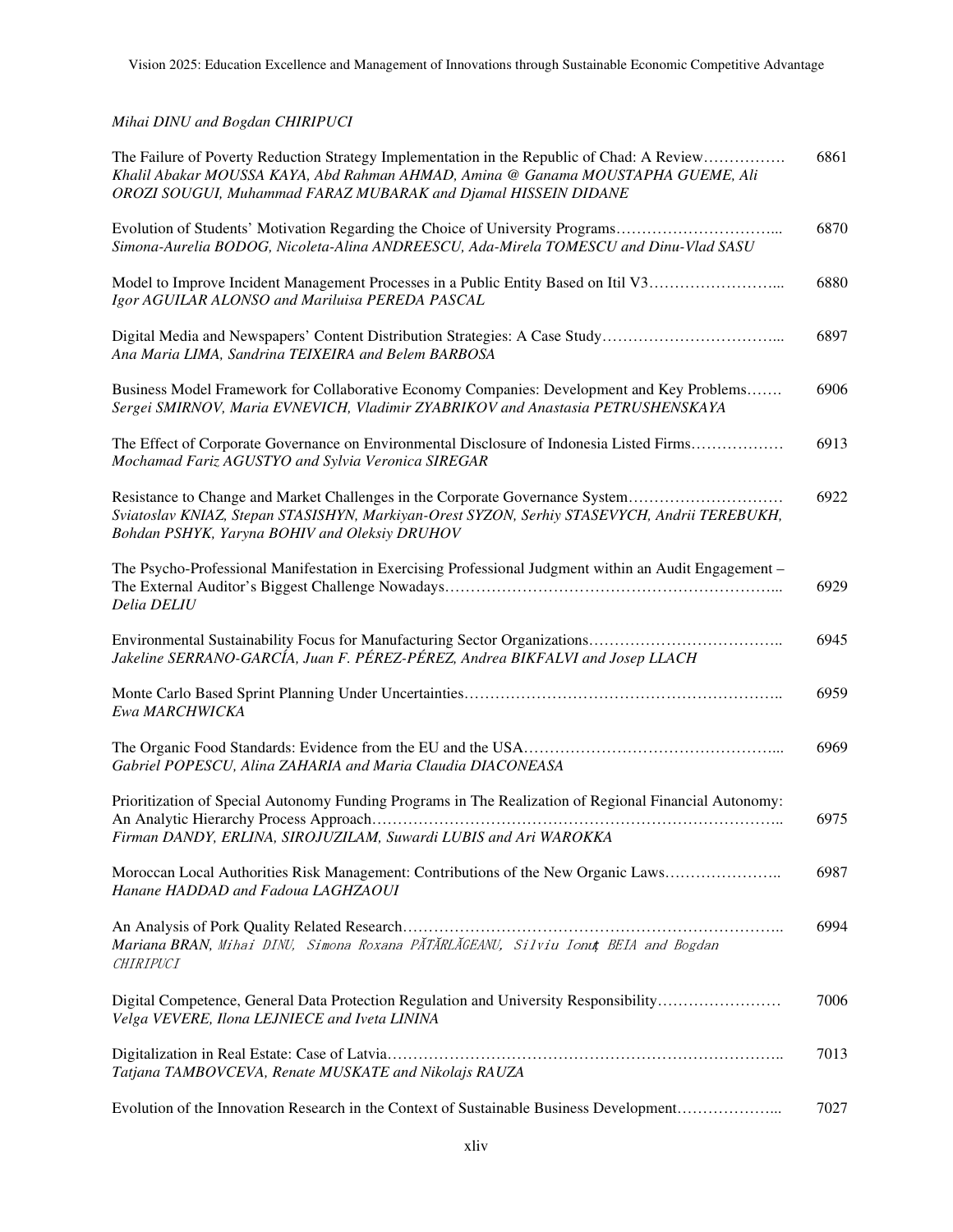*Andreea MAIER, Sorina CIPLEA, Dorina SUCALĂ and Dana MORAR* 

| Andreea MAIER, Sorina CIPLEA, Dorina SUCALĂ and Dana MORAR                                                                                                         | 7035 |
|--------------------------------------------------------------------------------------------------------------------------------------------------------------------|------|
| The State of Fisheries and Aquaculture in Republic of Moldova. Evolution and Prospects<br>Mihaela MUNTEANU PILA and Silvius STANCIU                                | 7045 |
| Veronika MALANINA, Elena FROLOVA, Elmira KASHAPOVA and Fabio CASATI                                                                                                | 7052 |
| Iuliana Manuela DUMITRIU (ION), Cristina STOICA (DINCĂ), Marius Daniel NICULA, Mihaela Daniela<br>URSAN (DINCĂ) and Silvius STANCIU                                | 7057 |
| Considerations Regarding the Restrictive Factors on the Cultivation of Seed Maize in the North Bărăgan                                                             | 7064 |
| Cristina STOICA (DINCĂ), Iuliana Manuela DUMITRIU (ION), Bogdan Dumitrache BRATOVEANU,<br>Mihaela MUNTEANU PILA, Mihaela Daniela URSAN (DINCĂ) and Silvius STANCIU |      |
| Religion, Gender and Political Choice of Novice Voters in Simultaneous General Election<br>Suryan A JAMRAH and Ahmad JAMAAN                                        | 7073 |
| E-Learning Adoption in the UAE: A Case Study of the Higher College of Technology<br>Saeed Alblooshi and Nor Aziati Binti Abdul Hamid                               | 7084 |
| Ulfa RAHMAH, Siti NURYANAH and Dwi MARTANI                                                                                                                         | 7097 |
| GGFS-Template: Integrating A User Interface to Transform Textual Requirements into Many UML                                                                        | 7110 |
| Mariem ABDOULI, Wahiba BA. KARAA and Henda H. BEN GHEZALA                                                                                                          |      |
| Research of Wellbeing on The Working Place and Engagement of Staff in The Small Metal Trade                                                                        |      |
| Elena LYSENKO and Mario AGUILERA CABALIERO                                                                                                                         | 7120 |
| Research of Psychological Well-being on the Work Place and Emotional Burnout in the Small Trade                                                                    | 7132 |
| Elena V. LYSENKO and Maria Guadalupe PEREZ LOPEZ                                                                                                                   |      |
| An Examination of the Delivery of Sports Taekwondo Referee and Coach Education with Emphasis                                                                       | 7140 |
| Rene LEVEAUX and Kyeong KANG                                                                                                                                       |      |
| Village Fund and Local Public Finance Governance: Exploring the Antecedents<br>Wahyu Ario PRATOMO, SIROJUZILAM, RUJIMAN, BADARUDDIN and Ari WAROKKA                | 7151 |
| Mostafa ABAKOUY, Hamid HOUSNI and Ibtissam SLIMANI                                                                                                                 | 7170 |
| Asma DHAOUADI, Mohamed Mohsen GAMMOUDI and Slimane HAMMOUDI                                                                                                        | 7182 |
| Financial Distress of Agricultural Industry: Evidence from Emerging Market Economy<br>Siti NURYANAH, Dahlia SARI and Ancella HERMAWAN                              | 7195 |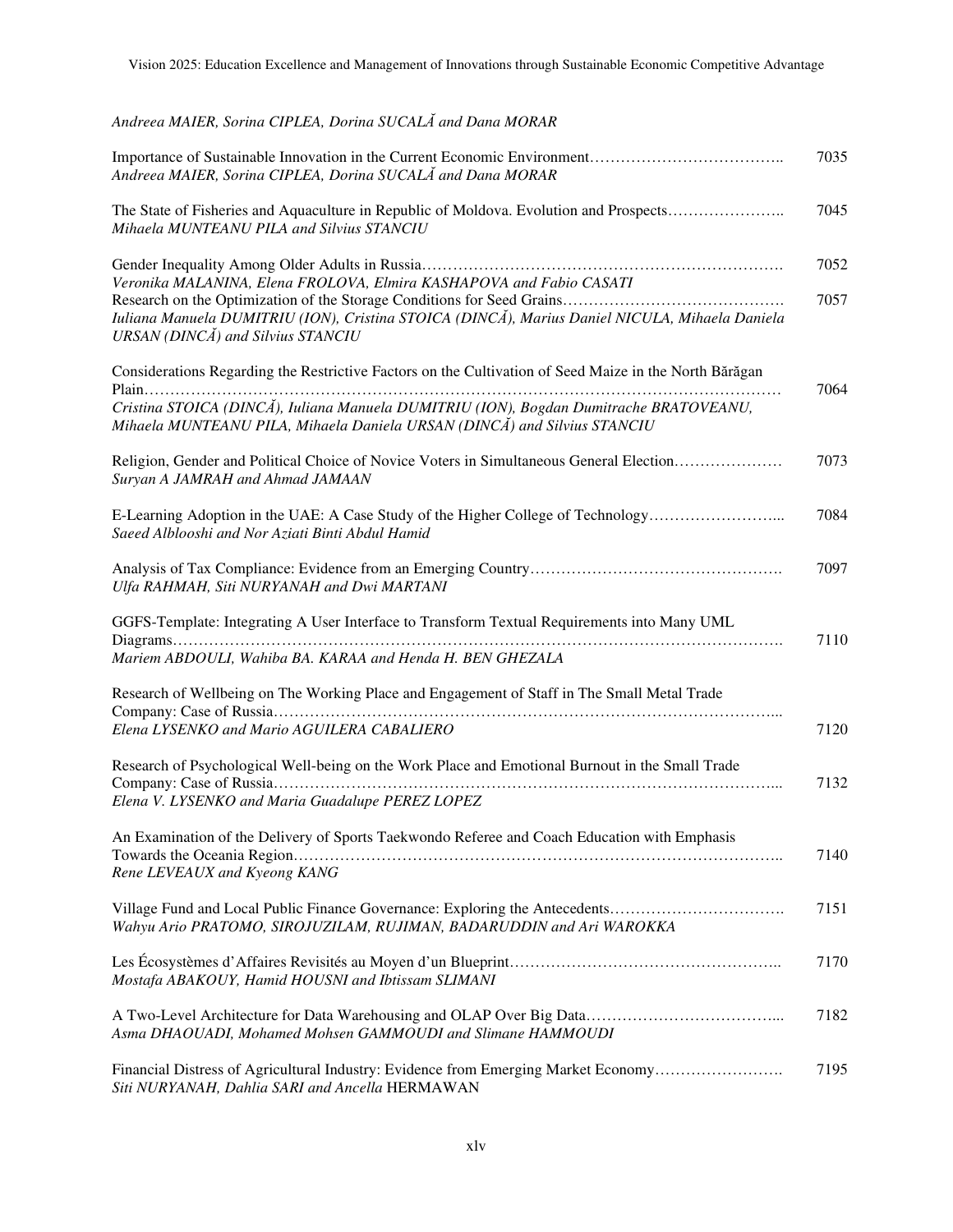| What Does a Life Course Perspective Add to Our Understanding of Changing Financial Resources on the                                                                                                            |
|----------------------------------------------------------------------------------------------------------------------------------------------------------------------------------------------------------------|
| Lubov IVANKINA, Ekaterina ANIKINA and Ekaterina A. TARAN                                                                                                                                                       |
| Migration and Changes to the Socioeconomic Behavior of Local Communities: A Lesson from an                                                                                                                     |
| Jhon SIMON, Suwardi LUBIS, SIROJUZILAM, Hasan Basri TARMIZI and Ari WAROKKA                                                                                                                                    |
| Millennials' Financial Literacy and Demographic Characteristics: Lessons from Public Urban Universities<br>ASMALIDAR, Wahyu Ario PRATOMO and Ari WAROKKA                                                       |
| Rahatullah MUHAMMAD KHAN                                                                                                                                                                                       |
| Olivia Florentina BALU, Zvetlana GOMBOS, Victor DUMITRACHE, Evelina Petronela BALU and<br>Ghenadie CIOBANU                                                                                                     |
| Oana Matilda SABIE, Mihai DINU, Ovidiu Andrei Cristian BUZOIANU, Ciprian ROTARU, Petrică Sorin<br>ANGHELUTA and Alexandru Gabriel POSTOLACHE                                                                   |
| Manifestations of International Terrorism in the Xinjiang Uyghur Autonomous Region (China)<br>Irina V. MINAKOVA, Tatyana N. BUKREEVA, Aleksey A. GOLOVIN and Ekaterina I. BYKOVSKAYA                           |
| Ekaterina A. TARAN, Elena FROLOVA, Ekaterina ANIKINA, Lubov IVANKINA, Elena KLEMASHEVA<br>and Fabio KASATI                                                                                                     |
| Catastrophic Expenditure on Medicines: An Analysis Based on the Portuguese Household Budget Survey<br>Carlota QUINTAL and José LOPES                                                                           |
| Methods for Assessing and Forecasting the Resource Supply of Tourist Clusters in the Regions of the<br>Raisa IVANOVA, Olga SKROBOTOVA, Irina POLYAKOVA, Galina KARASEVA and Nataliya ZAITSEVA                  |
| Hend HASSAN                                                                                                                                                                                                    |
| Automated Management System of Technological and Production Processes of the Civil Aviation Air<br>Gennady E. GLUKHOV, Pavel E. CHERNIKOV, Arman G. KARAPETYAN, Alexander Yu. KONKOV and<br>Andrei N. SHARYPOV |
| Digital Transformation of Production Systems Within the Concept «Industry 4.0»<br>Sergey TINKOV, Inna BABENKO and Elena TINKOVA                                                                                |
| Modeling of Options of Providing Entrepreneurship Entities Competitiveness on The Basis of Innovation                                                                                                          |
| Nelli HEORHIADI, Olexandra FARAT, Iryna KAZYMYRA, Olena PAVLENKO, Lesia GNYLIANSKA,<br>Lesia SAI, Svitlana MOROZ, Olena KALASHNYK and Ruslan SKRYNKOVSKYY                                                      |
| Galina BARYSHEVA and Elena ROZHDESTVENSKAIA                                                                                                                                                                    |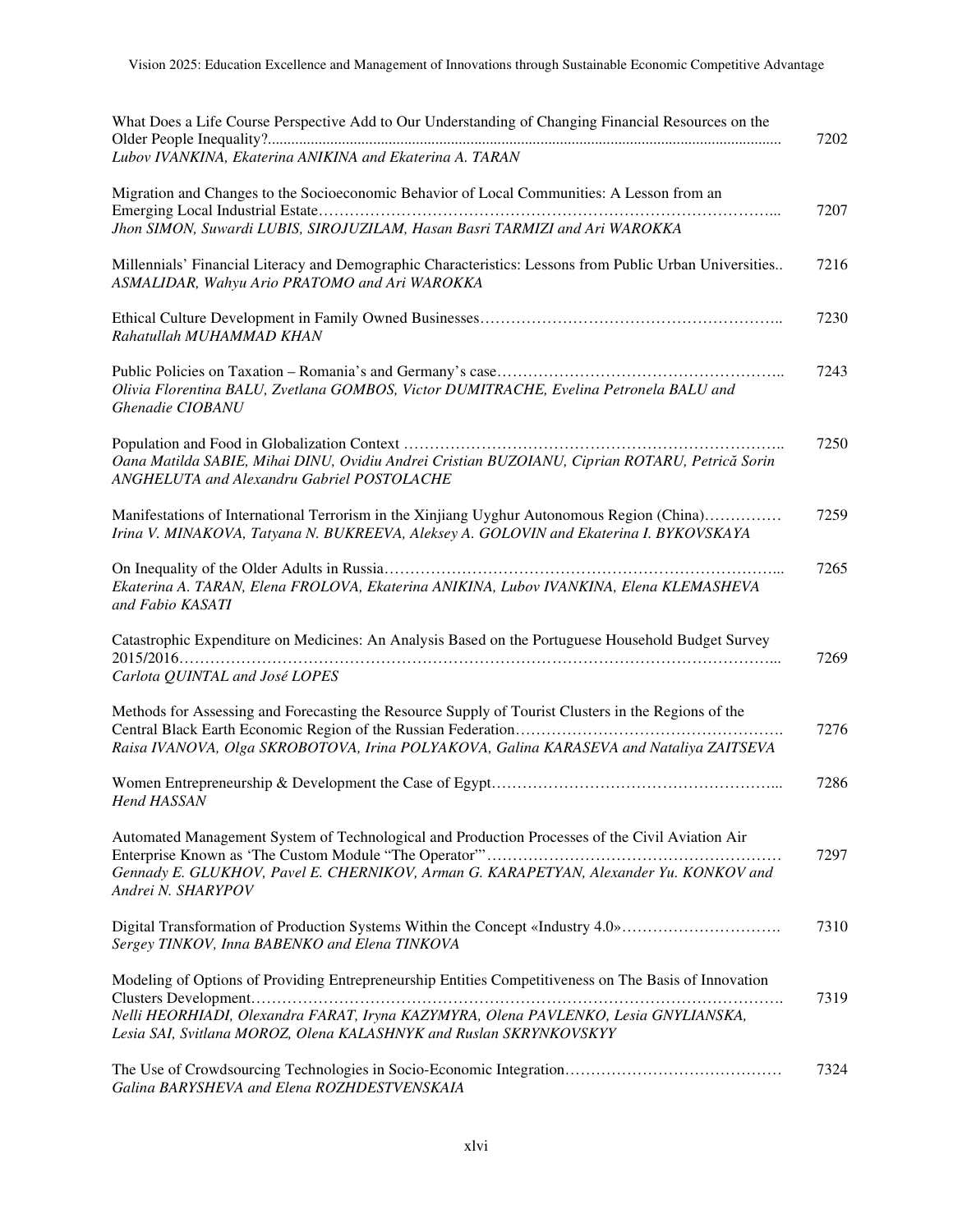| Maurice Abi-Raad                                                                                                                                                                                           | 7332 |
|------------------------------------------------------------------------------------------------------------------------------------------------------------------------------------------------------------|------|
| Evaluation of the Effectiveness of Engineering and Technological Solutions in the Enterprise Management                                                                                                    | 7342 |
| Nelli HEORHIADI, Irina YEMCHENKO, Tetyana DANKO, Vasylyna MATSUK, Olena GONCHARENKO,<br>Volodymyr HLADUN, Roksolana VILHUTSKA and Halyna LUCHKO                                                            |      |
| A Mixed-Method Study on Readiness and Awareness of the Internet of Things (IoT) Security in the<br>Meshari ALANAZI and Ben SOH                                                                             | 7351 |
| The Importance of Internship Programs for Intelligent Agriculture Internship Report Frizon Group<br>Marinela ILIE                                                                                          | 7361 |
| Cristinel FERTU, Liviu Marian DOBROTA and Silvius STANCIU                                                                                                                                                  | 7366 |
| Environmental Health and The Rising Prevalence of Lassa Fever in Nigeria: Imperative for Revitalizing<br>Charity A. BEN-ENUKORA, Olusola OYERO, Nelson OKORIE and Babatunde ADEYEYE                        | 7376 |
| Risk Communication and Lassa Fever Management in Nigeria: Engaging New Communication<br>Charity A. BEN-ENUKORA, Olusola OYERO, Nelson OKORIE and Evaristus ADESINA                                         | 7384 |
| Tomasz LIS                                                                                                                                                                                                 | 7393 |
| Ovidiu Andrei Cristian BUZOIANU, Alexandru Gabriel POSTOLACHE, Mihai DINU, Raluca<br><b>GEORGESCU</b> and Silviu DIACONU                                                                                   | 7401 |
| Financial Engineering and Development of Social Security: Conceptual and Methodological Approach<br>Ghenadie CIOBANU, Zvetlana GOMBOS, Evelina Petronela BALU, Olivia Florentina BALU and Cristina<br>DIMA | 7410 |
| Florina BRAN, Dumitru Alexandru BODISLAV, Amelia DIACONU, Victor Adrian TROACA and Raluca<br><b>GEORGESCU</b>                                                                                              | 7422 |
| Dumitru Alexandru BODISLAV, Raluca Florentina CRETU, Ciprian ROTARU, Elena Rusalca VELICU<br>and Silviu DIACONU                                                                                            | 7432 |
| Comment Les Villes Marocaines Peuvent- Elles Booster Leur « Attractivité Estudiantine »? Essai De<br>Mostafa ABAKOUY and Mohsine ALLA                                                                      | 7439 |
| Dmitry ARTEMENKO, Farit KADYROV, Abdula CHILILOV and Konstantin NOVOSELOV                                                                                                                                  | 7449 |
| Marketing Experience Analysis of Organizing Retail Trade: Current Trends in Russia and Abroad                                                                                                              | 7461 |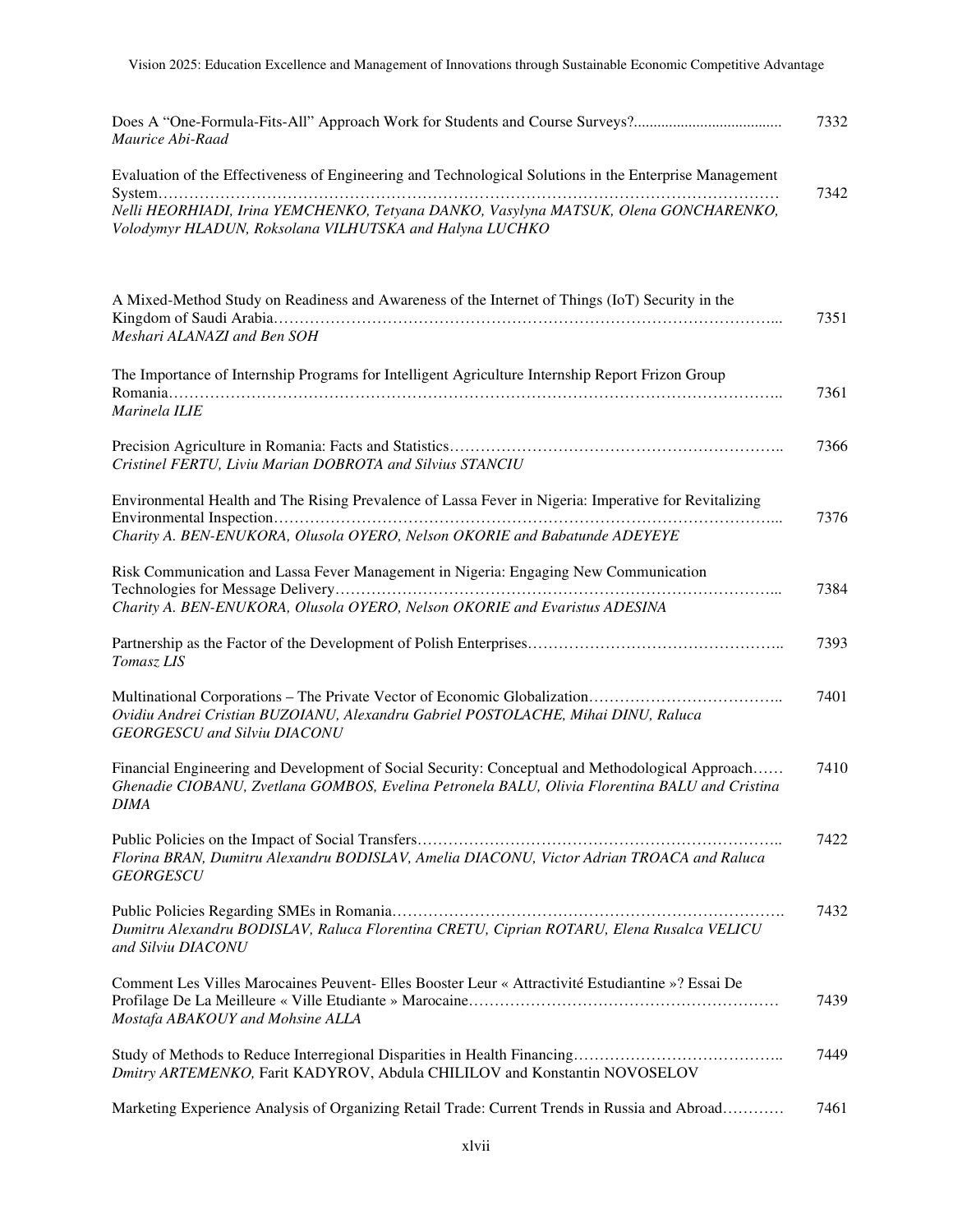*Dmitry ARTEMENKO, Konstantin NOVOSELOV, Dmitry KOSTOGLODOV, Victoria BONDARENKO Inna EMELIYNEKO and Narine DADAYAN* 

Trends and Directions of Supranational Cryptocurrency Operations Regulations in the World Economy…... *Dmitry ARTEMENKO, Konstantin NOVOSELOV, Innessa EFREMENKO, Galina NAZARENKO and Aleks PALANT*  7469

| Impact of Socio-Demographic Factors on the Demand for the Internet Marketing in Hotel Companies                                                                                                                             |      |
|-----------------------------------------------------------------------------------------------------------------------------------------------------------------------------------------------------------------------------|------|
| Dmitry ARTEMENKO, Konstantin NOVOSELOV, Victoria BONDARENKO, Innessa Efremenko and<br>Vladimir Larionov                                                                                                                     | 7476 |
| The Role of the Mineral Extraction Tax in the Form of Hydrocarbons in Russia<br>Dmitry ARTEMENKO, Oleg OVCHAR and Konstantin NOVOSELOV                                                                                      | 7482 |
| The Effect of Audit Market Concentration on Audit Quality in Indonesia: Study of PP No. 20/2015<br>Muthia Prima NURMALA and Fitriany FITRIANY                                                                               | 7489 |
| Implementation of ISAK 16/IFRIC 12 (Service Concession Arrangements) In A Toll Road Business Entity.<br>Rana AULIA and Fitriany FITRIANY                                                                                    | 7501 |
| Effects of Personal Attributes on Job Satisfaction of a Lebanese University Employees<br>Jennifer Abou Hamad                                                                                                                | 7511 |
| Mariusz Urbański                                                                                                                                                                                                            | 7522 |
| Economic Transformation of Poland – Analysis of the Success Story Perspective<br>Wiktor SZYDLO                                                                                                                              | 7531 |
| Cooperative Network Interactions as Innovative Combinations of Resource Use During the Organizational<br>Vasily V. KUIMOV, Liudmila V. IUSHKOVA, Eva V. SHCHERBENKO, Liudmila A. YAKIMOVA and<br>Maria V. POKUSHKO          | 7543 |
| Paper Online Social Networks: An Integrated Tool Used in Online Promotion Strategies<br>Raluca-Giorgiana CHIVU, Luiza-Maria TURLACU (LAZĂR), Ionuț-Claudiu POPA, Florina BOTEZATU<br>and Otilia - Elena PLATON              | 7555 |
| <b>BURLACU Oana Steliana and TUREK RAHOVEANU Maria Magdalena</b>                                                                                                                                                            | 7562 |
| Strategic Approaches to the Sustainability of Leather Manufacturing in Bogota, Colombia<br>Raúl Ignacio Cruz MALDONADO, Ana Emelis OBREGON FLOREZ, Gregorio Enrique PUELLO-<br>SOCARRÁS and Claudia Liliana SERRANO JUNCO   | 7570 |
| Leather Cluster Employees Safety and Health at Work: Risk Management in Bogota's Restrepo<br>Ana Emelis OBREGON FLOREZ, Raúl Ignacio Cruz MALDONADO, Gregorio Enrique PUELLO-<br>SOCARRÁS and Claudia Liliana SERRANO JUNCO | 7573 |
| Reporte de Riesgos de Seguridad y Salud en trabajadores informales de canteras de Ciudad Bolívar,                                                                                                                           | 7576 |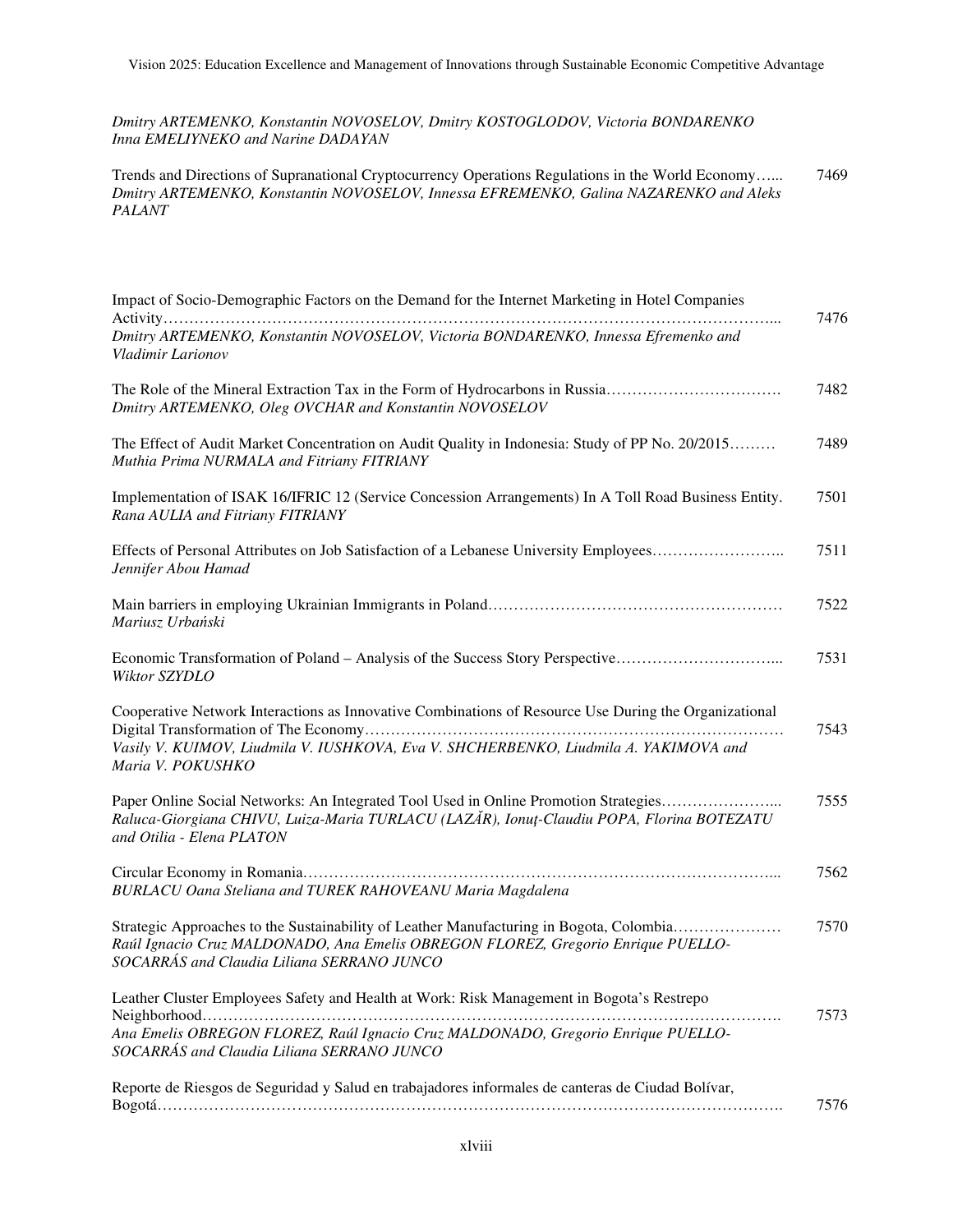| Gregorio Enrique PUELLO-SOCARRAS, Ana Emelis OBREGÓN-FLOREZ, Claudia Liliana SERRANO-<br>JUNCO and Raúl Ignacio CRUZ-MALDONADO                                          |      |
|-------------------------------------------------------------------------------------------------------------------------------------------------------------------------|------|
| Combination of Balanced Score Card and Blue Ocean Strategy in Strategic Planning<br>Hossein SAFARI, Mohammad Hadi RANJBAR, Fatemeh MIRZAEI RABOR and Somayeh MALEKMAKAN | 7595 |
| Depersonalization of the Customer Relationship in the age of Digitalization<br>Aihie OSARENKHOE and Daniella FJELLSTRÖM                                                 | 7611 |
| Aihie OSARENKHOE and Daniella FJELLSTRÖM                                                                                                                                | 7612 |
| Fitriany FITRIANY, Dwi MARTANI, Viska ANGGRAITA and Nur Aulia RAHMAH                                                                                                    | 7623 |
| Enhancing Ukraine's Competitiveness in a Global Space Under Conditions of Sustainable Economic                                                                          |      |
| Nataliia ORLOVA, Olena KOZYRIEVA, Nataliia KONDRATENKO, Militsa VOLKOVA, Oleg DIEGTIAR<br>and Tykhon YAROVOY                                                            | 7634 |
|                                                                                                                                                                         | 7651 |
| Kryachkova Lyudmila Ivanovna, Korovin Vladimir Viktorovich, Rudneva Larisa Evgenievna,<br>Petrachevskaya Julia Lvovna and Brezhneva Valeria Mikhailovna                 |      |
| Jelena BUDANCEVA                                                                                                                                                        | 7658 |
| <b>Bogdan LENT</b>                                                                                                                                                      | 7671 |
| Darma Rika SWARAMARINDA and Henry ERYANTO                                                                                                                               | 7682 |
| Innovation in Warehouse Logistics – Industry 4.0 Operational and Productivity Gains<br>Attila TURI, Michael PETRI and Marian MOCAN                                      | 7687 |
| Educación Financiera En Estudiantes De Los Últimos Años De Secundaria: Evaluación De La Psicología                                                                      |      |
| Claudia Liliana SERRANO-JUNCO, Ana Emelis OBREGON-FLOREZ, Gregorio Enrique PUELLO-<br><b>SOCARRAS</b>                                                                   | 7697 |
| Analysis of Selected Factors on the Preferred Form of Continuation of The Company's Privileged Areas<br>Luiza PIERSIALA and Patrycja KRAWCZYK                           | 7710 |
| General Framework of Energy Management System: Managerial and Technical Aspect<br>Sanda RAŠIĆ JELAVIĆ                                                                   | 7719 |
| Project Management as an Element of Continuous Improvement in Production Companies<br>Aneta KUCIŃSKA-LANDWÓJTOWICZ, Izabela D. CZABAK-GÓRSKA and Marcin LORENC          | 7730 |
| Customer Purchase Intention and Sharing Intention in a Social Commerce Context: An Empirical Study in                                                                   |      |
| Mitchell PRANATA, Davin EZAR and Sabrina Oktaria SIHOMBING                                                                                                              | 7743 |
|                                                                                                                                                                         |      |

Student Creativity at School: Can This Increase Interest in Entrepreneurship?................................................. 7762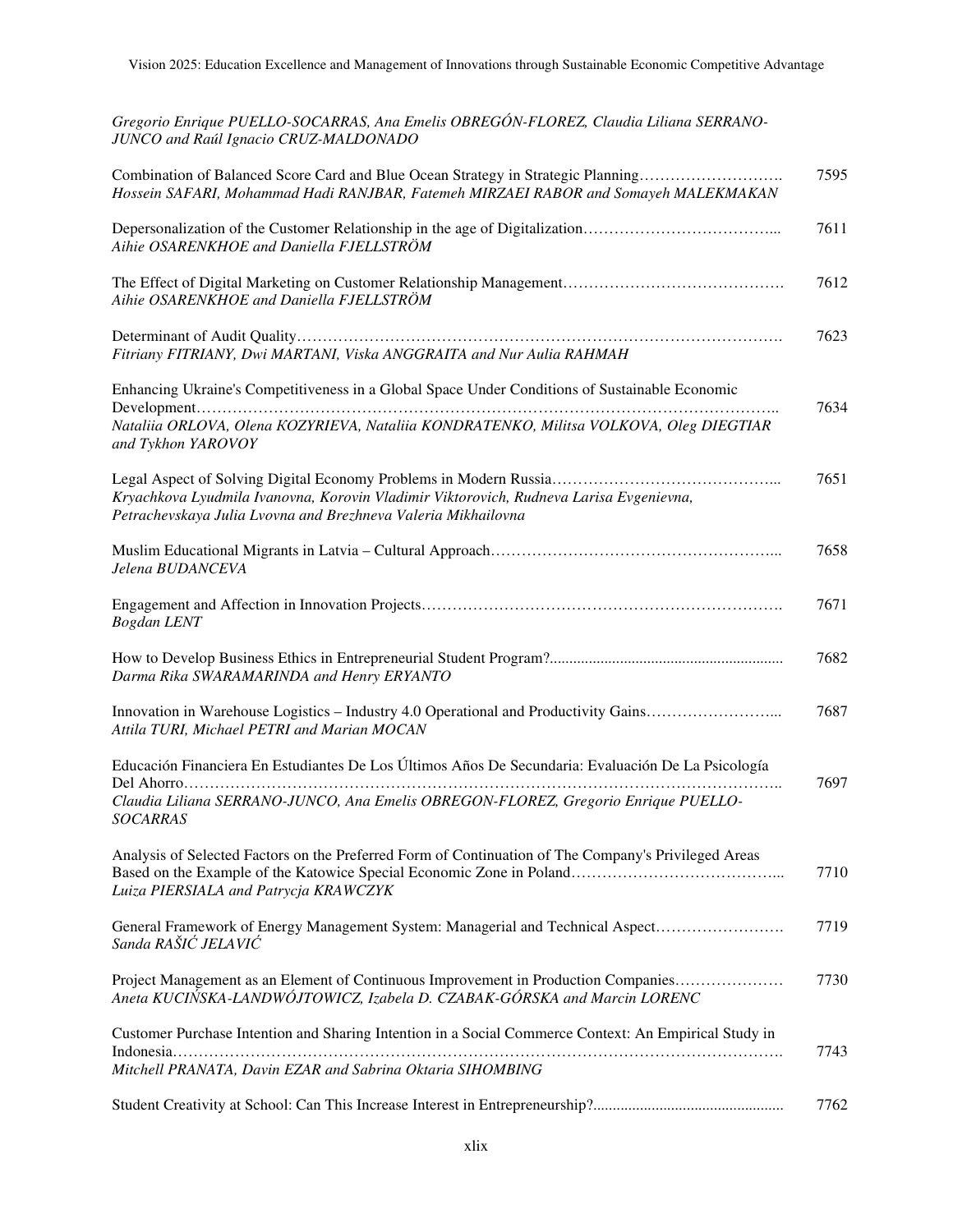## *Henry ERYANTO and Darma Rika SWARAMARINDA*

| Investigating Job Motivation, Job Satisfaction, and Organizational Citizenship Behavior among Vocational                                                                                                                                                                                                                                  |      |
|-------------------------------------------------------------------------------------------------------------------------------------------------------------------------------------------------------------------------------------------------------------------------------------------------------------------------------------------|------|
| Susan FEBRIANTINA, Dewi NURMALASARI, Roni FASLAH and Reza Bagas Rifaldi PRAYOGA                                                                                                                                                                                                                                                           | 7766 |
| EL-HODIRI Mohamed, KUDASHEVA Tatyana and MUKHAMEDIYEV Bulat                                                                                                                                                                                                                                                                               | 7779 |
| Responsabilidad Social Empresarial En La Construcción De Paz: El Caso De La Pymes En Florencia                                                                                                                                                                                                                                            | 7790 |
| José M. RINCÓN A., Luz D. GONZÁLEZ-CORTÉS, Bexsi RODRIGUEZ A. and Emma ÁVILA GARAVITO                                                                                                                                                                                                                                                     |      |
| Desafíos Para La Enseñanza De La Ética Profesional En Contabilidad Bajo Un Marco De Regulación<br>Juan C. RUIZ-URQUIJO                                                                                                                                                                                                                    | 7795 |
| A Dualistic Chain of Command – The Identification and Consequences of the Phenomenon<br>Małgorzata MATYJA, Magdalena RAJCHELT-ZUBLEWICZ                                                                                                                                                                                                   | 7808 |
| Oksana KARASHCHUK, Elena MAYOROVA, Alexander NIKISHIN and Tatyana PANKINA                                                                                                                                                                                                                                                                 | 7819 |
| Early Termination of Studies and Its Influence on Innovation in the Training of Military Professionals<br>Ivana Nekvapilová and Jolana Fedorková                                                                                                                                                                                          | 7825 |
| Tomas KLIESTIK and Pavol DURANA                                                                                                                                                                                                                                                                                                           | 7837 |
| Project Management in a Small-Sized Construction Company in Poland: A Case Study<br>Adrianna GUZOWSKA                                                                                                                                                                                                                                     | 7851 |
| Risks of the banking sector and the Central Bank in competition with the IT industry<br>Pavel PIMENOV, Boris VARLAMOV and Huiyan GUO                                                                                                                                                                                                      | 7863 |
| Assessment of Environmental and Economic Efficiency of Secondary Resources Obtained at the Landfills<br>for the Production and Sale of Commercial Products in Context of Regional Economic Safety<br>Donchenko Vladislav Konstantinovich, Kudryavtseva Tatiana Jurievna, Hilchenko German Vladimirovich<br>and Andreyeva Darya Andreyevna | 7877 |
| Transforming the Securitization Mechanism of Mortgage Assets Using Blockchain Technology<br>Dmitry.A. SERGEEV and Anastasia.U. PUGACHEVA                                                                                                                                                                                                  | 7885 |
| Shortened Working Hours as a Way of Preventing Mass Technological Unemployment<br>Alexander V. ZOLOTOV, Mikhail V. POPOV and Oleg A. MAZUR                                                                                                                                                                                                | 7896 |
| Economic Risk Mitigation Mechanism in the Development of Small and Medium Enterprises<br>Shakizada Niyazbekova, Asem Nurzhanova, Bibigul Issayeva, Tatyana Sobol and Gulzhanat Kaldenova                                                                                                                                                  | 7904 |
| Airports in Regional Cluster-Based Policies (by the example of OAO «Omsk airport»)<br>Anastasiya SOKOLOVA, Maria VISHNEVA and Anton GRIGORYEV                                                                                                                                                                                             | 7912 |
| The Impact of e-Books Learning Effectiveness, Creativity and Attitudes on Economic Literacy in Higher<br>Suparno, Suwatno, Disman, Eeng Ahman and Susan Febriantina                                                                                                                                                                       | 7924 |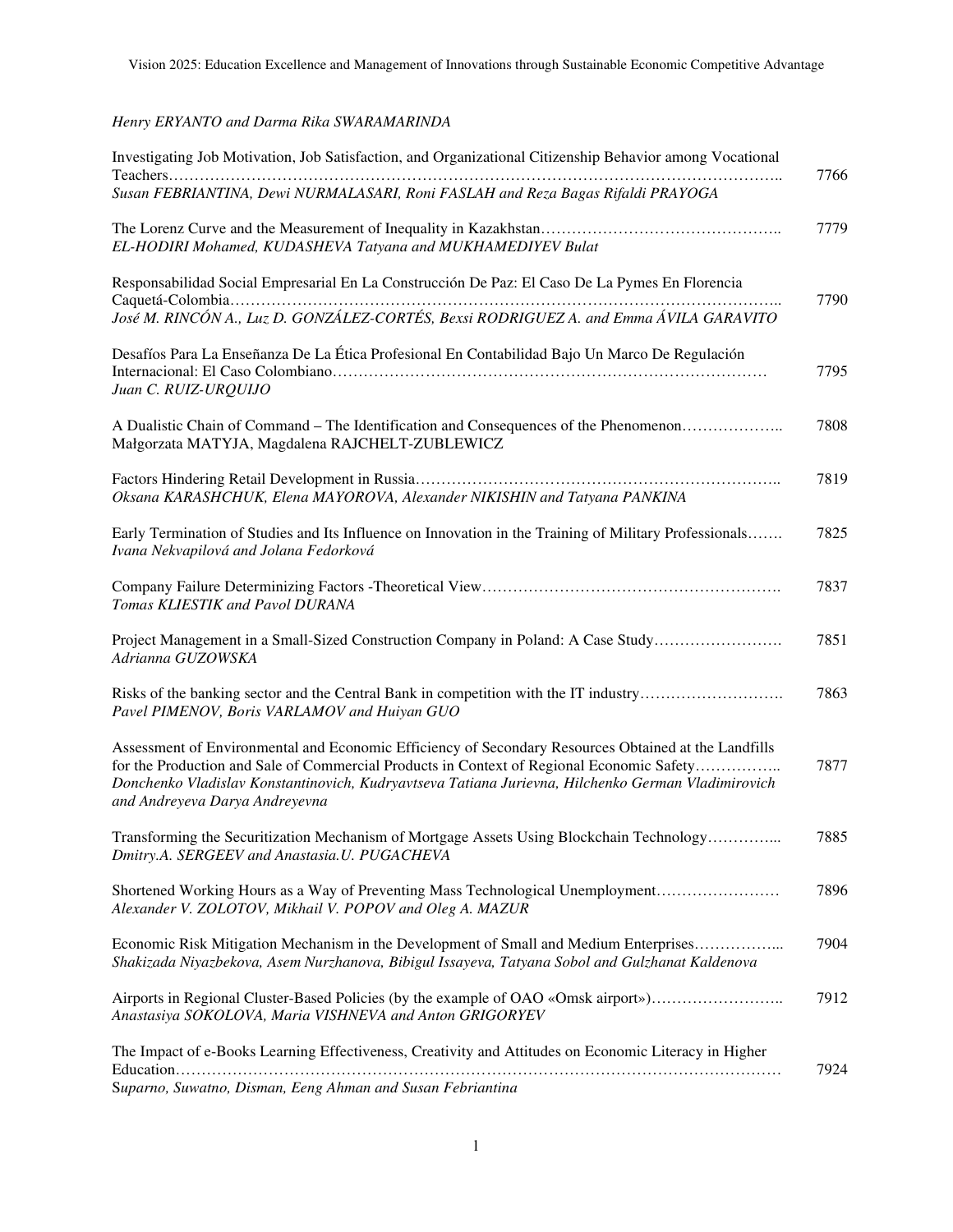| Lidia ALEXA and Mirza Mohammad Didarul ALAM                                                                                                                                                                                                                                             | 7939 |
|-----------------------------------------------------------------------------------------------------------------------------------------------------------------------------------------------------------------------------------------------------------------------------------------|------|
| Problems of industrial and Innovative Development of Economy of the Republic of Kazakhstan in Modern                                                                                                                                                                                    |      |
| Mohamed EL-HODIRI and Ainur Ongdas                                                                                                                                                                                                                                                      | 7947 |
|                                                                                                                                                                                                                                                                                         |      |
| Iulia Maria RĂDULESCU, Ciprian-Octavian TRUICĂ, Elena-Simona APOSTOL, Alexandru BOICEA,<br>Florin RADULESCU and Mariana MOCANU                                                                                                                                                          | 7957 |
| <b>Charles WANKEL</b>                                                                                                                                                                                                                                                                   | 7967 |
| Classical and Modern Forms of Marketing Communication in Selected Services<br>Jaroslava GBUROVÁ and Radovan BAČÍK                                                                                                                                                                       | 7971 |
| Jaroslava GBUROVÁ and Richard FEDORKO                                                                                                                                                                                                                                                   | 7978 |
| Richard FEDORKO and Jaroslava GBUROVÁ                                                                                                                                                                                                                                                   | 7986 |
| Analysis the Impact of Change in Companies' Risk and Ratio of Risk Based Capital (RBC) on the Change<br>in Capital in General Insurance Companies in Indonesia for the Period 2013-2017<br>Faidz Akbar ADZIKRA and Rahmat Aryo BASKORO                                                  | 7993 |
| Richard FEDORKO, Radovan BAČÍK and Jakub HORVÁTH                                                                                                                                                                                                                                        | 8006 |
| Rationalization of Transhumance in Beekeeping Through Intensive Productivity Model<br>Constanta Laura AUGUSTIN (ZUGRAVU), Ciprian Petrisor PLENOVICI, Loredana DIMA, Dragos<br>CRISTEA, Mioara COSTACHE and Gheorghe Adrian ZUGRAVU                                                     | 8014 |
| The Integration of Multi-Trophic Concept: A Solution for Modern Aquaculture Sustainable Development<br>Alina MOGODAN, Stefan-Mihai PETREA, Ira SIMIONOV, Ciprian Petrisor PLENOVICI, Dragos<br>CRISTEA, Mioara COSTACHE and Gheorghe Adrian ZUGRAVU                                     | 8021 |
| Video Content in the Context of E-Commerce: The Study of Customer Behavior and Preferences<br>Radovan BAČÍK, Richard FEDORKO and Mária OLEÁROVÁ                                                                                                                                         | 8032 |
| Analysis of Engagement of Global Airlines on the Social Network Facebook as the E-Commerce Channel<br><b>Ludovít NASTIŠIN and Richard FEDORKO</b>                                                                                                                                       | 8042 |
| Radovan BAČÍK, Richard FEDORKO and Jakub HORVÁTH                                                                                                                                                                                                                                        | 8048 |
| The Side Effects of Patent Indicators in Performance Based Research Funding Systems: Theoretical<br>Ivan V. VERSHININ                                                                                                                                                                   | 8055 |
| Valuation Impact Upon Tax Compliance of Taxpayers Under Ancillary Contributions at the Public<br>Pensions fond from the Perspective of Employers' Fiscal and Social Obligations in Romania<br>Florin TURCAȘ, Petre BREZEANU, Florin Cornel DUMITER, Silvia Paula (TODOR) MIHAILESCU and | 8063 |

Vision 2025: Education Excellence and Management of Innovations through Sustainable Economic Competitive Advantage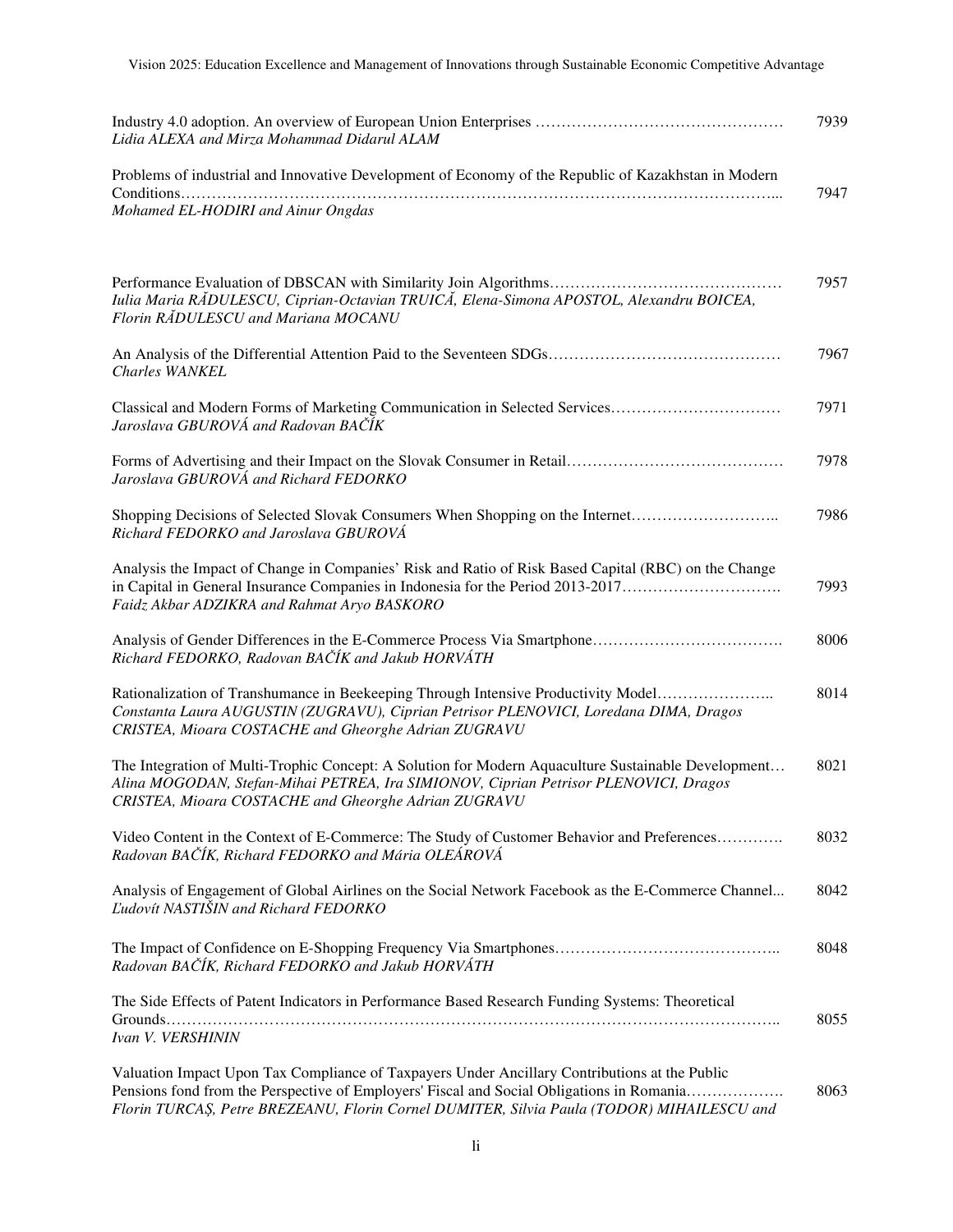## *Ștefania Amalia JIMON*

| Narratives in Organizational and Management Studies: Contextual Space, Epistemological Foundations and<br>Piotr PACHURA                                                                              | 8078 |
|------------------------------------------------------------------------------------------------------------------------------------------------------------------------------------------------------|------|
| The Implementation of Human Rights as a Challenge for Modern Executives in the Fields of Healthcare                                                                                                  | 8087 |
| Daria BIEŃKOWSKA, Ryszard KOZŁOWSKI and Larysa NOVAK-KALYAYEVA                                                                                                                                       |      |
| Herding Behavior in BRICS Countries, during Asian and Global Financial Crisis<br>Rafika U. MULKI and Eko RIZKIANTO                                                                                   | 8096 |
| Marwa CHAKROUN, Sonda AMMAR BOUHAMED, Imene KHANFIR KALLEL, Houda DERBEL and<br><b>Basel SOLAIMAN</b>                                                                                                | 8115 |
| Modelamiento De Ecuaciones Estructurales Aplicado Al Desarrollo De Transferencia Tecnológica En                                                                                                      |      |
| Sergio ARAYA-GUZMÁN, Alejandra ROJAS-LAGOS and Patricio E. RAMÍREZ-CORREA                                                                                                                            | 8135 |
| Opinion Poll on Respiratory System Disorders in Romania, the Main Cause of Lung Cancer<br>Silvia Elena CRISTACHE, Ioana Cristina FLORESCU, Georgeta Narcisa CIOBOTAR and Daniela ZIRRA               | 8139 |
| Digitalization Management as the Aspect of New Technologies in Tourism Sphere<br>Sayabek ZIYADIN, Gulnara SAPAROVA, Maya SUYUNCHALIYEVA, Aigul BOLTAYEVA, Ainur<br>MADIYAROVA and Aigerim BLEMBAYEVA | 8149 |
| Deployment of RFID Technology in Academic Libraries in Developing Countries<br>Sola OWOLABI, Felicia YUSUF, Jerome IDIEGBEYAN-OSE, Ayooluwa AREGBESOLA, Foluke<br>OKOCHA and Toluwani EYIOLORUNSHE   | 8154 |
| Hybrid Leaf Recognition Model for Plant Classification using Convolutional Neural Network Crafted                                                                                                    | 8162 |
| Jules R. KALA, Aboubeda SHABAT, Emmanuel ADETIBA and Mathews B. AKANLE                                                                                                                               |      |
| Effect of Strategy Formulation and Implementation on Organisational Performance (A Study of Honeywell                                                                                                | 8170 |
| Jane A. EKEAGBARA and Omotayo A. OSIBANJO                                                                                                                                                            |      |
| Obindah GERSHON and Alochukwu OKOLI                                                                                                                                                                  | 8178 |
| Hybrid Energy Solution for Reducing Carbon Emissions in the Telecommunications Industry<br>Obindah GERSHON and Ejigah AGBENE                                                                         | 8193 |
| An Exploratory Factor Analysis (EFA) in Determining Dimension of Technological System Quality for<br>Naffisah Mohd HASSAN and Siti Noorsuriani MAON                                                  | 8209 |
|                                                                                                                                                                                                      |      |
| Human Capital Formation and Nigeria Economic Development: An Autoregressive Distributed Lag                                                                                                          | 8215 |
| Olufunmilayo T. AFOLAYAN, Henry OKODUA and Hassan OAIKHENAN                                                                                                                                          |      |
| Saskia Y KUSUMAH, Tengku E. BALQIAH and Rifelly D. ASTUTI                                                                                                                                            | 8232 |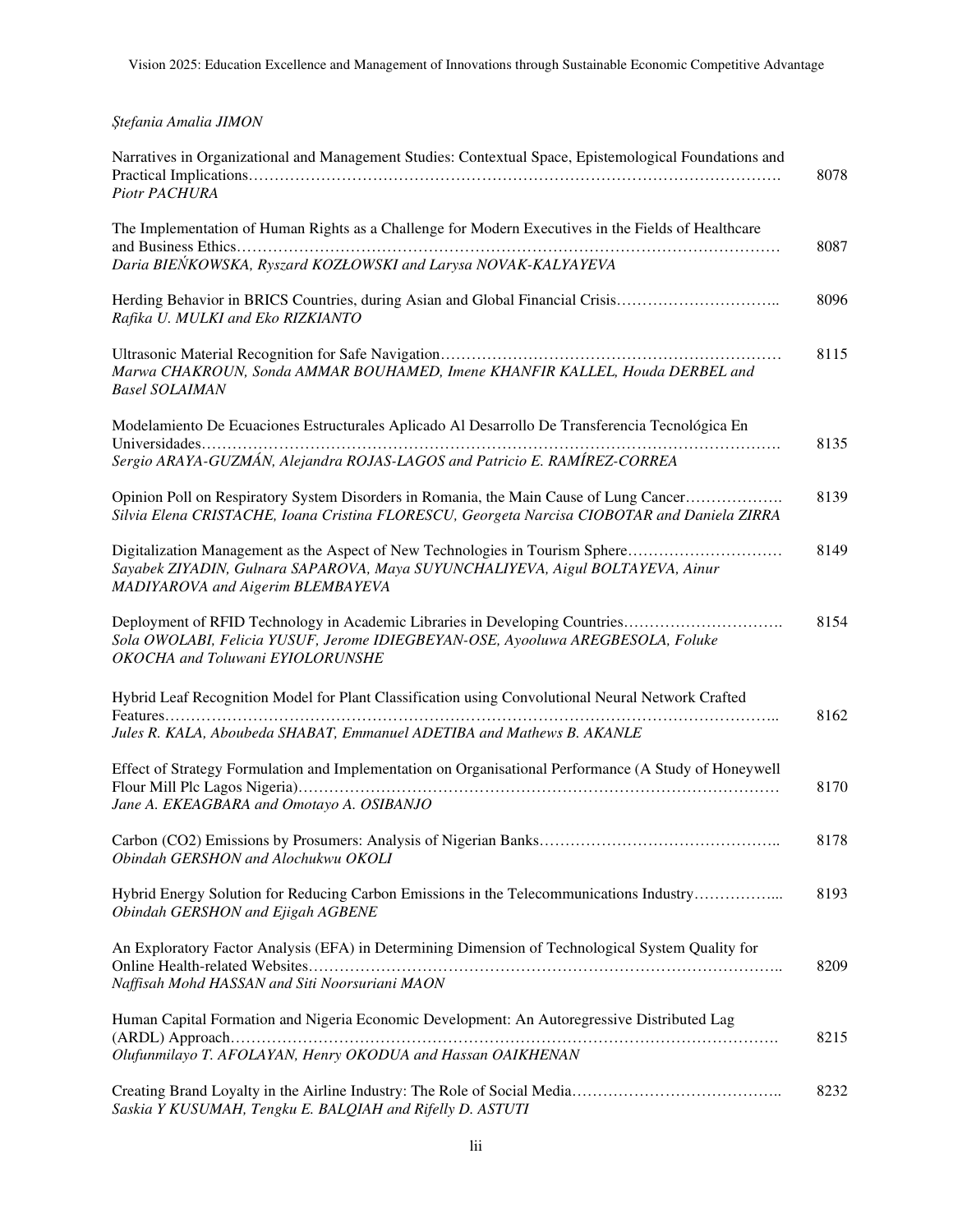| Sharing Services amongst Emerging Adulthood: Is ours better than mine? Evidence from Indonesia<br>Arya Ridho FITRANDA, Tengku E. BALQIAH and Rifelly D. ASTUTI                                 | 8245 |
|------------------------------------------------------------------------------------------------------------------------------------------------------------------------------------------------|------|
| Salary as A Motivational Tool for Reducing Turnover Among Academics of Selected Schools in Nigeria<br>Mercy E. UDUME, David IMHONOPI and Charles T. IRUONAGBE                                  | 8258 |
| On the Assessment of the Interdependence Between Treasury Auctions and Secondary Market Yields: A<br>Andreea OPREA                                                                             | 8263 |
| Chuks ODIEGWU-ENWEREM, Lai OSO, Lanre AMODU, Uche CHUKS-ENWEREM and Nelson<br><b>OKORIE</b>                                                                                                    | 8290 |
| Distance Learners' Attitude to and Adoption of Instructional Video Technique in Nigeria<br>Chuks ODIEGWU-ENWEREM, Lai OSO, Lanre AMODU, Uche CHUKS-ENWEREM and Nelson<br><b>OKORIE</b>         | 8299 |
| Media Construction of Insecurity in Nigeria: Analysis of Newspaper Portrayal of Herdsmen and                                                                                                   |      |
| Chuks ODIEGWU-ENWEREM, Lai OSO, Lanre AMODU, Uche CHUKS-ENWEREM and Nelson<br><b>OKORIE</b>                                                                                                    | 8309 |
| University Graduates in the Role of Significant Actors in the Labor Market in the Czech<br>Marcela GÖTTLICHOVÁ                                                                                 | 8319 |
| The Maturity of Management Accounting Practices: Evidence from Indonesian Micro Small Medium                                                                                                   |      |
| Amanda ACINTYA, Annisa Hayatun Nazmi BURHAN and Dinda Rosiana HADI                                                                                                                             | 8330 |
| Empirical Analysis of Foreign Investment Impact on Economic Growth in Vietnam<br>Liudmila A. GUZIKOVA and LO THI HONG VAN                                                                      | 8337 |
| Collaborative Governance in the Implementation of the Government Internal Control System in the<br>Vanya I. ALMIRI and Vishnu JUWONO                                                           | 8346 |
| Development Trends of Personnel Policy in the Time of Digitalization in the Bank Sector of the Russian                                                                                         |      |
| Irina RUDSKAIA, Olga S. NADEZHINA and Sergey KUZNETSOV                                                                                                                                         | 8355 |
| Intégration de la culture et des valeurs personnelles dans le modèle d'acceptation de la technologie TAM: le<br>LAGHZAOUI Fadoua, BEN SABIH EL IMRANY Mohcine and EL ABBASS EL GHALEB Najoua   | 8362 |
| Bartłomiej JEFMAŃSKI and Krzysztof BŁOŃSKI                                                                                                                                                     | 8382 |
| Monitoring Programmes for Pesticide Residues in Food: Results of Official Controls in Romania<br>Bogdan Dumitrache Bratoveanu, Cezar Ionut Bichescu, Alexandra Maria SÂRBU and Silvius STANCIU | 8392 |
| Bogdan Dumitrache BRATOVEANU, Cezar Ionut BICHESCU, Deniz ZÜNGÜN, Marius Daniel NICULA<br>and Silvius STANCIU                                                                                  | 8402 |

Human Resources Potential of the Banking Sector in the Conditions of Digital Transformation in the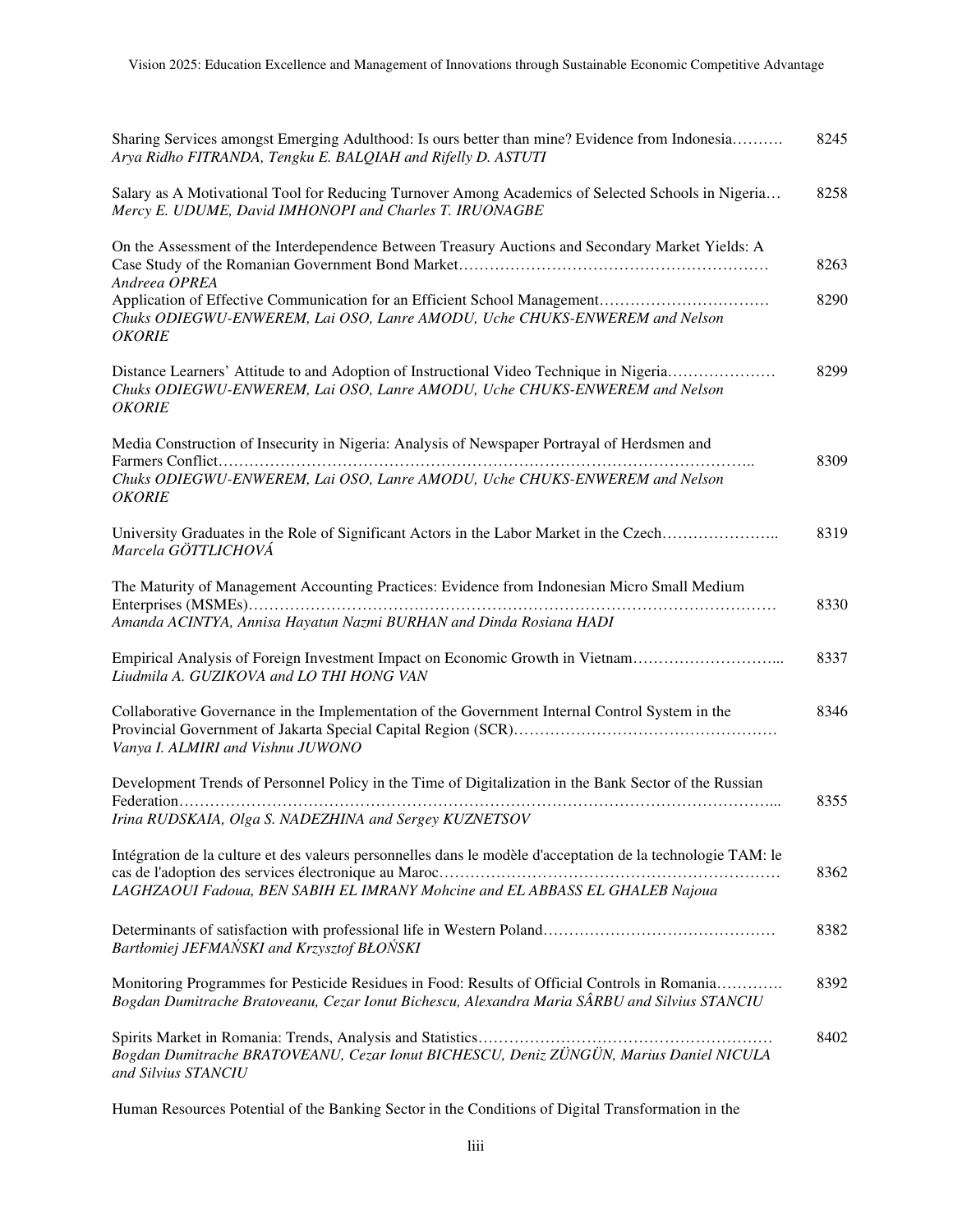|                                                                                                                                                                                  | 8412 |
|----------------------------------------------------------------------------------------------------------------------------------------------------------------------------------|------|
| Irina RUDSKAIA, Sergey KUZNETSOV and Polina SALNIKOVA                                                                                                                            |      |
| Danang SUNYOTO, Heru Kurnianto TJAHJONO and Zaenal Mustafa El QODRI                                                                                                              | 8416 |
| Financial Inclusion of Forcibly Displaced Persons in Sub Saharan Africa: Evidence from 27 SSA                                                                                    | 8423 |
| Bede U. ACHUGAMONU, Kehinde A ADETILOYE, Esther O. ADEGBITE, Ajibola AREWA and Patrick<br><b>EKE</b>                                                                             |      |
| Application of the DSGE Analytical Technique on the Nexus of Financial Inclusion and Economic Growth<br>Ajibola AREWA, Bede U. ACHUGAMONU, Johnson I. OKOH and Edwin E. HARCOURT | 8439 |
| An overview of Intimate Partners' Violence: An Encumbrance to Women's Involvement in Productive                                                                                  | 8458 |
| Tomisin A. Akangbe, Nana C. Derby and Matthew E. Egharevba                                                                                                                       |      |
| Anna GASIOREK-KOWALEWICZ and Piotr KUŁYK                                                                                                                                         | 8465 |
| Transfer Pricing Practices at Multinational Companies in Indonesia and the Role of Audit Committee                                                                               |      |
| Josiah Zentaluary LANAPU and Dahlia SARI                                                                                                                                         | 8476 |
| Elena KORCHAGINA and Regina SHIGNANOVA                                                                                                                                           | 8489 |
| Development of an Approach for Segmentation of the Northern Baikal Tourist Market<br>Elena KORCHAGINA and Regina SHIGNANOVA                                                      | 8493 |
| The Relevance of the Tax Effect Compared with Other Dupont Model Factors in Order to Explain the<br>Liliana FERREIRA, José LOPES and Alcina NUNES                                | 8498 |
| Liudmila A. GUZIKOVA and LO THI HONG VAN                                                                                                                                         | 8508 |
| Exploring the Impact of Mobile Gamification Intervention in Improving Tuberculosis (TB) Treatment                                                                                | 8518 |
| Norzuraiza Rina AHMAD, Nurhuda ISMAIL, Siti Arpah NOORDIN and Abu Bakar ABDUL MAJEED                                                                                             |      |
| Concept of Smart Contract within the Framework of Implementing the Principles of the Civil Law<br>Aleksei VOLOS                                                                  | 8527 |
| Hana Janáková and Monika Zatrochová                                                                                                                                              | 8534 |
| Features and Performances of Key Inventors: An Empirical Analysis in the IT Hardware Industry<br>Federica BIANCO and Marica VENEZIA                                              | 8542 |
| Panorama De La Educación Superior En Colombia Y Desarrollo De Competencias Para Investigar En                                                                                    | 8553 |
| César Augusto AGUIRRE LEÓN, Luis Juan Carlos GARCÍA-NOGUERA and Erika Daniela RODRÍGUEZ<br><b>AMÓRTEGUI</b>                                                                      |      |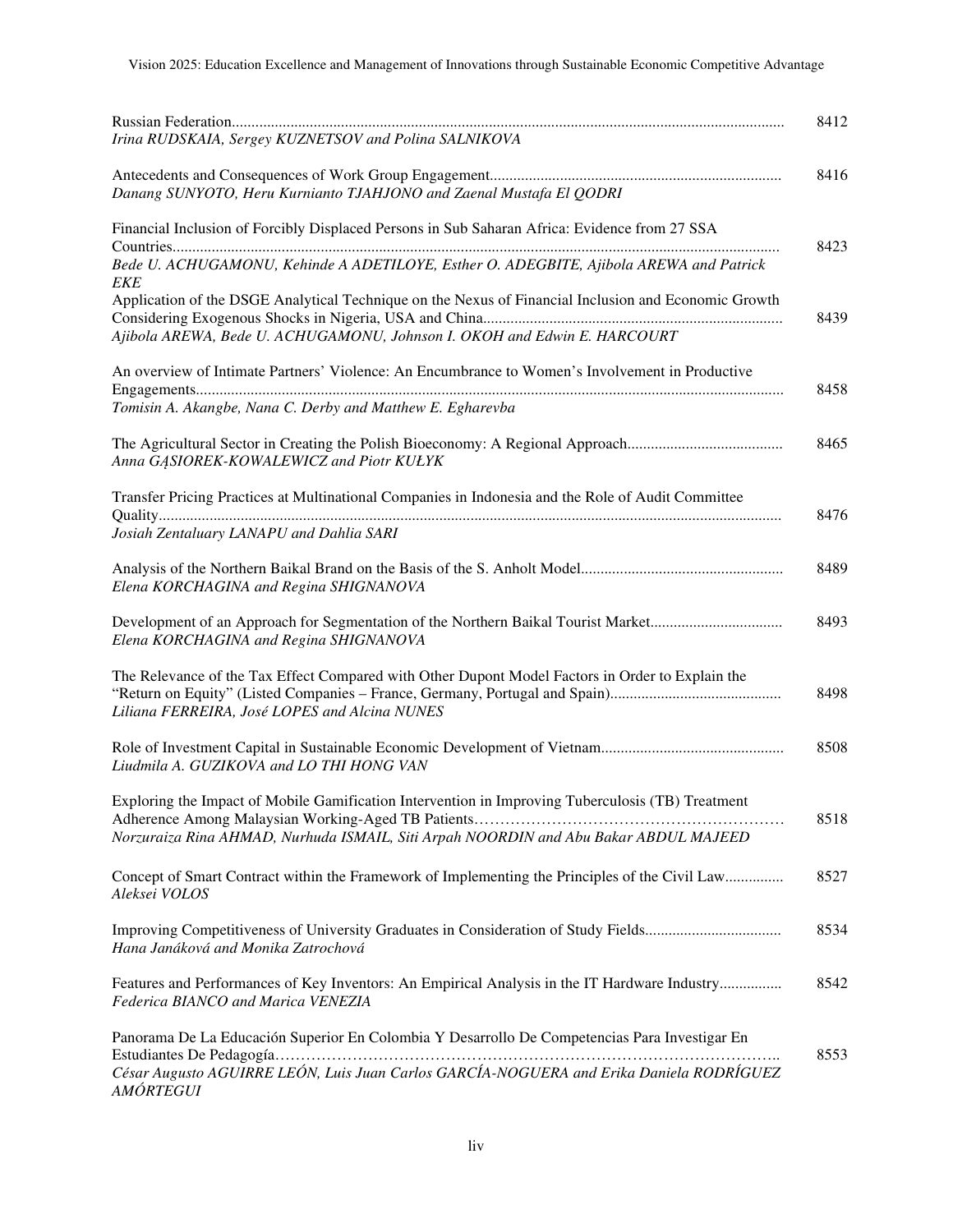| The Improvement of Public Administration Management and Human Resources Policies Throughout the                                                                                      | 8565 |
|--------------------------------------------------------------------------------------------------------------------------------------------------------------------------------------|------|
| Stefania Cristina MIRICA, Andreea Elena MATIC, Liliana Mihaela MOGA and Bucur Iulian DEDIU                                                                                           |      |
| Responsabilidad Social Universitaria: La Relación Entre El Docente Y Los Programas De Proyección                                                                                     | 8573 |
| John Fredy Sánchez Mojica and James León Parra Monsalve                                                                                                                              |      |
| Opportunistic behavior as A Dominant in the Context of Increasingly Complicated Economic Processes<br>Roman Vladimirovich DRONOV, Ilya Yuryevich FALINSKY and Yuri Yuryevich KUPOROV | 8578 |
| Simona Petrina GAVRILA and Florin TUDOR                                                                                                                                              | 8583 |
| Yury Antokhin, Galina A. Karpova, Tatyana Maximova, Dmitry Verzilin and Tatiana Kruglova                                                                                             | 8592 |
| Pecularities of Public Servants' Professional Development in Ukraine and Possibilities of its Improvement<br>Yana KACHAN                                                             | 8605 |
| Angie O. IGBINOBA, Ebenezer O. SOOLA, Oladokun OMOJOLA and Lanre AMODU                                                                                                               | 8616 |
| How Perceived Risk Affects Continuance Intention to Invest through Peer-to-Peer Lending Platforms:<br>Westyas Saykita PUTRI, Zuliani DALIMUNTHE and Rachmadi Agus TRIONO             | 8622 |
| Naim Terbeh, Mohsen Maraoui and Mounir Zrigui                                                                                                                                        | 8629 |
| Empirical Analysis of the Effects of Foreign Direct Investment Inflows on Nigerian Real Economic                                                                                     | 8636 |
| Babatunde GIWA, Emmanuel GEORGE, Henry OKODUA and Oluwasogo ADEDIRAN                                                                                                                 |      |
| The Effect of Information Complexity on Audit Fee: Evidence from Related Party Transactions and Tax<br>Maretha PRIMADYAN and Eliza FATIMA                                            | 8646 |
| Darina SAXUNOVA, Corlise Liesl LE ROUX and Manuel OSTER                                                                                                                              | 8658 |
| Elena BORKOVA, Elena GAVRILYUK, Anna KAZANTSEVA, Irina NOVIKOVA and Vladimir<br><b>PLOTNIKOV</b>                                                                                     | 8669 |
| Green Academic Library: Engaging Disruptive Innovations for Environmental Sustainability<br>Sola OWOLABI, Jerome IDIEGBEYAN-OSE, Felicia YUSUF and Ayooluwa AREGBESOLA               | 8677 |
| Maria Alexandra MALHEIRO, Maria Alice COSTA and Bruno Barbosa SOUSA                                                                                                                  | 8683 |
| Changes in Student Employment Abroad Between 2007 and 2016 (the Example of the Opole Academic<br>Romuald Jończy and Diana Rokita-Poskart                                             | 8690 |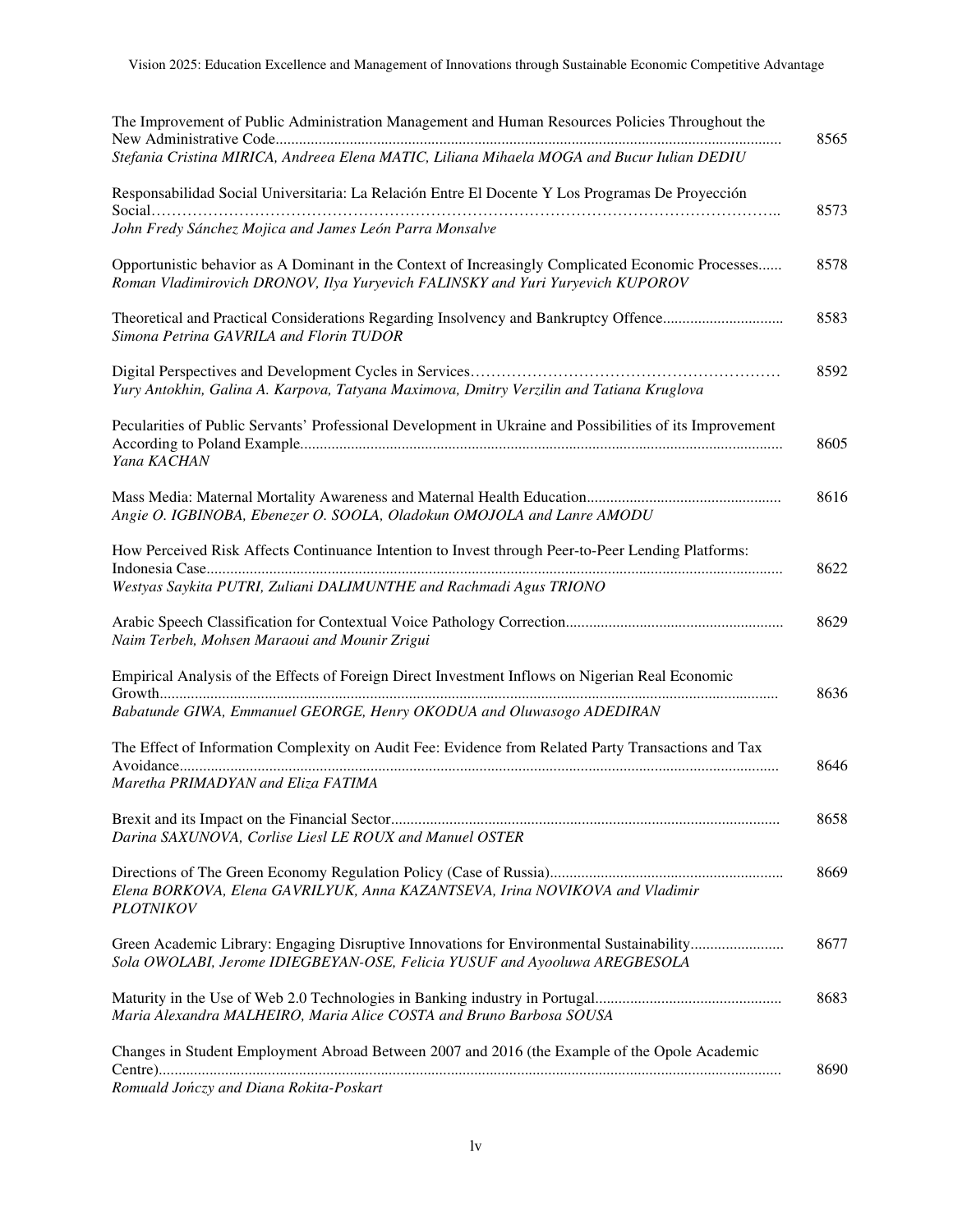| Celebrity Familiarity and Benefit Positioning Strategy: Implications for Brand Association in the                                                                                                            | 8698 |
|--------------------------------------------------------------------------------------------------------------------------------------------------------------------------------------------------------------|------|
| AKA Deborah Oluwaseun, KEHINDE Oladele Joseph, OGUNNAIKE Olaleke Oluseye, SALAU Odunayo<br>Paul, ADEYEYE Mosunmola Oluwafunmilayo and OZOYA Mercy Ibharhokan                                                 |      |
| The Assessment of the Resource-Type Regions Innovation Sustainability: Methodological Aspect, Practical                                                                                                      | 8708 |
| Irina R. RUIGA, Alena A. STUPINA, Larissa N. KORPACHEVA, Zhanna N. SHMELEVA and Liudmila V.<br><b>IUSHKOVA</b>                                                                                               |      |
| Technology and Education. The Necessity of Customer Relationship Management Implementation for                                                                                                               | 8717 |
| Luiza-Maria TURLACU (LAZAR), Raluca-Giorgiana CHIVU, Tania HERREZEEL and Gheorghe ORZAN                                                                                                                      |      |
| Strengthening the Role of Celebrity Credibility and Price Positioning Strategy on Brand Awareness in the                                                                                                     | 8728 |
| AKA Deborah Oluwaseun, KEHINDE Oladele Joseph, OGUNNAIKE Olaleke Oluseye, SALAU Odunayo<br>Paul, ADEYEYE Mosunmola Oluwafunmilayo and OZOYA Mercy Ibharhokan                                                 |      |
| Jennifer Catalina MURCIA RODRÍGUEZ, Leydy Johana HERNÁNDEZ VIVEROS and Danilo Alfonso<br>LÓPEZ SARMIENTO                                                                                                     | 8739 |
| The Media: A Vital Tool for Promoting Accountable Governance and Development in Nigeria<br>Afolayan TAYO-ADIGBOLUJA and Olusola OYERO                                                                        | 8753 |
| Does Transport Infrastructure Have a Momentary or Longer-Term Economic Impact? The Case of<br><b>BADASSA Bayissa Badada and SUN Baiqing</b>                                                                  | 8761 |
| Propuesta De Un Modelo De Gestión De Proveedores De Pymes Utilizando Un Modelo Multicriterio Con<br>Leydy Johana HERNÁNDEZ VIVEROS, Jennifer Catalina MURCIA RODRÍGUEZ and Danilo Alfonso<br>LÓPEZ SARMIENTO | 8770 |
| Impact of GEM's Business Environment Factors on Business Innovation: Panel Data Analysis For 100<br>Kateryna SAVOSH and Alcina NUNES                                                                         | 8779 |
| MĂIȚĂ Nicolae Daniel and ANA Maria-Irina                                                                                                                                                                     | 8789 |
| Jolanta BABIAK and Beata BAJCAR                                                                                                                                                                              | 8801 |
| Olivia GIUCA, Andra DIACONESCU, Gabriela PROSTEAN and Matei TAMASILA                                                                                                                                         | 8814 |
| Irina ASEEVA, Natalia VOLOKHOVA, Natalia KOKOVINA and Irina MIKHAILOVA                                                                                                                                       | 8823 |
| The Need for the Economic and Financial Sustainability Reporting in the Current Context of<br>Cristina Gabriela COSMULESE, Sorin-Marius CIUBOTARIU, Simona TĂNASĂ, Cristina COCA and                         | 8828 |
| Cristina IACOBAN (CARCU)                                                                                                                                                                                     |      |

Demographic Environment as a Source of Information About the Development of Human Capital and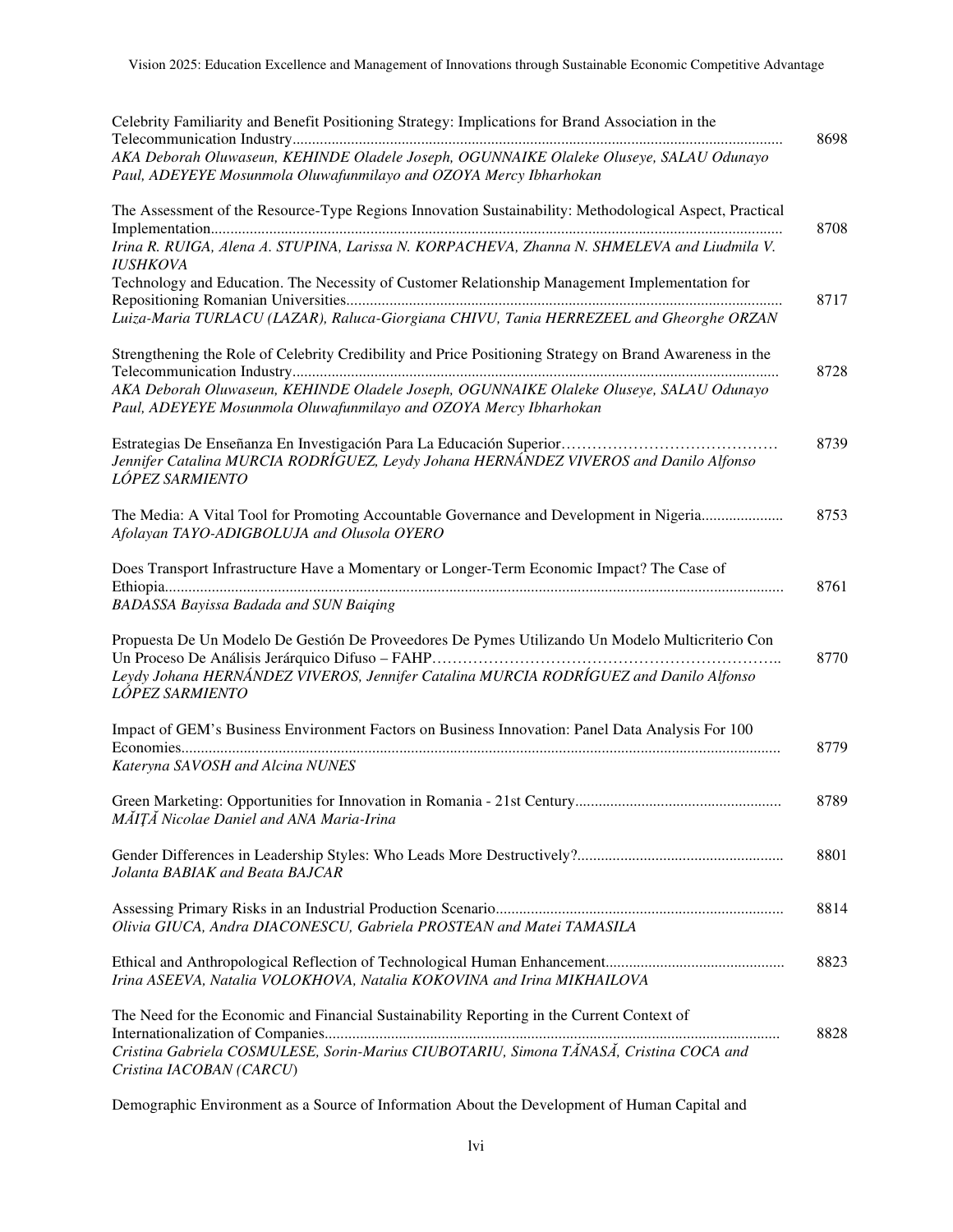| 8841<br>Andrzej Skibiński                                                                                                                                                                                                                                                                                            |  |
|----------------------------------------------------------------------------------------------------------------------------------------------------------------------------------------------------------------------------------------------------------------------------------------------------------------------|--|
| Does Approach to CSR Differs in Family and Non-Family Firms? Case of Czech Republic<br>8851<br>Frantisek KONECNY                                                                                                                                                                                                     |  |
| Importance of Culture and Society's Cultural Literacy in the Economic Development of the Country:<br>8862<br>Alina ROMANOVSKA<br>Job Satisfaction and Work Performance among Women Employees in Malaysia's Health Department<br>8873<br>Muhammad Hasmi Abu Hassan Asaari, Nasina Mat Desa and Nur Ashikin Jamaluddin |  |
| 8886<br>Nazir ADI and Wan Fauziah WAN YUSOFF                                                                                                                                                                                                                                                                         |  |
| Comparative Analysis of the Framework of Skills of a Data Analyst Job in Russia and the USA<br>8895<br>Angi SKHVEDIANI, Valeriia ARTEEVA and Marina V. SVIRIDENKO                                                                                                                                                    |  |
| 8903<br>Adepoju Oluwayemisi Ajoke, Ibhawoh Bonny and Fayomi Oluyemi Oyenike                                                                                                                                                                                                                                          |  |
| 8910<br>Katarzyna WALECKA-JANKOWSKA, Joanna ZIMMER and Daria GAGAŁA-SOKOŁOWSKA                                                                                                                                                                                                                                       |  |
| Effect of Locus of Control, Self Efficacy, Self Esteem and Self Concept to Academic Procrastination<br>8921<br>Vinia AULIYA, Osly USMAN M.Bus.and MARSOFIYATI                                                                                                                                                        |  |
| 8933<br>Maria Alexandra MALHEIRO, Ana Fonseca MARCOS and Bruno Barbosa SOUSA                                                                                                                                                                                                                                         |  |
| 8942<br>Marzena FRANKOWSKA and Jolanta WITEK                                                                                                                                                                                                                                                                         |  |
| 8956<br>Constantin STRÅPUC, Cristina Gabriela COSMULESE and Sorin-Marius CIUBOTARIU                                                                                                                                                                                                                                  |  |
| Designing One's Own Blockchain-Based Crypto Currency Protected from Unrelated Third Party Payment<br>8970<br>Sofya ROGACHEVA, Roman DOROFEEV, Andrey DOROFEEV and Ruslan BAZHENOV                                                                                                                                    |  |
| 8978<br>Natalia Novikova, Lyudmyla Deshko, Karina Nazarova, Anna Gurzhii, Tatyana Ozhelevskaya and Aliona<br>Nefiodova                                                                                                                                                                                               |  |
| Cloud Computing and the Internet of Things in Advanced Planning and Scheduling Systems<br>8988<br>Paweł BUCHWALD and Marcin LIS                                                                                                                                                                                      |  |
| 9001<br>Aleksander DAWID                                                                                                                                                                                                                                                                                             |  |
| Key Aspects of The Decision About Maintenance Outsourcing on The Example of Automotive Industry<br>9016                                                                                                                                                                                                              |  |
| Bartosz Jeżyna AND Michał Kot                                                                                                                                                                                                                                                                                        |  |
| Management of Digital Data Security in the Context of Users' Awareness of Computer Attacks<br>9024<br>Krystian MĄCZKA                                                                                                                                                                                                |  |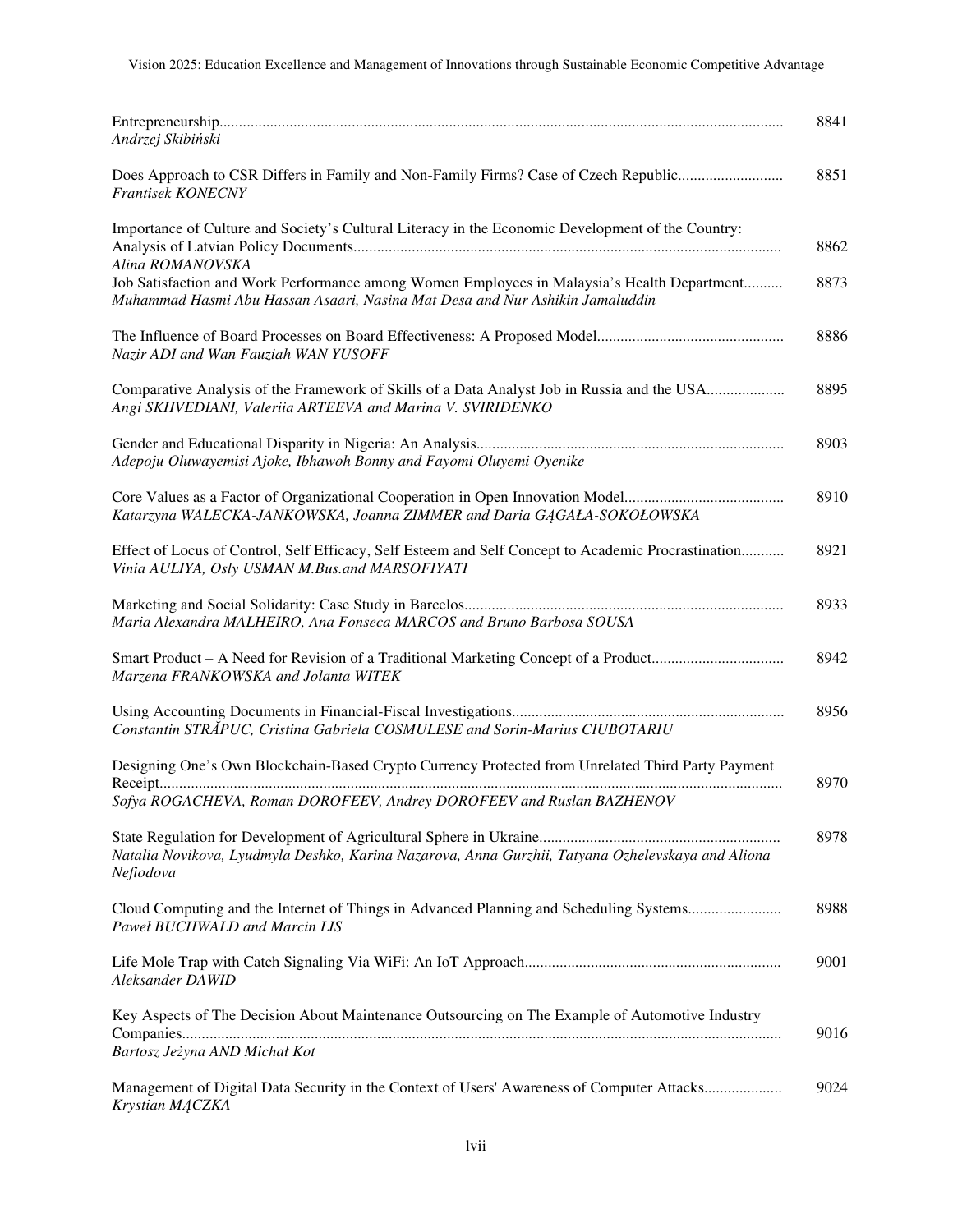| 9037<br>Karolina MUCHA-KUŚ                                                                                                                                     |  |
|----------------------------------------------------------------------------------------------------------------------------------------------------------------|--|
| Inter-Organizational Cooperation and Innovative Activity of Enterprises in Poland: Evidence from A Panel<br>9046<br>Justyna ŁAPIŃSKA and Grzegorz KĄDZIELAWSKI |  |
| 9054<br>Raouf JAZIRI and Saleh ALNAHDI                                                                                                                         |  |
| 9077<br>Beata SLUSARCZYK and Klaudia SMOLAG                                                                                                                    |  |
| The Structure of Young Potential Employees According to Their Interest in a University as an Employer<br>9086<br>Agnieszka Izabela BARUK                       |  |
| Development of the Regulatory Framework of Multilateral Investment Cooperation of Azerbaijan with the<br>9097<br><b>ABDULLAYEV Turgut Nizami</b>               |  |
| How to Measure Sustainable Cities? The Concept, Methodology and the Results of Polish Sustainable<br>9107<br>Marta KUSTERKA-JEFMAŃSKA                          |  |
| 9116<br>Dorota JELONEK and Agata MESJASZ-LECH                                                                                                                  |  |
| 9128<br>Ewa STANCZYK-HUGIET                                                                                                                                    |  |
| Management of Selected Processes of the Storage Subsystem in the Foundry Industry Company<br>9136<br>Marta KADŁUBEK and Ireneusz MICIUŁA                       |  |
| 9152<br>Agata MESJASZ-LECH, Dorota JELONEK                                                                                                                     |  |
| 9163<br>Katarzyna CHRUZIK                                                                                                                                      |  |
| 9171<br>Marzena GRABOŃ-CHAŁUPCZAK                                                                                                                              |  |
| Mathematical Model of the MRP Method in the Structure of a Reference Model of Enterprise Process<br>9177<br>Mirosław ZABOROWSKI                                |  |
| 9195<br>Zbigniew J. MAKIEŁA, Magdalena M. STUSS and Katarzyna SZCZEPAŃSKA-WOSZCZYNA                                                                            |  |
| 'Bottom-Up Digitalisation' of Cultural Resources – The Example of the Silesian Digital Library and Social<br>9207<br>Michał SZYSZKA                            |  |

Comparison of Financial Performance Between Branded and Non-Branded Hotel Companies Using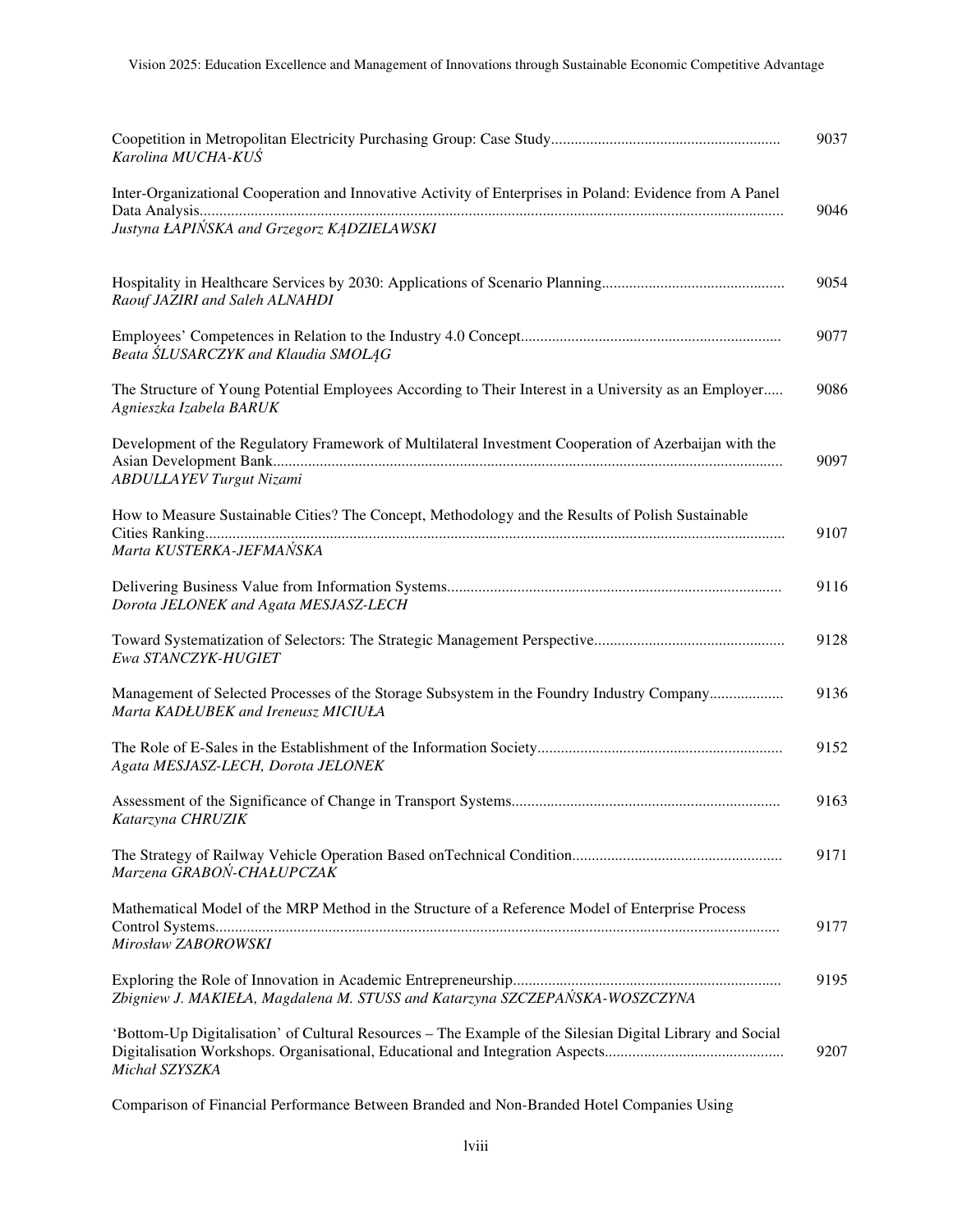| Catarina Antónia MARTINS, Clara B. VAZ and Jorge Manuel Afonso ALVES                                                                                                                    | 9218 |
|-----------------------------------------------------------------------------------------------------------------------------------------------------------------------------------------|------|
| The Romanian Insurance Market and its Contribution to the Formation of the Gross Domestic Product:<br>Maria CIUREA and Corina IOANĂȘ                                                    | 9233 |
| The Effect of Physical Work Environment and Work Motivation on Innovative Work Behavior and the<br>Nadira Puspa DEWI and Riani RACHMAWATI                                               | 9246 |
| Viktor V. IVANOV, Natalia V. POKROVSKAIA, Nadezhda A. LVOVA, Alexander Yu. ANDRIANOV and<br>Svetlana V. NAUMENKOVA                                                                      | 9258 |
| Nadezhda A. LVOVA, Ivan A. DARUSHIN, Natalya S. VORONOVA and Aleksandr V. KAZANSKY                                                                                                      | 9266 |
| Digital Reality: Social Ontology and Empirical Indicators of the Problematization in the Mass-Media Space                                                                               | 9274 |
| Oleg Grimov and Evgeny Kamensky<br>Assessment of Threats to Energy Security of Ukraine in the Conditions of Geopolitical Challenges<br>Iryna BABETS, Ivan MYTSENKO and Olena SOKOLOVSKA | 9283 |
| Professional Competency Requirements in Accounting Career: Survey Evidence from Romanian                                                                                                | 9295 |
| Valentin BURCA, Daniela PORDEA, Delia DAVID and Cristina NICOLAESCU                                                                                                                     |      |
| The Effect of Culture and E-Word of Mouth on Customers' Attitude toward Facebook Advertising<br>Mohammad ABUHASHESH, Shafig AL-HADDAD and Mohammad SUMADI                               | 9319 |
| The New Regulatory Framework and Non-Financial KPIs Disclosure: Is there Any Room for Improvement                                                                                       | 9330 |
| Joanna KRASODOMSKA and Ewelina ZARZYCKA                                                                                                                                                 |      |
| Nadezhda Yu. ROMANENKO and Olga V. STEPNOVA                                                                                                                                             | 9338 |
| Vladimir ARSHINOV and Anna MAYAKOVA                                                                                                                                                     | 9344 |
| Ionut-Claudiu POPA, Iuliana CETINĂ, Andreea RADULIAN and Elena-Alina OPRESCU                                                                                                            | 9350 |
| Methodology for Process Mapping in Travel Agencies, Agents and Destination Management<br>Zuzana VACULČÍKOVÁ, Zuzana TUČKOVÁ, Martin HRABAL and Zdenek ULRYCH                            | 9356 |
| Radosław MIŚKIEWICZ and Katarzyna SZCZEPAŃSKA-WOSZCZYNA                                                                                                                                 | 9366 |
| Oleg Ivanovich FEDORCHENKO and Tatyana Anatolievna FEDORCHENKO                                                                                                                          | 9377 |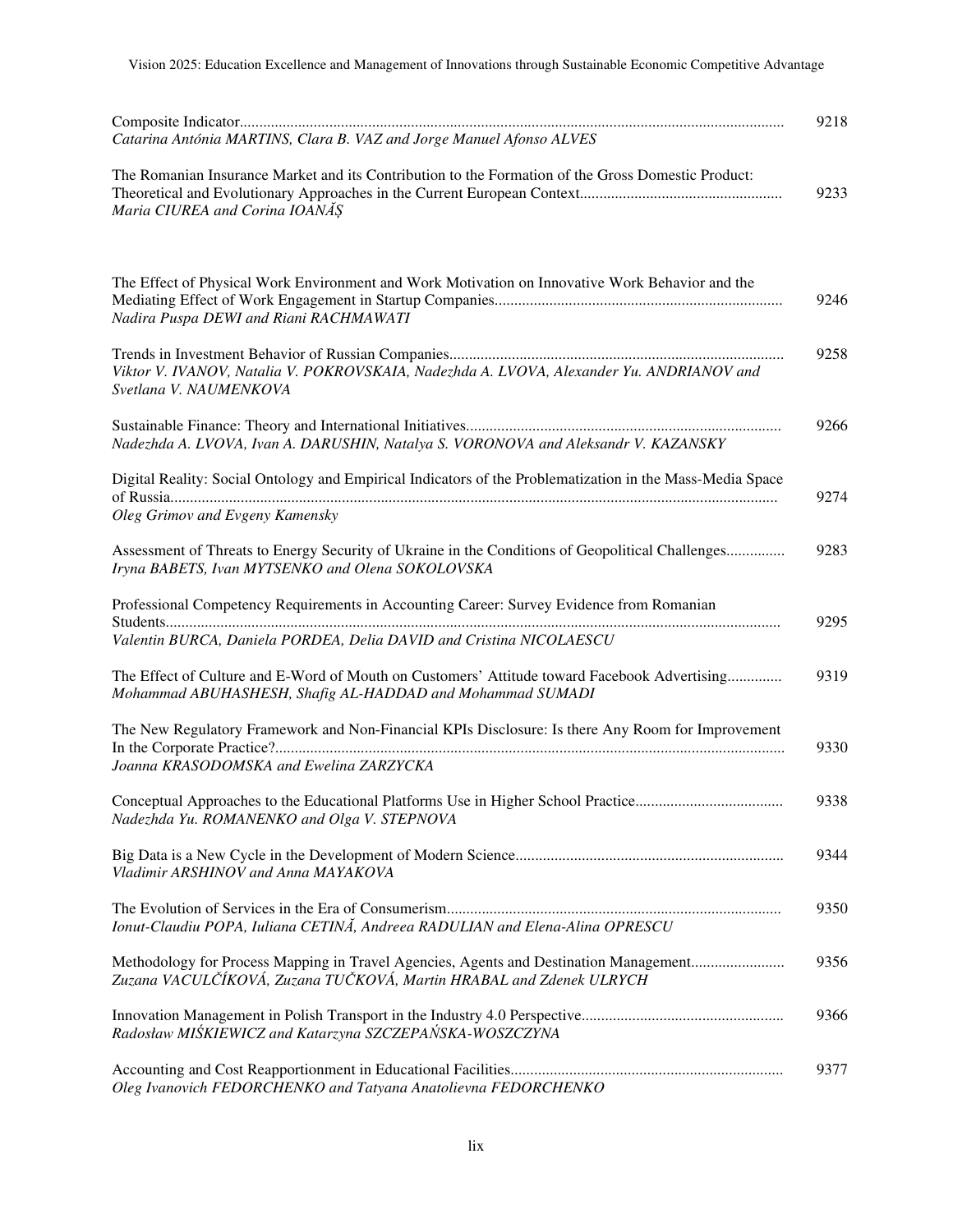| The Impact of Using Facebook on Consumers' Buying Behavior in online Clothing Shops<br>Shafig AL-HADDAD, Ibrahim AL-HADDAD, Mohammad ABUHASHESH, jude QAQISH and saif<br>YACOUB                                                                                           | 9387 |
|---------------------------------------------------------------------------------------------------------------------------------------------------------------------------------------------------------------------------------------------------------------------------|------|
| <b>Marek STEPIEN</b>                                                                                                                                                                                                                                                      | 9394 |
| Non-Financial Reporting in Small-and Medium-Sized Enterprises: Empirical Evidence from Poland<br>Justyna GODAWSKA and Joanna KRASODOMSKA                                                                                                                                  | 9397 |
| Digital Learning Technologies Development for University Education in Environmental Economics<br>Valery M. ABRAMOV, Nikolay N. POPOV, Ekaterina M. KORINETS, Eugene P. ISTOMIN, Alexander G.<br>SOKOLOV, Mikhail B. SHILIN, Vladimir V. BOLSHAKOV and Tatiana V. VEKSHINA | 9409 |
| Anatolii KHOLODENKO, Yuliya NAVROZOVA, Irina SAVELIEVA and Maryna MATVIIENKO                                                                                                                                                                                              | 9418 |
| Yurin ARSENYEV, Svetlana DROBYAZKO and Yuliia DZHEPA                                                                                                                                                                                                                      | 9436 |
| Viera BARTOSOVA, Vladimir MINAEV, Anastasiia CHARKINA and Viktoriia CHERNIAKHIVSKA                                                                                                                                                                                        | 9441 |
| Akmal DURMANOV, Nikolay KALININ, Svetlana DROBYAZKO, Kateryna D. YANISHEVSKA and Inga<br>SHAPOVALOVA                                                                                                                                                                      | 9446 |
| Tetiana HILORME, Iryna PEREVOZOVA, Alina SAKUN, Oleg REZNIK and Yevheniia KHAUSTOVA                                                                                                                                                                                       | 9452 |
| Service Quality Evalution System as the Mechanism for Managing Tourist Enterprise Image<br>Halyna HRYTCHUK, Svitlana FILIUK, Tetyana KAPLINA, Marianna ZHUMBEI and Oksana PANOVA                                                                                          | 9460 |
| Synergetic and Value Effects in Corporate Mergers and Acquisitions of International Companies<br>Aleksy KWILINSKI, Svetlana DROBYAZKO and Bogdan DEREVYANKO                                                                                                               | 9467 |
| Vyacheslav MAKEDON, Hanna ZAIKINA, Liudmyla SLIUSAREVA, Olena SHUMKOVA and Olga<br>ZHMAYLOVA                                                                                                                                                                              | 9472 |
| Ilona PIIURENKO, Iryna BANYEVA, Anna KAPLINA and Svetlana DROBYAZKO                                                                                                                                                                                                       | 9477 |
| Grygoriy SHAMBOROVSKYI, Tatyana RAZUMOVSKAY, Olga PRYKHODKO, Olga GETMANETS and<br>Nataiia NAKONECHNA                                                                                                                                                                     | 9487 |
| Model of Introduction of "Cloud Technologies" Into the Accounting and Reporting System<br>Liudmyla SOKOLENKO, Tatyana EGORUSHKINA, Olha KOSYTSIA, Oleksandr ATAMAS and Olha<br><b>KYIASKO</b>                                                                             | 9494 |
| Petro ATAMAS, Mykola SERBOV, Vitaliy OMELYANENKO, Ivan KRAVCHENKO and Oksana PORTNA                                                                                                                                                                                       | 9503 |
| Khalid ALAZAB, Martin DICK and Shaghayegh MALEKI FAR                                                                                                                                                                                                                      | 9511 |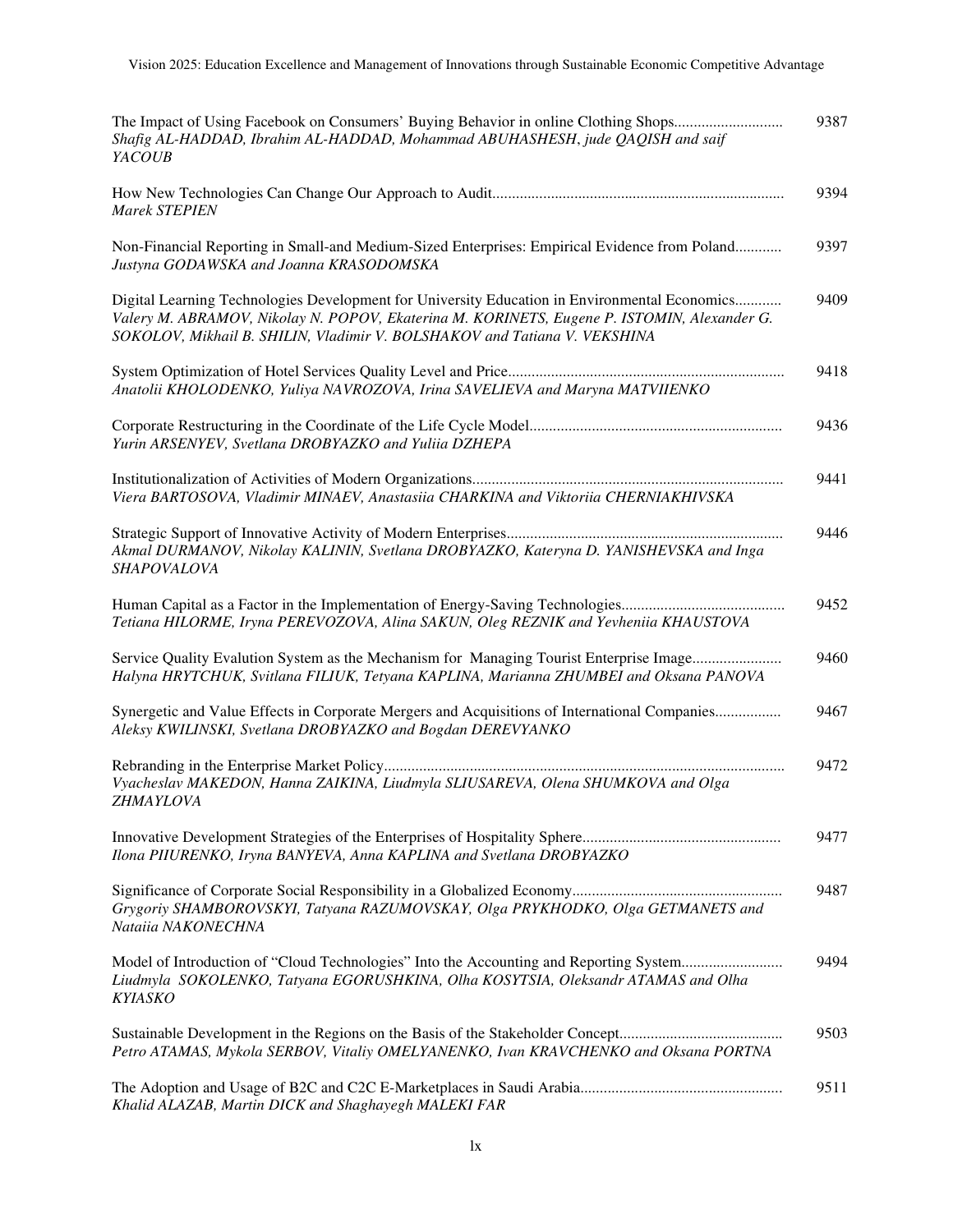| Corneliu RUSSU                                                                                                                                                     | 9521 |
|--------------------------------------------------------------------------------------------------------------------------------------------------------------------|------|
| Industry of Road Transport Vehicles in Romania: A History of Success on National and Regional Level<br>Corneliu Russu                                              | 9533 |
| The Influence of Socialisation Tactics Towards Employee Commitment Through Relational Mechanisms in<br>Emeralda ARYUNI and Riani RACHMAWATI                        | 9542 |
| Krzysztof ZAMASZ                                                                                                                                                   | 9552 |
| VASETSKY Andrey Anatol'evich and IVANOV Denis Yur'evich                                                                                                            | 9562 |
| Joanna RADOMSKA                                                                                                                                                    | 9569 |
| The Relation between Strategic Approach and Operational Risk Recognized in Strategy Implementation<br>Joanna RADOMSKA                                              | 9576 |
| Board Effectiveness and Firm Performance in Emerging Markets: Evidence from Tunisia<br>Mejda DAKHLAOUI and Imen FREDJ                                              | 9586 |
| Remuneration as the Key Factor Affecting the Education Costs at Polish Schools of Higher Education<br>Justyna ŚPIEWAK                                              | 9603 |
| I Ketut R Sudiarditha, Hania Aminah and Rio Julianto                                                                                                               | 9612 |
| Analysis of the Influence of First-Time Adoption of IFRS 16 "Leases" on Russian Companies' Finance<br>Natalia SOKOLOVA, Anastasiya SOKOLOVA and Elina GOLOTVINA    | 9625 |
| History of Regional and Local Money Circulation in Russia And in Certain Countries of Europe<br>Igor LAGUTIN, Sergey NIKONOVICH, Andrey BAYBARIN and Victor ESIPOV | 9634 |
| Sophia ANASTASIOU and Lambrini ANAGNOSTOU                                                                                                                          | 9639 |
| Ioana MARIN                                                                                                                                                        | 9648 |
| Relations between Employees and their Superiors in the Process of Knowledge Management in<br>Irena FIGURSKA                                                        | 9654 |
|                                                                                                                                                                    |      |
| Miroslav MALAGA and Zdeněk ULRYCH                                                                                                                                  | 9669 |
|                                                                                                                                                                    | 9679 |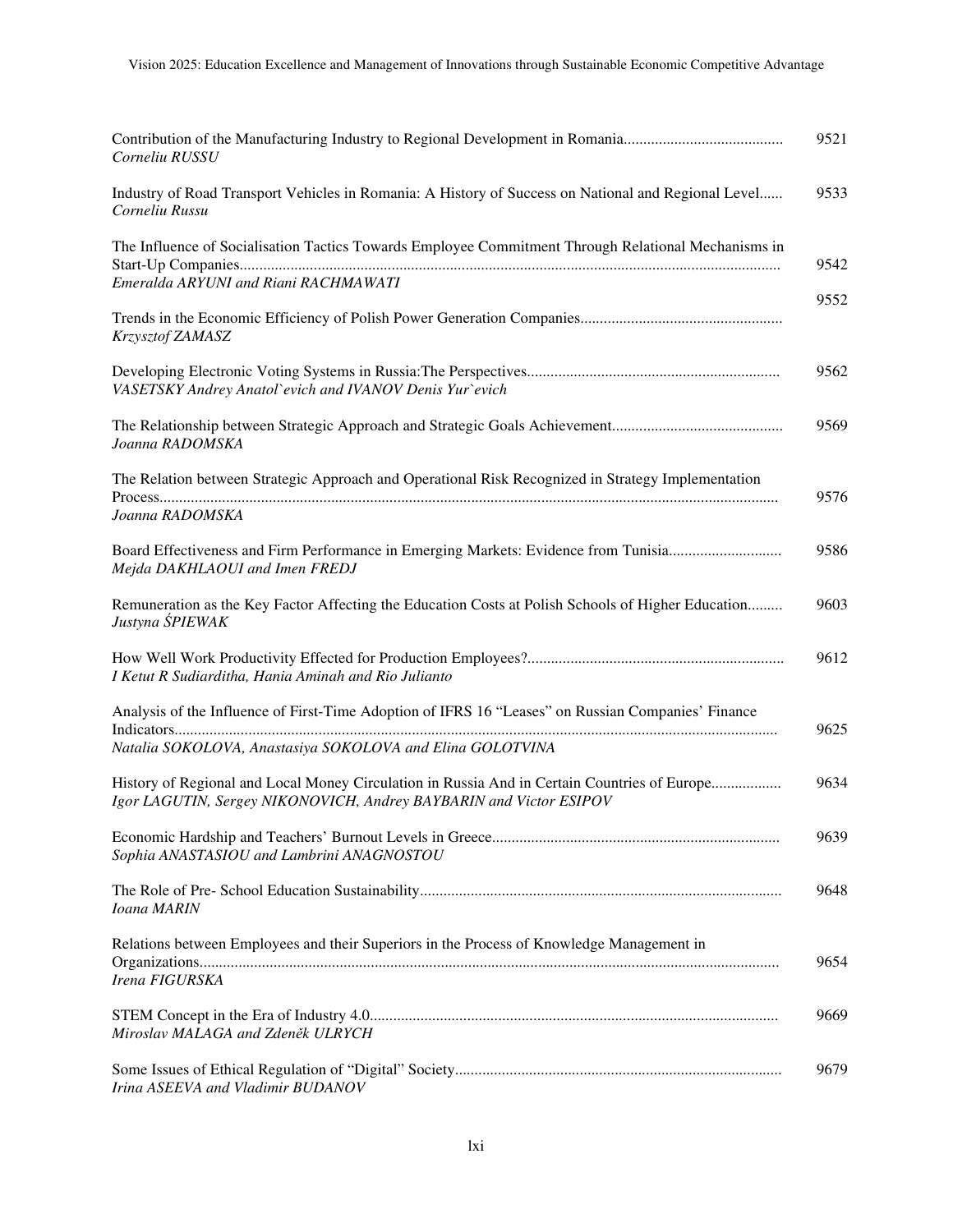Vision 2025: Education Excellence and Management of Innovations through Sustainable Economic Competitive Advantage

| Zbigniew LUTY                                                                                                                                                                                                | 9684 |
|--------------------------------------------------------------------------------------------------------------------------------------------------------------------------------------------------------------|------|
| Pavel Tvrzník, Zdeněk Málek, Katarína Mrkvová, Miroslav Fišera and Darina Eliašová                                                                                                                           | 9689 |
| The Quality of the Land Management System in Country Risk Context: EU Baltic Countries Case<br>Iwona GORZEŃ-MITKA                                                                                            | 9700 |
| Mateusz CHŁĄD                                                                                                                                                                                                | 9710 |
| Monika CHŁĄD                                                                                                                                                                                                 | 9720 |
| Is Tthere Corruption in the Portuguese Agricultural Cooperative Sector? An Exploratory Study<br>Conceição CASTRO and Tiago MOREIRA                                                                           | 9727 |
| Ilya BYSTROV, Brindha NATARAJAN and Mohammad ALI MIRZA                                                                                                                                                       | 9739 |
| Determination of the Optimal Level of Current Stocks Based on the Determination of the Probability of<br>Inna BABENKO                                                                                        | 9747 |
| Food System Influence in Agricultural Production on the Environment in the Czech Republic<br>Eva Lukášková, Zdeněk Málek, Kateřina Pitrová, Nikola Leopoldová and Pavel Tvrzník                              | 9753 |
| Collective Identity and Multiculturalism in Modern Society and Governance: European Context<br>Anatoliy KALYAYEV, Ryszard KOZŁOWSKI, Agata WOŻNIAK-KRAKOWIAN, Nazar PODOLCHAK and<br>Yurii DZIURAKH          | 9762 |
|                                                                                                                                                                                                              | 9772 |
| Larisa DESFONTEINES, Elena KORCHAGINA and Natalia STREKALOVA                                                                                                                                                 |      |
| Anna SHESTAKOVA, Tetyana M. KHARCHENKO, Alvina ORIEKHOVA, Anastasiia SUSKA and Ihor<br>OKHRIMENKO                                                                                                            | 9777 |
| Outsourced Management Accounting – To Increase the Reputation in BPO Environment<br>Justyna DOBROSZEK and Ewelina ZARZYCKA                                                                                   | 9786 |
| Maryna NOVIKOVA, Olena KOZYRIEVA, Dmytro NOVIKOV, Gregory MONASTYRSKYI and Alina<br><b>MAZUR</b>                                                                                                             | 9791 |
| The Network Embeddedness and the Flexibility of Organizational Structure of Nodal Organizations<br>Janusz M. LICHTARSKI, Katarzyna PIÓRKOWSKA and Krzysztof ĆWIK                                             | 9804 |
| The Influence of Total Quality Management on Organizational performance: An Empirical Study of Abu<br>Abdulla Esam Alhamd and Mohd Yamani Bin Yahya                                                          | 9814 |
| Comment Mesurer L'efficacité Du Marketing Digitale Dans Le Commerce Électronique Transnational?<br>Yury A. SAVINOV, Serguey I. DOLGV, Evgeniya V. TARANOVSKAYA, Galina A. ORLOVA and<br>Alexander N. ZELENUK | 9825 |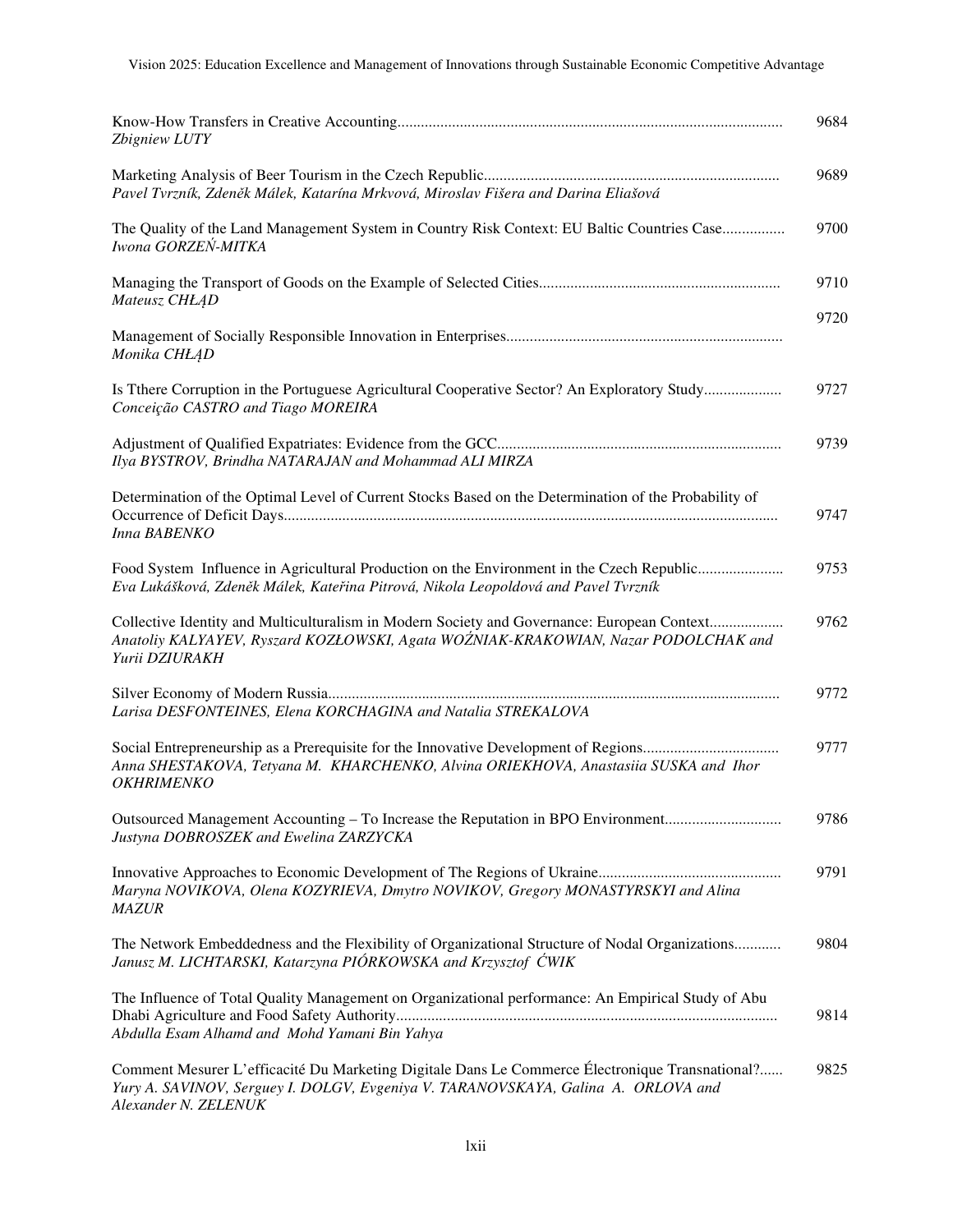| Empirical verification of knowledge management initiatives as determinants of the development of                                                                                                                                                                              | 9834 |
|-------------------------------------------------------------------------------------------------------------------------------------------------------------------------------------------------------------------------------------------------------------------------------|------|
| Irena FIGURSKA and Aneta SOKÓŁ                                                                                                                                                                                                                                                |      |
| Maciej PIENKOWSKI                                                                                                                                                                                                                                                             | 9846 |
| Scholarship as a CSR Initiative: The Exploratory Study of the Company's Motives in Indonesia<br>Tengku Ezni BALQIAH, Fanny MARTDIANTY and Rifelly Dewi ASTUTI                                                                                                                 | 9858 |
| Integral Approach to the Analysis of Decision-Making Determinants in an Organization - a Conceptual                                                                                                                                                                           | 9865 |
| Katarzyna GRZESIK                                                                                                                                                                                                                                                             |      |
| Information Technologies Development for Natural Risks Management within Environmental Economics<br>Eugene P. ISTOMIN, Valery M. ABRAMOV, Alexander G. SOKOLOV, Ekaterina M. KORINETS, Nikolay<br>N. POPOV, Vladimir V. BOLSHAKOV, Vera A. GOLOSOVSKAYA and Vadim A. DRABENKO | 9878 |
|                                                                                                                                                                                                                                                                               | 9886 |
| Sergey DMITRIEV, Elena SHVAROVA, Valentina KALINICHEVA And Svetlana SEVRIUKOVA                                                                                                                                                                                                |      |
| Principles of IT Service Management for Information Systems Implementation Projects<br>Aleksandra NECHAI, Elena PAVLOVA, Tatyana BATOVA And Vadim PETROV                                                                                                                      | 9895 |
| Impact of the CRM System on Work Organisation in Small and Medium-Sized e-Business Enterprises -<br>Kinga KRUPCAŁA                                                                                                                                                            | 9902 |
| Sequels and Spinoffs, Canon and Continuity – An Overview of Different Approaches to Brand Building in<br>Maciej D. SOBOCINSKI                                                                                                                                                 | 9908 |
| Niki DERLUKIEWICZ And Anna MEMPEL-ŚNIEŻYK                                                                                                                                                                                                                                     | 9916 |
| Radomila SOUKALOVÁ                                                                                                                                                                                                                                                            | 9927 |
| Sustainable Development of the Russian Cross-Border Regions in Eurasian Integration<br>Tamara SELISHCHEVA, Roman DRONOV, Andrey ANANYEV And Valery NUYANZIN                                                                                                                   | 9937 |
| Zakaria NEJJARI And Hanane AAMOUM                                                                                                                                                                                                                                             | 9947 |
| Abdullah ALHUSSAIN                                                                                                                                                                                                                                                            | 9952 |
| Can Relative Advantage Predict Green Purchase Intention? The Study of Green Residence Purchase<br>Setyo F. WIBOWO And Solekhah                                                                                                                                                | 9956 |
| Grzegorz Pawlowski, Olena Bochko, Liliia Sytar, Iryna Noga, Anatolii Pavlenchyk, Olesia Zhavnerchyk,<br>Oksana Henyk And Volodymyr Hladun                                                                                                                                     | 9969 |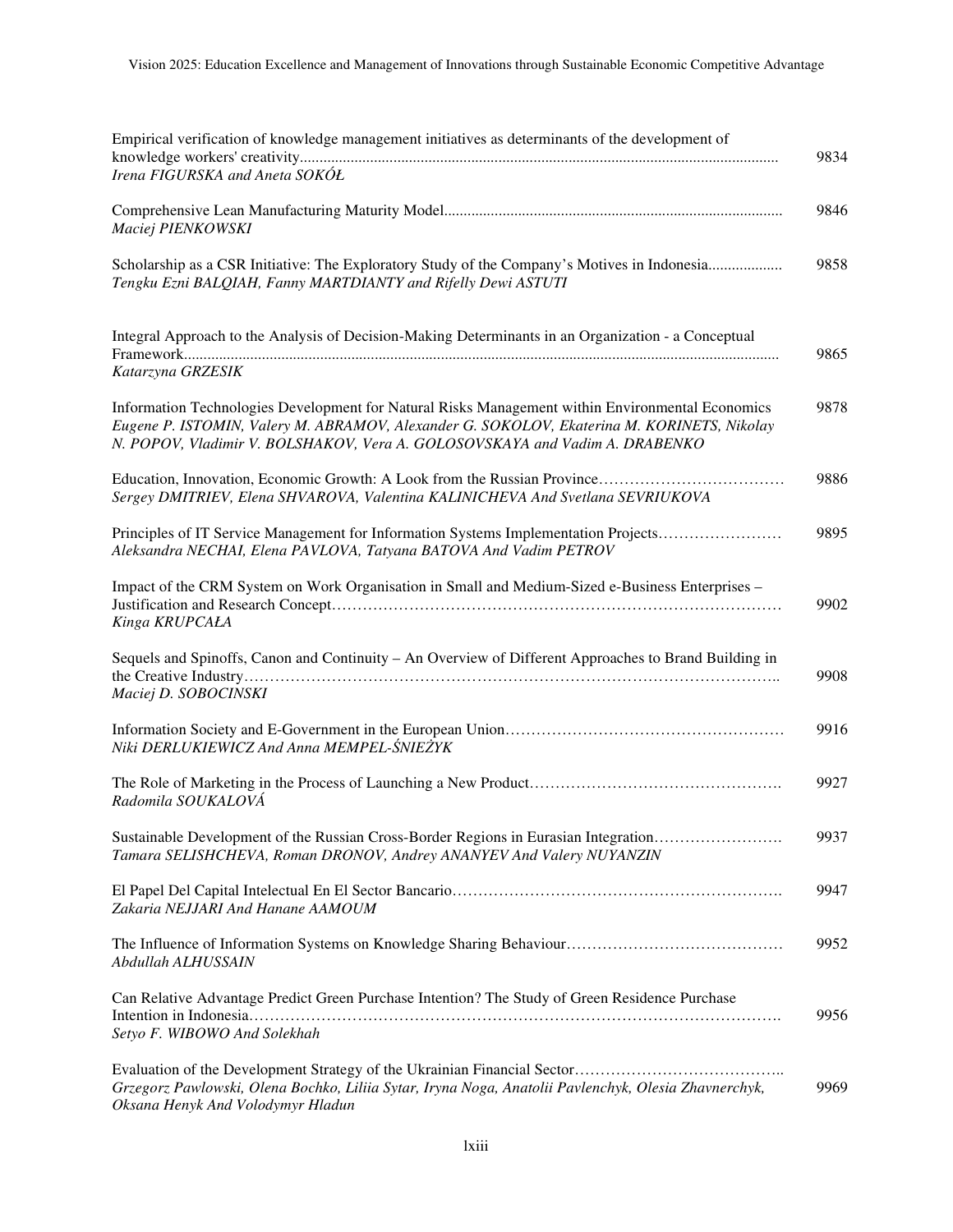| Agatha POPESCU                                                                                                                                                                                                                                                          | 9982  |
|-------------------------------------------------------------------------------------------------------------------------------------------------------------------------------------------------------------------------------------------------------------------------|-------|
| Agatha POPESCU                                                                                                                                                                                                                                                          | 9999  |
| How Composition of Net International Investment Position Can Help to Predict Crises: Evidence from<br>Krzysztof BIEGUN and Jacek KARWOWSKI                                                                                                                              | 10017 |
| Human Resource Management in Contemporary Enterprises. Challenges for Decision Makers and New<br>Czesław ZAJĄC                                                                                                                                                          | 10028 |
| Andrzej SOKOLOWSKI, Sabina DENKOWSKA and Kamil FIJOREK                                                                                                                                                                                                                  | 10033 |
| Adam SULICH                                                                                                                                                                                                                                                             | 10043 |
| "Majd" Application: Using Augmented Reality to Promote Historical Destinations in Saudi Arabia<br>Amjad AL-MUTAIRI, Ebtesam AL-BELADI, Rahaf AL-BELADI and Arwa MASHAT                                                                                                  | 10050 |
| Interaction Processes Modeling Between Agro-Industrial Complex Entities Based on Knowledge<br>Tatyana V. OMELCHENKO, Petr N. OMELCHENKO, Marina A. ZHUK, Irina A. TSYGANOVA and<br>Svetlana A. VDOVICH                                                                  | 10057 |
| The Digital Twin Formation of a Building Company Based on a Systematic Approach<br>Alexey BEREZIN and Timur ABLYAZOV                                                                                                                                                    | 10069 |
| What Makes Board Effective: A Preliminary Study Among Small and Medium Industries (SMEs) in<br>Nazir ADI, Wan Fauziah WAN YUSOFF, Asmadi ANGSOR and Nur Aniza JUSOH                                                                                                     | 10080 |
| Oksana HAIDAI, Raisa NAUMENKO, Mykola DURMAN, Lina BONDAREVA, Roman BYKOV and<br>Volodymyr KLIUTSEVSKYI                                                                                                                                                                 | 10090 |
| Assessment of the Financing Strategy of Enterprises Operating on International Markets - the Case of<br>Małgorzata ŁĘGOWIK-MAŁOLEPSZA                                                                                                                                   | 10100 |
| Interlocking Directorates as a Tool for Management of Interorganizational Relations<br>Marlena GRABOWSKA                                                                                                                                                                | 10110 |
| Muhammad Elbert ONGKO and N.I.S. PUTRI                                                                                                                                                                                                                                  | 10119 |
| Innovative Digital Technologies Development for Projects Management within Northern Sea Route area<br>Valery M. ABRAMOV, Eugene P. ISTOMIN, Nikolay N. POPOV, Mikhail B. SHILIN, Sergey V.<br>LUKYANOV, Natalia S. FROLOVA, Vera A. GOLOSOVSKAYA and Dmitry V. DRABENKO | 10132 |
| Sylwia STANCZYK                                                                                                                                                                                                                                                         | 10142 |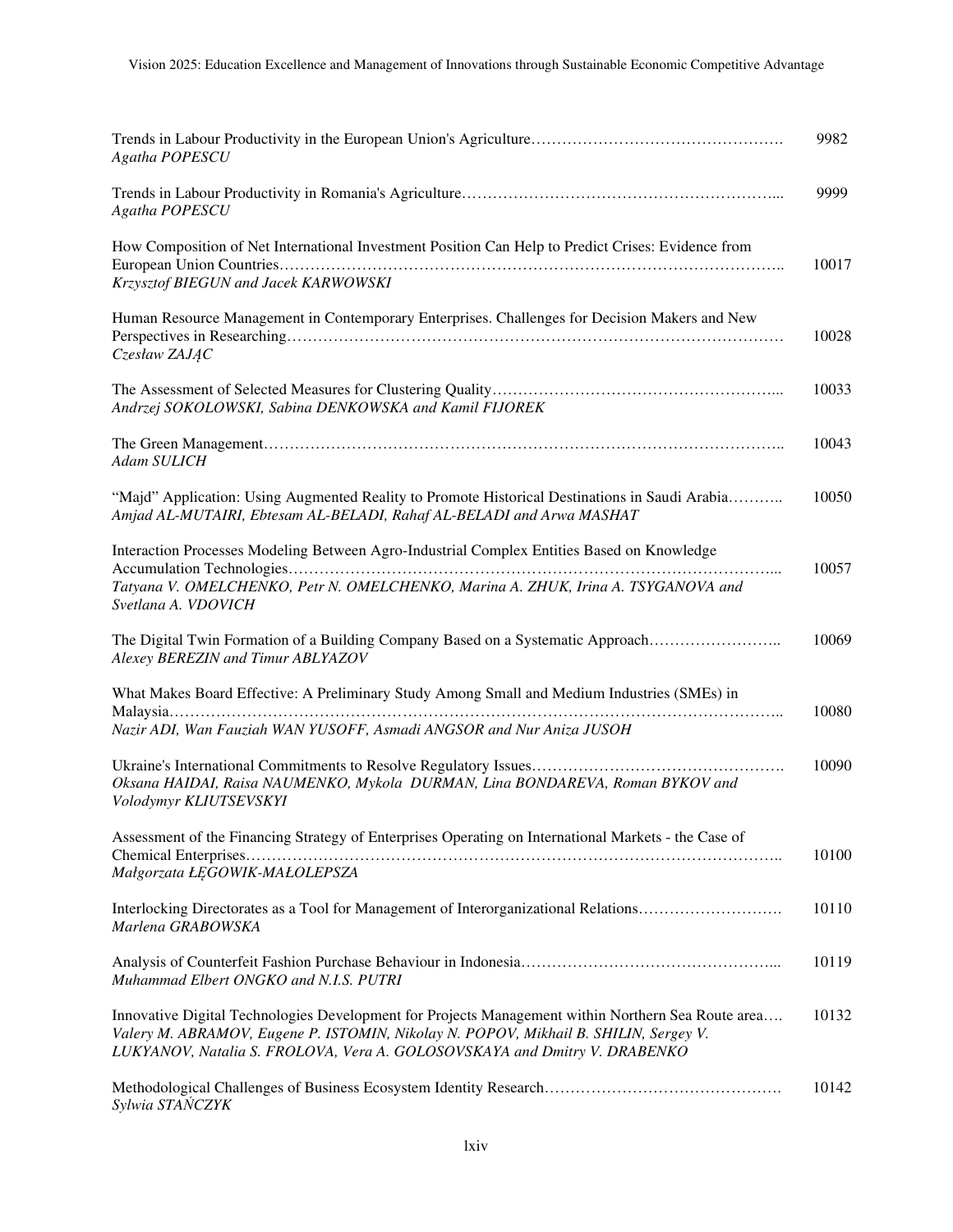| Katarína GUBÍNIOVÁ and Silvia TREĽOVÁ                                                                                                                                                  | 10153 |
|----------------------------------------------------------------------------------------------------------------------------------------------------------------------------------------|-------|
| The Concept of Socially Responsible Management in the Micro Small and Medium – Sized Enterprieses in                                                                                   | 10165 |
| Dariusz WIELGÓRKA                                                                                                                                                                      |       |
| Sustainable and responsible Outsourcing in the contemporary business in Poland, USA and Germany<br>Katarzyna ŁUKASIK                                                                   | 10172 |
| Strategic Thinking and Strategic Thinkers: Research in Progress on the Typology Identification<br>Janusz M. LICHTARSKI, Katarzyna PIÓRKOWSKA, Anna WITEK-CRABB and Sylwia WRONA        | 10185 |
| Strategic Management of a Food Company Based on Forecasting Patterns in Consumer Behavior<br>Tatiana KOKODEY, Alexander KOLESNIKOV and Tatiana LOMACHENKO                              | 10192 |
| The Influence of Workplace and Supervisor Support on Employee Well-being in Start-up Companies in<br>Zikra FADILLA and Riani RACHMAWATI                                                | 10202 |
| The Effect of Islamic Human Resource Management Practices on Organization Commitment: A Study at<br>A.Alyah A. ANUGRAH and Evony S. VIOLITA                                            | 10215 |
| Alexandra-Maria DOBRESCU and Serban RADU                                                                                                                                               | 10226 |
| The Effects of Risk Preference and Corporate Governance on the Islamic Banks' Efficiency Using<br>Detri R. DEWI and Evony S. VIOLITA                                                   | 10238 |
| Determinants of Ethical Consumption Behavior on Indonesian Consumer: Study on Developing Country<br>Khairana IZZATI and N.I.S. PUTRI                                                   | 10249 |
| Modern Financing Technologies of Cultural Establishments in the Russian Federation<br>Vladimir EREMENKO                                                                                | 10265 |
| Patrycja KOKOT-STĘPIEŃ                                                                                                                                                                 | 10272 |
| Maria BERNAT                                                                                                                                                                           | 10281 |
| Do High Leverage Motivate Managers to Manage Earnings? Evidence of Debt Covenant Hypothesis in<br>Idil Rakhmat SUSANTO and Ika PERMATASARI                                             | 10287 |
| Elena DANCHEVA, Hanna MISKO, Artur GORBATENKO, Olena OSYCHKA and Lubov ZVARYCH                                                                                                         | 10297 |
| Larisa DESFONTEINES and Elena KORCHAGINA                                                                                                                                               | 10305 |
| The Effect of Trust and Perceived Benefit on Intention to Lend of Peer-to-Peer Lending Platforms to<br>Micro, Small, Medium Enterprises (MSMEs) in Indonesia: The Lenders' Perspective | 10315 |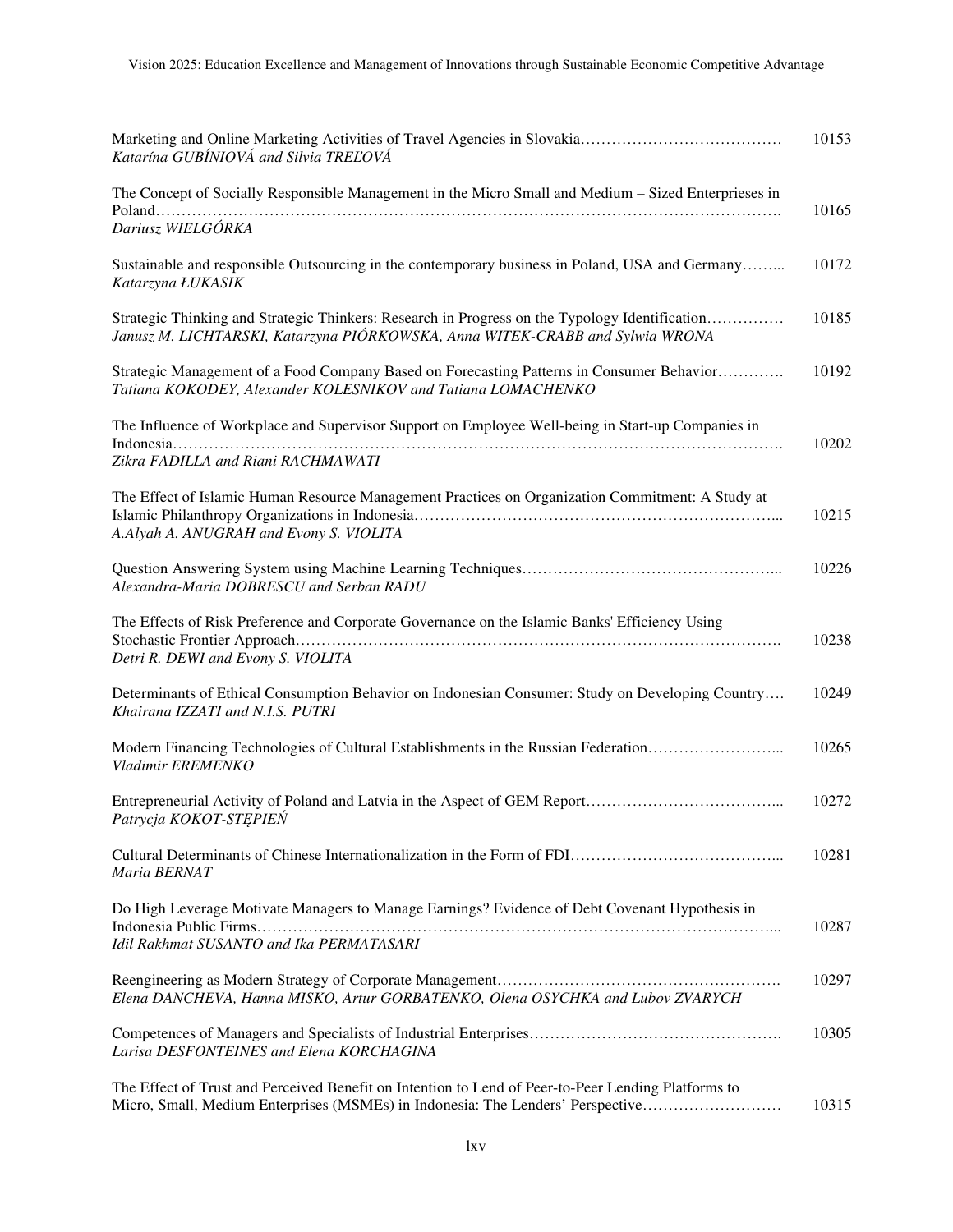*Inas SYADZWINA and Dwi Nastiti DANARSARI* 

| Nataliia ANISKEVICH, Tatiana BATOVA, Elena PAVLOVA and Nataliia KASATKINA                                                                                                                                             | 10325 |
|-----------------------------------------------------------------------------------------------------------------------------------------------------------------------------------------------------------------------|-------|
| Brygida KLEMENS and Niki DERLUKIEWICZ                                                                                                                                                                                 | 10331 |
| Analysis of the Relationship of the Volume of Paid Services for Capita and Socio-Economic Indicators of<br>Elena BORKOVA, Aleksandr RASPUTIN, Nikolai VOSTRIKOV, Timofei KOCHKIN and Aleksandr<br><b>KARTAVCHENKO</b> | 10344 |
| Piotr CHYNAL and Janusz SOBECKI                                                                                                                                                                                       | 10355 |
| Piotr DNIESTRZANSKI                                                                                                                                                                                                   | 10372 |
| Aleksander MERCIK and Rafał TRZASKA                                                                                                                                                                                   | 10379 |
| Assessment of the Level of Specialization on the Example of Analyzing the Level of Innovation of<br>Marek SZAJT and Agata MESJASZ-LECH                                                                                | 10393 |
| Application of Bioinspired Algorithms in the Task of Developing a Tourist Route<br>Olga CHENGAR, Victoria SHEVCHENKO and Tatiana KOKODEY                                                                              | 10403 |
| Institutional Provision of Functioning and Socio-Economic Efficiency Development of the International<br>Albert R. RAKHIMOV                                                                                           | 10409 |
| Logistics Outsourcing as Institutional Innovation and a Tool to Optimize Transaction Costs Within Supply<br>Ilya V. OKHOTNIKOV, Iuliia V. PANKO and Ivan V. SIBIRKO                                                   | 10417 |
| Situational-Synergetic Approach to the Development of Knowledge Accumulation Structures in<br>Marina A. ZHUK, Irina A. TSYGANOVA, Nikolay S. SAFONOV, Tatyana V. OMELCHENKO and Petr N.<br><b>OMELCHENKO</b>          | 10423 |
| The Model of Human Capital Competences in the Digital Economy: Problem Field Updating<br>Nadezhda A. KAMENSKIKH                                                                                                       | 10432 |
| A Map of Risks in the Nursing Profession in Current Social and Economic Conditions<br>Dorota KWIATKOWSKA-CIOTUCHA and Urszula ZALUSKA                                                                                 | 10440 |
| Alicja GRZESKOWIAK, Dorota KWIATKOWSKA-CIOTUCHA and Urszula ZALUSKA                                                                                                                                                   | 10448 |
| Commemoration Day in the Loving Memory of Famous Ulema as a Model of Enhancing Solidarity<br>Syaharuddin SYAHARUDDIN, Bambang SUBIYAKTO, Ersis W. ABBAS and Ismi RAJIANI                                              | 10454 |
| Marsofiyati, Nuryetty ZAIN, Henry Eryanto and Osly USMAN                                                                                                                                                              | 10464 |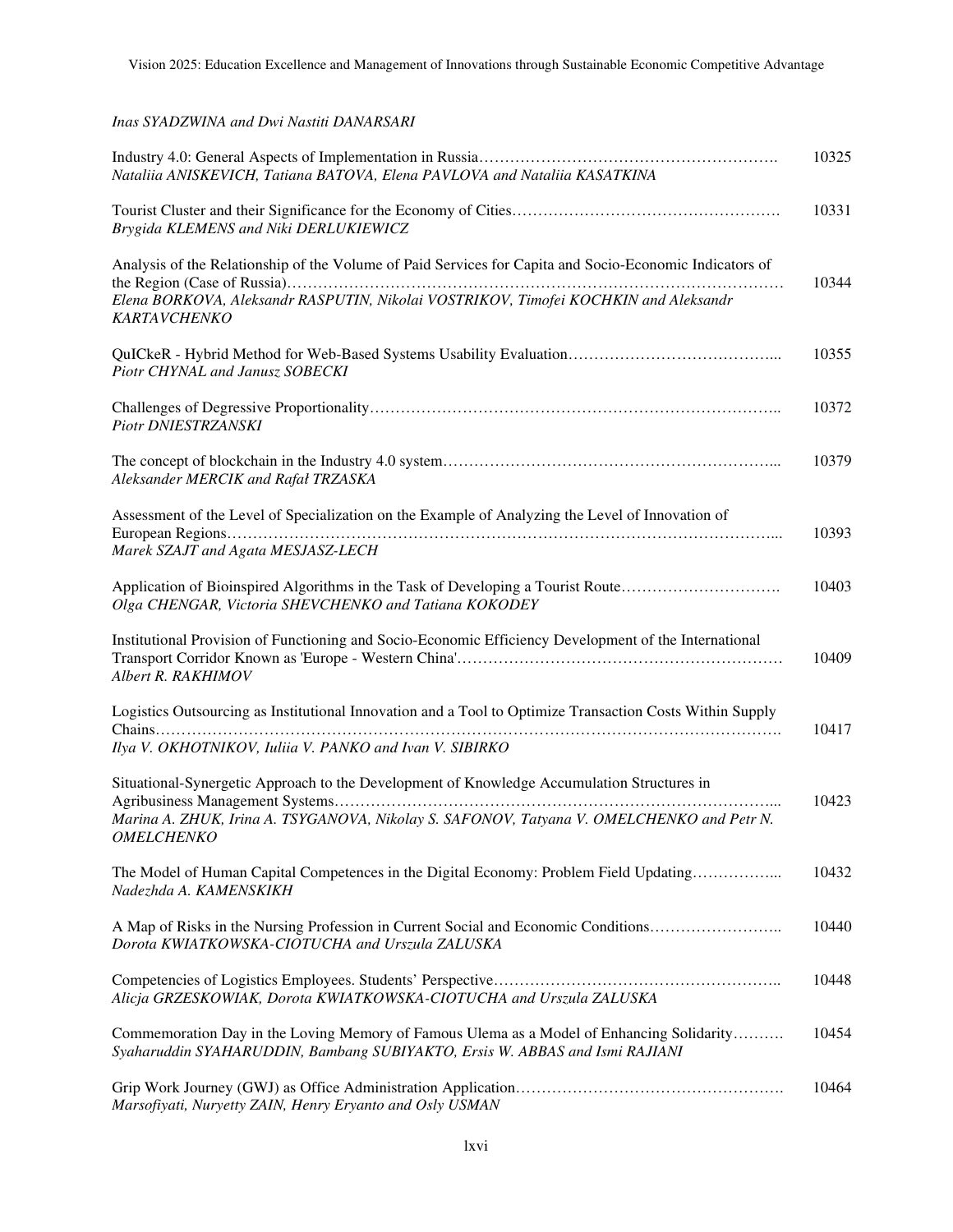| Natalya SHARAPOVA                                                                                                                                                                                                            | 10480 |
|------------------------------------------------------------------------------------------------------------------------------------------------------------------------------------------------------------------------------|-------|
| Tecnologías Tradicionales y Disruptivas para el Apoyo de la Gestión Logística en Cadenas de Suministro<br>Jose Alejandro CANO                                                                                                | 10486 |
| Caracterización de Metodologías de Validación de TIC para la Gestión Logística<br>Jose Alejandro CANO                                                                                                                        | 10495 |
| Alexander SOKOLITSYN, Maxim IVANOV and Natalya SOKOLITSYNA                                                                                                                                                                   | 10504 |
| Artie Pramita APTERY, Vunny WIJAYA and Retno KUSUMASTUTI                                                                                                                                                                     | 10513 |
| L'identité; La Quintessence De La Démarche De Marketing Territorial Cas De La Ville De Tanger<br>Yasmine Alaoui                                                                                                              | 10527 |
| An Agile Governance of Big Data Analytics (BDA) Capabilities and Strategic Alignment to Support<br>Mad Khir Johari ABDULLAH SANI, Muhamad Khairulnizam ZAINI, Noor Zaidi SAHID, Siti Arpah<br><b>NOORDIN</b> and Jamiah BABA | 10538 |
| Cristian Mihai ORZAN and Iulia-Adina ZARA                                                                                                                                                                                    | 10548 |
| Integration of SDGs Attainment Indicators with Corporate Non-Financial Reporting<br>Dmitry ARTEMENKO, Konstantin NOVOSELOV, Tetiana IEFYMENKO and Liudmyla LOVINSKA                                                          | 10554 |
| Yuliya ASATUROVA                                                                                                                                                                                                             | 10564 |
| External Economic Status of the Region as an Indicator of Competitiveness and Economic Security<br>Olga MAKAROVA, Yulia MAKAROVA, Olga MARTYNENKO and Anton KNYAZEV                                                          | 10569 |
| From Leader's Destructive Traits to Employees' Work Outcomes: A Mediational Role of Leader<br>Jolanta BABIAK and Beata BAJCAR                                                                                                | 10572 |
| A New Approach to the Formation of an Optimal Investment Portfolio Structure<br>Evgenii A. KONNIKOV, Olga A. KONNIKOVA and Svetlana Y. YANOVA                                                                                | 10586 |
| Evgenii A. KONNIKOV, Olga A. KONNIKOVA and Alexey D. SHMATKO                                                                                                                                                                 | 10593 |
| Designing and Establishing a Performance Appraisal System: Determining Appraisal Indicators<br>Sara DANIALI, Farzin MOHAMMADBEIGI KHORTABI and Yazdan MOHAMMADBEKI                                                           | 10599 |
| Identification and Evaluation the Risks of Project Management by Gray Entropy and GRA Techniques and                                                                                                                         | 10621 |
| Sara DANIALI and Farzin MOHAMMADBEIGI KHORTABI                                                                                                                                                                               |       |
| Yulia A. DUBOLAZOVA, Denis ZABOROVSKII and Ariadna I. ALEKSANDROVA                                                                                                                                                           | 10637 |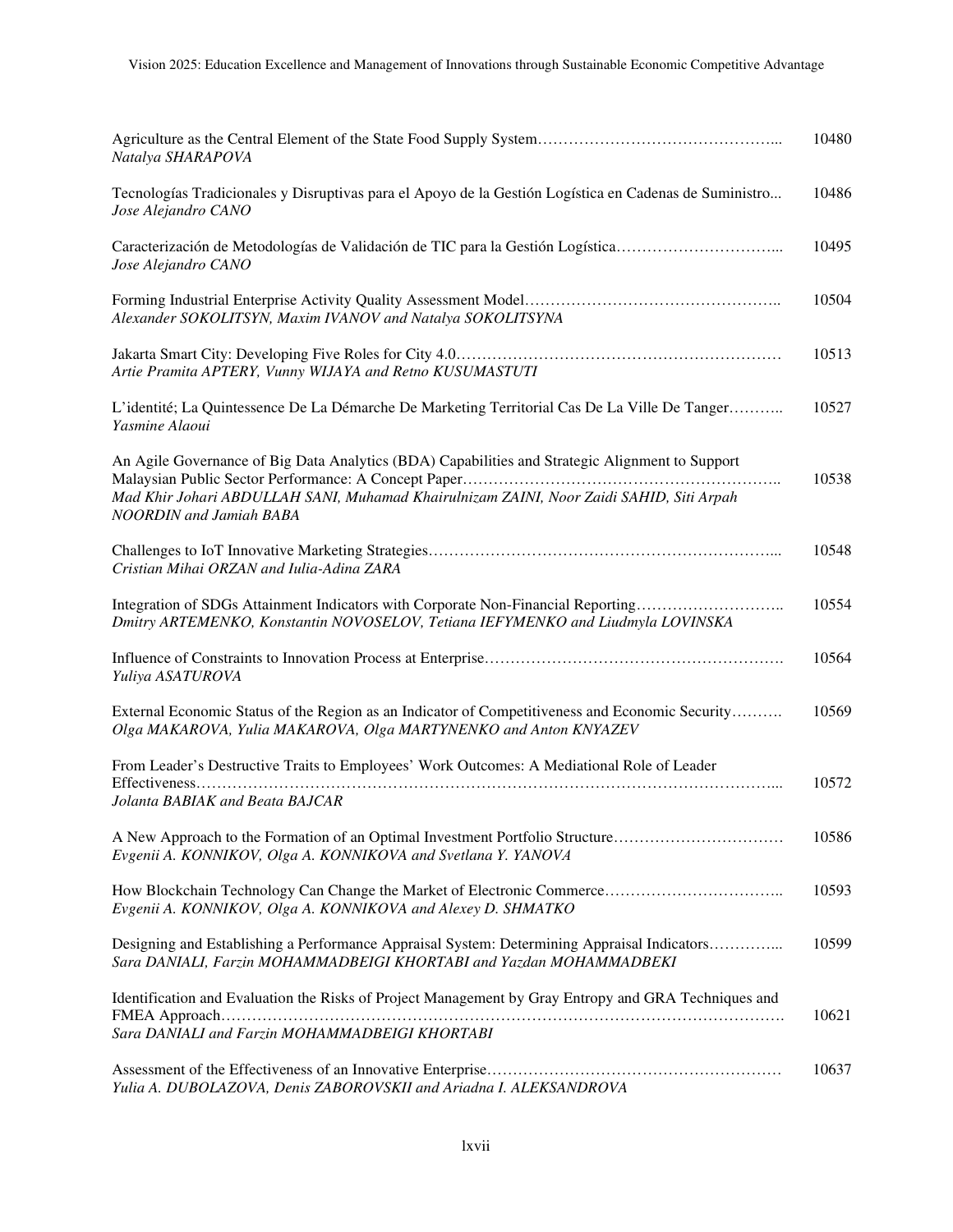| Yulia A. DUBOLAZOVA, Alexander N. SERGIENKO and Lada A. KOROLEVA                                                                                                                                                                                                | 10642 |
|-----------------------------------------------------------------------------------------------------------------------------------------------------------------------------------------------------------------------------------------------------------------|-------|
| The Model of Sustainable Development of Manufacturing Enterprises Based on Biotechnology<br>Ekaterina D. MALEVSKAIA-MALEVICH, Tatiana V. BOGACHEVA and Alexey M. SHUNAEV                                                                                        | 10646 |
| Lifestyle and Health-Related behaviours of the Czech and Ukraine University Students: How Do Social and<br>Renata HRUBÁ and Nataliya S. TANKLEVSKA                                                                                                              | 10652 |
| Siti Syakirah Mohd Samsudin, Nur Azaliah Abu Bakar, Suraya Yaacob and Doris Wong Hooi Ten                                                                                                                                                                       | 10661 |
| Assessing Intra-Cluster Linkages: Challenges and Importance for Innovation Policy<br>Tamara N. SELENTYEVA and Marina V. IVANOVA                                                                                                                                 | 10672 |
| Evaluación De La Práctica Profesional Universitaria Como Parte Del Proceso De Fortalecimiento<br>Camilo Jose PEÑA-LAPEIRA and Liliana VARGAS-PUENTES                                                                                                            | 10677 |
| European Women in Science (the Great Absentees?): The Assessment of Changes Using Spatio-temporal<br>Małgorzata MARKOWSKA                                                                                                                                       | 10688 |
| Price Setting on the Crossroad: A Systematic Literature Review of Trends and Paradigms<br>Jana KLIESTIKOVA, Lubica GAJANOVA, David VRTANA                                                                                                                       | 10702 |
| The Measurement of the Value Captured in Management of Operating Activities of Enterprises – case<br>Sylwia ŁEGOWIK-ŚWIĄCIK                                                                                                                                     | 10708 |
| A New Approach for Comparative Analysis of Subjective Quality of Life Based on Intuitionistic Fuzzy                                                                                                                                                             | 10713 |
| Marta KUSTERKA-JEFMANSKA and Bartlomiej JEFMANSKI                                                                                                                                                                                                               |       |
| Education of Citizens in the Czech Republic in Relation to Information Technology Use for Searching<br>Jan MÁČE and Eliška SMOTLACHOVÁ                                                                                                                          | 10722 |
| Financial Liquidity of Small Enterprises After the Introduction of Split Payment<br>Elzbieta WYSLOCKA                                                                                                                                                           | 10728 |
| Andi Tenri SOMPA and Ismi RAJIANI                                                                                                                                                                                                                               | 10736 |
| Bogusława DRELICH-SKULSKA, Anna H. JANKOWIAK and Szymon MAZUREK                                                                                                                                                                                                 | 10742 |
| Advantages and Disadvantages of the Implementation of Management Systems According to ISO 14001 in                                                                                                                                                              | 10753 |
| Agnieszka OCIEPA-KUBICKA                                                                                                                                                                                                                                        |       |
| Geo-information Tools Develop for Integrated Coastal Zone Management in Arctic and Subarctic<br>Valery M. ABRAMOV, Alexander G. SOKOLOV, Evgeniy A. BAIKOV, Sergey V. LUKYANOV, Yuri A.<br>TATARENKO, Tatiana V. VEKSHINA, Dmitry I. ISAEV and Sergey V. TRUNIN | 10763 |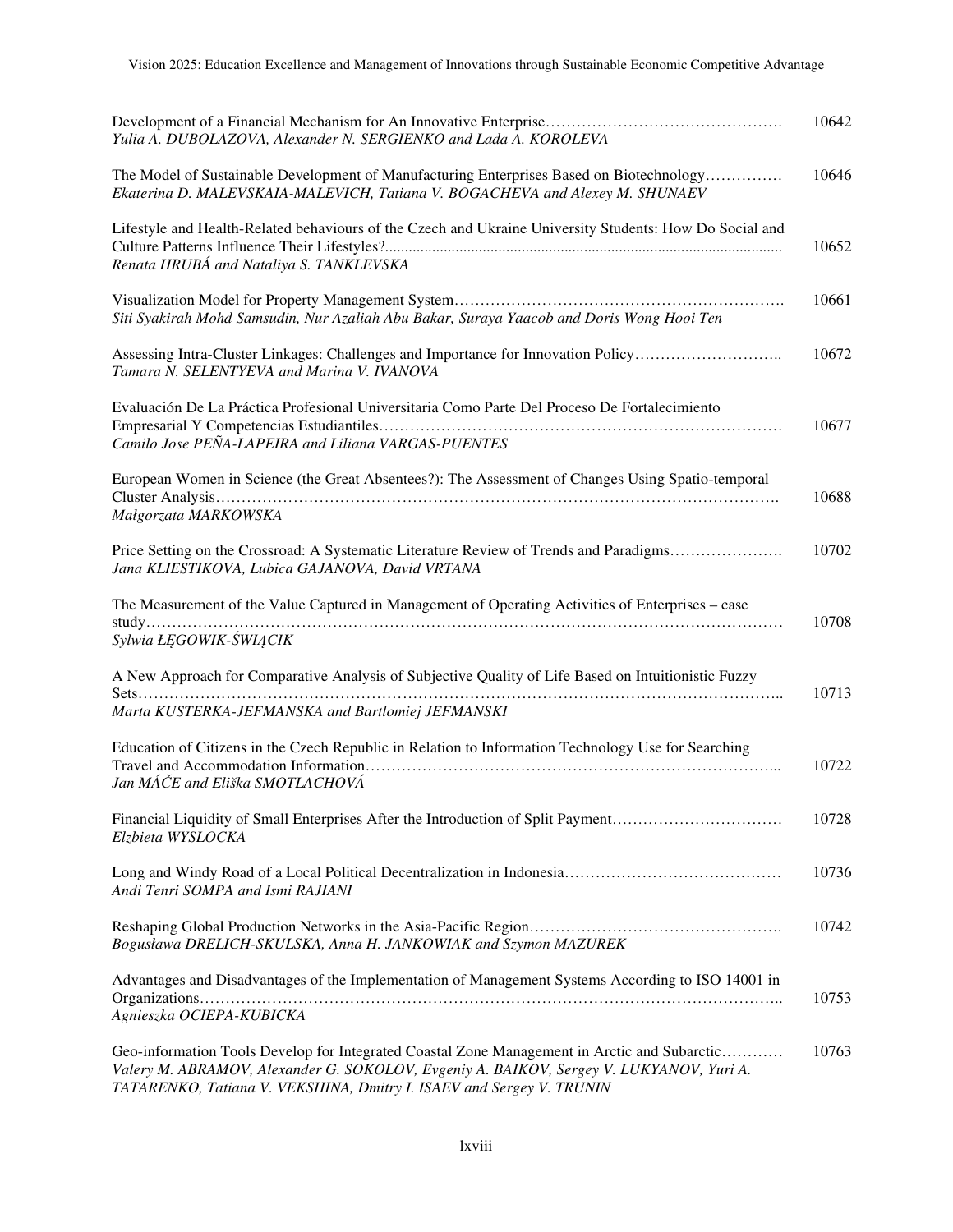| Peculiarities of Creating Advertising Activities on the Tourist Services Market<br>Raisa KOZHUKHIVSKA, Olena SAKOVSKA, Irina UDOVENKO, Svitlana SKURTOL, Veronika<br>NECHYTAILO and Olga HARBAR | 10772 |
|-------------------------------------------------------------------------------------------------------------------------------------------------------------------------------------------------|-------|
| Comparison of Systemic Risk in the Banking Sector and Selected Sectors of Real Economy<br>Katarzyna KUZIAK and Krzysztof PIONTEK                                                                | 10779 |
| Possible Scopes of Life Cycle Assessment (LCA) Use in the Management of Returned Products<br>Tomasz NITKIEWICZ                                                                                  | 10785 |
| Pay as You Live and New Technologies in Life Insurance Underwriting in the Context of Generational<br>Ilona KWIECIEN, Patrycja KOWALCZYK-ROLCZYNSKA and Michal POPIELAS                         | 10793 |
| Natalia SOKOLOVA and Anastasiya SOKOLOVA                                                                                                                                                        | 10803 |
| Solecki Fund as a Kind of Participatory Budget for Rural Areas Inhabitants in Poland<br>Dorota BEDNARSKA-OLEJNICZAK and Jaroslaw OLEJNICZAK                                                     | 10815 |
| Erika KOVALOVA, Katarina KRAMAROVA and Stanislav ZABOJNIK                                                                                                                                       | 10827 |
| Mateusz GONTARZ and Adam SULICH                                                                                                                                                                 | 10833 |
| Impression Management in Business Report: Case Study of Three Polish Companies<br>Elzbieta JAWORSKA and Grzegorz BUCIOR                                                                         | 10841 |
| Hanna KOCIEMSKA and Agnieszka WERWINSKA                                                                                                                                                         | 10854 |
| Katarzyna PIWOWAR-SULEJ and Agata AUSTEN                                                                                                                                                        | 10869 |
| Income Tax Minimisation Strategy as a Component of an International Enterprise's Corporate Strategy<br>Urszula ROMANIUK                                                                         | 10880 |
| Magdalena DASZKIEWICZ and Anetta PUKAS                                                                                                                                                          | 10891 |
| Gender Board Diversity and its Influence on Companies Profit: A Case of Slovak Top 100 Earning<br>Ludmila MITKOVA and Peter PSENAK                                                              | 10898 |
| Agata KIELESINSKA                                                                                                                                                                               | 10905 |
| Inna Kuznetsova, Myhailo Shkilnyak, Iryna. Vidomenko, Juliia Karpenko and Olga Balabash                                                                                                         | 10915 |
| The Impact of New Technological and Digitisation Trends on the Future of the Labour Market<br>Dariusz WIELGORKA and Małgorzata IDASIAK                                                          | 10922 |
| Model of the Impact of Legal Regulations on Management Processes in Power Companies<br>Joanna KOTT, Jagoda MRZYGŁOCKA- CHOJNACKA and Marek KOTT                                                 | 10930 |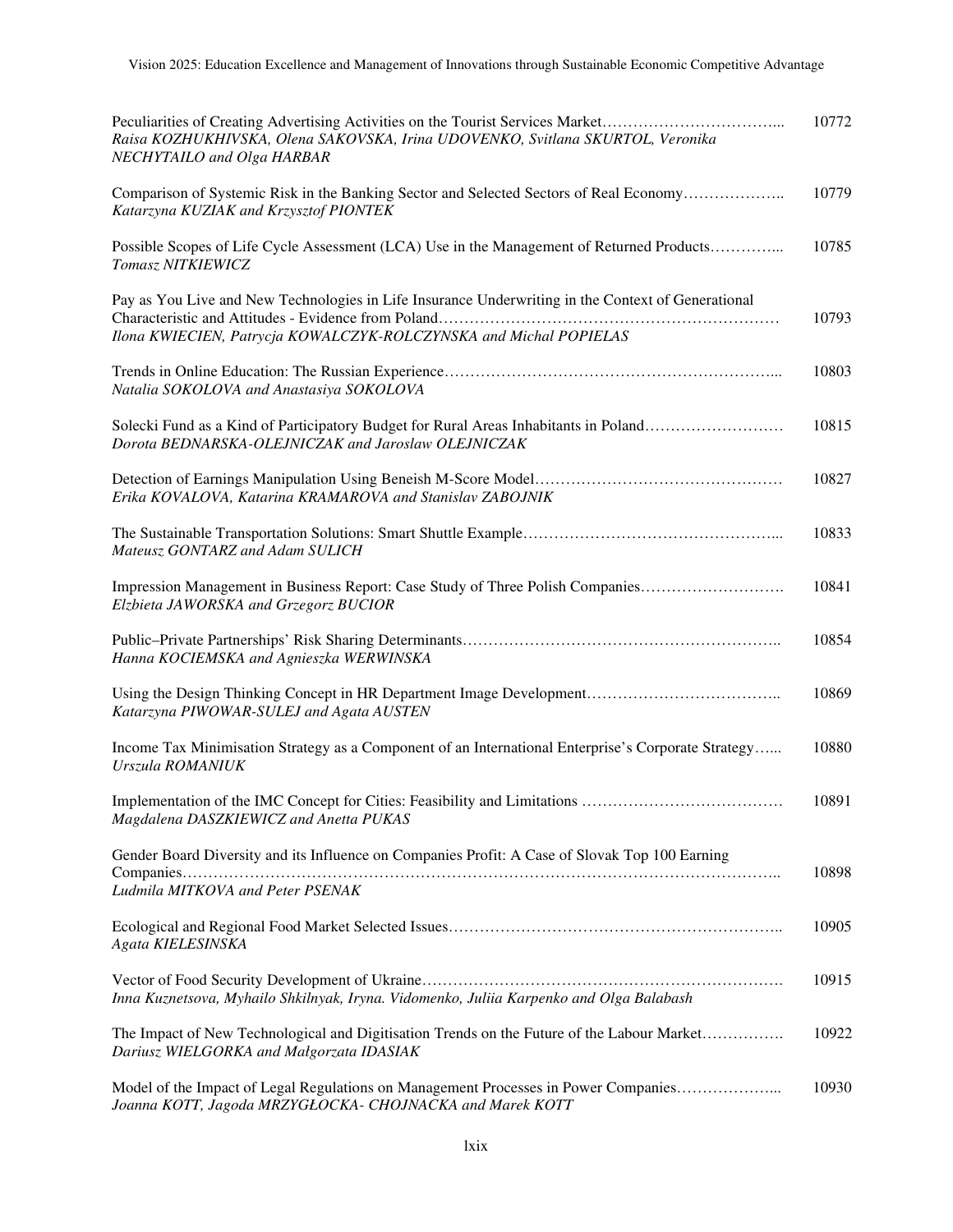| Communication Management Model- Case Study in the Project of Energy Efficiency Improvement Using                                                                                    | 10942 |
|-------------------------------------------------------------------------------------------------------------------------------------------------------------------------------------|-------|
| Jagoda MRZYGŁOCKA- CHOJNACKA, Joanna KOTT and Marek KOTT                                                                                                                            |       |
| Bogusława DRELICH-SKULSKA, Anna H. JANKOWIAK and Szymon MAZUREK                                                                                                                     | 10956 |
| The Business Environment in Poland and Hungary in the Context of the 'Doing Business' Reports<br>Patrycja KOKOT-STEPIEŃ                                                             | 10975 |
| Exchange of Information on Cross-Border Tax Rulings as the European anti-Tax Avoidance Measure<br>Alicja BRODZKA                                                                    | 10984 |
| Multiculturalism as an Alternative to the Development of Western Democracy and the Problems of Global                                                                               | 10993 |
| Svitlana ANDREYEVA, Daria BIENKOWSKA, Orest KRASIVSKI, Iryna KOLOSOVSKA and Nataliia<br><i>SERYOGINA</i>                                                                            |       |
| Students Perception of the Flipped Classroom Model Implementation as the Solution for Big Class<br>Noor Eka CHANDRA, Yusuf Al ARIEF and Ismi RAJIANI                                | 11003 |
| Challenging in Solving Students' Reading Capability to Find Their Voice in the Era of Society 4.0:<br>Jumadi JUMADI, Nasrullah NASRULLAH and Ismi RAJIANI                           | 11012 |
| Historical Thinking Learning Model in the Era of Society 4.0: New Jersey in an Old Jacket<br>Mohamad Zaenal Arifin ANIS, Herry Porda Nugroho PUTRO, Deasy ARISANTY and Ismi RAJIANI | 11022 |
| Monika STRZELCZYK                                                                                                                                                                   | 11029 |
| The Role of the Urban Green Space Density in Determining the Temperature Humidity Index of an                                                                                       |       |
| Sidharta ADYATMA, Muhammad MUHAIMIN, Deasy ARISANTY and Ismi RAJIANI                                                                                                                | 11037 |
| Rosalina KUMALAWATI, Aswin Nur SAPUTRA, Karnanto Hendra MURLIAWAN and Ismi RAJIANI                                                                                                  | 11047 |
| Determinants of Relationship between Organizational Innovativeness and ISO 9001<br>Mate DAMIC, Tomislav BAKOVIC and Dora NALETINA                                                   | 11054 |
| What Can Citizenship Values be Derived from the Women Struggling to Survive in the Floating Market?<br>Sarbaini, SARBAINI, Fatimah, FATIMAH and Ismi RAJIANI                        | 11064 |
| Witold KOWAL                                                                                                                                                                        | 11074 |
| OXANA VIKTOROVNA PHILLIPOVSKAYA and OLGA VIKTOROVNA POKRAMOVICH                                                                                                                     | 11080 |
| Big Data in the Management of the Business – The Importance of Evolving Technologies<br>Katarzyna ROZPONDEK                                                                         | 11089 |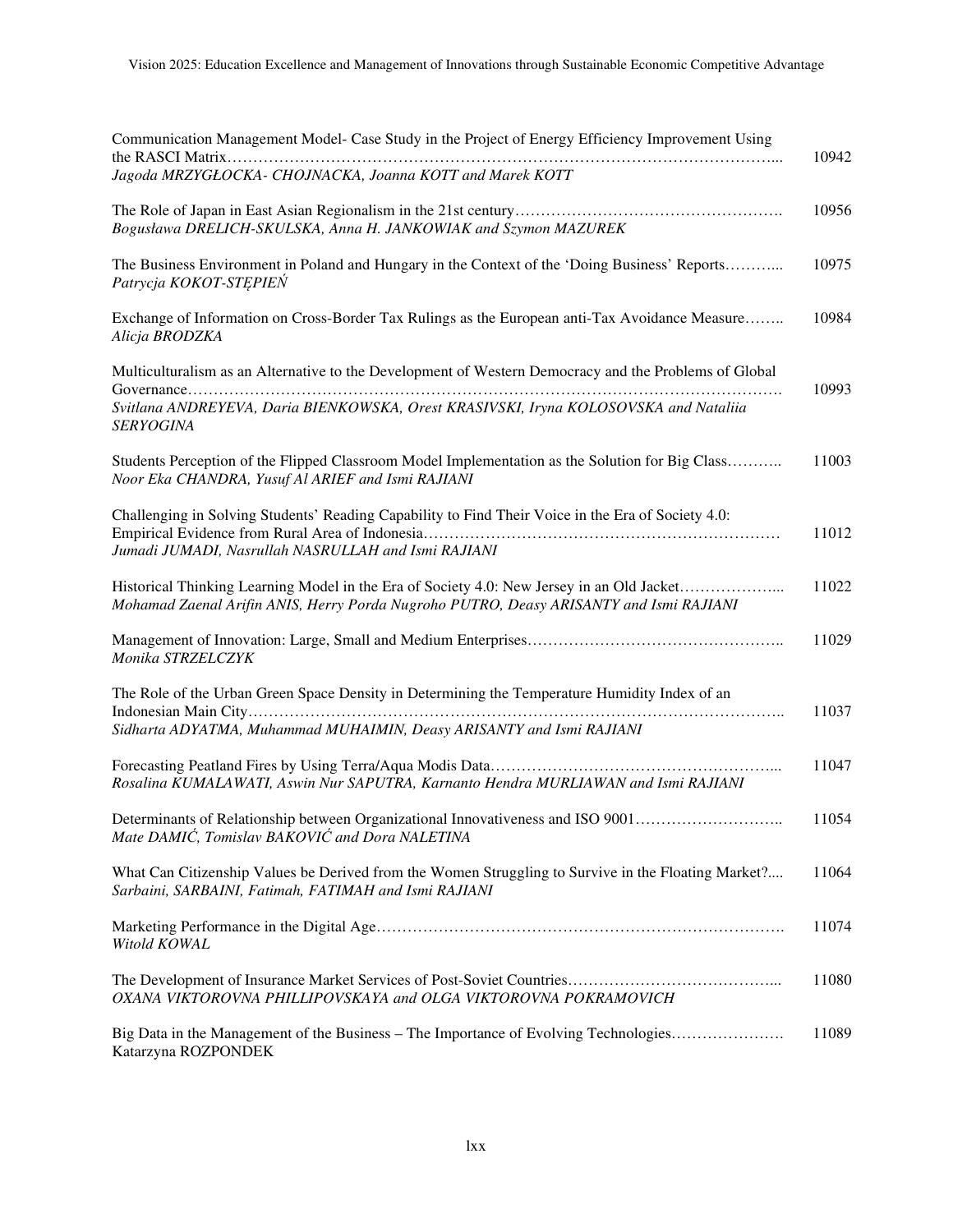| Definition of A Process of Forming Professional Communicative Competence of the Future Agrarian                                                                                                                          | 11099 |
|--------------------------------------------------------------------------------------------------------------------------------------------------------------------------------------------------------------------------|-------|
| Oleh LAZARIEV, Yuliia FERNOS, Liudmyla MOVCHAN, Nataliia KOMISARENKO, Svitlana TYMCHUK<br>and Liudmyla NESHCHADYM                                                                                                        |       |
| Selected Aspects of the Operation of Academic Business Incubators in Poland<br>Katarzyna BRENDZEL-SKOWERA                                                                                                                | 11108 |
| Electronic Government – From Concept to Implementation: A Romanian Approach<br>Bogdan GHILIC-MICU and Marian STOICA                                                                                                      | 11118 |
| Grzegorz WARZOCHA and Kamil BUJAK                                                                                                                                                                                        | 11129 |
| Mechanisms of Management of Social and Economic Security of the State on the Basis of Data<br>Zoriana BURYK, Olha ZHUK, Iryna BORYSHKEVYCH, Iryna PIATNYCHUK, Nataliia HOROHOTSKA<br>and NataliiaVARENIA                 | 11133 |
| Renata BIADACZ                                                                                                                                                                                                           | 11136 |
| Analysis of Socio-Economic Growth Impact on Healthy Dietary Regime in Case of European Union<br>Klaudia PRZYBYSZ and Agnieszka STANIMIR                                                                                  | 11148 |
| Empirical Study of Migration Caused by Well-being in Living and Working Environment<br>Svitlana BILAN, Halyna MISHCHUK, Yuriy BILAN and Viktoriia MISHCHUK                                                               | 11159 |
| Credit Risk Concentration in the Banking Industry A Systematic Literature Review<br>Tiago Eny RELIM, Ari Melo MARIANO, Simone Borges Simão MONTEIRO, Viviane Vasconcellos<br>Ferreira GRUBISIC and Edgard Costa OLIVEIRA | 11170 |
| Igor LUKASEVICH and Ludmila CHIKILEVA                                                                                                                                                                                    | 11192 |
| The Evolution of the EFQM Model in the Context of Contemporary Challenges for Organizations<br>Arkadiusz WIERZBIC and Joanna MARTUSEWICZ                                                                                 | 11200 |
| Enhancing Tourism Potential by Using Gamification Techniques and Augmented Reality in Mobile<br>Bogdan LENT and Marta MARCINIAK                                                                                          | 11210 |
| Integrated Territorial Investments as a New Tool of Co-Operation and Management of Development in<br>Magdalena KOGUT- JAWORSKA                                                                                           | 11222 |
| Profile of Information Professionals: An Information Science perspective based on the RIM framework<br>Dalbert M. OLIVEIRA, Luís Silva RODRIGUES and Patrícia M. PEREIRA                                                 | 11233 |
| Strategic Management of the Child Protection Act of Persecution: Cases in Indonesia<br>Tien Handayani NAFI.Ratih LESTARINI and Siti Hilya NABILA                                                                         | 11242 |
| Deficiency in the Management of Protection of Women from Violence: Cases in Indonesia<br>Ratih LESTARINI and Siti Hilya NABILA                                                                                           | 11247 |
| The Formation and Development of the Capitalist Landscape: Genesis and Modern Problems                                                                                                                                   | 11253 |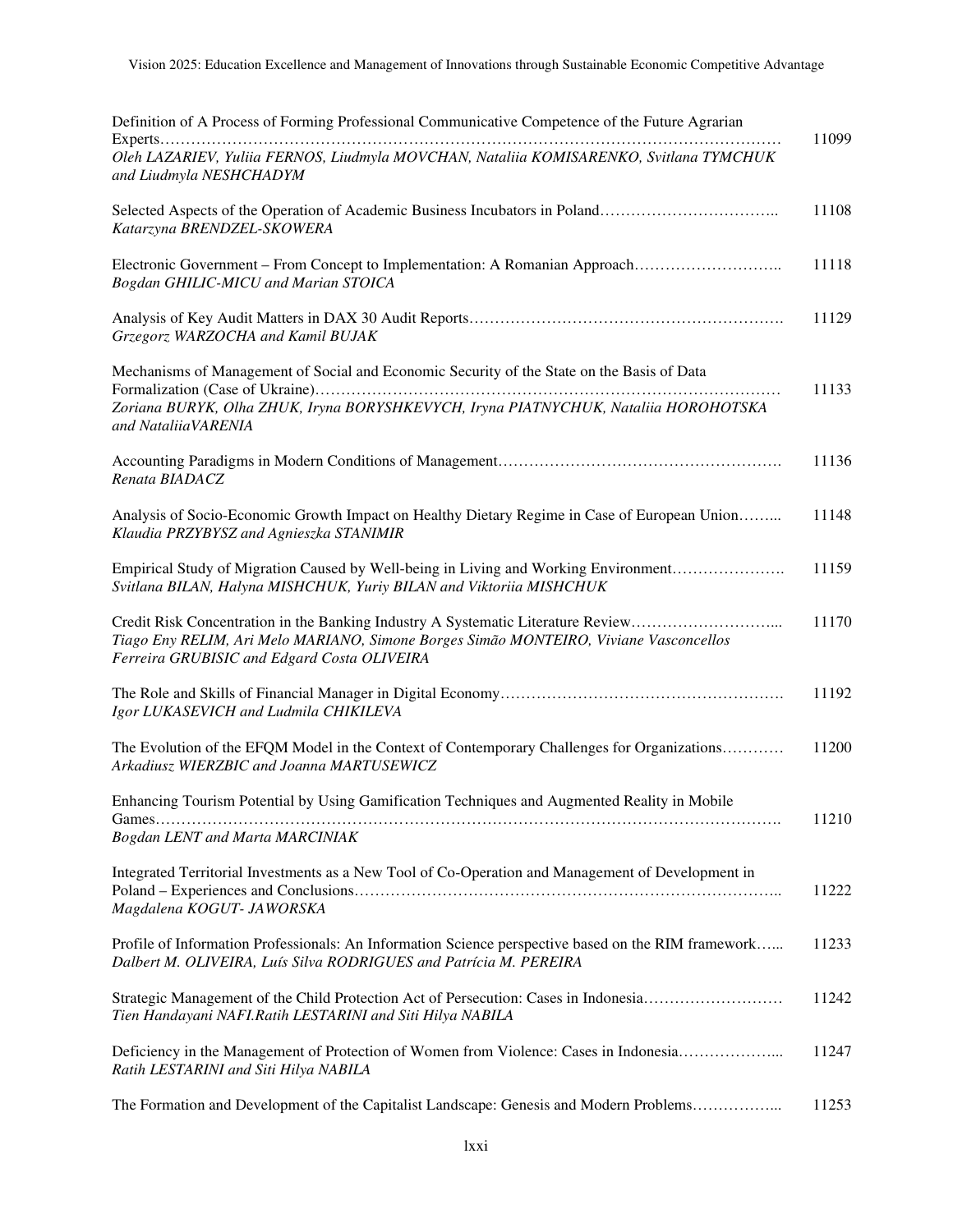| Anton A. Antipov, Galina A. Karpova, Roman Epanchintcev, Svetlana V. Murashova and Andrei S.<br>Nikolaev                                                         |       |
|------------------------------------------------------------------------------------------------------------------------------------------------------------------|-------|
| Quality of Services Provided by Hospitality Industry and Its Feedback in China<br>Nadezda BELKINA and Yanqing WANG                                               | 11262 |
| Olga D. KAVERINA, Tatiana O. TERENTEVA and Anastasiia V. IVANOVA                                                                                                 | 11268 |
| Ionela-Roxana GLĂVAN                                                                                                                                             | 11272 |
| Ionela-Roxana GLĂVAN                                                                                                                                             | 11281 |
| The Analysis of the Determinants Regarding the Functioning of Special Economic Zones<br>Judyta KABUS and Joanna NOWAKOWSKA-GRUNT                                 | 11291 |
| Econometric Assessment of the Relation Between the Situation of Youth on the Labour Market and the<br>Beata BAL-DOMANSKA and Elzbieta SOBCZAK                    | 11299 |
| Discussing Emerging Financial Markets: Relevance of Institutional and Instrumental Characteristics<br>Nadezhda A. LVOVA, Ivan A. DARUSHIN and Oleg Yu. KORSHUNOV | 11310 |
| Analytical and Information Support for Estimating the Level of Enterprise Development in the Food<br>Oksana SHAIDA, Vasylyna MATSUK and Yura OREKHOV             | 11319 |
| Evaluation of Progress in Controlling Implementation within the Czech State Administration Units<br>Jana VODÁKOVÁ                                                | 11325 |
| Valery V. SMIRNOV, Vladislav L. SEMENOV, Anna N. ZAKHAROVA, Tamara V. TALANOVA, Anastasiya<br>N. SHIKANOVA, Anatoly A. BLOKHINTSEV and Vasily V. ASHMARIN        | 11332 |
| Vladimír Šefčík, Zdeněk Málek, Pavel Tvrzník, Eva Lukášková, Zdeněk Konečný and Jana Štofilová                                                                   | 11344 |
| Leadership, Organizational Culture and Innovation: A Multigroup Structural Analysis in Technology-<br>Eva Petiz LOUSÃ                                            | 11354 |
| Sayabek ZIYADIN, Tatyana SOKIRA, Zhuldyz DAPENOVNA YESSIMOVA, Askar SMAGULOV and<br>Arailym ABDRAKHIM                                                            | 11367 |
| Sayabek ZIYADIN, Kairzhan KAZBEKOVA, Bakytgul RYSBAYEVA and Aliya SHAKBUTOVA                                                                                     | 11374 |
| How to Arouse Employees Enthusiasm - About Managing Involvement in a Turquoise Organization<br>Edyta TABASZEWSKA - ZAJBERT                                       | 11380 |
| The Principle of Degressive Proportionality from the Perspective of the First and Ninth Terms of the<br>Janusz LYKO                                              | 11389 |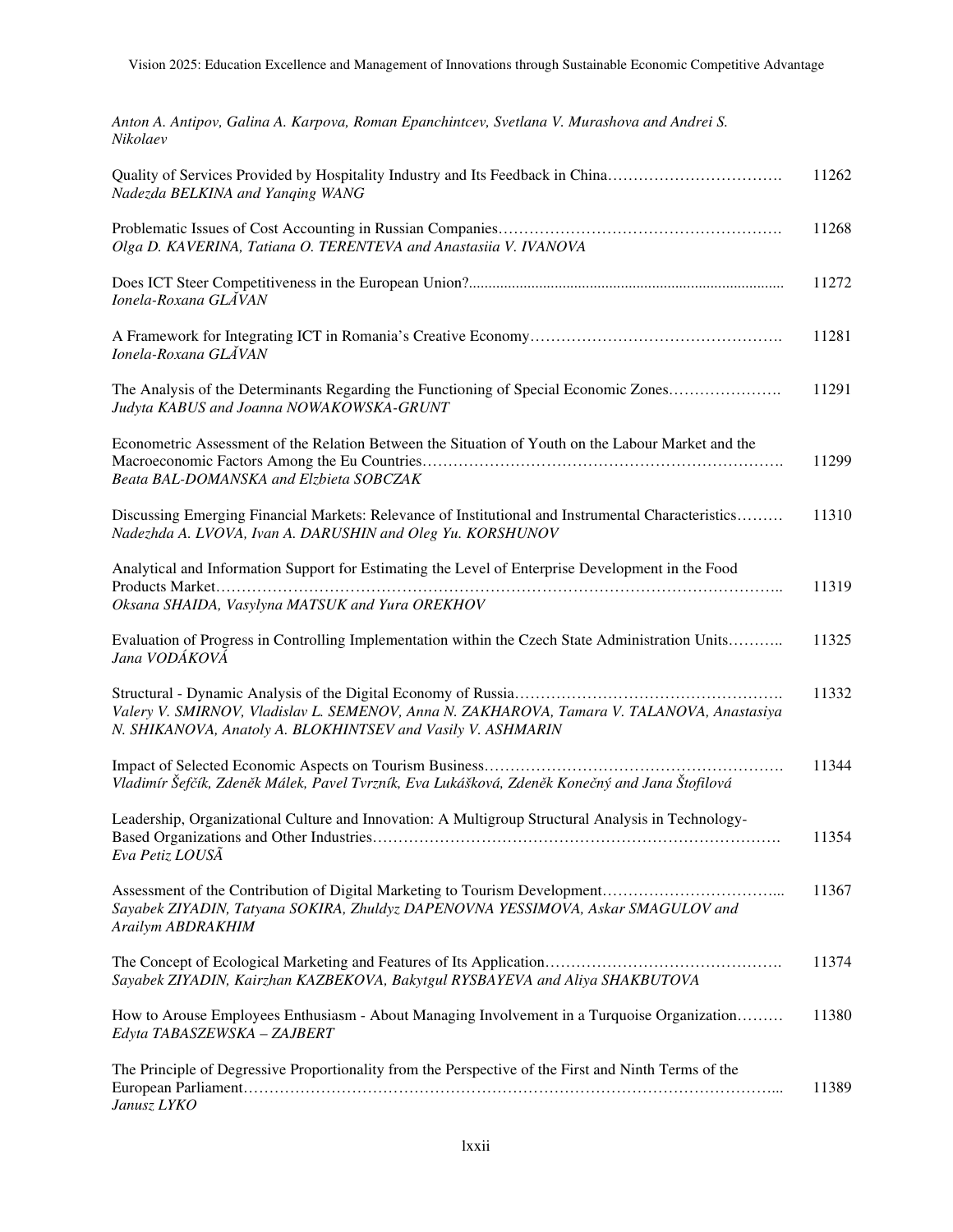| Theoretical Assumptions of the Research Project "Start-Up Project Management Methodology" in the<br>Grzegorz KRZOS, Krystian OLEK                                                                            | 11397 |
|--------------------------------------------------------------------------------------------------------------------------------------------------------------------------------------------------------------|-------|
| Organizational Training and Practical Experience of Foreign Students of the Medicine Faculty at the<br>Svetlana I. ARSENTEVA, Antonina V. KARPUNINA and Chulpan Sh. KUPIROVA                                 | 11407 |
| Effect of Superiors' Features on Employees' Job Satisfaction on the Example of Metallurgical Enterprise<br>Manuela INGALDI and Szymon DZIUBA                                                                 | 11414 |
| Tax Haven - Embezzlement or Tax Optimization in the Aspect of Polish Tax Changes<br>Paulina TARNOWSKA                                                                                                        | 11431 |
| Formation of the Nomenclature of Quality and Safety Indicators of Collagen-Based Shampoos and Their<br>Olga KOTOMENKOVA and Anna VINOGRADOVA                                                                 | 11436 |
| Modeling of Marketing Communication Interactions of a Real Estate Company in the Russian Market<br>Irina Y. OKOLNISHNIKOVA, Alexey D. OKOLNISHNIKOV, Antonina I. UKHOVA and Viktor M.<br><b>KATOCHKOV</b>    | 11443 |
| Strategic Management in Polish Small- And Medium-Sized Enterprises and ERP Class Information<br>Krzysztof GROCHOWSKI                                                                                         | 11447 |
| Students Education in Terms of Using the Educational Version of Integrated Management Systems<br>Daniel ZWIERZCHOWSKI and Krzysztof GROCHOWSKI                                                               | 11452 |
| Catarina TEIXEIRA, Anabela TERESO, Isabel LOPES Manuel FIGUEIREDO                                                                                                                                            | 11457 |
| Influence of Communication Among the Employees on Organizational Performance (Through Job<br>Agnieszka BIEŃKOWSKA and Katarzyna TWOREK                                                                       | 11470 |
| Legal and Regulatory Fundamentals of Gender-Responsive Budgeting in Ukraine<br>Kateryna LEVCHENKO, Mykola LEHENKY, Nataliia BUTENKO, Halyna ZHUKOVSKA and Olga<br><b>DUNEBABINA</b>                          | 11482 |
| Larisa IVASCU                                                                                                                                                                                                | 11492 |
| Foreign Economic Activity Strategy Formation for the Industrialized Developed Region in Russia<br>Irina Y. OKOLNISHNIKOVA, Antonina I. UKHOVA, Viktor M. KATOCHKOV and Margarita D.<br><b>OKOLNISHNIKOVA</b> | 11500 |
| Estera PIWONI-KRZESZOWSKA and Katarzyna PIÓRKOWSKA                                                                                                                                                           | 11507 |
| Intentionality of Actions as an Element of the Entrepreneur's Attitude towards Social Irresponsibility of a<br>Agnieszka SOKOŁOWSKA-DURKALEC                                                                 | 11515 |
| Source of Organizational Change and Change Sustainability: Selected Aspects                                                                                                                                  | 11525 |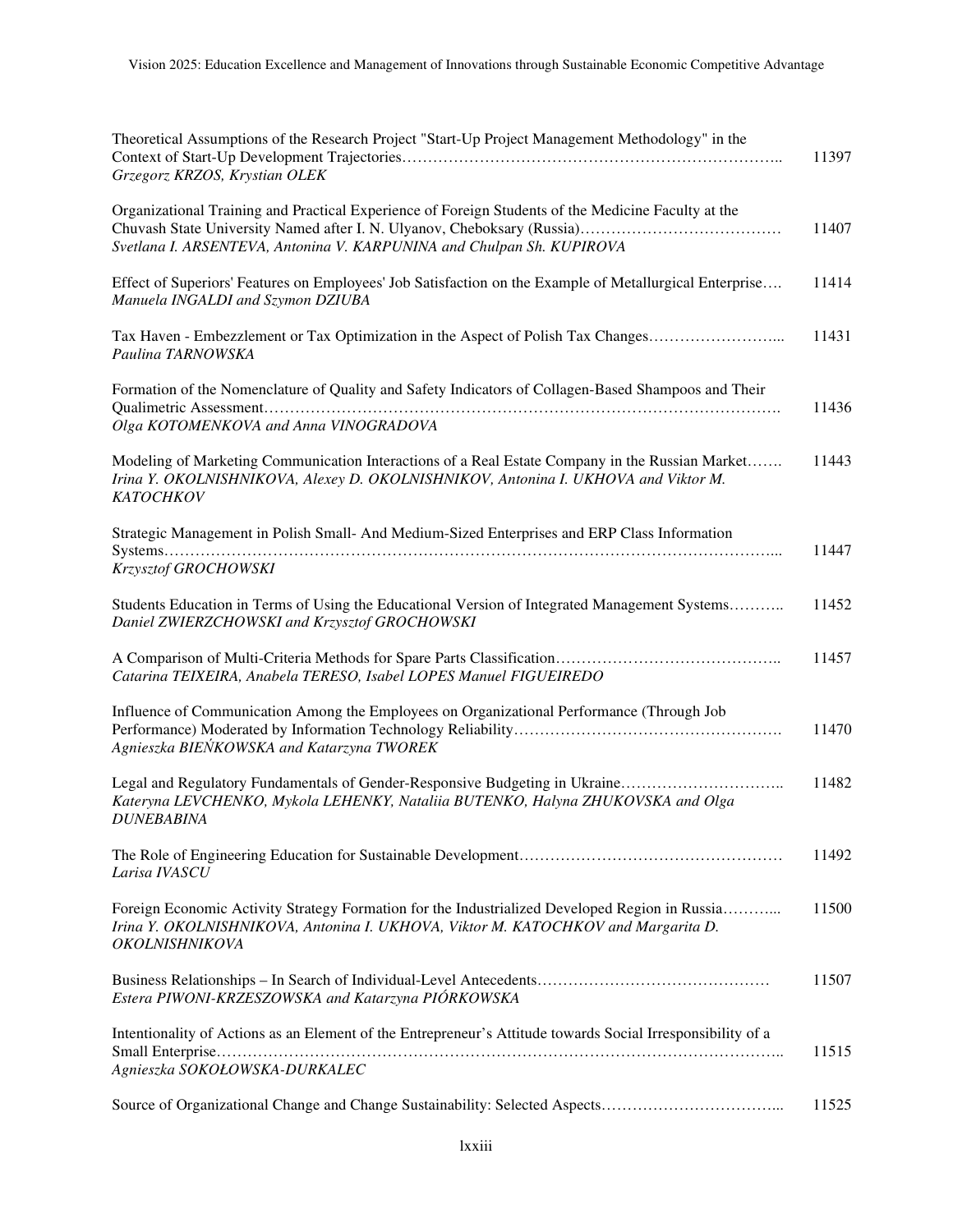## *Ewa MAZUR-WIERZBICKA*

| Comparative Analysis of Existing Methods of Staff's Labor Motivation Research as a Tool of Improvement                                                                                                                                 | 11538 |
|----------------------------------------------------------------------------------------------------------------------------------------------------------------------------------------------------------------------------------------|-------|
| Arina Volkodayeva, Anastasia Kurilova, Elena Podolyan and Rud Natalia                                                                                                                                                                  |       |
| Kirill Kurilov, Svetlana Pavlova, Pivneva Svetlana and Natocheeva Natalia                                                                                                                                                              | 11543 |
| Anastasia Kurilova, Tatiana Belyanchikova, Olga Medvedeva and Aleksandr Malafeev                                                                                                                                                       | 11550 |
| Kirill Kurilov, Vladimir Bogatyrev and Pivneva Svetlana                                                                                                                                                                                | 11556 |
| Bringing Together High School Actors Using Mobile Applications: A Conceptual Model Proposal<br>Carlos R. CUNHA, João Pedro GOMES and Vítor MENDONÇA                                                                                    | 11564 |
| Influence of Tax Avoidance on Financial Performance of Companies in Poland<br>Krzysztof BIEGUN, Jacek KARWOWSKI and Piotr LUTY                                                                                                         | 11571 |
| Svatopluk NEČAS                                                                                                                                                                                                                        | 11578 |
| Magdalena ROZWADOWSKA and Piotr SZYMAŃSKI                                                                                                                                                                                              | 11583 |
| L'exploration Des Réseaux De Neurones Pour La Détection Extrinsèque Du Plagiat<br>Maryam ELAMINE, Seifeddine MECHTI and Lamia HADRICH BELGUITH                                                                                         | 11596 |
| Income Tax Incentives for Research and Development in Facing Industrial Revolution 4.0<br>Sekar A. N. KHODHIJAH and Milla S. SETYOWATI                                                                                                 | 11604 |
| Adewale O. OSIBANJO, Anthonia A. ADENIJI, Odunayo P. SALAU, Hezekiah O. FALOLA, Tolulope M.<br>ATOLAGBE, Abisola O. OSOKO and Ogheneofejiro J. EDEWOR.                                                                                 | 11614 |
| The Dynamics of the Formation of the Relationship of Subordinates to the Manager Middle Management in<br>Vladimir I. NAZAROV, Elena K. MARKOVA, Natalya A. PTYTSINA, Sofiya V. PANTYUSHINA and<br>Natalya N. MASYUK                    | 11622 |
| Aneta WŁODARCZYK and Marcin ZAWADA                                                                                                                                                                                                     | 11629 |
| The Role of the World Economy: Savings and Investment Analysis in Financial Markets<br>Shakizada Niyazbekova, Bazarkul Bekbenbetova, Mussirov Galym, Borisova Elena, Tamara Dzholdosheva,<br>Aetdinova Rasulya and Moldashbayeva Luiza | 11641 |
| Foreign Direct Investments - Determinants Involved in Decision-Making Process<br>Florina POPA                                                                                                                                          | 11648 |
| Determinants of the Willingness of People 50+ to Use the Internet in Recruitment Procedures in the<br>Wojciech JARECKI and Marek KUNASZ                                                                                                | 11659 |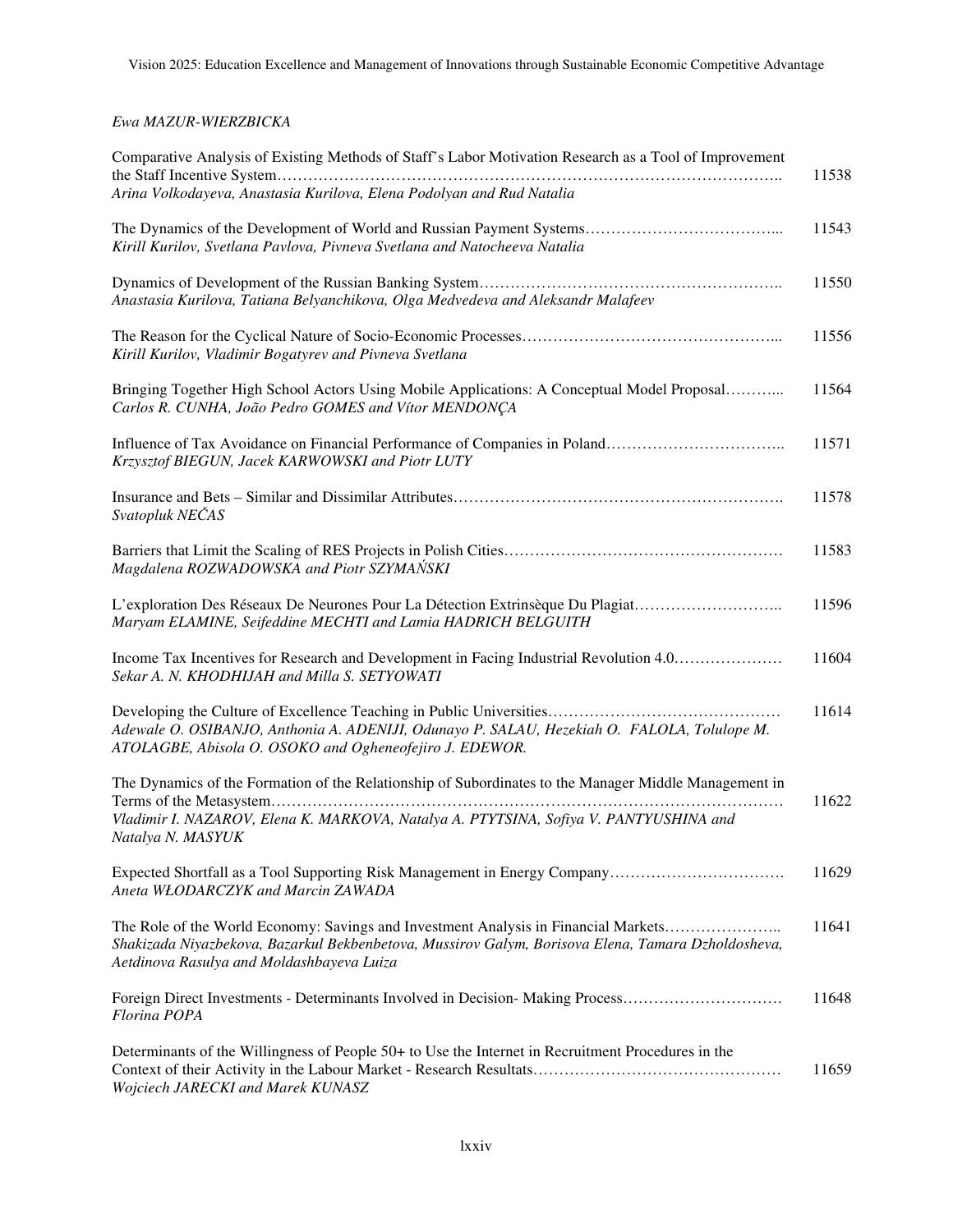| The Role of Religiosity, Animosity and Ethnocentrism towards Purchasing of US Fast Food Products<br>Annisa Erviena HANIEV and N.I.S. PUTRI                                                                                          | 11671 |
|-------------------------------------------------------------------------------------------------------------------------------------------------------------------------------------------------------------------------------------|-------|
| Fast Reengineering for Distribution Logistic Processes in Small Companies in Kazakhstan Based on<br>Galimkair MUTANOV and Askhat SERIKBEKULY                                                                                        | 11687 |
| Daniel Rusu and Doina I. Popescu                                                                                                                                                                                                    | 11698 |
| The Implementation of 5 S Practices in the Enterprise from the Perspective of Shaping Safety of Working<br>Anna CIERNIAK-EMERYCH and Robert GOLEJ                                                                                   | 11715 |
| Environmental Impact Assessment Regarding Predictive Maintenance Operations for Passenger Cars<br>Sorin CUCU and Bogdan DUMITRU                                                                                                     | 11727 |
| Pilot Study of Representation and Simulation of Differential Ontologies and Basic Principles of Temporal<br>Observability of Evolution of Digital Reality of Social-Technical Landscapes<br>Mihail Artemenko and Nikolay Korenevsky | 11734 |
| Maintaining between Indigenous Value and Segmented Customer Value on Songket Pandai Sikek Fabrics<br>Evie OKTAFIA, Retho KUSUMASTUTI and Prima Nurita RUSMANINGSIH                                                                  | 11745 |
| Implementation of Innovative Technologies as a Mean of Resource Saving in Greenhouses (Through the<br>Akmal S. DURMANOV, Umida R. SANGIROVA, Nafisa M. ABDURAZAKOVA, Normurod K. ABRAEV and<br>Umirzoq E. XOLIYOROV                 | 11753 |
| The Impact of Audience Characteristics on Brand Attitude and Purchase Intention in Product Placement<br>Lutfi Zulfita FIRDAUSI, Yeshika ALVERSIA and ARVIANSYAH                                                                     | 11765 |
| George-Adrian MUNTEAN and Gabriela PROȘTEAN                                                                                                                                                                                         | 11779 |
| Application of the Critical Chain Method for Planning and Controlling the Project of Technical Production<br>Katarzyna MAREK-KOLODZIEJ and Iwona LAPUNKA                                                                            | 11789 |
| Contemporary Models of Project Manager Competencies and Future Challenges Within Project<br>Katarzyna MAREK-KOLODZIEJ                                                                                                               | 11802 |
| Aleksandra RADZISZEWSKA                                                                                                                                                                                                             | 11812 |
| Gender Differences in E-Service Quality Assessment- Implications For E-Logistic Service Quality<br>Aleksandra RADZISZEWSKA                                                                                                          | 11821 |
| Problems of Increasing Economic Efficiency in Casting Production Simulation<br>Desnitsky Vladimir Vladimirovich, Desnitskaya Lyudmila Vladimirovna and Matveev Igor Aleksandrovich                                                  | 11830 |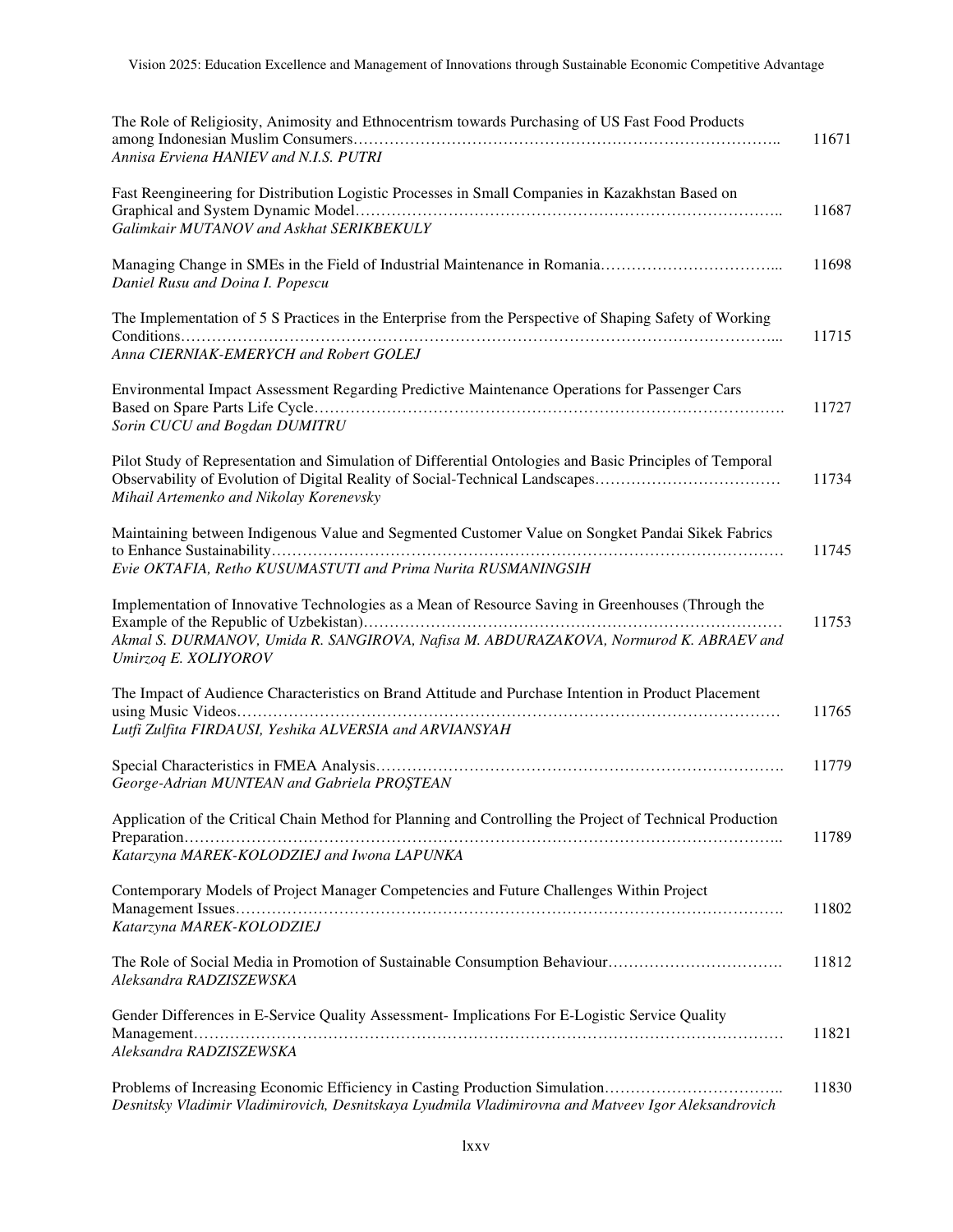| The Main Elements of the Mechanisms Designed for Providing Economic Security in the Process of Higher                                                                                                             | 11839 |
|-------------------------------------------------------------------------------------------------------------------------------------------------------------------------------------------------------------------|-------|
| Nadezhda S. OBUKHOVA, Sergei V. BASTRYKIN, Lyubov K. PODGORNAYA and Anastasia K.<br><b>MAKHONINA</b>                                                                                                              |       |
| Economic Security Risks Identification in the Procurement of the Budgetary Institution<br>Sergei V. BASTRYKIN, Lyubov V. KALININA and Nadezhda S. OBUKHOVA                                                        | 11850 |
| Multidimensional Comparative Analysis of Regional and Local Development of Special Economic Zones<br>Luiza PIERSIALA                                                                                              | 11861 |
| Jan MACHALA                                                                                                                                                                                                       | 11870 |
| Fabiola BERTOLOTTI and Matteo VIGNOLI                                                                                                                                                                             | 11875 |
| Anna MARCISZEWSKA                                                                                                                                                                                                 | 11884 |
| Tamara KUCHERENKO, Elena MATROS, OLGA RATUSHNA, Liudmyla MELNYK, SVETLANA<br>MIHAILOVINA AND NATALIYA IVANOVA                                                                                                     | 11895 |
| Problems of Development of Energy Cooperation Between Russia And Ukraine: Current State and<br>Svetlana MIHAILOVINA, Liudmyla MELNYK, Tamara KUCHERENKO, Elena MATROS, Serhii<br>KONTSEBA and Olha PIDLUBNA       | 11907 |
| The Factors Affecting the Level of Flexibility in Building Organizational Culture. The Perspective of<br>Anna LEMAŃSKA-MAJDZIK                                                                                    | 11921 |
| Ismail HADJIR and Fatma zohra BELKREDIM                                                                                                                                                                           | 11933 |
| Olga Rudakova, Elena Mokeeva, Vitaly Petrishche, Irina Solovieva and Anna Mikhaylina                                                                                                                              | 11939 |
| Migration Processes in Ukraine: A Threat to National Security or a Prospect for Regional Development<br>Denis KRASIVSKY, Orest KRASIVSKY, Petro OPANASCHUK, Vasyl PASICHNYK and Nataliia MAZII                    | 11947 |
| Daniela Nicoleta BADAN, Beatris VASILE-TUDOR and Gina FINTINERU                                                                                                                                                   | 11955 |
| Tatiana N. Polyakova, Elena S. Belyaeva, Olga V. Belyaeva, Nataliya A. MASHKINA and Elizaveta Yu.<br>YAKIMOVA                                                                                                     | 11966 |
| International Insurance Market in the Conditions of Globalization: Structure of the Insurance Services<br>Nataliya A. MASHKINA, Elena BELYAEVA, Elizaveta Yu. YAKIMOVA, Olga BELYAEVA and Tatiana N.<br>Polyakova | 11974 |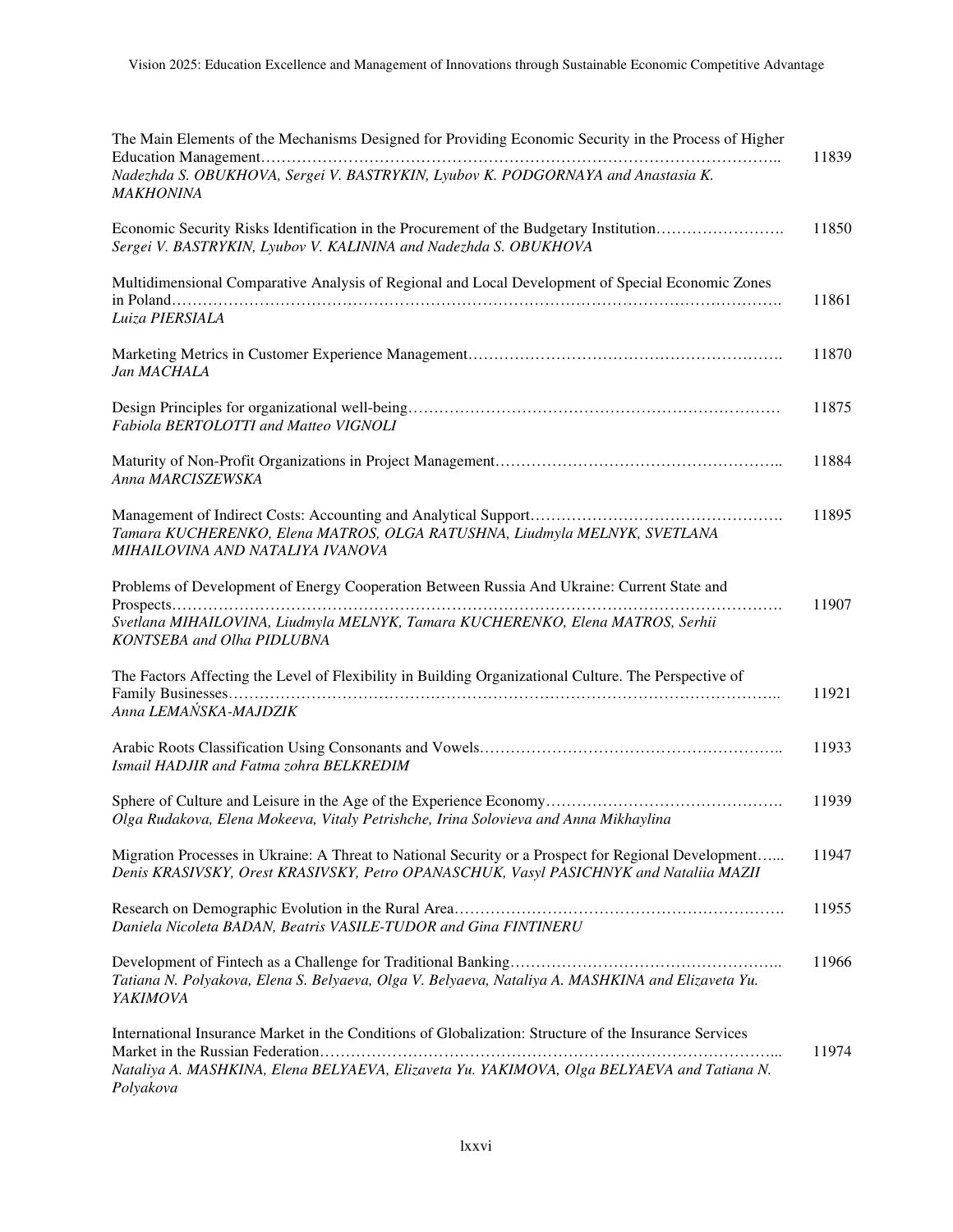| Prospects of Blockchain Technology and Smart Contracts in the Medical Sphere<br>Sibilla Buletsa, Kharytonov Eugene and Davydova Iryna                                       | 11980 |
|-----------------------------------------------------------------------------------------------------------------------------------------------------------------------------|-------|
| Brand Building as an Important Success Factor in Business in Terms of the Traditional and E-Commerce<br><b>Ludovít NASTIŠIN and Richard FEDORKO</b>                         | 11990 |
| Valery MASLENNIKOV, Irina KALININA, Yuri LYANDAU and Nikolay MROCHKOVSKY                                                                                                    | 11997 |
| Transfer of Skills. How to Integrate the Competencies of Elderly Care Migrants into the Polish Labour                                                                       | 12005 |
| Sabina KUBICIEL-LODZINSKA and Brygida SOLGA                                                                                                                                 |       |
| Defining the Framework for Open Innovation with Universities in Family Firms<br>Mariano SOLER-PORTA, Beatriz RODRIGUEZ-DIAZ and Antonio PADILLA-MELENDEZ                    | 12016 |
| To the Question of Factors Influencing the Innovative Activity of the Environment in Russia<br>Kirill Kurilov, Anastasia Kurilova, Alexander Borodin and Natalia Kazanskaya | 12024 |
| Dinara Zh. RAKHMATULLAYEVA, Bulat M. MUKHAMEDIYEV, Galiya R. DAULIYEVA, Guliya K.<br>ILIYASHOVA and Gulmira K. ANDABAYEVA                                                   | 12031 |
| Analysis of the Enterprise's Innovative Potential in the Context of Creativity - A Practical Example<br>Dominika JAGODA-SOBALAK                                             | 12039 |
| Dominika JAGODA-SOBALAK                                                                                                                                                     | 12047 |
| Grazyna OSBERT-POCIECHA                                                                                                                                                     | 12060 |
| Maja JOKIEL                                                                                                                                                                 | 12069 |
| Entrepreneurial Orientation and Organizational Culture Type – Family and Non-Family Firm Perspective<br>Małgorzata OKREGLICKA                                               | 12081 |
| "Smart Cities" and the Need for an "IoT Operating System" based on Blockchain Technology<br>Johannes LITZENBURGER, Nicole MAU and Markus MAU                                | 12092 |
| Justyna ZYGMUNT                                                                                                                                                             | 12102 |
| Oksana SHAIDA and Juliia POLIAKOVA                                                                                                                                          | 12109 |
| The Role of Job Characteristics, Human Resource Practice, and Employee Engagement in Organizational<br>Muhammad BAIQUNI and Ayu Aprilianti LIZAR                            | 12115 |
| Análisis Del Riesgo De Tipo De Interés a Través De La Función Precio-Rendimiento<br>David CARIDAD DE LA PENA, Begona ÁLVAREZ GARCÍA and Lucía BOEDO VILABELLA               | 12128 |
|                                                                                                                                                                             | 12132 |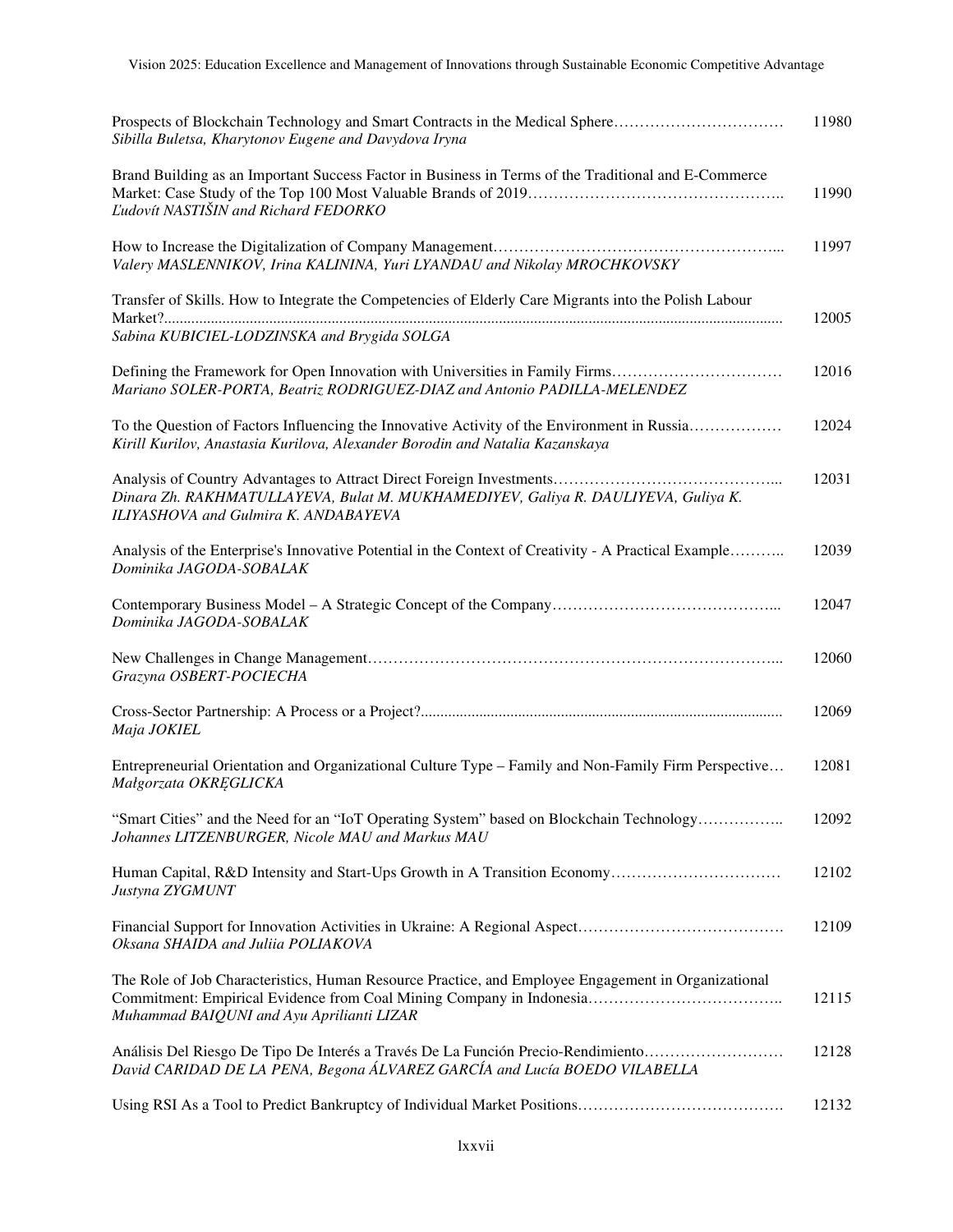| Jan CHUTKA and Pavol DURANA                                                                                                                                                                             |       |
|---------------------------------------------------------------------------------------------------------------------------------------------------------------------------------------------------------|-------|
| Monika KOZERSKA                                                                                                                                                                                         | 12138 |
| The Use of Mobile Health Applications for Asthma Self-Management: Design Study<br>Mohammad K. ALNAWYSEH, Mohammed M. ALNABHAN, Eman ELAYAH, Montaha AL-IEDE, Khaled<br>AL OWEIDAT and Shereen M. ALEIDI | 12153 |
| Polish Perspective, Piotr Luty and Roman Vavrek                                                                                                                                                         | 12164 |
| The Impact of Brand Recognition on Perceived Quality and Willingness to Buy for Dairy Products<br>Letizia ALVINO and Anouk BAKKERS                                                                      | 12171 |
| Micro-Credentials and Digital Badges: A Development Framework for Higher Education in Europe<br>Giusi Antonia TOTO and Pierpaolo LIMONE                                                                 | 12181 |
| Continuous Improvement Projects in Business Processes – Analysis of Selected Problems<br>Renata BRAJER-MARCZAK                                                                                          | 12190 |
| Overview of Big Data Challenges, Opportunities and its Applications in the Context of Public<br>Meseret Yihun AMARE and Stanislava SIMONOVA                                                             | 12200 |
| Experimental Study of How Experience in Negotiations Affects Prediction of Negotiation Strategies and<br>Joanna KRZYWDA                                                                                 | 12210 |
| Ewa LOSIEWICZ-DNIESTRZANSKA                                                                                                                                                                             | 12222 |
| Wojciech LORKIEWICZ and Radosław P. KATARZYNIAK                                                                                                                                                         | 12232 |
| Innovative Opportunities for Business Model Integration of Coworking Spaces and Business Hotels<br>Sergey ILKEVICH                                                                                      | 12247 |
| The Impact of Structural Intellectual Capital and Information Technology Development on Efficiency<br>Andrzej CHLUSKI                                                                                   | 12257 |
| Tovma Nataliya, Abjalelova Sholpan, Kusmuldaeva Zhazira, Spanov Magbad, Zinitulina Zhanbota and<br>Abisheva K                                                                                           | 12268 |
| Piotr Wittbrodt                                                                                                                                                                                         | 12275 |
| Oksana HAIDAI, Anatolii DANYLENKO, Marina VUYCHENKO, Tetiana PONEDILCHUK, Alla<br>REVUTSKA, Viacheslav ZABOLOTNYI and Alina MARYCH                                                                      | 12284 |
| General Anti-Avoidance Rule (GAAR) in the Prevention of Transfer Pricing: A Study in Asian Developing<br>Dahlia SARI, Sidharta UTAMA, Ning RAHAYU and FITRIANY                                          | 12292 |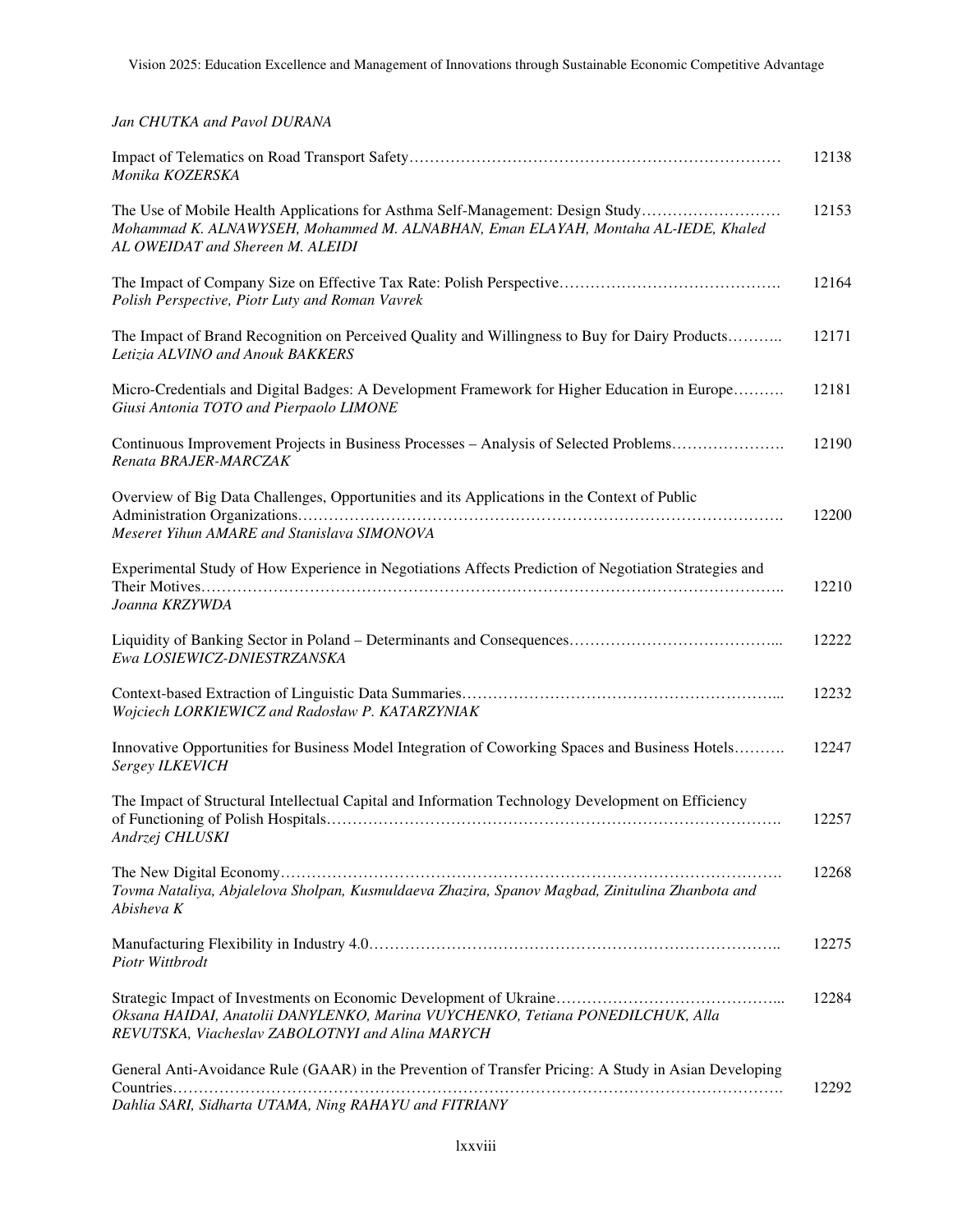| Resources and Occasions in the Internationalisation of the Polish Food Industry<br>Katarzyna SZYMCZYK                                                               | 12303 |
|---------------------------------------------------------------------------------------------------------------------------------------------------------------------|-------|
| Cristina IOVU                                                                                                                                                       | 12313 |
| Anna ZELGA-SZMIDLA                                                                                                                                                  | 12325 |
| Persistence and Value Relevance of the Component of Reclassification Adjustment in Other<br>Asyifa DEWI, Aria Farah MITA                                            | 12331 |
| Investigating the Role of Social Theories that Determine for a Social Reporting Phenomena in<br>Gregorius Magnus ARYA SENA and Dwi Hartanti                         | 12340 |
| Magdalena ROMAN                                                                                                                                                     | 12353 |
| Multiple-Criteria Decision-Making Problems in the Organisation of the Production Process<br>Piotr Wittbrodt                                                         | 12358 |
| The Role of Implementing Projects in the Transformation of a Service Enterprise in Terms of Industry 4.0.<br>Katarzyna JASIŃSKA and Bartosz JASIŃSKI                | 12366 |
| The Role of the Supervisory Board in the Process of Shaping the Company's Innovativeness<br>Bartosz JASIŃSKI                                                        | 12379 |
| Nur Nadia Fatma MAT RIPAH, Ap-azli BUNAWAN and Safawi ABDUL RAHMAN                                                                                                  | 12386 |
| National Foresight Exercises in Kazakhstan: System Analysis and Foresight in the Field of Science and<br>Yelena SHEVCHENCO, Nataliy ALEKSANDROVA and Victor STUKACH | 12390 |
| A Survival Analysis of student's Dropout at Faculty of Economics and Business Administration from Al. I.<br>Cristina E. ZAMFIR                                      | 12395 |
| Atikah MOHD ZULKIFLE, Kamarulzaman AB AZIZ and MHD Louai SARHAN                                                                                                     | 12409 |
| Typology of Fundamental Document Provision Schemas in Document Management Systems Revisited<br>Grzegorz POPEK and Radosław P. KATARZYNIAK                           | 12430 |
| Hybrid Conjoint Analysis - Symbolic Decision Tree Model for Customer Churn Prediction Model<br>Marcin PEŁKA and Aneta RYBICKA                                       | 12435 |
| Stated Preferences Analysis Using Conjoint Analysis Method and Conjoint R Package<br>Tomasz BARTŁOMOWICZ and Andrzej BĄK                                            | 12442 |
| Milena JANAKOVA                                                                                                                                                     | 12458 |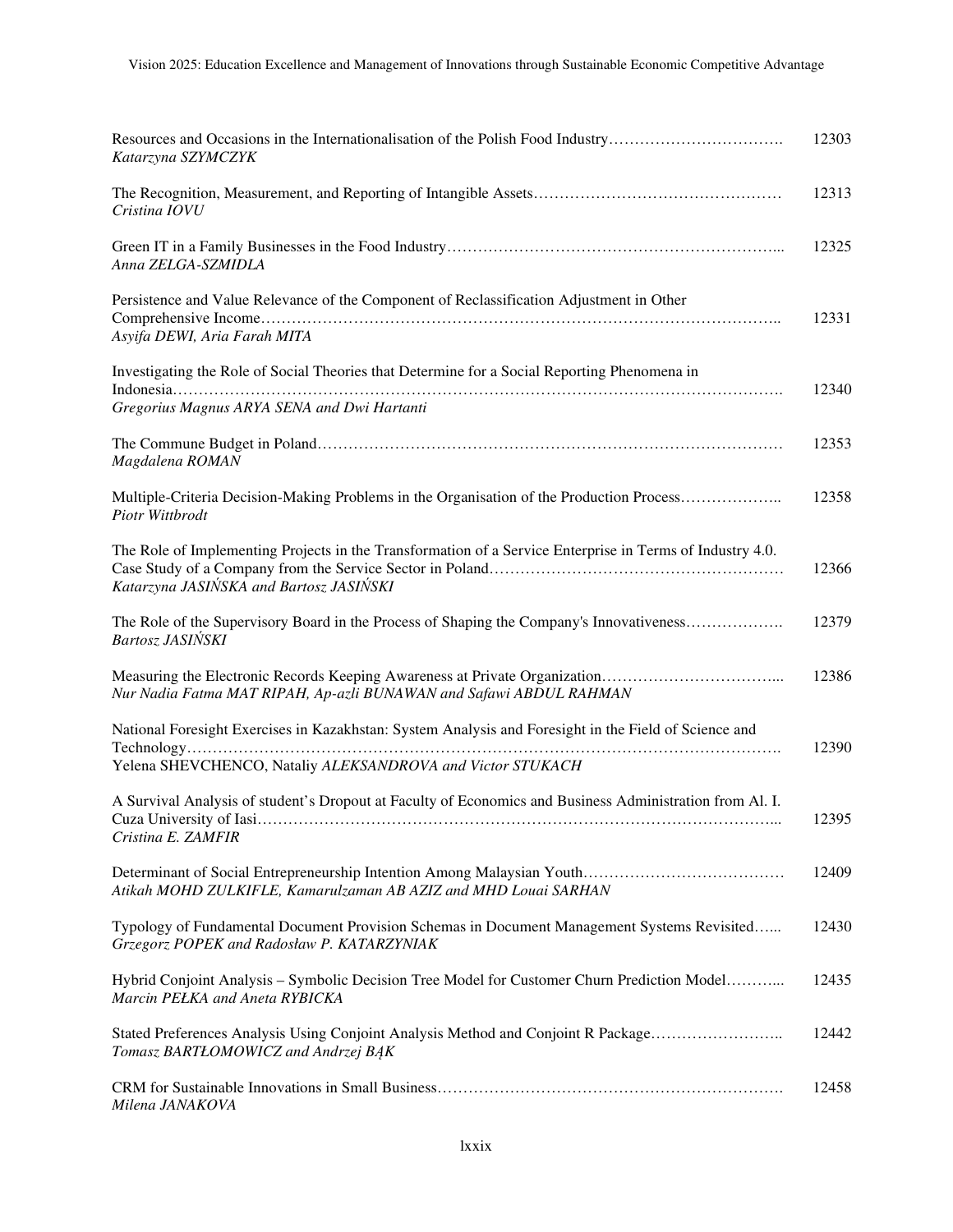| Inter-Organizational Relationships: Towards Multi-Level Theoretical Contextualization and a Micro-                                                                     | 12468 |
|------------------------------------------------------------------------------------------------------------------------------------------------------------------------|-------|
| Katarzyna PIÓRKOWSKA and Estera PIWONI-KRZESZOWSKA                                                                                                                     |       |
| The Concept of Using the FMEA Method in Improvement of Sustainable Company Management<br>Aleksandra RADZISZEWSKA                                                       | 12475 |
| Offshore Wind Energy as a Backstop Technology in Polish Electricity Production<br>Andrzej GRACZYK                                                                      | 12484 |
| Inese LUSENA - EZERA and Diāna LIDUMA                                                                                                                                  | 12492 |
| Waldemar BOJAR and Wojciech ŻARSKI                                                                                                                                     | 12506 |
| Marzena PIOTROWSKA-TRYBULL and Stanisław SIRKO                                                                                                                         | 12510 |
| Karim MEZGHANI                                                                                                                                                         | 12521 |
| Iwona LAPUNKA and Katarzyna MAREK-KOLODZIEJ                                                                                                                            | 12528 |
| Conceptualization of Framework for Research on the Project Maturity of Contemporary Energy Sector<br>Iwona LAPUNKA                                                     | 12538 |
| Ekaterina MERZLYAKOVA, Anna OBUHOVA, Alexey SOKOLOV and Yana CHERNYKH                                                                                                  | 12549 |
| Civil Innovative Solutions as a Source to Improve the Effectiveness of Logistics System of Polish Armed<br>Tomasz JAŁOWIEC                                             | 12554 |
| Influence of the Financial Knowledge Index on Forming A Strategy for Financial Behavior of Financial<br>Lyudmila K. VASYUKOVA, Natalya N. MASYUK and Olga O. VASYUKOVA | 12566 |
| Role of Leadership, Change and People Management in transforming the future of Saudi Aramco Corp<br>Maqsood Hussain Junnaidi and Mohammad Saleh Miralam                | 12577 |
| Development of Instruments of Network Payment Systems Functioning in the Russian Market<br>Natalia N. KAZANSKAYA, Liubov V. SILAKOVA and Liubov Y. LASKINA             | 12588 |
| A Model for the Development of Modern Education Technologies Taking into Account the Characteristics<br>Liubov V. SILAKOVA, Dmitry V. OSINTSEV and Parviz MAGERRAMOV   | 12598 |
| Earnings Management and Corporate Social Responsibility Disclosure with Accounting Complexity and<br>Dahlia SARI and Sidharta UTAMA                                    | 12610 |

Analysis of Social Media Effect and Behavioral Belief on Consumer Repurchase Intention in Indonesian E-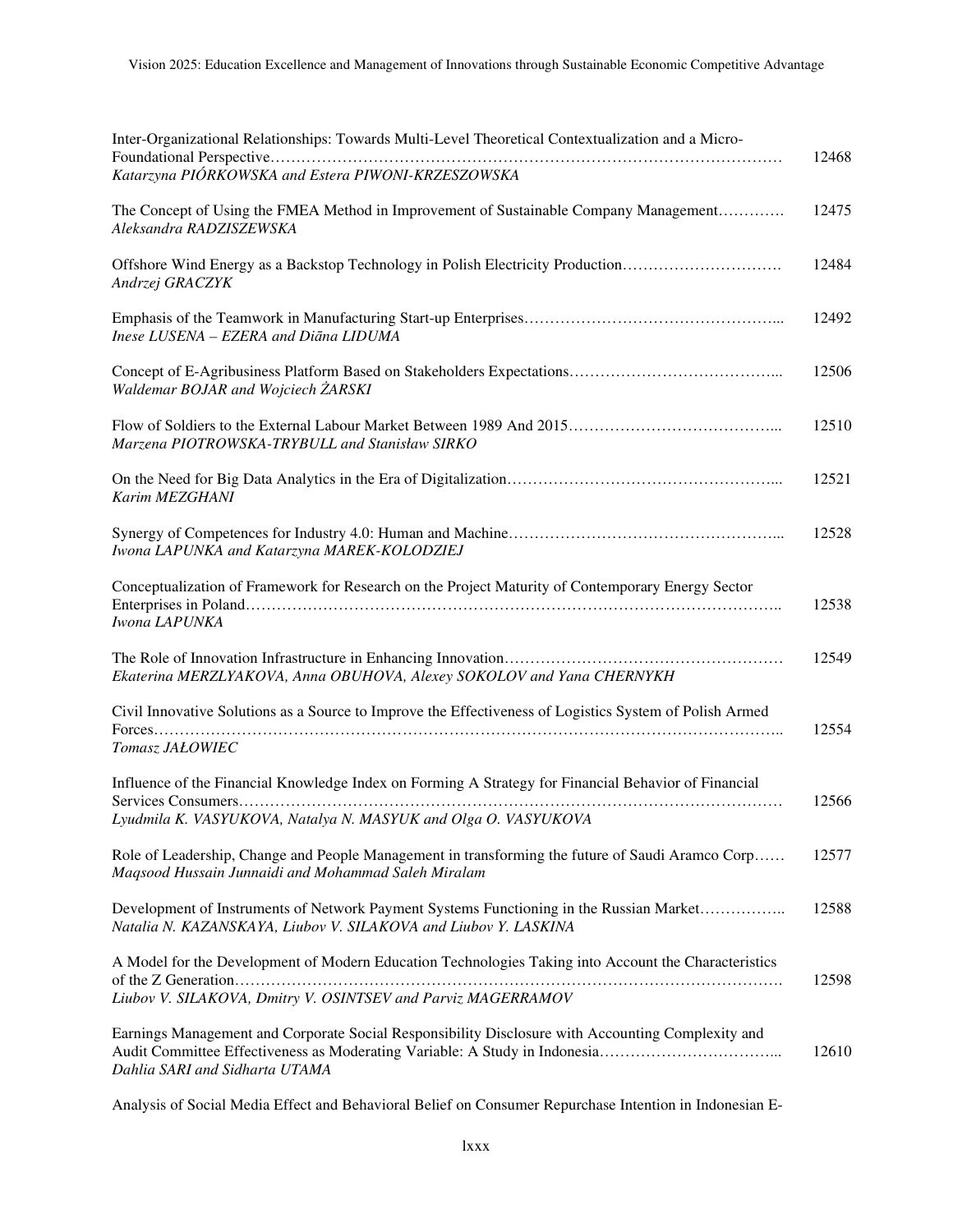| Femi Nisa WIDYAPUTRI, Yeshika ALVERSIA and ARVIANSYAH                                                                                                                                                              | 12624 |
|--------------------------------------------------------------------------------------------------------------------------------------------------------------------------------------------------------------------|-------|
| The Effect of Entrepreneur and Project Aspects on Crowdfunding Success in Emerging Markets<br>Novita ADELIA and Liyu Adhi Kasari SULUNG                                                                            | 12638 |
| Internationalisation in the Context of Theories Relating to the Nature of Organisational Boundaries<br>Katarzyna SZYMCZYK                                                                                          | 12655 |
| Moderating Effects of Individualism on the Persuasive System's Design and User's Acceptance<br>Serri FAISAL and Ghassan AL-QAIMARI                                                                                 | 12666 |
| Tatiana O. DYUKINA                                                                                                                                                                                                 | 12675 |
| The Impact of Sovereign Credit Risk and Global Financial Conditions on Sukuk Returns under Regime<br>Nader NAIFAR                                                                                                  | 12683 |
| The Enhancing Effect of Financial Market Development on the Relationship Between Leverage and Firm<br>Răzvan Mihai DOBRESCU, Corina Ionela DUMITRESCU, Liviu MATEESCU, Beatrice LEUȘTEAN and<br>Nicoleta NICULESCU | 12693 |
| Judyta KABUS and Ireneusz MICIUŁA                                                                                                                                                                                  | 12704 |
| Agnieszka SZCZYGIELSKA                                                                                                                                                                                             | 12713 |
| Joanna ANTCZAK                                                                                                                                                                                                     | 12724 |
| Mariusz TOMCZYK                                                                                                                                                                                                    | 12738 |
| Improvement of Project Management Processes and Practices Aided by Lean Tools in a Metalworking<br>Felipe SALDANHA, Anabela TERESO, Anabela ALVES and Miguel QUEIROS                                               | 12749 |
| Anca DRAGHICI and Larisa IVASCU                                                                                                                                                                                    | 12758 |
| Dariusz DUDEK                                                                                                                                                                                                      | 12767 |
| A Routing Problem Solution Conceptual Framework in Context of Needs of Production SMES<br>Ryszard BIELSKI, Jacek WACHOWICZ and Mateusz WADOŁOWSKI                                                                  | 12779 |
| Pocket Money as One of the Instruments Used to Shape Children's financial attitude and savings                                                                                                                     | 12784 |
| Magdalena SWACHA-LECH                                                                                                                                                                                              |       |
| Mikolaj KLIMCZAK                                                                                                                                                                                                   | 12806 |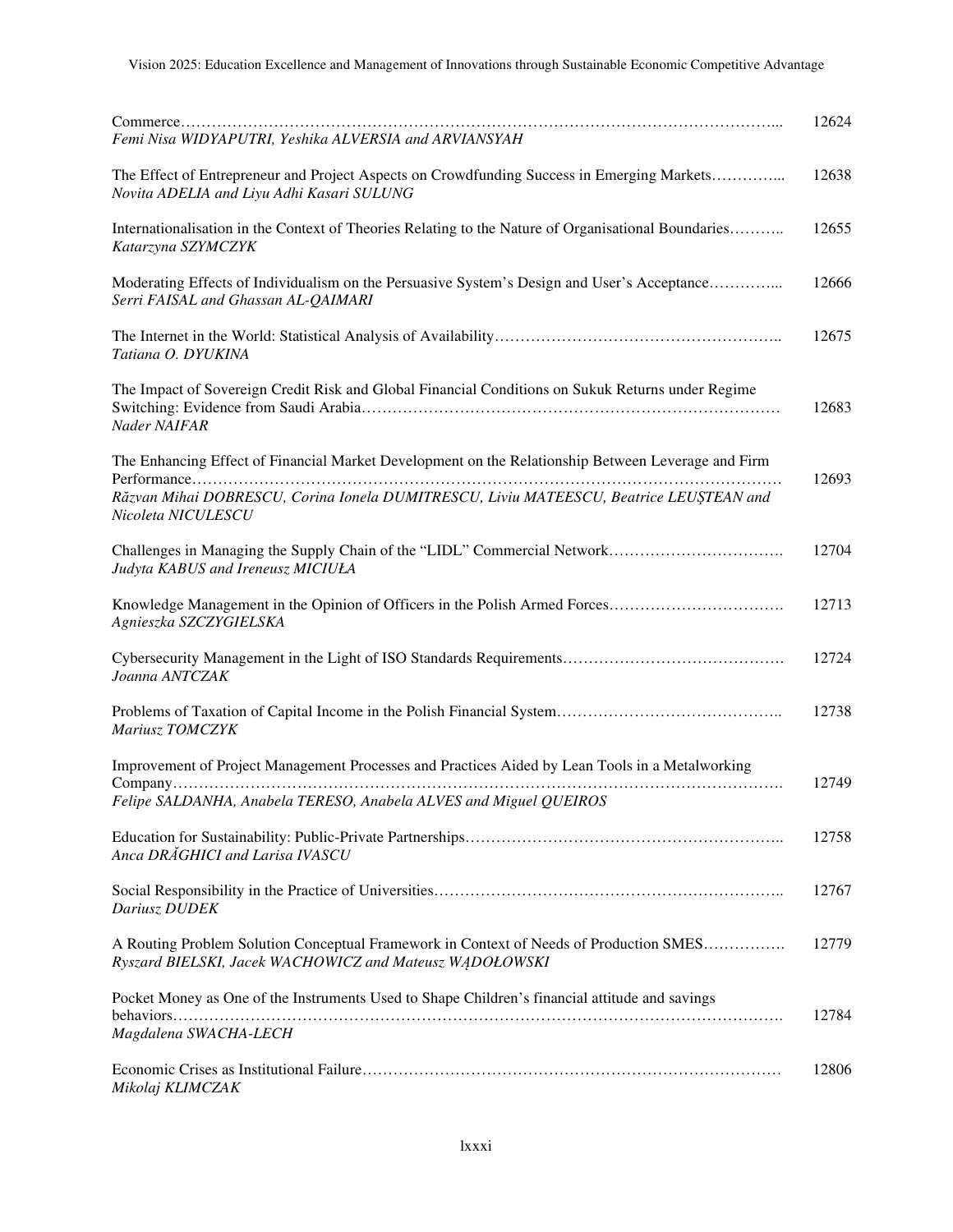| Organizations Facing the Lack of Motivation in the Context of Persuasive Technology<br>Beata MALIK-KOZŁOWSKA and Rafał KOZŁOWSKI                           | 12816 |
|------------------------------------------------------------------------------------------------------------------------------------------------------------|-------|
| Alicja Malgorzata GRACZYK                                                                                                                                  | 12823 |
| Valentin GALENKO, Dmitrii RODIONOV and Olga TABELOVA                                                                                                       | 12832 |
| Development Trends of Personnel Policy in the Time of Digitalization in the Bank Sector of the Russian<br>Irina RUDSKAIA and Olga S. NADEZHINA             | 12843 |
| <b>Marcin SITEK</b>                                                                                                                                        | 12850 |
| Macro-Environment and Competitive Environment as a Source of Conditions for the Lean Management<br>Nicoletta BASKIEWICZ                                    | 12864 |
| Alexandra - Cristina DINU, Violeta RADULESCU, Anca Francisca CRUCERU and Mihai ORZAN                                                                       | 12872 |
| Elena LYASKOVSKAYA and Sergey BORODIN, Evgenia MATVIYSHINA and Irina HOLLAY                                                                                | 12880 |
| Rating as An Instrument of Economic Policy Evaluation of the Slovak Republic<br>Veronika GALGANKOVA and Elena GREGOVA                                      | 12889 |
| Models for Financing Investments in Health - Integrating New Trends in Financing Medical Services with<br>Oana BIRSAN and Cristina PLESOIANU               | 12898 |
| Development of Projects as Solution for the Integration of Modern Concepts on Health<br>Cristina PLESOIANU and Oana BIRSAN                                 | 12907 |
| The Role of CSR Communication in the Assessment of Operations of the Contemporary Enterprise<br>Katarzyna OLEJNICZAK-SZUSTER                               | 12920 |
| Data Processing Performance of Apache Spark on Beowulf Clusters: An Overview<br>Marius-Iulian CLUCI, Marin FOTACHE and Valerica GREAVU-SERBAN              | 12929 |
| Edyta KULEJ-DUDEK                                                                                                                                          | 12939 |
| The Role of Social Capital and Reward Factor in the Success of Crowdfunding Project Fundraising in the<br>Nabila Sekar HAPSARI and Liyu Adhi Kasari SULUNG | 12952 |
| Interconnection between Information Mechanism on Crowdfunding Project Platforms with Product Launch<br>Farah YUMNA, Liyu Adhi Kasari SULUNG                | 12963 |
| The Role of Signaling and Social Identity Effect on Crowdfunding Success: Evidence from BRICS<br>Niluh Putu DAMAYANTI and Liyu Adhi Kasari SULUNG          | 12975 |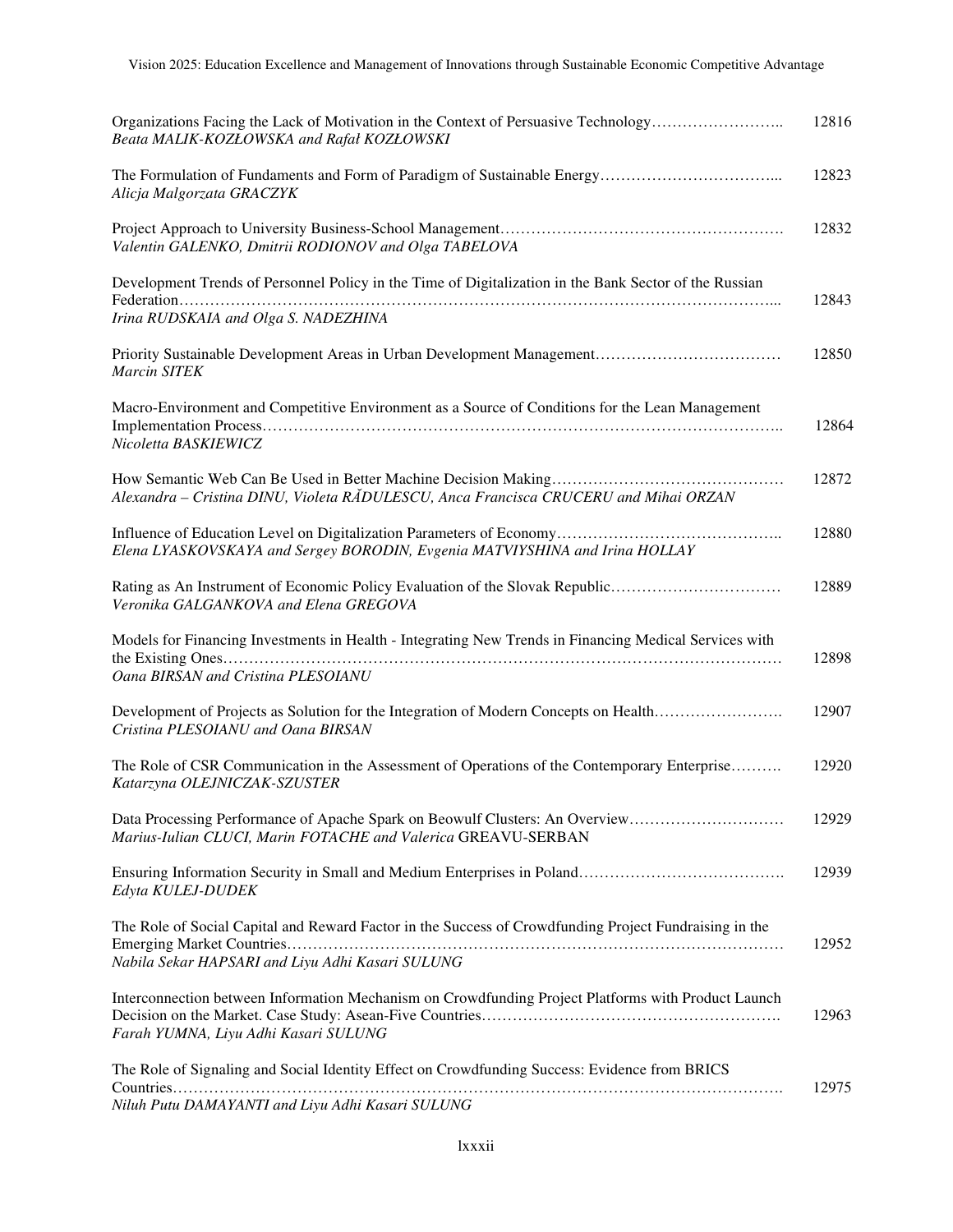| Investments in Employee Development as a Manifestation of Responsible Human Resource Management<br>Malgorzata KURAS                                                            | 12995 |
|--------------------------------------------------------------------------------------------------------------------------------------------------------------------------------|-------|
| Stages in the Development of Family Businesses with the Example of a Case Study<br><b>Marcin SITEK</b>                                                                         | 13003 |
| <b>Piotr KURAS</b>                                                                                                                                                             | 13013 |
| The Performance of the Inter-organizational Oncological Network: Exchange of Resources and<br>Adam SULICH                                                                      | 13023 |
| Accounting and Fiscal Aspects Regarding the Transfer of Contributions from Employer to Employee.<br>Oana BOGDAN, Aura Emanuela DOMIL, Maria MORARU and Dorel MATES             | 13030 |
| Anetta PUKAS                                                                                                                                                                   | 13042 |
| Neo-Liberal's Excellence Versus 'Underclass' Learning University's Microfinance Concept in State<br>Nining I. SOESILO and Palupi L. SAMPUTRA                                   | 13047 |
| Modeling and Forecasting Obesity-Related Healthcare Costs Using ARIMA Model<br>Omar Bouraoui and Saleh Alnahdi                                                                 | 13058 |
| Combining Smart Spaces and Indoor Positioning for Delivering Contextualized Information According to<br>Daniel FERNANDES, Carlos R. CUNHA, João Pedro GOMES and Arlindo SANTOS | 13070 |
| Wojciech ŻARSKI                                                                                                                                                                | 13079 |
| Comparative Model of Strategic Leadership in Inter-Organizational Centralized and Decentralized<br>Michal ORGANA, Polina G. PETRUSHA and Kristina Y. IVANOVA                   | 13087 |
| Daria K. KOZLOVA, Polina G. PETRUSHA and Kristina Y. IVANOVA                                                                                                                   | 13096 |
| Wan Satirah WAN MOHD SAMAN, Nurul Aiqa MOHD ZAIN, Ahmad Nazri MANSOR and Saiful Farik<br><b>MAT YATIN</b>                                                                      | 13105 |
| Monika PORADOVA, Anna SIEKELOVA and Boris KOLLAR                                                                                                                               | 13110 |
| Artificial Pricing of Intragroup Transactions in Context of Earnings Management - Slovak Legal                                                                                 | 13121 |
| Katarina KRAMAROVA, Erika KOVALOVA and Lucia MICHALKOVA                                                                                                                        |       |
| Implementation of Business Systems for the Technical Progress in Russian Metallurgy<br>Alexandra LESHCHINSKAYA, Aleksandr KOLOBOV, Diana STEPANOVA and Natalia IVOLGINA        | 13134 |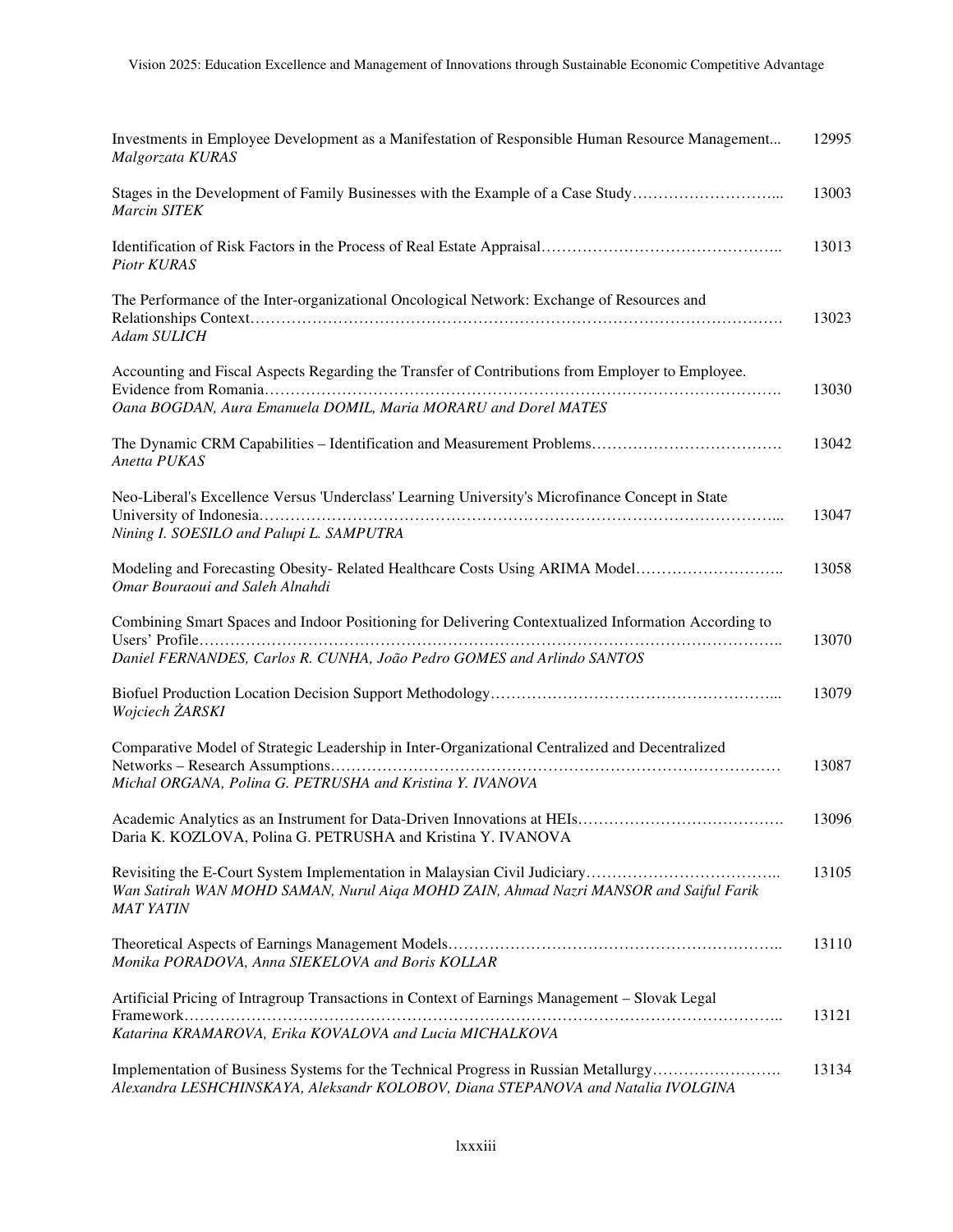| Tomasz LIS                                                                                                                                                                                                                                                                                                | 13142 |
|-----------------------------------------------------------------------------------------------------------------------------------------------------------------------------------------------------------------------------------------------------------------------------------------------------------|-------|
| Quality Management System in the Enterprise and Quality Assurance of Defense Products<br>Izabela Horzela                                                                                                                                                                                                  | 13151 |
| Piotr MASLOCH, Małgorzata MILIAN - POGONOWSKA and Robert BALCERZYK                                                                                                                                                                                                                                        | 13157 |
| Aleksandra PTAK                                                                                                                                                                                                                                                                                           | 13168 |
| Sabrine BENZARTI, Wahiba BEN ABDESSALEM KARAA and Henda HAJJAMI BEN GHEZALA                                                                                                                                                                                                                               | 13176 |
| Problems of Computational Mathematics (On the Best Algorithms in Numerical Mathematics)<br>Yurii KLOKOV and Felix SADYRBAEV                                                                                                                                                                               | 13185 |
| Justyna ŚPIEWAK                                                                                                                                                                                                                                                                                           | 13190 |
| Natalya SHARAPOVA, Valentina SHARAPOVA, Ivan BORISOV and Natalya SEMINA                                                                                                                                                                                                                                   | 13195 |
| Improving the Income-Generating Activities Management System in Ensuring the Economic Security of<br>Olesya A. DEMKO, Galina A. ZELINSKAYA, Nadezhda S. OBUKHOVA and Oksana A. MAKAGONOVA                                                                                                                 | 13201 |
| The Construction of Analytical Models of Market Balance Services in the Field of Protection and Safety<br>Lubov A. VASILIEVA, Elena M. CHERTAKOVA, Lyudmila Mikhailovna Kornilova, Marina Sergeevna<br>Abrosimova, Maria Leonidovna Tolstova, Nadezhda Vitalievna Altynova and Evgeny Alekseyevich Ivanov | 13211 |
| MAMUShKINA Natal'ya Valer'evna, Sidorova Natalia Petrovna, Andrey Evgenievich Makushev and<br>Evgeny Alekseyevich Ivanov                                                                                                                                                                                  | 13220 |
| Methods of Assessing the Quality of Services in the Field of Safety and Labour Protection<br>Lubov A. VASILIEVA, Sergey V. KONDRATYUK, Lyudmila Mikhailovna Kornilova, Marina Sergeevna<br>Abrosimova, Maria Leonidovna Tolstova, Sergey Petrovich Yakovlev and Evgeny Alekseyevich Ivanov                | 13230 |
| Monika HADAS-DYDUC                                                                                                                                                                                                                                                                                        | 13239 |
| Barbara CHOMATOWSKA, Iwona JANIAK-REJNO and Agnieszka ZARCZYNSKA-DOBIESZ                                                                                                                                                                                                                                  | 13254 |
| Investment Support and Development of Social Responsibility of Agrarian Business Entities<br>Yermakov Oleksandr U., Hrebennikova Alona A., Nahornyi Vitalii V. and Chetveryk Olena V                                                                                                                      | 13260 |
| The Palm Oil Industry in the Philippines and Thailand: Challenges and Opportunities<br>Agnes C. SEQUINO and Ferdinand T. ABOCEJO                                                                                                                                                                          | 13267 |
| Ioana-Coralia ZAVERA                                                                                                                                                                                                                                                                                      | 13280 |
|                                                                                                                                                                                                                                                                                                           | 13285 |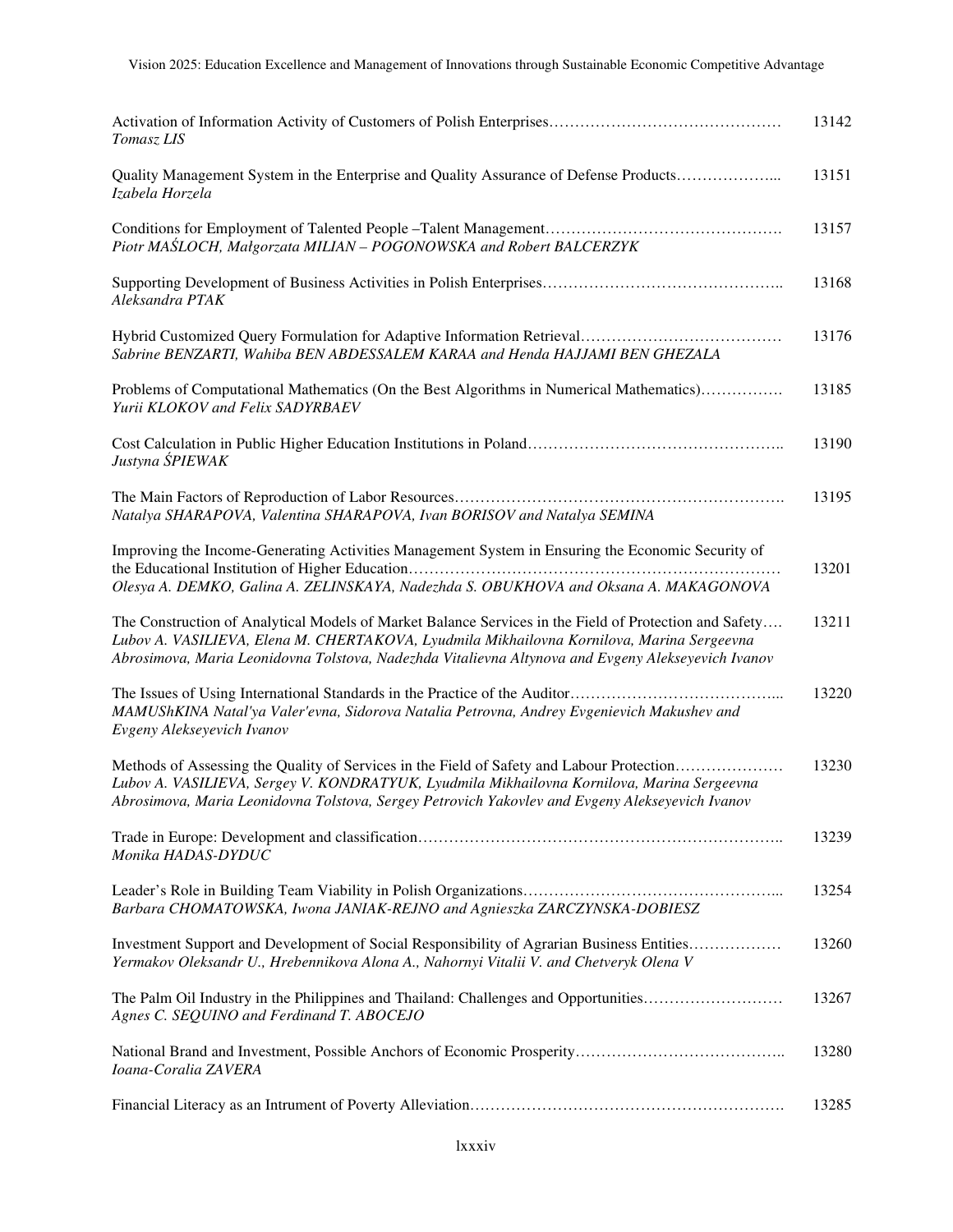*Lawrence Uchenna OKOYE, Alexander Ehimare OMANKHANLEN, Hilda Chigozie OKOYE, Ese URHIE, Johnson I. OKOH and Felix N. EZEJI* 

| Lawrence Uchenna OKOYE, Alexander Ehimare OMANKHANLEN, Johnson I. OKOH, Felix N. EZEJI,<br>Benjamin I. EHIKIOYA and Hilda Chigozie OKOYE                            | 13295 |
|---------------------------------------------------------------------------------------------------------------------------------------------------------------------|-------|
| Effectiveness of Social Dialogue in the System of Sustainable Economic Development Factors<br>Svitlana BILAN, Halyna MISHCHUK, Natalia SAMOLIUK and Grzegorz OSTASZ | 13303 |
| Importance of a Fan Page in Communication of an Enterprise with Members of Generation Z<br>Olga ŁAWIŃSKA and Anna KOROMBEL                                          | 13314 |
| The Importance of Cooperation with Customers for Innovative Results of Enterprises in the FMCG Sector<br>Katarzyna LICZMAŃSKA-KOPCEWICZ and Agnieszka WISNIEWSKA    | 13325 |
| Maximising the Value of the Business by Understanding Software Metrics in Saudi Enterprises: A Case                                                                 |       |
| Musleh ALSULAMI and Wael ALRABIE                                                                                                                                    | 13339 |
| Acceptance of Internationalization as a Current Trend in A Globalizing World: Case Study of Slovak Food                                                             |       |
| Mariana DUBRAVSKÁ and Martina MARCHEVSKÁ                                                                                                                            | 13346 |
| The Concept of Food Industry Development in the Context of Globalization and Integration<br>Martina MARCHEVSKÁ and Mariana DUBRAVSKÁ                                | 13352 |
| Adam WASILEWSKI and Jakub STEPLOWSKI                                                                                                                                | 13361 |
| Iwetta BUDZIK-NOWODZINSKA                                                                                                                                           | 13369 |
| Benefits of Functioning in an Inter-Organizational Cancer Network: The Case of Poland<br>Aleksandra SUS                                                             | 13377 |
| The Logics of Opportunity in Polish Enterprises: Selected Results of Empirical Research<br>Aleksandra SUS                                                           | 13382 |
| Lenka STRAKOVA and Peter ADAMKO                                                                                                                                     | 13386 |
| Private Business, Responsibility, and National Defense: An Ethical Approach<br>Audrone PETRAUSKAITE and Rolanda KAZLAUSKAITE MARKELIENE                             | 13397 |
| Paweł HANCZAR and Dariusz WAWRZYNIAK                                                                                                                                | 13406 |
| Barriers to the Implementation of Sentiment Analysis Tools in Municipal Offices<br>Cezary STEPNIAK, Tomasz TUREK and Leszek ZIORA                                   | 13415 |
| Maciej HOJDA and Grzegorz POPEK                                                                                                                                     | 13425 |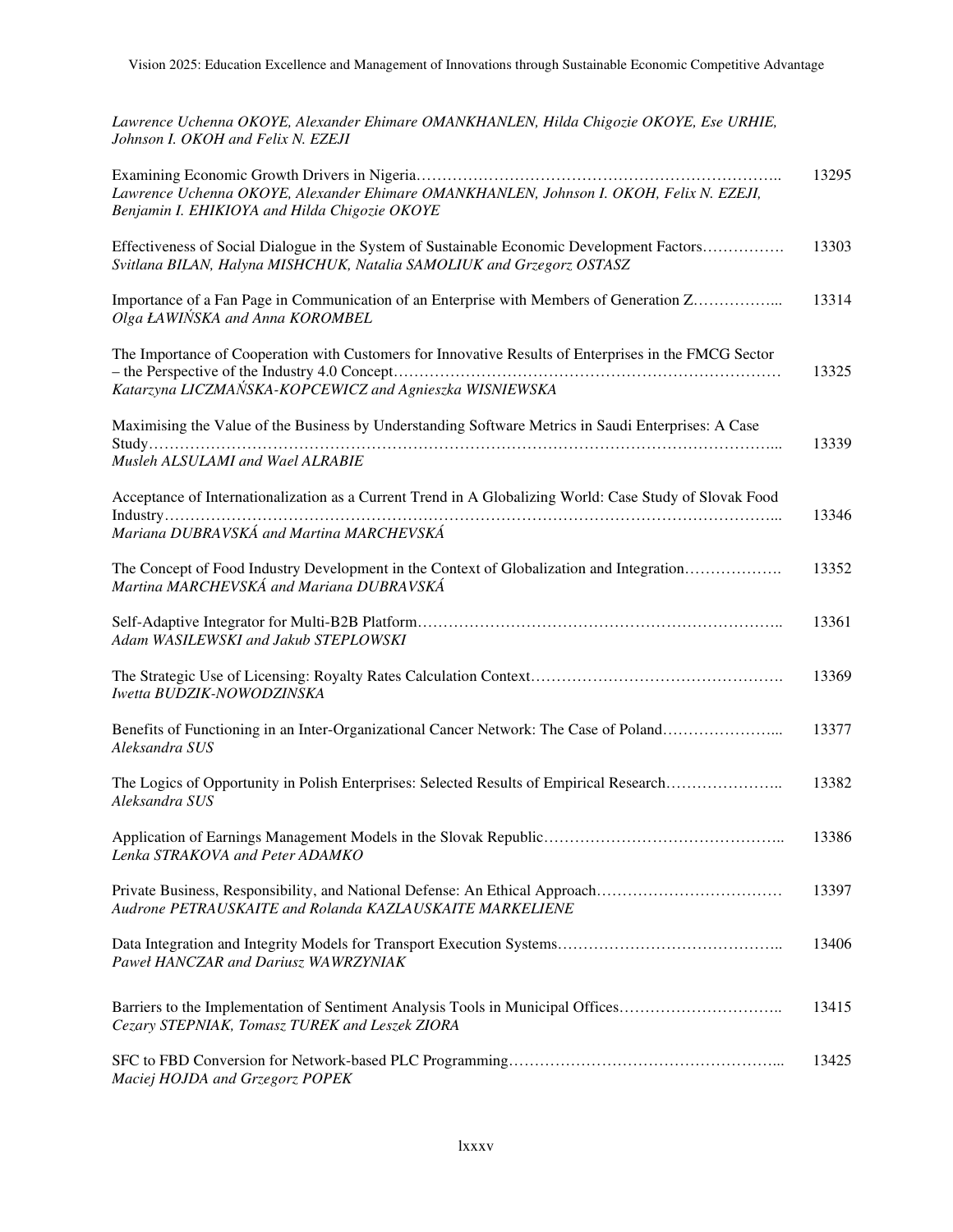| Aleksander MERCIK and Dariusz WAWRZYNIAK                                                                                                                                                                           | 13435 |
|--------------------------------------------------------------------------------------------------------------------------------------------------------------------------------------------------------------------|-------|
| Karolina RYBICKA                                                                                                                                                                                                   | 13446 |
| Possibility of Application of NARNET Network for Demand Forecasts on the Example of a Selected Group<br>Daria WOTZKA, Marcin LORENC, Aneta KUCIŃSKA-LANDWÓJTOWICZ, Izabela CZABAK-GÓRSKA<br>and Mateusz FILIPOWSKI | 13454 |
| Adam WASILEWSKI                                                                                                                                                                                                    | 13465 |
| Monika HADAS-DYDUCH                                                                                                                                                                                                | 13473 |
| Vera Toktarova                                                                                                                                                                                                     | 13489 |
| Precision Agriculture Versus Digital Agriculture. National and European Issues<br>Cristinel FERTU, Liviu Marian DOBROTA and Silvius STANCIU                                                                        | 13495 |
| Innovativeness of the Services Sector of the European Union Countries – A Comparative Analysis Using<br>Janina JĘDRZEJCZAK-GAS, Joanna WYRWA, Anetta BARSKA and Marianna SINIČÁKOVÁ                                | 13502 |
| The Role of Transparency and Accountability in the Reduction of Administrative and Financial<br>Sanaa Maswadeh and Mahmoud Hussein Al-Wadi                                                                         | 13515 |
| The Effect of Working Capital Management Strategies on Profitability of Jordanian Food Companies<br>Mujahed Mohammad Al_Naboo and Sanaa Maswadeh                                                                   | 13527 |
| Dynamic Classification of the EU Countries in Terms of Employment in High Technology Manufacturing<br>Danuta STRAHL and Małgorzata MARKOWSKA                                                                       | 13539 |
| Relations Strategies of Working Capital Management in European Companies from the IT Sector<br>Iwona OTOLA and Marlena GRABOWSKA                                                                                   | 13557 |
| The Impact of Production Supply Planning on the Quality of Order Fulfillment in the Logistics Chain<br>Robert SALEK                                                                                                | 13568 |
| Conditions for Conducting Business – Comparison of Poland and the Baltic States<br>Patrycja Krawczyk                                                                                                               | 13582 |
| Tax Gap Management as Part of the Concept of Competitive Advantage: A Cross-Country Empirical<br>Tatiana VASYLIEVA, Yuriy BILAN, Inna TIUTIUNYK and Tomasz PISULA                                                  | 13592 |
| Countries Financial Development and Digital Readiness as Determinants of Financial Sector<br>Serhiy LYEONOV, Yuriy BILAN, Pavlo RUBANOV and Adriana GRENČÍKOVÁ                                                     | 13604 |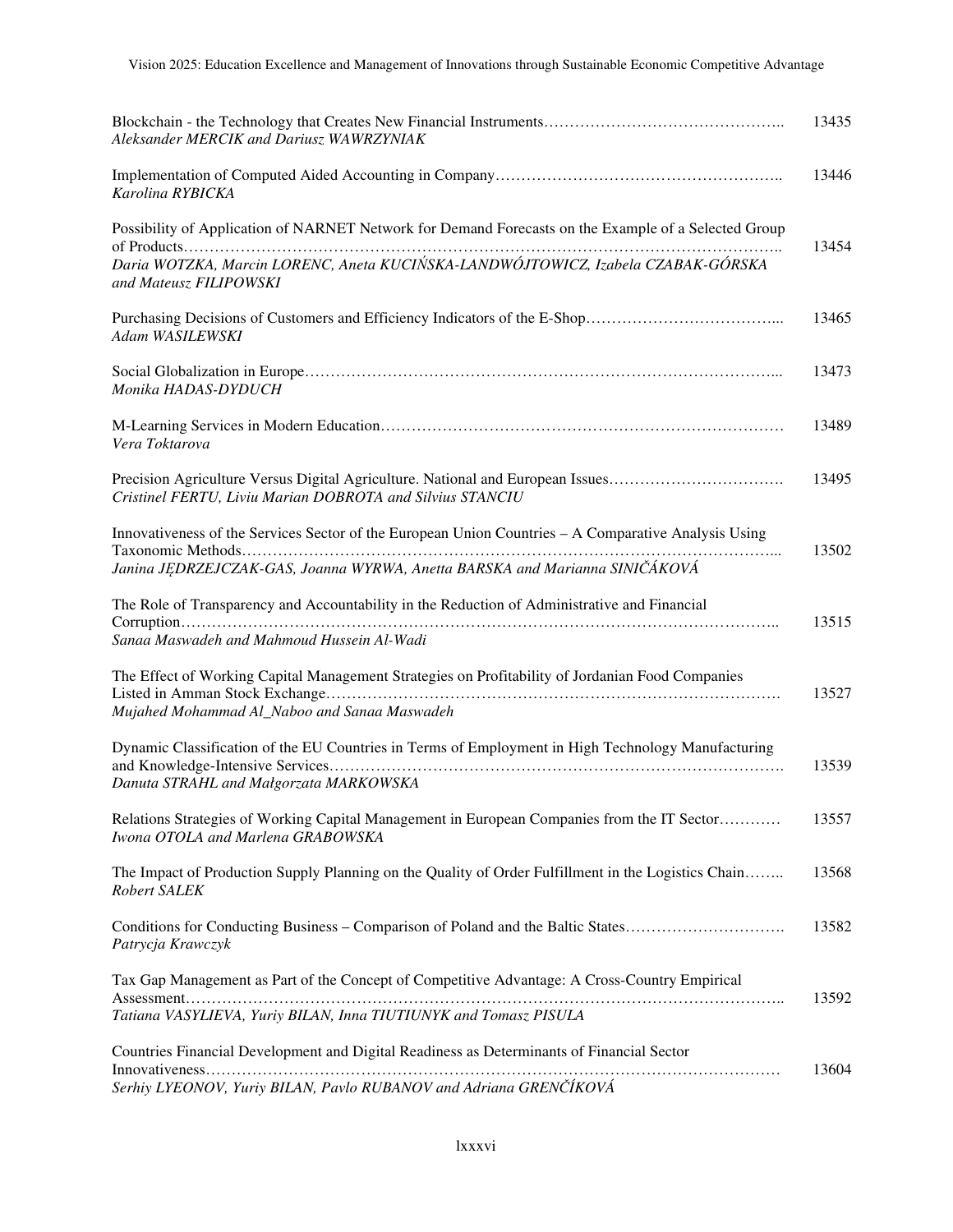| Sustainable Entity Framework as key for Increasing Financial Performance of the Weather Risk Sensitive<br>Grzegorz MICHALSKI and Robert GOLEJ                                                                                                        | 13620 |
|------------------------------------------------------------------------------------------------------------------------------------------------------------------------------------------------------------------------------------------------------|-------|
| Farmers Knowledge of Agriculture-Related Radio Programmes in Indigenous Languages: Implications for<br>Babatunde ADEYEYE, Lanre AMODU, Oscar ODIBOH, Oladokun OMOJOLA, Evaristus ADESINA and<br>Darlynton YARTEY                                     | 13630 |
| Evaluating the Effect of Service Quality towards Customer Satisfaction and Customer Loyalty (Case Study<br>Andrian HARO, Helba Kalbu ZAKIAH, Muhammad Murtadha MUTHAHHARI, Wina Kemala BACHTIAR<br>and Akmaluddin SUANGKUPON                         | 13641 |
| Anna OBUHOVA, Ekaterina MERZLYAKOVA, Alexey SOKOLOV and Yana CHERNYKH                                                                                                                                                                                | 13648 |
| Analysis of Expectations on the Development of Own Competences and the Degree of their Fulfilment on<br>the of Experience from Management Processes in a Project Dedicated to Public University Students<br>Zuzanna OSTRASZEWSKA and Agnieszka TYLEC | 13656 |
| The Division of the Enterprise as a Way of its Restructuring Taking into Account Specific Polish Legal<br>Piotr Jacek BIAŁOWĄS                                                                                                                       | 13666 |
| Open Innovation in SMEs: An Empirical Exploration of Entrepreneurs' Attitudes<br>Elwira GROSS, Batlomiej JEFMANSKI                                                                                                                                   | 13674 |
| Consumer Behaviour on the Market of Traditional and Regional Food in Poland and Portugal<br>Justyna GÓRNA, Aneta WYSOKIŃSKA-SENKUS and Jagoda OSTROWSKA                                                                                              | 13683 |
| National Self-Determination of Peoples in the Era of Globalization and Digitalization<br>Vladimir EREMENKO                                                                                                                                           | 13693 |
| Audit Committee Expertise and Financial Reporting Quality of Deposit Money Banks in Nigeria<br>Joseph U MADUGBA, Egbide BEN-CALEB, Kingsley.I MBARA and Chibunna O. ONWUBIKO                                                                         | 13700 |
| Effect of Bank Size on the Relationship Between Corporate Governance Mechanisms and Financial<br>Joseph. U. MADUGBA, Egbide BEN-CALEB and Adekunle Emmanuel ADEGBOYEGUN                                                                              | 13712 |
| Electronic Banking and Financial Performance of Money Deposit Banks: Nigeria Perspective<br>Joseph. U MADUGBA, Abimbola O. ADEMOLA AND Festus F. ASAMU                                                                                               | 13720 |
| Size of the Organization as a Factor Determining the Implementation of a Process Management in the<br>Nicoletta BASKIEWICZ                                                                                                                           | 13731 |
| Darlynton YARTEY, Oladokun OMOJOLA, Lanre AMODU, Babatunde ADEYEYE, Thelma EKANEM and<br>Evaristus Adesina                                                                                                                                           | 13740 |
| David Vrtana, Lubica Gajanova and Jana Kliestikova                                                                                                                                                                                                   | 13755 |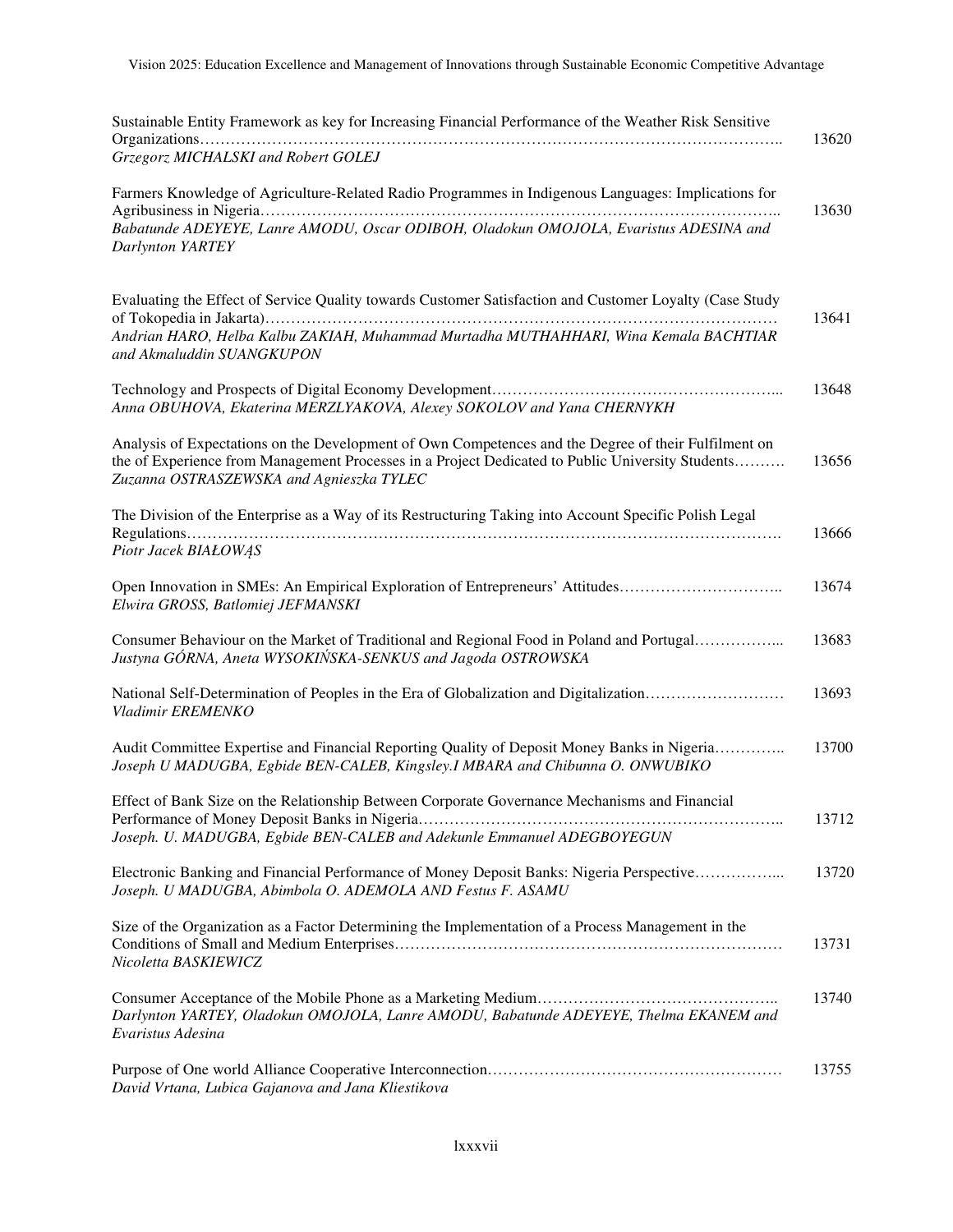| Innovativeness of the Services Sector of the European Union Countries – The Theoretical and Methodical                                                                                  | 13761 |
|-----------------------------------------------------------------------------------------------------------------------------------------------------------------------------------------|-------|
| Janina JĘDRZEJCZAK-GAS, Joanna WYRWA, Anetta BARSKA and Marianna SINIČÁKOVÁ                                                                                                             |       |
| The Impact Exerted by the Level of Process Management on Results Obtained by Polish Municipal<br>Alicja GEBCZYNSKA                                                                      | 13768 |
| Kseniya SOROKINA and Paula Odete FERNANDES                                                                                                                                              | 13781 |
| Yuriy DANKO, Iryna KOSHKALDA, Oleksandr KNYAZ, Svetlana KHAMINICH and Liudmila<br><b>SLIUSAREVA</b>                                                                                     | 13790 |
| Generic Strategies in Civil Construction Companies in the North Coast of Portugal: A Qualitative                                                                                        | 13799 |
| José Maria GOMES, Bruno SOUSA, Teresa DIEGUEZ and Paula Odete FERNANDES                                                                                                                 |       |
| Nataliia OVERCHENKO, Paula Odete FERNANDES and Olga KALCHENKO                                                                                                                           | 13808 |
| Experimentations on Machine Learning Techniques Towards the Development of an Automatic Nigerian                                                                                        | 13820 |
| Emmanuel ADETIBA, Daniel OKEY-OKORO, Abdultaofeek ABAYOMI, Joke A. BADEJO, Sibusiso<br>MOYO, Olusegun G. ABOLARIN and Sunday AJALA                                                      |       |
| Linking Internal Brand Management to Organizational Citizenship Behavior in Airline Industry<br>Annistya OEDAYA and Ayu Aprilianti LIZAR                                                | 13830 |
| The Impact of Brand Personality, Brand Experience and Emotional Customer Value on Repurchase                                                                                            | 13850 |
| Naili Farida, Nanik Trihastuti, Titin Woro Murtini and Mochammad Taufiq                                                                                                                 |       |
| Nurzhamal S. ATTOKUROVA and Valeria G. MUN                                                                                                                                              | 13870 |
| Mobile System for Determining Geographical Coordinates in Cases of GPS Signals Loss<br>Karol Jędrasiak1 and Aleksander Nawrat                                                           | 13875 |
| Analysis of the New Criteria for Civil Sevants' Professional Annual Evaluation in Romania<br>Stefania Cristina MIRICA, Andreea Elena MATIC, Liliana Mihaela MOGA and Bucur Iulian DEDIU | 13883 |
| Management of Human Resources in Public Administration - Results from Pilot Studies<br>Monika KAPLER and Seweryn CICHON                                                                 | 13894 |
| Open Access to Magazines in Publishing Management on the Example of Selected Titles from Impact<br>Seweryn CICHON, Monika KAPLER and Urszula KNOP                                       | 13901 |
| Seweryn CICHON, Monika KAPLER and Urszula KNOP                                                                                                                                          | 13908 |
| Management and Mobilization of Intellectual Capital Using Strategic Management Accounting Practices:<br>Rui Alexandre R. PIRES, Maria do Céu ALVES and Catarina FERNANDES               | 13914 |